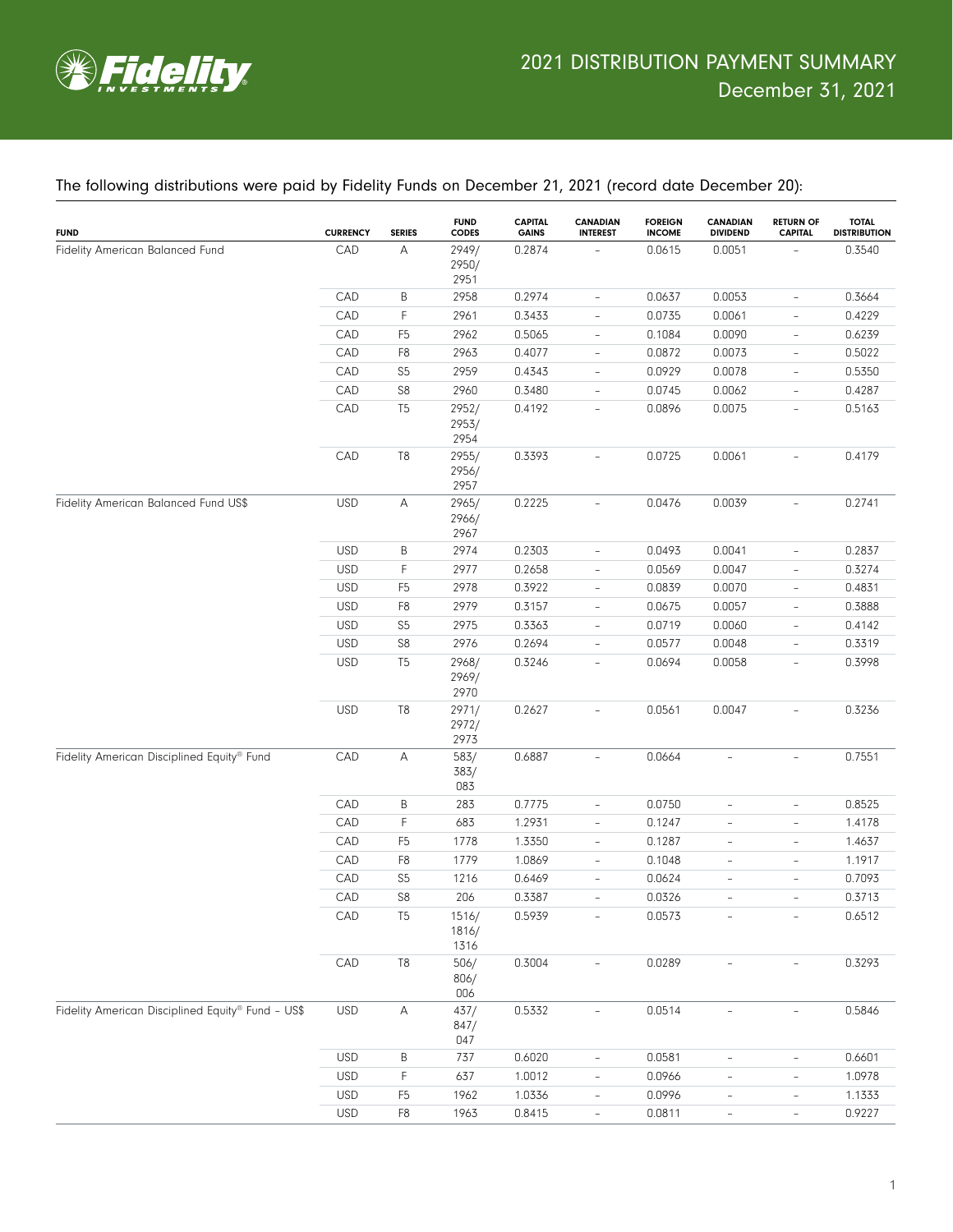| <b>FUND</b>                                | <b>CURRENCY</b> | <b>SERIES</b>         | <b>FUND</b><br><b>CODES</b> | <b>CAPITAL</b><br><b>GAINS</b> | <b>CANADIAN</b><br><b>INTEREST</b> | <b>FOREIGN</b><br><b>INCOME</b> | <b>CANADIAN</b><br><b>DIVIDEND</b> | <b>RETURN OF</b><br><b>CAPITAL</b> | <b>TOTAL</b><br><b>DISTRIBUTION</b> |
|--------------------------------------------|-----------------|-----------------------|-----------------------------|--------------------------------|------------------------------------|---------------------------------|------------------------------------|------------------------------------|-------------------------------------|
| Fidelity Canadian Asset Allocation Fund    | CAD             | А                     | 581/<br>381/<br>081         | 4.2210                         |                                    | 0.0815                          | 0.4429                             |                                    | 4.7454                              |
|                                            | CAD             | В                     | 281                         | 4.3139                         | $\qquad \qquad -$                  | 0.0832                          | 0.4526                             | $\overline{\phantom{a}}$           | 4.8497                              |
|                                            | CAD             | F                     | 681                         | 4.7541                         | $\qquad \qquad -$                  | 0.0917                          | 0.4988                             | $\overline{\phantom{a}}$           | 5.3446                              |
|                                            | CAD             | F <sub>5</sub>        | 1799                        | 1.9056                         | $\qquad \qquad -$                  | 0.0368                          | 0.2000                             | $\overline{\phantom{a}}$           | 2.1424                              |
|                                            | CAD             | F <sub>8</sub>        | 1833                        | 1.4681                         | $\overline{\phantom{a}}$           | 0.0283                          | 0.1540                             | $\overline{\phantom{a}}$           | 1.6504                              |
|                                            | CAD             | S <sub>5</sub>        | 1289                        | 1.1296                         | $\overline{\phantom{a}}$           | 0.0218                          | 0.1186                             | $\overline{\phantom{a}}$           | 1.2700                              |
|                                            | CAD             | $\mathbb{S}8$         | 289                         | 0.6394                         | $\qquad \qquad -$                  | 0.0124                          | 0.0671                             | $\overline{\phantom{a}}$           | 0.7189                              |
|                                            | CAD             | T <sub>5</sub>        | 1589/<br>1889/<br>1389      | 1.1025                         | $\overline{\phantom{a}}$           | 0.0213                          | 0.1157                             | $\overline{\phantom{a}}$           | 1.2395                              |
|                                            | CAD             | T <sub>8</sub>        | 589/<br>889/<br>089         | 0.6244                         | $\overline{\phantom{a}}$           | 0.0121                          | 0.0656                             |                                    | 0.7021                              |
| Fidelity Canadian Balanced Fund            | CAD             | А                     | 582/<br>382/<br>082         | 1.5673                         | $\overline{\phantom{a}}$           | 0.0338                          | 0.0582                             | $\overline{\phantom{a}}$           | 1.6593                              |
|                                            | CAD             | B                     | 282                         | 1.5818                         | $\qquad \qquad -$                  | 0.0341                          | 0.0588                             | $\overline{\phantom{a}}$           | 1.6747                              |
|                                            | CAD             | F                     | 682                         | 1.6597                         | $\qquad \qquad -$                  | 0.0358                          | 0.0617                             | $\overline{\phantom{a}}$           | 1.7572                              |
|                                            | CAD             | F <sub>5</sub>        | 1836                        | 0.9148                         | $\qquad \qquad -$                  | 0.0198                          | 0.0340                             | $\overline{\phantom{a}}$           | 0.9686                              |
|                                            | CAD             | F <sub>8</sub>        | 1837                        | 0.6860                         | $\frac{1}{2}$                      | 0.0148                          | 0.0255                             | $\overline{\phantom{a}}$           | 0.7263                              |
|                                            | CAD             | S <sub>5</sub>        | 1279                        | 0.6726                         | $\qquad \qquad -$                  | 0.0145                          | 0.0250                             | $\overline{\phantom{a}}$           | 0.7121                              |
|                                            | CAD             | S8                    | 279                         | 0.3971                         | $\qquad \qquad -$                  | 0.0086                          | 0.0147                             | $\overline{\phantom{a}}$           | 0.4204                              |
|                                            | CAD             | T <sub>5</sub>        | 1579/<br>1879/<br>1379      | 0.6479                         | $\overline{\phantom{a}}$           | 0.0140                          | 0.0241                             | $\overline{\phantom{a}}$           | 0.6860                              |
|                                            | CAD             | T8                    | 579/<br>369/<br>087         | 0.3800                         | $\overline{\phantom{a}}$           | 0.0082                          | 0.0141                             | $\overline{\phantom{a}}$           | 0.4023                              |
| Fidelity Canadian Bond Fund                | CAD             | А                     | 533/<br>833/<br>033         | $\overline{\phantom{a}}$       | 0.0176                             | 0.0013                          | $\overline{\phantom{0}}$           | $\overline{\phantom{a}}$           | 0.0189                              |
|                                            | CAD             | Β                     | 233                         | $\overline{\phantom{a}}$       | 0.0211                             | 0.0016                          | ÷,                                 | $\overline{\phantom{a}}$           | 0.0227                              |
|                                            | CAD             | F                     | 633                         | $\overline{\phantom{a}}$       | 0.0278                             | 0.0021                          | $\overline{\phantom{0}}$           | $\overline{\phantom{a}}$           | 0.0299                              |
| Fidelity Canadian Core Equity Fund         | CAD             | $\hbox{\large \it Q}$ | 2136                        | $\overline{a}$                 | $\frac{1}{2}$                      | $\overline{\phantom{a}}$        | 0.1759                             | $\overline{\phantom{a}}$           | 0.1759                              |
| Fidelity Canadian Disciplined Equity® Fund | CAD             | А                     | 524/<br>824/<br>024         | 2.2376                         | $\frac{1}{2}$                      | $\overline{\phantom{a}}$        | 0.5147                             | $\overline{\phantom{a}}$           | 2.7523                              |
|                                            | CAD             | B                     | 224                         | 2.3874                         |                                    |                                 | 0.5492                             |                                    | 2.9366                              |
|                                            | CAD             | F                     | 624                         | 3.2593                         | $\overline{\phantom{a}}$           | $\overline{\phantom{a}}$        | 0.7497                             | $\overline{\phantom{a}}$           | 4.0090                              |
|                                            | CAD             | F <sub>5</sub>        | 1839                        | 1.4805                         | $\overline{\phantom{0}}$           | $\overline{\phantom{a}}$        | 0.3406                             | $\overline{\phantom{a}}$           | 1.8211                              |
|                                            | CAD             | F8                    | 1843                        | 1.2533                         | $\qquad \qquad -$                  | $\overline{\phantom{a}}$        | 0.2883                             | $\overline{\phantom{a}}$           | 1.5416                              |
|                                            | CAD             | S <sub>5</sub>        | 1218                        | 0.7683                         | $\overline{\phantom{a}}$           | $\overline{\phantom{a}}$        | 0.1768                             | $\overline{\phantom{a}}$           | 0.9451                              |
|                                            | CAD             | S8                    | 208                         | 0.6525                         | $\overline{\phantom{0}}$           | $\overline{\phantom{a}}$        | 0.1502                             | $\overline{\phantom{a}}$           | 0.8027                              |
|                                            | CAD             | T <sub>5</sub>        | 1518/<br>1818/<br>1318      | 0.7301                         | $\frac{1}{2}$                      | $\overline{\phantom{a}}$        | 0.1679                             | $\overline{\phantom{a}}$           | 0.8980                              |
|                                            | CAD             | $\mathbb{T}8$         | 508/<br>808/<br>308         | 0.6086                         |                                    |                                 | 0.1400                             |                                    | 0.7486                              |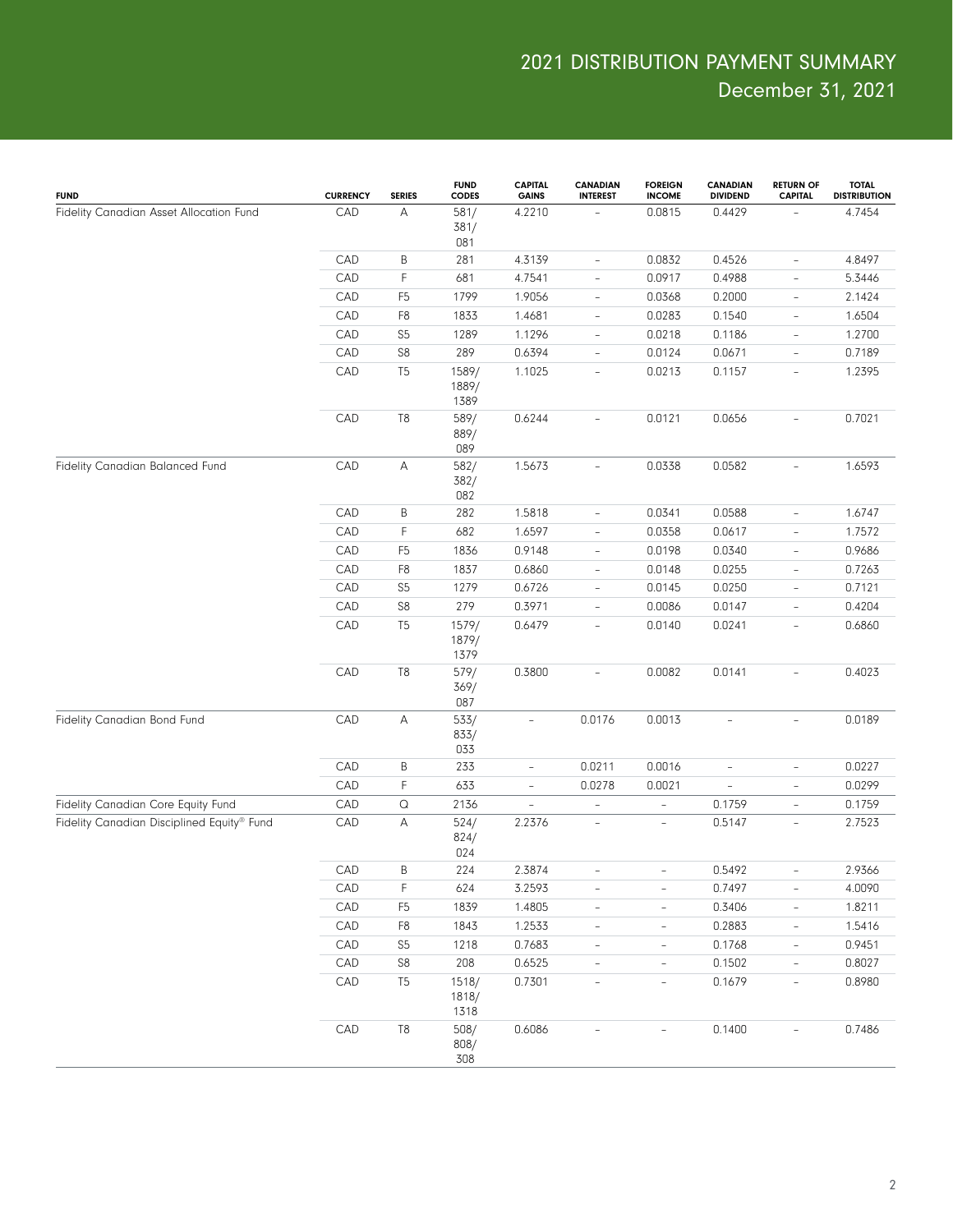| <b>FUND</b>                                | <b>CURRENCY</b> | <b>SERIES</b>  | <b>FUND</b><br><b>CODES</b> | <b>CAPITAL</b><br><b>GAINS</b> | <b>CANADIAN</b><br><b>INTEREST</b> | <b>FOREIGN</b><br><b>INCOME</b> | <b>CANADIAN</b><br><b>DIVIDEND</b> | <b>RETURN OF</b><br><b>CAPITAL</b> | <b>TOTAL</b><br><b>DISTRIBUTION</b> |
|--------------------------------------------|-----------------|----------------|-----------------------------|--------------------------------|------------------------------------|---------------------------------|------------------------------------|------------------------------------|-------------------------------------|
| Fidelity Canadian Growth Company Fund      | CAD             | A              | 565/<br>865/<br>065         | 3.8341                         |                                    | ÷                               |                                    |                                    | 3.8341                              |
|                                            | CAD             | B              | 265                         | 4.0642                         | $\overline{\phantom{0}}$           | $\overline{\phantom{a}}$        | $\overline{\phantom{0}}$           | $\overline{\phantom{a}}$           | 4.0642                              |
|                                            | CAD             | F              | 665                         | 5.5811                         | $\qquad \qquad -$                  | $\overline{\phantom{a}}$        | ÷,                                 | $\overline{\phantom{a}}$           | 5.5811                              |
|                                            | CAD             | F <sub>5</sub> | 5227                        | 1.5734                         | $\overline{\phantom{a}}$           | $\overline{\phantom{a}}$        | $\qquad \qquad -$                  | $\overline{\phantom{a}}$           | 1.5734                              |
|                                            | CAD             | F8             | 5228                        | 1.3420                         | $\overline{\phantom{a}}$           | $\overline{\phantom{a}}$        | $\overline{\phantom{0}}$           | $\overline{\phantom{a}}$           | 1.3420                              |
|                                            | CAD             | S <sub>5</sub> | 5394                        | 1.2874                         | $\overline{\phantom{a}}$           | $\overline{\phantom{a}}$        | $\qquad \qquad -$                  | $\overline{\phantom{a}}$           | 1.2874                              |
|                                            | CAD             | ${\sf S8}$     | 5395                        | 1.1096                         | $\overline{\phantom{a}}$           | $\overline{\phantom{a}}$        | $\overline{a}$                     | $\overline{\phantom{a}}$           | 1.1096                              |
|                                            | CAD             | T <sub>5</sub> | 5396/<br>5467/<br>5468      | 1.2211                         | $\overline{\phantom{a}}$           | $\overline{\phantom{a}}$        | $\overline{\phantom{0}}$           | $\overline{\phantom{a}}$           | 1.2211                              |
|                                            | CAD             | T <sub>8</sub> | 5397/<br>5469/<br>5470      | 1.0531                         | $\overline{\phantom{a}}$           | $\overline{\phantom{a}}$        | $\overline{\phantom{0}}$           | $\overline{\phantom{a}}$           | 1.0531                              |
| Fidelity Canadian Growth Company Fund US\$ | <b>USD</b>      | B              | 7552                        | 3.1468                         | $\overline{\phantom{a}}$           | $\overline{\phantom{a}}$        | $\bar{ }$                          | $\overline{\phantom{a}}$           | 3.1468                              |
|                                            | <b>USD</b>      | F              | 7555                        | 4.3212                         | $\overline{\phantom{a}}$           | $\overline{\phantom{a}}$        | $\qquad \qquad -$                  | $\qquad \qquad -$                  | 4.3212                              |
|                                            | <b>USD</b>      | F <sub>5</sub> | 7556                        | 1.2182                         | $\overline{\phantom{a}}$           | $\overline{\phantom{a}}$        | ÷                                  | $\overline{\phantom{a}}$           | 1.2182                              |
|                                            | <b>USD</b>      | F8             | 7557                        | 1.0391                         | $\overline{\phantom{a}}$           | $\overline{\phantom{a}}$        | $\overline{\phantom{0}}$           | $\overline{\phantom{a}}$           | 1.0391                              |
|                                            | <b>USD</b>      | S <sub>5</sub> | 7553                        | 0.9968                         | $\overline{\phantom{a}}$           | $\overline{\phantom{a}}$        | $\overline{\phantom{0}}$           | $\overline{\phantom{a}}$           | 0.9968                              |
|                                            | <b>USD</b>      | S8             | 7554                        | 0.8591                         | $\qquad \qquad -$                  | $\overline{a}$                  | ÷,                                 | $\overline{\phantom{a}}$           | 0.8591                              |
| Fidelity Canadian Large Cap Fund           | CAD             | Α              | 531/<br>831/<br>031         | 3.2375                         | $\overline{\phantom{a}}$           | 0.2003                          | 0.7017                             | $\overline{\phantom{a}}$           | 4.1395                              |
|                                            | CAD             | B              | 231                         | 3.3489                         | $\overline{\phantom{a}}$           | 0.2072                          | 0.7259                             | $\overline{\phantom{a}}$           | 4.2820                              |
|                                            | CAD             | F              | 631                         | 4.0674                         | $\overline{\phantom{a}}$           | 0.2516                          | 0.8816                             | $\overline{\phantom{a}}$           | 5.2006                              |
|                                            | CAD             | F <sub>5</sub> | 1662                        | 1.5676                         | $\overline{\phantom{a}}$           | 0.0970                          | 0.3398                             | $\overline{\phantom{a}}$           | 2.0044                              |
|                                            | CAD             | F8             | 1666                        | 1.3287                         | $\overline{\phantom{a}}$           | 0.0823                          | 0.2880                             | $\overline{\phantom{a}}$           | 1.6990                              |
|                                            | CAD             | S <sub>5</sub> | 1660                        | 1.3310                         | $\overline{\phantom{a}}$           | 0.0824                          | 0.2886                             | $\overline{\phantom{a}}$           | 1.7020                              |
|                                            | CAD             | ${\sf S8}$     | 1661                        | 1.1098                         | $\overline{\phantom{a}}$           | 0.0687                          | 0.2405                             | $\overline{\phantom{a}}$           | 1.4190                              |
|                                            | CAD             | T <sub>5</sub> | 1539/<br>1578/<br>1653      | 1.2901                         | $\overline{\phantom{a}}$           | 0.0799                          | 0.2797                             | $\overline{\phantom{a}}$           | 1.6497                              |
|                                            | CAD             | T <sub>8</sub> | 1654/<br>1656/<br>1659      | 1.0714                         | $\overline{a}$                     | 0.0664                          | 0.2322                             | $\overline{\phantom{a}}$           | 1.3700                              |
| Fidelity Canadian Opportunities Fund       | CAD             | А              | 515/<br>815/<br>095         | 1.8894                         | $\overline{\phantom{a}}$           | $\overline{\phantom{a}}$        | 0.1623                             | $\overline{\phantom{a}}$           | 2.0517                              |
|                                            | CAD             | $\sf B$        | 215                         | 1.9711                         | $\qquad \qquad -$                  | $\overline{\phantom{a}}$        | 0.1693                             | $\overline{\phantom{a}}$           | 2.1404                              |
|                                            | CAD             | $\mathsf F$    | 615                         | 2.5439                         | $\qquad \qquad -$                  | $\qquad \qquad -$               | 0.2186                             | $\overline{\phantom{0}}$           | 2.7625                              |
|                                            | CAD             | F <sub>5</sub> | 1684                        | 1.7904                         | $\blacksquare$                     | $\overline{\phantom{a}}$        | 0.1538                             | $\overline{\phantom{a}}$           | 1.9442                              |
|                                            | CAD             | F8             | 1685                        | 1.4680                         | $\qquad \qquad -$                  | $\overline{\phantom{a}}$        | 0.1261                             | $\overline{\phantom{a}}$           | 1.5941                              |
|                                            | CAD             | $S5\,$         | 1682                        | 1.5090                         | $\blacksquare$                     | $\overline{\phantom{a}}$        | 0.1297                             | $\overline{\phantom{a}}$           | 1.6387                              |
|                                            | CAD             | $\mathbb{S}8$  | 1683                        | 1.1959                         | $\qquad \qquad -$                  | $\overline{\phantom{a}}$        | 0.1027                             | $\overline{\phantom{a}}$           | 1.2986                              |
|                                            | CAD             | T <sub>5</sub> | 1674/<br>1677/<br>1678      | 1.4386                         | $\overline{\phantom{0}}$           | $\overline{\phantom{a}}$        | 0.1236                             | $\overline{\phantom{a}}$           | 1.5622                              |
|                                            | CAD             | T <sub>8</sub> | 1679/<br>1680/<br>1681      | 1.1568                         |                                    |                                 | 0.0994                             | $\overline{\phantom{0}}$           | 1.2562                              |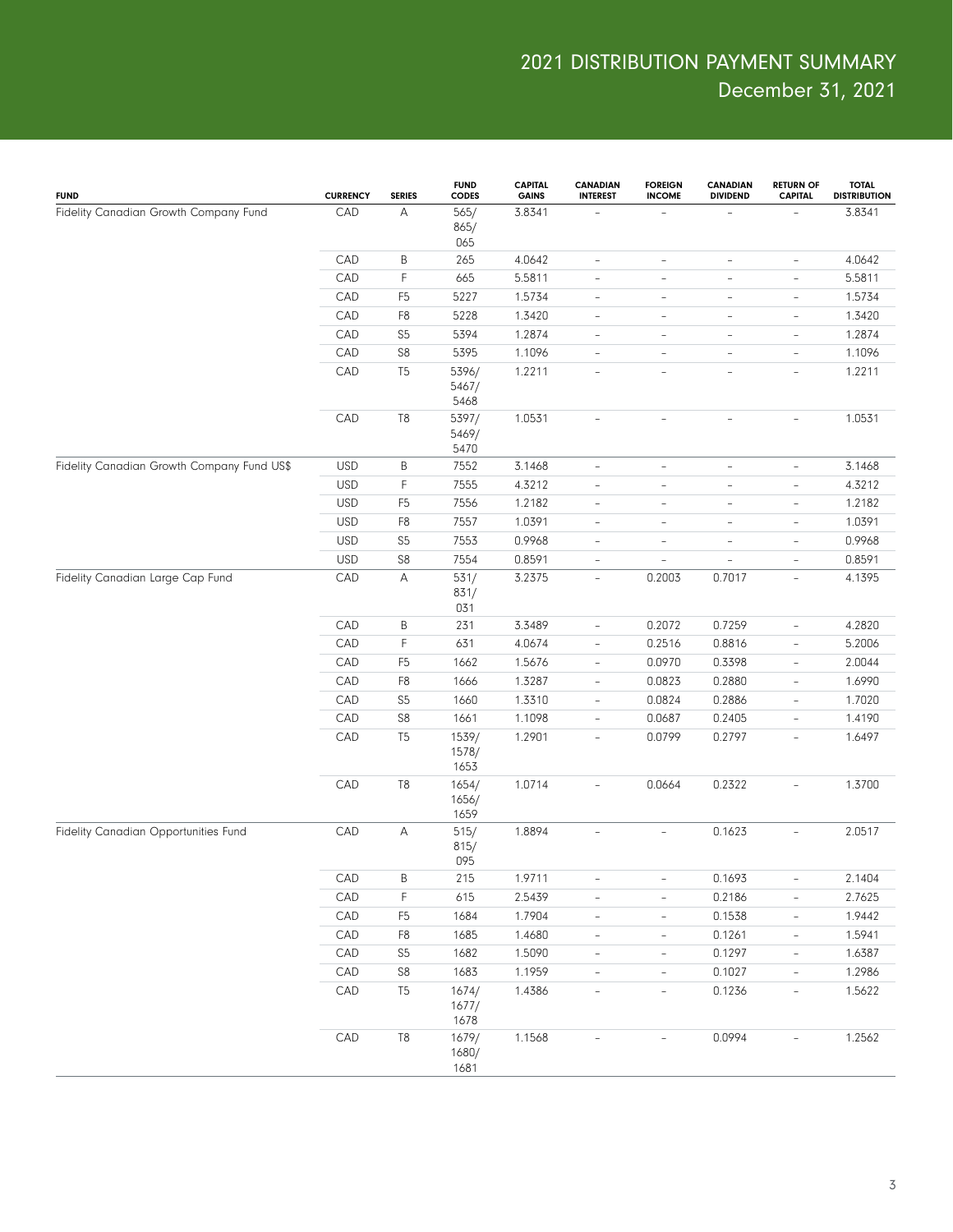| <b>FUND</b>                           | <b>CURRENCY</b> | <b>SERIES</b>             | <b>FUND</b><br><b>CODES</b> | <b>CAPITAL</b><br><b>GAINS</b> | <b>CANADIAN</b><br><b>INTEREST</b> | <b>FOREIGN</b><br><b>INCOME</b> | <b>CANADIAN</b><br><b>DIVIDEND</b> | <b>RETURN OF</b><br><b>CAPITAL</b> | <b>TOTAL</b><br><b>DISTRIBUTION</b> |
|---------------------------------------|-----------------|---------------------------|-----------------------------|--------------------------------|------------------------------------|---------------------------------|------------------------------------|------------------------------------|-------------------------------------|
| Fidelity China Fund                   | CAD             | Α                         | 1506/<br>1806/<br>1006      | $\qquad \qquad -$              |                                    | 0.6150                          |                                    |                                    | 0.6150                              |
|                                       | CAD             | Β                         | 1206                        | $\overline{\phantom{0}}$       | $\overline{\phantom{a}}$           | 0.6922                          | $\overline{\phantom{a}}$           | $\overline{\phantom{0}}$           | 0.6922                              |
|                                       | CAD             | F                         | 1606                        | $\qquad \qquad -$              | $\overline{\phantom{a}}$           | 1.1567                          | $\overline{\phantom{0}}$           | $\overline{\phantom{0}}$           | 1.1567                              |
|                                       | CAD             | F <sub>5</sub>            | 1900                        | $\overline{\phantom{a}}$       | $\overline{\phantom{a}}$           | 0.8626                          | $\overline{\phantom{a}}$           | $\overline{\phantom{a}}$           | 0.8626                              |
|                                       | CAD             | F <sub>8</sub>            | 1903                        | $\overline{\phantom{a}}$       | $\overline{\phantom{a}}$           | 0.7109                          | $\overline{\phantom{a}}$           | $\overline{\phantom{a}}$           | 0.7109                              |
|                                       | CAD             | S <sub>5</sub>            | 1895                        | $\overline{\phantom{a}}$       | $\overline{\phantom{a}}$           | 0.5465                          | $\overline{\phantom{a}}$           | $\qquad \qquad -$                  | 0.5465                              |
|                                       | CAD             | ${\sf S8}$                | 1896                        | $\qquad \qquad -$              | $\overline{\phantom{a}}$           | 0.4697                          | $\overline{\phantom{0}}$           | $\overline{\phantom{a}}$           | 0.4697                              |
|                                       | CAD             | T <sub>5</sub>            | 1887/<br>1890/<br>1891      | $\overline{\phantom{a}}$       | $\overline{\phantom{a}}$           | 0.5061                          | $\overline{\phantom{0}}$           | $\qquad \qquad -$                  | 0.5061                              |
|                                       | CAD             | T <sub>8</sub>            | 1892/<br>1893/<br>1894      | $\qquad \qquad -$              | $\overline{\phantom{a}}$           | 0.4090                          | $\overline{\phantom{0}}$           | $\overline{\phantom{a}}$           | 0.4090                              |
| Fidelity China Fund - US\$            | <b>USD</b>      | $\mathsf{A}$              | 1507/<br>1807/<br>1007      | $\qquad \qquad -$              | $\overline{\phantom{a}}$           | 0.4762                          | $\overline{\phantom{0}}$           | $\overline{\phantom{a}}$           | 0.4762                              |
|                                       | <b>USD</b>      | B                         | 1207                        | $\overline{\phantom{0}}$       | $\qquad \qquad -$                  | 0.5359                          | $\overline{\phantom{a}}$           | $\overline{\phantom{0}}$           | 0.5359                              |
|                                       | <b>USD</b>      | F                         | 1607                        | $\frac{1}{2}$                  | $\overline{\phantom{a}}$           | 0.8956                          | $\overline{\phantom{0}}$           | $\overline{\phantom{a}}$           | 0.8956                              |
| Fidelity Climate Leadership Bond Fund | CAD             | Α                         | 7506/<br>7507/<br>7508      | $\qquad \qquad \blacksquare$   | $\overline{\phantom{a}}$           | 0.0036                          | $\overline{\phantom{a}}$           | $\overline{\phantom{0}}$           | 0.0036                              |
|                                       | CAD             | Β                         | 7282                        | $\overline{\phantom{0}}$       | $\overline{\phantom{a}}$           | 0.0061                          | $\overline{\phantom{0}}$           | $\qquad \qquad -$                  | 0.0061                              |
|                                       | CAD             | F                         | 7283                        | Ē,                             | $\overline{\phantom{a}}$           | 0.0108                          | $\overline{\phantom{0}}$           | $\overline{\phantom{a}}$           | 0.0108                              |
| Fidelity Climate Leadership Fund      | CAD             | Α                         | 7488/<br>7489/<br>7490      | 0.0651                         | $\overline{\phantom{a}}$           | ÷,                              | $\overline{\phantom{a}}$           | $\overline{\phantom{a}}$           | 0.0651                              |
|                                       | CAD             | Β                         | 7228                        | 0.0808                         | $\qquad \qquad -$                  | $\qquad \qquad -$               | $\overline{\phantom{0}}$           | $\overline{\phantom{0}}$           | 0.0808                              |
|                                       | CAD             | F                         | 7231                        | 0.1553                         | $\overline{\phantom{a}}$           | $\overline{\phantom{0}}$        | $\overline{\phantom{0}}$           | $\qquad \qquad -$                  | 0.1553                              |
|                                       | CAD             | F <sub>5</sub>            | 7232                        | 0.3037                         | $\qquad \qquad -$                  | $\qquad \qquad -$               | $\overline{\phantom{0}}$           | $\overline{\phantom{0}}$           | 0.3037                              |
|                                       | CAD             | F <sub>8</sub>            | 7233                        | 0.2978                         | $\qquad \qquad -$                  | $\overline{\phantom{0}}$        | $\overline{\phantom{0}}$           | $\qquad \qquad -$                  | 0.2978                              |
|                                       | CAD             | S <sub>5</sub>            | 7229                        | 0.1569                         | $\overline{\phantom{0}}$           | $\qquad \qquad -$               | $\overline{\phantom{0}}$           | $\qquad \qquad -$                  | 0.1569                              |
|                                       | CAD             | S <sub>8</sub>            | 7230                        | 0.1521                         | $\overline{\phantom{0}}$           | $\qquad \qquad -$               | $\overline{\phantom{0}}$           | $\qquad \qquad -$                  | 0.1521                              |
|                                       | CAD             | T <sub>5</sub>            | 7491/<br>7492/<br>7493      | 0.1256                         | $\overline{\phantom{a}}$           | $\bar{ }$                       | $\overline{\phantom{0}}$           | $\overline{\phantom{a}}$           | 0.1256                              |
|                                       | CAD             | T <sub>8</sub>            | 7494/<br>7495/<br>7496      | 0.1284                         | $\overline{\phantom{a}}$           |                                 |                                    | ÷,                                 | 0.1284                              |
| Fidelity Climate Leadership Fund US\$ | <b>USD</b>      | $\boldsymbol{\mathsf{A}}$ | 7497/<br>7498/<br>7499      | 0.0504                         |                                    |                                 |                                    |                                    | 0.0504                              |
|                                       | <b>USD</b>      | B                         | 7255                        | 0.0626                         | $\overline{\phantom{a}}$           | $\overline{\phantom{0}}$        | $\overline{\phantom{0}}$           | $\overline{\phantom{0}}$           | 0.0626                              |
|                                       | <b>USD</b>      | F                         | 7258                        | 0.1202                         | $\overline{\phantom{a}}$           | $\overline{\phantom{0}}$        | $\overline{\phantom{a}}$           | $\overline{\phantom{a}}$           | 0.1202                              |
|                                       | <b>USD</b>      | F <sub>5</sub>            | 7259                        | 0.2351                         | $\overline{\phantom{a}}$           | $\overline{\phantom{a}}$        | $\overline{\phantom{a}}$           | $\overline{\phantom{0}}$           | 0.2351                              |
|                                       | <b>USD</b>      | F <sub>8</sub>            | 7260                        | 0.2306                         | $\overline{\phantom{a}}$           | $\qquad \qquad -$               | $\overline{\phantom{a}}$           | $\qquad \qquad -$                  | 0.2306                              |
|                                       | <b>USD</b>      | $S5\,$                    | 7256                        | 0.1215                         | $\overline{\phantom{a}}$           | $\overline{\phantom{0}}$        | $\overline{\phantom{a}}$           | $\overline{\phantom{0}}$           | 0.1215                              |
|                                       | USD             | ${\sf S8}$                | 7257                        | 0.1178                         | $\overline{\phantom{a}}$           | $\overline{\phantom{0}}$        | $\overline{\phantom{a}}$           | $\overline{\phantom{0}}$           | 0.1178                              |
|                                       | <b>USD</b>      | T <sub>5</sub>            | 7500/<br>7501/<br>7502      | 0.0972                         | $\overline{\phantom{a}}$           | $\qquad \qquad -$               | $\overline{\phantom{0}}$           | $\overline{\phantom{0}}$           | 0.0972                              |
|                                       | <b>USD</b>      | $\mathsf{T}8$             | 7503/<br>7504/<br>7505      | 0.0994                         |                                    |                                 |                                    |                                    | 0.0994                              |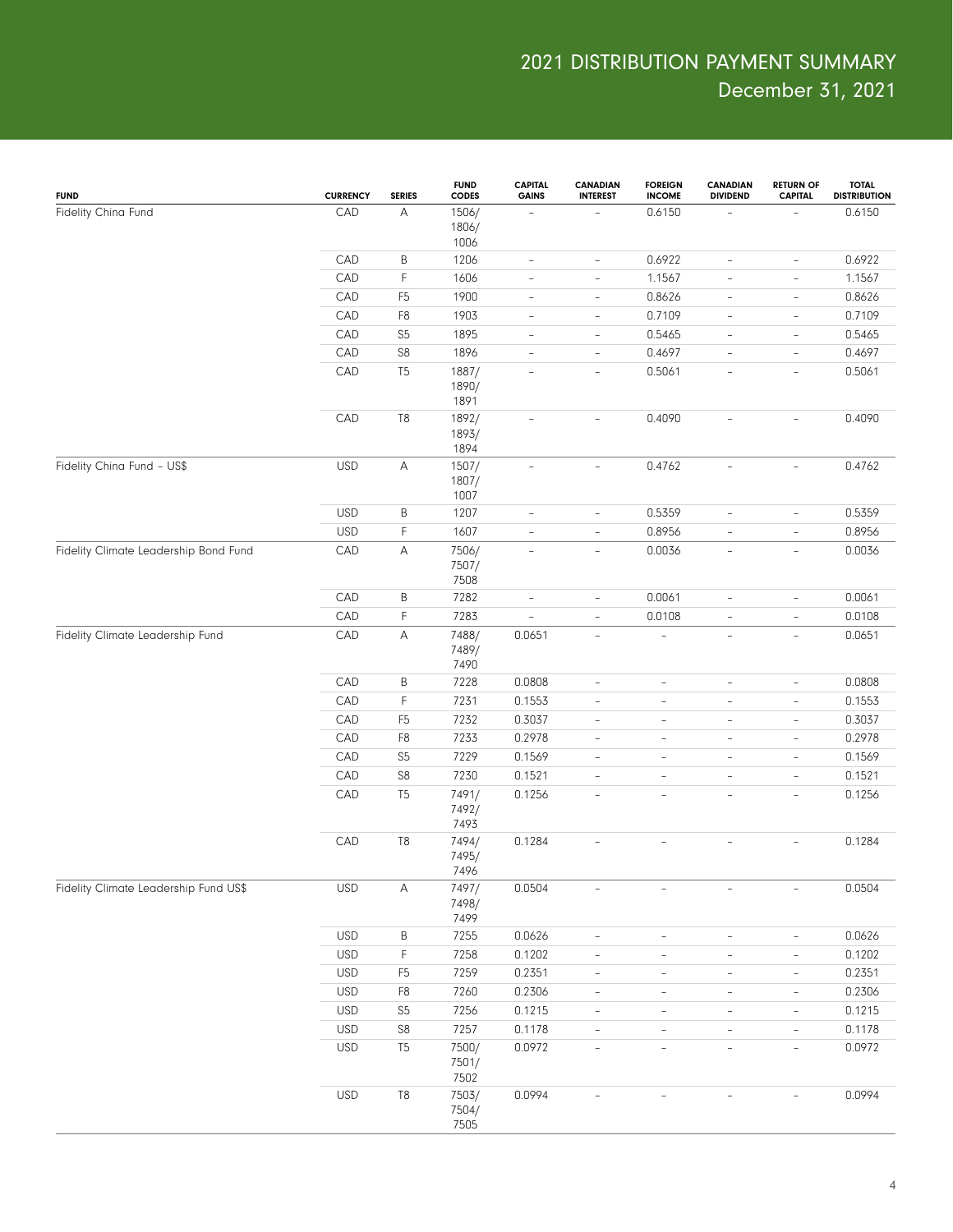| Α<br>CAD<br>0.0073<br>0.0211<br>Fidelity Corporate Bond Fund<br>1631/<br>0.0138<br>$\overline{\phantom{a}}$<br>1632/<br>1633<br>B<br>0.0158<br>0.0084<br>0.0242<br>CAD<br>1634<br>$\overline{\phantom{a}}$<br>$\overline{\phantom{a}}$<br>$\qquad \qquad -$<br>F<br>CAD<br>0.0297<br>1635<br>0.0194<br>0.0103<br>$\overline{\phantom{a}}$<br>$\overline{\phantom{a}}$<br>$\qquad \qquad -$<br>CAD<br>Α<br>Fidelity Dividend Fund<br>521/<br>1.2413<br>1.2413<br>$\overline{\phantom{a}}$<br>$\overline{\phantom{a}}$<br>$\overline{\phantom{a}}$<br>341/<br>021<br>B<br>CAD<br>221<br>1.2485<br>1.2485<br>$\overline{\phantom{0}}$<br>$\overline{\phantom{a}}$<br>$\overline{\phantom{0}}$<br>$\overline{\phantom{a}}$<br>F<br>CAD<br>611<br>1.2768<br>1.2768<br>$\overline{\phantom{0}}$<br>$\overline{\phantom{a}}$<br>$\overline{\phantom{0}}$<br>$\overline{\phantom{a}}$<br>1.3588<br>CAD<br>F <sub>5</sub><br>1760<br>1.3588<br>$\overline{\phantom{a}}$<br>$\qquad \qquad -$<br>$\overline{\phantom{a}}$<br>$\qquad \qquad -$<br>CAD<br>F <sub>8</sub><br>1761<br>1.0134<br>1.0134<br>$\overline{\phantom{a}}$<br>$\qquad \qquad -$<br>$\overline{\phantom{a}}$<br>$\qquad \qquad -$<br>S <sub>5</sub><br>1.1046<br>CAD<br>1235<br>1.1046<br>$\overline{\phantom{a}}$<br>$\qquad \qquad -$<br>$\overline{\phantom{a}}$<br>$\qquad \qquad -$<br>S8<br>235<br>0.8194<br>CAD<br>0.8194<br>$\overline{\phantom{a}}$<br>$\overline{\phantom{a}}$<br>$\overline{\phantom{a}}$<br>$\overline{a}$<br>T <sub>5</sub><br>1.0674<br>CAD<br>1535/<br>1.0674<br>$\qquad \qquad -$<br>$\overline{a}$<br>÷,<br>$\overline{\phantom{a}}$<br>1835/<br>1335<br>T8<br>0.7747<br>CAD<br>511/<br>0.7747<br>$\overline{\phantom{a}}$<br>Ē,<br>$\overline{\phantom{0}}$<br>$\overline{\phantom{a}}$<br>335/<br>073<br>А<br>0.8623<br>Fidelity Dividend Plus Fund<br>CAD<br>523/<br>0.7875<br>0.0133<br>0.0615<br>$\frac{1}{2}$<br>$\overline{\phantom{a}}$<br>832/<br>032<br>CAD<br>В<br>223<br>0.7944<br>0.0135<br>0.0621<br>0.8700<br>$\overline{\phantom{a}}$<br>$\qquad \qquad -$<br>F<br>632<br>0.0638<br>0.8944<br>CAD<br>0.8168<br>0.0138<br>$\overline{\phantom{a}}$<br>$\overline{\phantom{a}}$<br>0.9030<br>CAD<br>F <sub>5</sub><br>1756<br>0.8246<br>0.0140<br>0.0644<br>$\qquad \qquad -$<br>$\overline{\phantom{a}}$<br>0.6448<br>CAD<br>F <sub>8</sub><br>1759<br>0.5889<br>0.0099<br>0.0460<br>$\overline{\phantom{a}}$<br>$\overline{\phantom{a}}$<br>0.8815<br>CAD<br>S <sub>5</sub><br>785<br>0.8050<br>0.0629<br>0.0136<br>$\qquad \qquad -$<br>$\overline{\phantom{a}}$<br>S8<br>790<br>0.6413<br>CAD<br>0.5857<br>0.0099<br>0.0457<br>$\qquad \qquad -$<br>$\overline{\phantom{a}}$<br>CAD<br>T <sub>5</sub><br>0.8534<br>786/<br>0.7793<br>0.0132<br>0.0609<br>$\frac{1}{2}$<br>$\overline{\phantom{a}}$<br>787/<br>788<br>T <sub>8</sub><br>CAD<br>791/<br>0.5698<br>0.0096<br>0.0445<br>0.6239<br>$\overline{\phantom{a}}$<br>$\overline{\phantom{a}}$<br>793/<br>794<br>0.0005<br>CAD<br>В<br>275<br>0.0049<br>0.0054<br>Fidelity Emerging Markets Fund<br>$\overline{\phantom{a}}$<br>$\overline{\phantom{a}}$<br>$\overline{\phantom{0}}$<br>F<br>675<br>0.0119<br>CAD<br>0.1511<br>0.1630<br>$\overline{\phantom{a}}$<br>$\overline{\phantom{0}}$<br>$\overline{\phantom{a}}$<br>2142<br>CAD<br>Q<br>0.0636<br>0.0050<br>0.0686<br>$\bar{ }$<br>$\overline{\phantom{a}}$<br>$\overline{a}$<br>B<br><b>USD</b><br>776<br>0.0038<br>0.0004<br>0.0042<br>Fidelity Emerging Markets Fund - US\$<br>$\overline{\phantom{a}}$<br>$\overline{\phantom{a}}$<br>$\overline{\phantom{a}}$<br><b>USD</b><br>F<br>676<br>0.1170<br>0.0092<br>0.1262<br>$\overline{\phantom{a}}$<br>CAD<br>А<br>428/<br>0.1505<br>0.1505<br>Fidelity Europe Fund<br>$\overline{\phantom{a}}$<br>$\overline{a}$<br>$\overline{\phantom{a}}$<br>828/<br>028<br>CAD<br>B<br>228<br>0.2502<br>0.2502<br>$\qquad \qquad -$<br>$\overline{\phantom{0}}$<br>$\overline{\phantom{a}}$<br>$\overline{\phantom{0}}$<br>F<br>CAD<br>628<br>0.7889<br>0.7889<br>$\blacksquare$<br>$\overline{\phantom{0}}$<br>$\overline{\phantom{0}}$<br>$\overline{\phantom{a}}$<br>A<br>538/<br>Fidelity Europe Fund - US\$<br><b>USD</b><br>0.1165<br>0.1165<br>$\overline{\phantom{a}}$<br>$\equiv$<br>$\overline{\phantom{a}}$<br>$\frac{1}{2}$<br>838/<br>038<br>B<br><b>USD</b><br>748<br>0.1937<br>0.1937<br>$\overline{\phantom{a}}$<br>$\qquad \qquad -$<br>$\overline{\phantom{0}}$<br>$\overline{\phantom{0}}$<br>F<br><b>USD</b><br>648<br>0.6108<br>0.6108<br>$\overline{\phantom{0}}$<br>$\overline{\phantom{a}}$<br>$\overline{a}$<br>$\overline{\phantom{0}}$ | <b>FUND</b> | <b>CURRENCY</b> | <b>SERIES</b> | <b>FUND</b><br>CODES | <b>CAPITAL</b><br><b>GAINS</b> | CANADIAN<br><b>INTEREST</b> | <b>FOREIGN</b><br><b>INCOME</b> | <b>CANADIAN</b><br><b>DIVIDEND</b> | <b>RETURN OF</b><br><b>CAPITAL</b> | <b>TOTAL</b><br><b>DISTRIBUTION</b> |
|-------------------------------------------------------------------------------------------------------------------------------------------------------------------------------------------------------------------------------------------------------------------------------------------------------------------------------------------------------------------------------------------------------------------------------------------------------------------------------------------------------------------------------------------------------------------------------------------------------------------------------------------------------------------------------------------------------------------------------------------------------------------------------------------------------------------------------------------------------------------------------------------------------------------------------------------------------------------------------------------------------------------------------------------------------------------------------------------------------------------------------------------------------------------------------------------------------------------------------------------------------------------------------------------------------------------------------------------------------------------------------------------------------------------------------------------------------------------------------------------------------------------------------------------------------------------------------------------------------------------------------------------------------------------------------------------------------------------------------------------------------------------------------------------------------------------------------------------------------------------------------------------------------------------------------------------------------------------------------------------------------------------------------------------------------------------------------------------------------------------------------------------------------------------------------------------------------------------------------------------------------------------------------------------------------------------------------------------------------------------------------------------------------------------------------------------------------------------------------------------------------------------------------------------------------------------------------------------------------------------------------------------------------------------------------------------------------------------------------------------------------------------------------------------------------------------------------------------------------------------------------------------------------------------------------------------------------------------------------------------------------------------------------------------------------------------------------------------------------------------------------------------------------------------------------------------------------------------------------------------------------------------------------------------------------------------------------------------------------------------------------------------------------------------------------------------------------------------------------------------------------------------------------------------------------------------------------------------------------------------------------------------------------------------------------------------------------------------------------------------------------------------------------------------------------------------------------------------------------------------------------------------------------------------------------------------------------------------------------------------------------------------------------------------------------------------------------------------------------------------------------------------------------------------------------------------------------------------------------------------------------------------------------------------------------------------------------------------------------------------------------------------------------------------------------------------------------------------------------------------------------------------------------------------------------------------------------------------------------------------------------------|-------------|-----------------|---------------|----------------------|--------------------------------|-----------------------------|---------------------------------|------------------------------------|------------------------------------|-------------------------------------|
|                                                                                                                                                                                                                                                                                                                                                                                                                                                                                                                                                                                                                                                                                                                                                                                                                                                                                                                                                                                                                                                                                                                                                                                                                                                                                                                                                                                                                                                                                                                                                                                                                                                                                                                                                                                                                                                                                                                                                                                                                                                                                                                                                                                                                                                                                                                                                                                                                                                                                                                                                                                                                                                                                                                                                                                                                                                                                                                                                                                                                                                                                                                                                                                                                                                                                                                                                                                                                                                                                                                                                                                                                                                                                                                                                                                                                                                                                                                                                                                                                                                                                                                                                                                                                                                                                                                                                                                                                                                                                                                                                                                                                                     |             |                 |               |                      |                                |                             |                                 |                                    |                                    |                                     |
|                                                                                                                                                                                                                                                                                                                                                                                                                                                                                                                                                                                                                                                                                                                                                                                                                                                                                                                                                                                                                                                                                                                                                                                                                                                                                                                                                                                                                                                                                                                                                                                                                                                                                                                                                                                                                                                                                                                                                                                                                                                                                                                                                                                                                                                                                                                                                                                                                                                                                                                                                                                                                                                                                                                                                                                                                                                                                                                                                                                                                                                                                                                                                                                                                                                                                                                                                                                                                                                                                                                                                                                                                                                                                                                                                                                                                                                                                                                                                                                                                                                                                                                                                                                                                                                                                                                                                                                                                                                                                                                                                                                                                                     |             |                 |               |                      |                                |                             |                                 |                                    |                                    |                                     |
|                                                                                                                                                                                                                                                                                                                                                                                                                                                                                                                                                                                                                                                                                                                                                                                                                                                                                                                                                                                                                                                                                                                                                                                                                                                                                                                                                                                                                                                                                                                                                                                                                                                                                                                                                                                                                                                                                                                                                                                                                                                                                                                                                                                                                                                                                                                                                                                                                                                                                                                                                                                                                                                                                                                                                                                                                                                                                                                                                                                                                                                                                                                                                                                                                                                                                                                                                                                                                                                                                                                                                                                                                                                                                                                                                                                                                                                                                                                                                                                                                                                                                                                                                                                                                                                                                                                                                                                                                                                                                                                                                                                                                                     |             |                 |               |                      |                                |                             |                                 |                                    |                                    |                                     |
|                                                                                                                                                                                                                                                                                                                                                                                                                                                                                                                                                                                                                                                                                                                                                                                                                                                                                                                                                                                                                                                                                                                                                                                                                                                                                                                                                                                                                                                                                                                                                                                                                                                                                                                                                                                                                                                                                                                                                                                                                                                                                                                                                                                                                                                                                                                                                                                                                                                                                                                                                                                                                                                                                                                                                                                                                                                                                                                                                                                                                                                                                                                                                                                                                                                                                                                                                                                                                                                                                                                                                                                                                                                                                                                                                                                                                                                                                                                                                                                                                                                                                                                                                                                                                                                                                                                                                                                                                                                                                                                                                                                                                                     |             |                 |               |                      |                                |                             |                                 |                                    |                                    |                                     |
|                                                                                                                                                                                                                                                                                                                                                                                                                                                                                                                                                                                                                                                                                                                                                                                                                                                                                                                                                                                                                                                                                                                                                                                                                                                                                                                                                                                                                                                                                                                                                                                                                                                                                                                                                                                                                                                                                                                                                                                                                                                                                                                                                                                                                                                                                                                                                                                                                                                                                                                                                                                                                                                                                                                                                                                                                                                                                                                                                                                                                                                                                                                                                                                                                                                                                                                                                                                                                                                                                                                                                                                                                                                                                                                                                                                                                                                                                                                                                                                                                                                                                                                                                                                                                                                                                                                                                                                                                                                                                                                                                                                                                                     |             |                 |               |                      |                                |                             |                                 |                                    |                                    |                                     |
|                                                                                                                                                                                                                                                                                                                                                                                                                                                                                                                                                                                                                                                                                                                                                                                                                                                                                                                                                                                                                                                                                                                                                                                                                                                                                                                                                                                                                                                                                                                                                                                                                                                                                                                                                                                                                                                                                                                                                                                                                                                                                                                                                                                                                                                                                                                                                                                                                                                                                                                                                                                                                                                                                                                                                                                                                                                                                                                                                                                                                                                                                                                                                                                                                                                                                                                                                                                                                                                                                                                                                                                                                                                                                                                                                                                                                                                                                                                                                                                                                                                                                                                                                                                                                                                                                                                                                                                                                                                                                                                                                                                                                                     |             |                 |               |                      |                                |                             |                                 |                                    |                                    |                                     |
|                                                                                                                                                                                                                                                                                                                                                                                                                                                                                                                                                                                                                                                                                                                                                                                                                                                                                                                                                                                                                                                                                                                                                                                                                                                                                                                                                                                                                                                                                                                                                                                                                                                                                                                                                                                                                                                                                                                                                                                                                                                                                                                                                                                                                                                                                                                                                                                                                                                                                                                                                                                                                                                                                                                                                                                                                                                                                                                                                                                                                                                                                                                                                                                                                                                                                                                                                                                                                                                                                                                                                                                                                                                                                                                                                                                                                                                                                                                                                                                                                                                                                                                                                                                                                                                                                                                                                                                                                                                                                                                                                                                                                                     |             |                 |               |                      |                                |                             |                                 |                                    |                                    |                                     |
|                                                                                                                                                                                                                                                                                                                                                                                                                                                                                                                                                                                                                                                                                                                                                                                                                                                                                                                                                                                                                                                                                                                                                                                                                                                                                                                                                                                                                                                                                                                                                                                                                                                                                                                                                                                                                                                                                                                                                                                                                                                                                                                                                                                                                                                                                                                                                                                                                                                                                                                                                                                                                                                                                                                                                                                                                                                                                                                                                                                                                                                                                                                                                                                                                                                                                                                                                                                                                                                                                                                                                                                                                                                                                                                                                                                                                                                                                                                                                                                                                                                                                                                                                                                                                                                                                                                                                                                                                                                                                                                                                                                                                                     |             |                 |               |                      |                                |                             |                                 |                                    |                                    |                                     |
|                                                                                                                                                                                                                                                                                                                                                                                                                                                                                                                                                                                                                                                                                                                                                                                                                                                                                                                                                                                                                                                                                                                                                                                                                                                                                                                                                                                                                                                                                                                                                                                                                                                                                                                                                                                                                                                                                                                                                                                                                                                                                                                                                                                                                                                                                                                                                                                                                                                                                                                                                                                                                                                                                                                                                                                                                                                                                                                                                                                                                                                                                                                                                                                                                                                                                                                                                                                                                                                                                                                                                                                                                                                                                                                                                                                                                                                                                                                                                                                                                                                                                                                                                                                                                                                                                                                                                                                                                                                                                                                                                                                                                                     |             |                 |               |                      |                                |                             |                                 |                                    |                                    |                                     |
|                                                                                                                                                                                                                                                                                                                                                                                                                                                                                                                                                                                                                                                                                                                                                                                                                                                                                                                                                                                                                                                                                                                                                                                                                                                                                                                                                                                                                                                                                                                                                                                                                                                                                                                                                                                                                                                                                                                                                                                                                                                                                                                                                                                                                                                                                                                                                                                                                                                                                                                                                                                                                                                                                                                                                                                                                                                                                                                                                                                                                                                                                                                                                                                                                                                                                                                                                                                                                                                                                                                                                                                                                                                                                                                                                                                                                                                                                                                                                                                                                                                                                                                                                                                                                                                                                                                                                                                                                                                                                                                                                                                                                                     |             |                 |               |                      |                                |                             |                                 |                                    |                                    |                                     |
|                                                                                                                                                                                                                                                                                                                                                                                                                                                                                                                                                                                                                                                                                                                                                                                                                                                                                                                                                                                                                                                                                                                                                                                                                                                                                                                                                                                                                                                                                                                                                                                                                                                                                                                                                                                                                                                                                                                                                                                                                                                                                                                                                                                                                                                                                                                                                                                                                                                                                                                                                                                                                                                                                                                                                                                                                                                                                                                                                                                                                                                                                                                                                                                                                                                                                                                                                                                                                                                                                                                                                                                                                                                                                                                                                                                                                                                                                                                                                                                                                                                                                                                                                                                                                                                                                                                                                                                                                                                                                                                                                                                                                                     |             |                 |               |                      |                                |                             |                                 |                                    |                                    |                                     |
|                                                                                                                                                                                                                                                                                                                                                                                                                                                                                                                                                                                                                                                                                                                                                                                                                                                                                                                                                                                                                                                                                                                                                                                                                                                                                                                                                                                                                                                                                                                                                                                                                                                                                                                                                                                                                                                                                                                                                                                                                                                                                                                                                                                                                                                                                                                                                                                                                                                                                                                                                                                                                                                                                                                                                                                                                                                                                                                                                                                                                                                                                                                                                                                                                                                                                                                                                                                                                                                                                                                                                                                                                                                                                                                                                                                                                                                                                                                                                                                                                                                                                                                                                                                                                                                                                                                                                                                                                                                                                                                                                                                                                                     |             |                 |               |                      |                                |                             |                                 |                                    |                                    |                                     |
|                                                                                                                                                                                                                                                                                                                                                                                                                                                                                                                                                                                                                                                                                                                                                                                                                                                                                                                                                                                                                                                                                                                                                                                                                                                                                                                                                                                                                                                                                                                                                                                                                                                                                                                                                                                                                                                                                                                                                                                                                                                                                                                                                                                                                                                                                                                                                                                                                                                                                                                                                                                                                                                                                                                                                                                                                                                                                                                                                                                                                                                                                                                                                                                                                                                                                                                                                                                                                                                                                                                                                                                                                                                                                                                                                                                                                                                                                                                                                                                                                                                                                                                                                                                                                                                                                                                                                                                                                                                                                                                                                                                                                                     |             |                 |               |                      |                                |                             |                                 |                                    |                                    |                                     |
|                                                                                                                                                                                                                                                                                                                                                                                                                                                                                                                                                                                                                                                                                                                                                                                                                                                                                                                                                                                                                                                                                                                                                                                                                                                                                                                                                                                                                                                                                                                                                                                                                                                                                                                                                                                                                                                                                                                                                                                                                                                                                                                                                                                                                                                                                                                                                                                                                                                                                                                                                                                                                                                                                                                                                                                                                                                                                                                                                                                                                                                                                                                                                                                                                                                                                                                                                                                                                                                                                                                                                                                                                                                                                                                                                                                                                                                                                                                                                                                                                                                                                                                                                                                                                                                                                                                                                                                                                                                                                                                                                                                                                                     |             |                 |               |                      |                                |                             |                                 |                                    |                                    |                                     |
|                                                                                                                                                                                                                                                                                                                                                                                                                                                                                                                                                                                                                                                                                                                                                                                                                                                                                                                                                                                                                                                                                                                                                                                                                                                                                                                                                                                                                                                                                                                                                                                                                                                                                                                                                                                                                                                                                                                                                                                                                                                                                                                                                                                                                                                                                                                                                                                                                                                                                                                                                                                                                                                                                                                                                                                                                                                                                                                                                                                                                                                                                                                                                                                                                                                                                                                                                                                                                                                                                                                                                                                                                                                                                                                                                                                                                                                                                                                                                                                                                                                                                                                                                                                                                                                                                                                                                                                                                                                                                                                                                                                                                                     |             |                 |               |                      |                                |                             |                                 |                                    |                                    |                                     |
|                                                                                                                                                                                                                                                                                                                                                                                                                                                                                                                                                                                                                                                                                                                                                                                                                                                                                                                                                                                                                                                                                                                                                                                                                                                                                                                                                                                                                                                                                                                                                                                                                                                                                                                                                                                                                                                                                                                                                                                                                                                                                                                                                                                                                                                                                                                                                                                                                                                                                                                                                                                                                                                                                                                                                                                                                                                                                                                                                                                                                                                                                                                                                                                                                                                                                                                                                                                                                                                                                                                                                                                                                                                                                                                                                                                                                                                                                                                                                                                                                                                                                                                                                                                                                                                                                                                                                                                                                                                                                                                                                                                                                                     |             |                 |               |                      |                                |                             |                                 |                                    |                                    |                                     |
|                                                                                                                                                                                                                                                                                                                                                                                                                                                                                                                                                                                                                                                                                                                                                                                                                                                                                                                                                                                                                                                                                                                                                                                                                                                                                                                                                                                                                                                                                                                                                                                                                                                                                                                                                                                                                                                                                                                                                                                                                                                                                                                                                                                                                                                                                                                                                                                                                                                                                                                                                                                                                                                                                                                                                                                                                                                                                                                                                                                                                                                                                                                                                                                                                                                                                                                                                                                                                                                                                                                                                                                                                                                                                                                                                                                                                                                                                                                                                                                                                                                                                                                                                                                                                                                                                                                                                                                                                                                                                                                                                                                                                                     |             |                 |               |                      |                                |                             |                                 |                                    |                                    |                                     |
|                                                                                                                                                                                                                                                                                                                                                                                                                                                                                                                                                                                                                                                                                                                                                                                                                                                                                                                                                                                                                                                                                                                                                                                                                                                                                                                                                                                                                                                                                                                                                                                                                                                                                                                                                                                                                                                                                                                                                                                                                                                                                                                                                                                                                                                                                                                                                                                                                                                                                                                                                                                                                                                                                                                                                                                                                                                                                                                                                                                                                                                                                                                                                                                                                                                                                                                                                                                                                                                                                                                                                                                                                                                                                                                                                                                                                                                                                                                                                                                                                                                                                                                                                                                                                                                                                                                                                                                                                                                                                                                                                                                                                                     |             |                 |               |                      |                                |                             |                                 |                                    |                                    |                                     |
|                                                                                                                                                                                                                                                                                                                                                                                                                                                                                                                                                                                                                                                                                                                                                                                                                                                                                                                                                                                                                                                                                                                                                                                                                                                                                                                                                                                                                                                                                                                                                                                                                                                                                                                                                                                                                                                                                                                                                                                                                                                                                                                                                                                                                                                                                                                                                                                                                                                                                                                                                                                                                                                                                                                                                                                                                                                                                                                                                                                                                                                                                                                                                                                                                                                                                                                                                                                                                                                                                                                                                                                                                                                                                                                                                                                                                                                                                                                                                                                                                                                                                                                                                                                                                                                                                                                                                                                                                                                                                                                                                                                                                                     |             |                 |               |                      |                                |                             |                                 |                                    |                                    |                                     |
|                                                                                                                                                                                                                                                                                                                                                                                                                                                                                                                                                                                                                                                                                                                                                                                                                                                                                                                                                                                                                                                                                                                                                                                                                                                                                                                                                                                                                                                                                                                                                                                                                                                                                                                                                                                                                                                                                                                                                                                                                                                                                                                                                                                                                                                                                                                                                                                                                                                                                                                                                                                                                                                                                                                                                                                                                                                                                                                                                                                                                                                                                                                                                                                                                                                                                                                                                                                                                                                                                                                                                                                                                                                                                                                                                                                                                                                                                                                                                                                                                                                                                                                                                                                                                                                                                                                                                                                                                                                                                                                                                                                                                                     |             |                 |               |                      |                                |                             |                                 |                                    |                                    |                                     |
|                                                                                                                                                                                                                                                                                                                                                                                                                                                                                                                                                                                                                                                                                                                                                                                                                                                                                                                                                                                                                                                                                                                                                                                                                                                                                                                                                                                                                                                                                                                                                                                                                                                                                                                                                                                                                                                                                                                                                                                                                                                                                                                                                                                                                                                                                                                                                                                                                                                                                                                                                                                                                                                                                                                                                                                                                                                                                                                                                                                                                                                                                                                                                                                                                                                                                                                                                                                                                                                                                                                                                                                                                                                                                                                                                                                                                                                                                                                                                                                                                                                                                                                                                                                                                                                                                                                                                                                                                                                                                                                                                                                                                                     |             |                 |               |                      |                                |                             |                                 |                                    |                                    |                                     |
|                                                                                                                                                                                                                                                                                                                                                                                                                                                                                                                                                                                                                                                                                                                                                                                                                                                                                                                                                                                                                                                                                                                                                                                                                                                                                                                                                                                                                                                                                                                                                                                                                                                                                                                                                                                                                                                                                                                                                                                                                                                                                                                                                                                                                                                                                                                                                                                                                                                                                                                                                                                                                                                                                                                                                                                                                                                                                                                                                                                                                                                                                                                                                                                                                                                                                                                                                                                                                                                                                                                                                                                                                                                                                                                                                                                                                                                                                                                                                                                                                                                                                                                                                                                                                                                                                                                                                                                                                                                                                                                                                                                                                                     |             |                 |               |                      |                                |                             |                                 |                                    |                                    |                                     |
|                                                                                                                                                                                                                                                                                                                                                                                                                                                                                                                                                                                                                                                                                                                                                                                                                                                                                                                                                                                                                                                                                                                                                                                                                                                                                                                                                                                                                                                                                                                                                                                                                                                                                                                                                                                                                                                                                                                                                                                                                                                                                                                                                                                                                                                                                                                                                                                                                                                                                                                                                                                                                                                                                                                                                                                                                                                                                                                                                                                                                                                                                                                                                                                                                                                                                                                                                                                                                                                                                                                                                                                                                                                                                                                                                                                                                                                                                                                                                                                                                                                                                                                                                                                                                                                                                                                                                                                                                                                                                                                                                                                                                                     |             |                 |               |                      |                                |                             |                                 |                                    |                                    |                                     |
|                                                                                                                                                                                                                                                                                                                                                                                                                                                                                                                                                                                                                                                                                                                                                                                                                                                                                                                                                                                                                                                                                                                                                                                                                                                                                                                                                                                                                                                                                                                                                                                                                                                                                                                                                                                                                                                                                                                                                                                                                                                                                                                                                                                                                                                                                                                                                                                                                                                                                                                                                                                                                                                                                                                                                                                                                                                                                                                                                                                                                                                                                                                                                                                                                                                                                                                                                                                                                                                                                                                                                                                                                                                                                                                                                                                                                                                                                                                                                                                                                                                                                                                                                                                                                                                                                                                                                                                                                                                                                                                                                                                                                                     |             |                 |               |                      |                                |                             |                                 |                                    |                                    |                                     |
|                                                                                                                                                                                                                                                                                                                                                                                                                                                                                                                                                                                                                                                                                                                                                                                                                                                                                                                                                                                                                                                                                                                                                                                                                                                                                                                                                                                                                                                                                                                                                                                                                                                                                                                                                                                                                                                                                                                                                                                                                                                                                                                                                                                                                                                                                                                                                                                                                                                                                                                                                                                                                                                                                                                                                                                                                                                                                                                                                                                                                                                                                                                                                                                                                                                                                                                                                                                                                                                                                                                                                                                                                                                                                                                                                                                                                                                                                                                                                                                                                                                                                                                                                                                                                                                                                                                                                                                                                                                                                                                                                                                                                                     |             |                 |               |                      |                                |                             |                                 |                                    |                                    |                                     |
|                                                                                                                                                                                                                                                                                                                                                                                                                                                                                                                                                                                                                                                                                                                                                                                                                                                                                                                                                                                                                                                                                                                                                                                                                                                                                                                                                                                                                                                                                                                                                                                                                                                                                                                                                                                                                                                                                                                                                                                                                                                                                                                                                                                                                                                                                                                                                                                                                                                                                                                                                                                                                                                                                                                                                                                                                                                                                                                                                                                                                                                                                                                                                                                                                                                                                                                                                                                                                                                                                                                                                                                                                                                                                                                                                                                                                                                                                                                                                                                                                                                                                                                                                                                                                                                                                                                                                                                                                                                                                                                                                                                                                                     |             |                 |               |                      |                                |                             |                                 |                                    |                                    |                                     |
|                                                                                                                                                                                                                                                                                                                                                                                                                                                                                                                                                                                                                                                                                                                                                                                                                                                                                                                                                                                                                                                                                                                                                                                                                                                                                                                                                                                                                                                                                                                                                                                                                                                                                                                                                                                                                                                                                                                                                                                                                                                                                                                                                                                                                                                                                                                                                                                                                                                                                                                                                                                                                                                                                                                                                                                                                                                                                                                                                                                                                                                                                                                                                                                                                                                                                                                                                                                                                                                                                                                                                                                                                                                                                                                                                                                                                                                                                                                                                                                                                                                                                                                                                                                                                                                                                                                                                                                                                                                                                                                                                                                                                                     |             |                 |               |                      |                                |                             |                                 |                                    |                                    |                                     |
|                                                                                                                                                                                                                                                                                                                                                                                                                                                                                                                                                                                                                                                                                                                                                                                                                                                                                                                                                                                                                                                                                                                                                                                                                                                                                                                                                                                                                                                                                                                                                                                                                                                                                                                                                                                                                                                                                                                                                                                                                                                                                                                                                                                                                                                                                                                                                                                                                                                                                                                                                                                                                                                                                                                                                                                                                                                                                                                                                                                                                                                                                                                                                                                                                                                                                                                                                                                                                                                                                                                                                                                                                                                                                                                                                                                                                                                                                                                                                                                                                                                                                                                                                                                                                                                                                                                                                                                                                                                                                                                                                                                                                                     |             |                 |               |                      |                                |                             |                                 |                                    |                                    |                                     |
|                                                                                                                                                                                                                                                                                                                                                                                                                                                                                                                                                                                                                                                                                                                                                                                                                                                                                                                                                                                                                                                                                                                                                                                                                                                                                                                                                                                                                                                                                                                                                                                                                                                                                                                                                                                                                                                                                                                                                                                                                                                                                                                                                                                                                                                                                                                                                                                                                                                                                                                                                                                                                                                                                                                                                                                                                                                                                                                                                                                                                                                                                                                                                                                                                                                                                                                                                                                                                                                                                                                                                                                                                                                                                                                                                                                                                                                                                                                                                                                                                                                                                                                                                                                                                                                                                                                                                                                                                                                                                                                                                                                                                                     |             |                 |               |                      |                                |                             |                                 |                                    |                                    |                                     |
|                                                                                                                                                                                                                                                                                                                                                                                                                                                                                                                                                                                                                                                                                                                                                                                                                                                                                                                                                                                                                                                                                                                                                                                                                                                                                                                                                                                                                                                                                                                                                                                                                                                                                                                                                                                                                                                                                                                                                                                                                                                                                                                                                                                                                                                                                                                                                                                                                                                                                                                                                                                                                                                                                                                                                                                                                                                                                                                                                                                                                                                                                                                                                                                                                                                                                                                                                                                                                                                                                                                                                                                                                                                                                                                                                                                                                                                                                                                                                                                                                                                                                                                                                                                                                                                                                                                                                                                                                                                                                                                                                                                                                                     |             |                 |               |                      |                                |                             |                                 |                                    |                                    |                                     |
|                                                                                                                                                                                                                                                                                                                                                                                                                                                                                                                                                                                                                                                                                                                                                                                                                                                                                                                                                                                                                                                                                                                                                                                                                                                                                                                                                                                                                                                                                                                                                                                                                                                                                                                                                                                                                                                                                                                                                                                                                                                                                                                                                                                                                                                                                                                                                                                                                                                                                                                                                                                                                                                                                                                                                                                                                                                                                                                                                                                                                                                                                                                                                                                                                                                                                                                                                                                                                                                                                                                                                                                                                                                                                                                                                                                                                                                                                                                                                                                                                                                                                                                                                                                                                                                                                                                                                                                                                                                                                                                                                                                                                                     |             |                 |               |                      |                                |                             |                                 |                                    |                                    |                                     |
|                                                                                                                                                                                                                                                                                                                                                                                                                                                                                                                                                                                                                                                                                                                                                                                                                                                                                                                                                                                                                                                                                                                                                                                                                                                                                                                                                                                                                                                                                                                                                                                                                                                                                                                                                                                                                                                                                                                                                                                                                                                                                                                                                                                                                                                                                                                                                                                                                                                                                                                                                                                                                                                                                                                                                                                                                                                                                                                                                                                                                                                                                                                                                                                                                                                                                                                                                                                                                                                                                                                                                                                                                                                                                                                                                                                                                                                                                                                                                                                                                                                                                                                                                                                                                                                                                                                                                                                                                                                                                                                                                                                                                                     |             |                 |               |                      |                                |                             |                                 |                                    |                                    |                                     |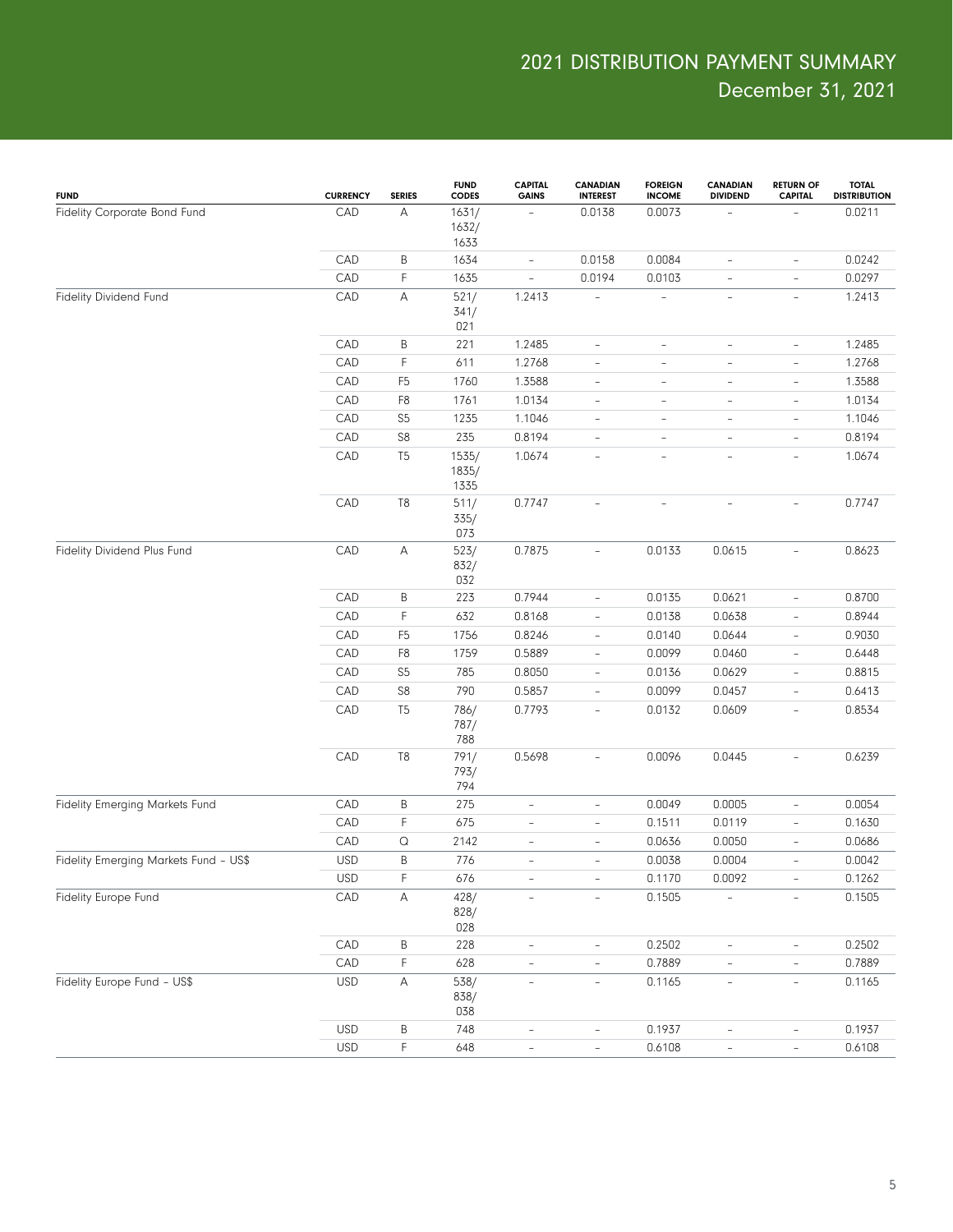| <b>FUND</b>                                  | <b>CURRENCY</b> | <b>SERIES</b>  | <b>FUND</b><br><b>CODES</b> | <b>CAPITAL</b><br><b>GAINS</b> | <b>CANADIAN</b><br><b>INTEREST</b> | <b>FOREIGN</b><br><b>INCOME</b> | CANADIAN<br><b>DIVIDEND</b> | <b>RETURN OF</b><br><b>CAPITAL</b> | <b>TOTAL</b><br><b>DISTRIBUTION</b> |
|----------------------------------------------|-----------------|----------------|-----------------------------|--------------------------------|------------------------------------|---------------------------------|-----------------------------|------------------------------------|-------------------------------------|
| Fidelity Far East Fund                       | CAD             | A              | 537/<br>837/<br>037         | 8.9178                         |                                    |                                 |                             |                                    | 8.9178                              |
|                                              | CAD             | B              | 227                         | 9.1082                         | $\qquad \qquad -$                  | $\qquad \qquad -$               | $\overline{\phantom{0}}$    | $\overline{\phantom{a}}$           | 9.1082                              |
|                                              | CAD             | F              | 627                         | 10.1846                        | $\qquad \qquad -$                  | $\overline{\phantom{a}}$        | $\overline{\phantom{a}}$    | $\overline{\phantom{a}}$           | 10.1846                             |
|                                              | CAD             | F <sub>5</sub> | 1748                        | 3.5594                         | $\qquad \qquad -$                  | $\overline{\phantom{a}}$        | $\overline{\phantom{a}}$    | $\overline{\phantom{a}}$           | 3.5594                              |
|                                              | CAD             | F <sub>8</sub> | 1749                        | 2.7695                         | $\overline{\phantom{a}}$           | $\overline{\phantom{a}}$        | $\overline{\phantom{a}}$    | $\overline{\phantom{a}}$           | 2.7695                              |
|                                              | CAD             | S <sub>5</sub> | 1746                        | 3.2710                         | $\qquad \qquad -$                  | $\overline{\phantom{a}}$        | $\overline{\phantom{a}}$    | $\overline{\phantom{a}}$           | 3.2710                              |
|                                              | CAD             | S8             | 1747                        | 2.5218                         | $\overline{\phantom{a}}$           | $\overline{\phantom{a}}$        | $\overline{\phantom{a}}$    | $\qquad \qquad -$                  | 2.5218                              |
|                                              | CAD             | T <sub>5</sub> | 1740/<br>1741/<br>1742      | 3.2410                         | $\overline{\phantom{a}}$           | $\overline{\phantom{0}}$        | $\overline{\phantom{a}}$    | $\qquad \qquad -$                  | 3.2410                              |
|                                              | CAD             | T <sub>8</sub> | 1743/<br>1744/<br>1745      | 2.4683                         | $\qquad \qquad -$                  | $\overline{\phantom{a}}$        | -                           | $\overline{\phantom{a}}$           | 2.4683                              |
| Fidelity Far East Fund - US\$                | <b>USD</b>      | A              | 422/<br>811/<br>011         | 6.9047                         | $\overline{\phantom{a}}$           | $\bar{ }$                       | $\overline{\phantom{a}}$    | $\overline{\phantom{a}}$           | 6.9047                              |
|                                              | <b>USD</b>      | B              | 722                         | 7.0521                         | $\overline{\phantom{a}}$           | $\overline{\phantom{a}}$        | $\overline{\phantom{a}}$    | $\overline{\phantom{a}}$           | 7.0521                              |
|                                              | <b>USD</b>      | F              | 622                         | 7.8856                         | $\overline{\phantom{a}}$           | $\overline{\phantom{a}}$        | $\overline{\phantom{0}}$    | $\overline{\phantom{a}}$           | 7.8856                              |
| Fidelity Floating Rate High Income Fund      | CAD             | A              | 2175/<br>2176/<br>2177      | ÷,                             | $\overline{\phantom{a}}$           | 0.0214                          | $\overline{\phantom{a}}$    | $\overline{\phantom{a}}$           | 0.0214                              |
|                                              | CAD             | Β              | 2187                        | $\qquad \qquad -$              | $\qquad \qquad -$                  | 0.0244                          | $\overline{\phantom{a}}$    | $\overline{\phantom{a}}$           | 0.0244                              |
|                                              | CAD             | F              | 2188                        | $\overline{\phantom{m}}$       | $\overline{\phantom{a}}$           | 0.0300                          | $\overline{\phantom{a}}$    | $\overline{\phantom{a}}$           | 0.0300                              |
| Fidelity Floating Rate High Income Fund US\$ | <b>USD</b>      | A              | 2178/<br>2179/<br>2180      | $\qquad \qquad -$              | $\overline{\phantom{a}}$           | 0.0166                          | $\overline{\phantom{a}}$    | $\overline{\phantom{a}}$           | 0.0166                              |
|                                              | <b>USD</b>      | B              | 2190                        | $\overline{\phantom{m}}$       | $\qquad \qquad -$                  | 0.0189                          | $\overline{\phantom{0}}$    | $\overline{\phantom{a}}$           | 0.0189                              |
|                                              | <b>USD</b>      | F              | 2191                        | $\bar{ }$                      | $\overline{a}$                     | 0.0232                          | $\overline{\phantom{0}}$    | $\overline{\phantom{a}}$           | 0.0232                              |
| Fidelity Global Bond Fund                    | CAD             | A              | 1525/<br>1825/<br>1025      | $\overline{\phantom{a}}$       | $\overline{\phantom{a}}$           | 0.0418                          | $\overline{\phantom{a}}$    | $\overline{\phantom{a}}$           | 0.0418                              |
|                                              | CAD             | $\sf B$        | 1225                        | $\overline{\phantom{0}}$       | $\qquad \qquad -$                  | 0.0455                          | $\overline{\phantom{0}}$    | $\qquad \qquad -$                  | 0.0455                              |
|                                              | CAD             | F              | 1625                        | $\bar{ }$                      | $\overline{\phantom{a}}$           | 0.0517                          | $\qquad \qquad -$           | $\overline{\phantom{a}}$           | 0.0517                              |
| Fidelity Global Bond Fund - US\$             | <b>USD</b>      | Α              | 1526/<br>1826/<br>1026      | $\bar{ }$                      | $\overline{\phantom{a}}$           | 0.0324                          | $\qquad \qquad -$           | $\overline{\phantom{a}}$           | 0.0324                              |
|                                              | <b>USD</b>      | B              | 1226                        | $\overline{\phantom{0}}$       | $\qquad \qquad -$                  | 0.0352                          | $\qquad \qquad -$           | $\qquad \qquad -$                  | 0.0352                              |
|                                              | <b>USD</b>      | F              | 1626                        |                                |                                    | 0.0400                          |                             |                                    | 0.0400                              |
| Fidelity Global Concentrated Equity Fund     | CAD             | Α              | 507/<br>807/<br>007         | 1.4101                         | $\overline{\phantom{a}}$           | 0.1467                          | 0.0231                      | $\overline{\phantom{a}}$           | 1.5799                              |
|                                              | CAD             | Β              | 207                         | 1.4797                         | $\overline{\phantom{0}}$           | 0.1539                          | 0.0242                      | $\overline{\phantom{a}}$           | 1.6578                              |
|                                              | CAD             | F              | 607                         | 1.9490                         | $\overline{\phantom{a}}$           | 0.2028                          | 0.0320                      | $\overline{\phantom{a}}$           | 2.1838                              |
|                                              | CAD             | F <sub>5</sub> | 2368                        | 2.3248                         | $\overline{\phantom{0}}$           | 0.2418                          | 0.0381                      | $\qquad \qquad -$                  | 2.6047                              |
|                                              | ${\sf CAD}$     | F8             | 2369                        | 1.9187                         | $\overline{\phantom{0}}$           | 0.1996                          | 0.0315                      | $\overline{\phantom{a}}$           | 2.1498                              |
|                                              | CAD             | S <sub>5</sub> | 2366                        | 2.0097                         | $\overline{\phantom{0}}$           | 0.2090                          | 0.0330                      | $\qquad \qquad -$                  | 2.2517                              |
|                                              | ${\sf CAD}$     | $\mathbb{S}8$  | 2367                        | 1.6281                         | $\overline{\phantom{a}}$           | 0.1694                          | 0.0267                      | $\overline{\phantom{a}}$           | 1.8242                              |
|                                              | CAD             | T <sub>5</sub> | 2360/<br>2362/<br>2364      | 1.9557                         | $\overline{\phantom{0}}$           | 0.2034                          | 0.0321                      | $\overline{\phantom{0}}$           | 2.1912                              |
|                                              | CAD             | T <sub>8</sub> | 2361/<br>2363/<br>2365      | 1.5885                         | $\overline{\phantom{a}}$           | 0.1652                          | 0.0261                      | $\overline{\phantom{a}}$           | 1.7798                              |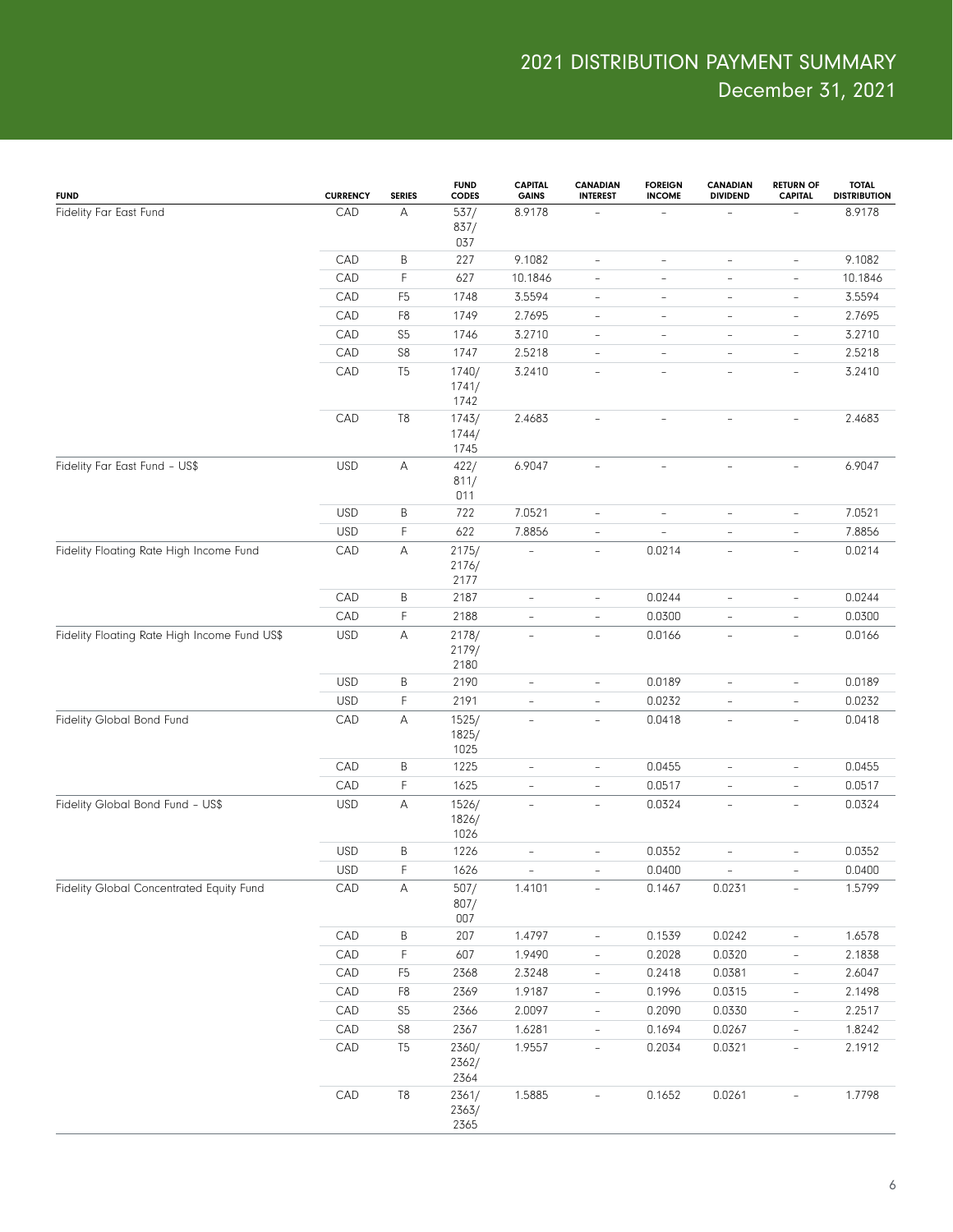| <b>FUND</b>                                     | <b>CURRENCY</b> | <b>SERIES</b>  | <b>FUND</b><br>CODES   | <b>CAPITAL</b><br><b>GAINS</b> | <b>CANADIAN</b><br><b>INTEREST</b> | <b>FOREIGN</b><br><b>INCOME</b> | <b>CANADIAN</b><br><b>DIVIDEND</b> | <b>RETURN OF</b><br><b>CAPITAL</b> | <b>TOTAL</b><br><b>DISTRIBUTION</b> |
|-------------------------------------------------|-----------------|----------------|------------------------|--------------------------------|------------------------------------|---------------------------------|------------------------------------|------------------------------------|-------------------------------------|
| Fidelity Global Concentrated Equity Fund US\$   | <b>USD</b>      | А              | 409/<br>809/<br>339    | 1.0918                         |                                    | 0.1136                          | 0.0179                             |                                    | 1.2233                              |
|                                                 | <b>USD</b>      | B              | 709                    | 1.1457                         | $\overline{\phantom{a}}$           | 0.1192                          | 0.0187                             | $\overline{\phantom{a}}$           | 1.2836                              |
|                                                 | <b>USD</b>      | F              | 609                    | 1.5090                         | $\overline{\phantom{a}}$           | 0.1570                          | 0.0248                             | $\overline{\phantom{a}}$           | 1.6908                              |
|                                                 | <b>USD</b>      | F <sub>5</sub> | 2379                   | 1.8000                         | $\overline{\phantom{a}}$           | 0.1872                          | 0.0295                             | $\overline{\phantom{a}}$           | 2.0167                              |
|                                                 | <b>USD</b>      | F8             | 2380                   | 1.4856                         | $\overline{\phantom{a}}$           | 0.1545                          | 0.0244                             | $\overline{\phantom{a}}$           | 1.6645                              |
|                                                 | <b>USD</b>      | S <sub>5</sub> | 2377                   | 1.5560                         | $\overline{\phantom{a}}$           | 0.1618                          | 0.0256                             | $\overline{\phantom{a}}$           | 1.7434                              |
|                                                 | <b>USD</b>      | ${\sf S8}$     | 2378                   | 1.2606                         | $\qquad \qquad -$                  | 0.1312                          | 0.0207                             | $\overline{\phantom{a}}$           | 1.4124                              |
|                                                 | <b>USD</b>      | T <sub>5</sub> | 2370/<br>2373/<br>2375 | 1.5142                         | $\overline{\phantom{a}}$           | 0.1575                          | 0.0249                             | $\overline{\phantom{a}}$           | 1.6966                              |
|                                                 | <b>USD</b>      | T <sub>8</sub> | 2372/<br>2374/<br>2376 | 1.2299                         | $\overline{\phantom{a}}$           | 0.1279                          | 0.0202                             | $\overline{\phantom{a}}$           | 1.3780                              |
| Fidelity Global Disciplined Equity® Fund        | CAD             | A              | 500/<br>800/<br>008    | 1.3938                         | $\overline{\phantom{a}}$           | 0.1459                          | 0.0123                             |                                    | 1.5520                              |
|                                                 | CAD             | B              | 200                    | 1.4791                         | $\overline{\phantom{a}}$           | 0.1548                          | 0.0131                             | $\overline{\phantom{a}}$           | 1.6470                              |
|                                                 | CAD             | F              | 600                    | 1.9827                         | $\overline{a}$                     | 0.2076                          | 0.0175                             | $\overline{\phantom{a}}$           | 2.2078                              |
|                                                 | CAD             | F <sub>5</sub> | 5229                   | 1.7672                         | $\overline{\phantom{a}}$           | 0.1850                          | 0.0156                             | $\overline{\phantom{a}}$           | 1.9678                              |
|                                                 | CAD             | F8             | 5230                   | 1.5184                         | $\overline{\phantom{a}}$           | 0.1589                          | 0.0134                             | $\overline{\phantom{a}}$           | 1.6907                              |
|                                                 | CAD             | S <sub>5</sub> | 1229                   | 1.1911                         | $\overline{\phantom{a}}$           | 0.1247                          | 0.0106                             | $\overline{\phantom{a}}$           | 1.3264                              |
|                                                 | CAD             | ${\sf S8}$     | 209                    | 0.6998                         | $\frac{1}{2}$                      | 0.0733                          | 0.0062                             | $\overline{\phantom{a}}$           | 0.7793                              |
|                                                 | CAD             | T <sub>5</sub> | 1529/<br>1829/<br>1329 | 1.1170                         | $\overline{\phantom{0}}$           | 0.1169                          | 0.0099                             | $\overline{\phantom{a}}$           | 1.2438                              |
|                                                 | CAD             | T <sub>8</sub> | 509/<br>300/<br>009    | 0.6411                         | $\overline{a}$                     | 0.0671                          | 0.0057                             |                                    | 0.7139                              |
| Fidelity Global Disciplined Equity® Fund - US\$ | <b>USD</b>      | $\mathsf A$    | 479/<br>879/<br>079    | 1.0792                         | $\overline{\phantom{a}}$           | 0.1130                          | 0.0095                             | $\overline{\phantom{a}}$           | 1.2017                              |
|                                                 | <b>USD</b>      | $\sf B$        | 779                    | 1.1452                         | $\overline{\phantom{a}}$           | 0.1199                          | 0.0101                             | $\overline{\phantom{a}}$           | 1.2752                              |
|                                                 | <b>USD</b>      | F              | 679                    | 1.5351                         | $\overline{\phantom{a}}$           | 0.1607                          | 0.0135                             | $\overline{\phantom{a}}$           | 1.7094                              |
| Fidelity Global Financial Services Fund         | CAD             | F              | 608                    | $\overline{\phantom{a}}$       | $\overline{\phantom{a}}$           | 0.3313                          | $\qquad \qquad -$                  | $\overline{\phantom{a}}$           | 0.3313                              |
| Fidelity Global Financial Services Fund - US\$  | <b>USD</b>      | F              | 688                    | $\overline{\phantom{a}}$       | $\overline{\phantom{a}}$           | 0.2565                          | $\qquad \qquad -$                  | $\overline{\phantom{a}}$           | 0.2565                              |
| <b>Fidelity Global Fund</b>                     | CAD             | F              | 630                    | $\overline{\phantom{a}}$       | $\overline{\phantom{a}}$           | 0.5157                          | $\qquad \qquad -$                  | $\overline{\phantom{a}}$           | 0.5157                              |
|                                                 | CAD             | F <sub>5</sub> | 5231                   | $\overline{\phantom{a}}$       | L,                                 | 0.1613                          | ÷,                                 | $\overline{\phantom{a}}$           | 0.1613                              |
|                                                 | CAD             | F8             | 5232                   | $\overline{\phantom{a}}$       | $\equiv$                           | 0.1411                          | $\overline{\phantom{0}}$           | $\overline{\phantom{a}}$           | 0.1411                              |
| Fidelity Global Fund - US\$                     | <b>USD</b>      | F              | 623                    | $\overline{\phantom{a}}$       | $\bar{ }$                          | 0.3993                          | $\bar{ }$                          | $\overline{\phantom{a}}$           | 0.3993                              |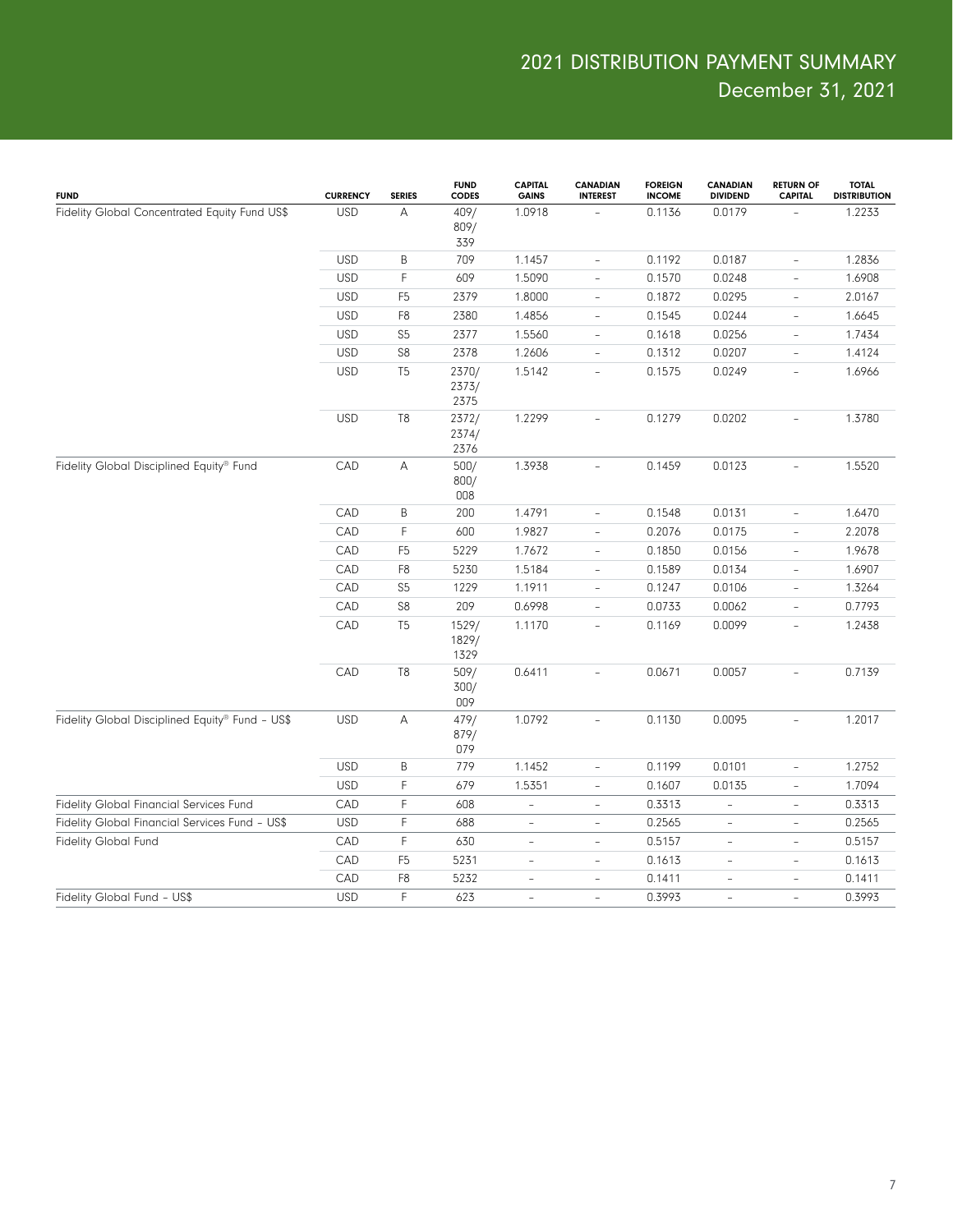| <b>FUND</b>                               | <b>CURRENCY</b> | <b>SERIES</b>  | <b>FUND</b><br><b>CODES</b> | <b>CAPITAL</b><br><b>GAINS</b> | CANADIAN<br><b>INTEREST</b> | <b>FOREIGN</b><br><b>INCOME</b> | CANADIAN<br><b>DIVIDEND</b> | <b>RETURN OF</b><br><b>CAPITAL</b> | <b>TOTAL</b><br><b>DISTRIBUTION</b> |
|-------------------------------------------|-----------------|----------------|-----------------------------|--------------------------------|-----------------------------|---------------------------------|-----------------------------|------------------------------------|-------------------------------------|
| Fidelity Global Intrinsic Value Fund      | CAD             | A              | 7416/<br>7417/<br>7418      | 0.4651                         |                             | 0.1020                          | 0.0041                      |                                    | 0.5712                              |
|                                           | CAD             | B              | 7425                        | 0.4803                         | $\overline{\phantom{a}}$    | 0.1053                          | 0.0042                      | $\overline{\phantom{a}}$           | 0.5898                              |
|                                           | CAD             | F              | 7428                        | 0.5375                         | $\overline{\phantom{a}}$    | 0.1179                          | 0.0047                      | $\overline{\phantom{a}}$           | 0.6601                              |
|                                           | CAD             | F <sub>5</sub> | 7429                        | 1.0442                         | $\overline{\phantom{a}}$    | 0.2288                          | 0.0091                      | $\overline{\phantom{a}}$           | 1.2821                              |
|                                           | CAD             | F8             | 7430                        | 1.0311                         | $\overline{\phantom{a}}$    | 0.2260                          | 0.0090                      | $\overline{\phantom{a}}$           | 1.2661                              |
|                                           | CAD             | S <sub>5</sub> | 7426                        | 0.9251                         | $\overline{\phantom{a}}$    | 0.2027                          | 0.0081                      | $\overline{\phantom{a}}$           | 1.1359                              |
|                                           | CAD             | ${\sf S8}$     | 7427                        | 0.9106                         | $\overline{\phantom{a}}$    | 0.1996                          | 0.0080                      | $\overline{\phantom{a}}$           | 1.1182                              |
|                                           | CAD             | T <sub>5</sub> | 7419/<br>7420/<br>7421      | 0.9035                         | $\overline{\phantom{a}}$    | 0.1980                          | 0.0079                      | $\overline{\phantom{a}}$           | 1.1094                              |
|                                           | CAD             | $\mathsf{T}8$  | 7422/<br>7423/<br>7424      | 0.8915                         | $\overline{\phantom{a}}$    | 0.1954                          | 0.0078                      | $\overline{\phantom{a}}$           | 1.0947                              |
| Fidelity Global Intrinsic Value Fund US\$ | <b>USD</b>      | Α              | 7452/<br>7453/<br>7454      | 0.3601                         | $\overline{\phantom{a}}$    | 0.0790                          | 0.0032                      | $\overline{\phantom{a}}$           | 0.4423                              |
|                                           | <b>USD</b>      | B              | 7461                        | 0.3719                         | $\overline{\phantom{a}}$    | 0.0815                          | 0.0033                      | $\qquad \qquad -$                  | 0.4567                              |
|                                           | <b>USD</b>      | F              | 7464                        | 0.4162                         | $\overline{\phantom{a}}$    | 0.0913                          | 0.0036                      | $\overline{\phantom{a}}$           | 0.5111                              |
|                                           | <b>USD</b>      | F <sub>5</sub> | 7465                        | 0.8085                         | $\qquad \qquad -$           | 0.1772                          | 0.0070                      | $\qquad \qquad -$                  | 0.9927                              |
|                                           | <b>USD</b>      | ${\sf F8}$     | 7466                        | 0.7983                         | $\qquad \qquad -$           | 0.1750                          | 0.0070                      | $\qquad \qquad -$                  | 0.9803                              |
|                                           | <b>USD</b>      | S <sub>5</sub> | 7462                        | 0.7163                         | $\qquad \qquad -$           | 0.1569                          | 0.0063                      | $\qquad \qquad -$                  | 0.8795                              |
|                                           | <b>USD</b>      | ${\sf S8}$     | 7463                        | 0.7050                         | $\overline{\phantom{a}}$    | 0.1545                          | 0.0062                      | $\qquad \qquad -$                  | 0.8658                              |
|                                           | <b>USD</b>      | T <sub>5</sub> | 7455/<br>7456/<br>7457      | 0.6995                         | $\overline{\phantom{a}}$    | 0.1533                          | 0.0061                      | $\overline{\phantom{a}}$           | 0.8590                              |
|                                           | <b>USD</b>      | $\mathsf{T}8$  | 7458/<br>7459/<br>7460      | 0.6903                         | $\overline{\phantom{a}}$    | 0.1513                          | 0.0060                      | $\overline{\phantom{a}}$           | 0.8476                              |
| Fidelity Global Large Cap Fund            | CAD             | $\mathsf A$    | 1033/<br>1034/<br>1035      | 1.4359                         | $\overline{\phantom{a}}$    | $\overline{\phantom{a}}$        | 0.0079                      | $\overline{\phantom{a}}$           | 1.4438                              |
|                                           | CAD             | B              | 1036                        | 1.5062                         | $\overline{\phantom{a}}$    | $\overline{\phantom{a}}$        | 0.0083                      | $\overline{\phantom{a}}$           | 1.5145                              |
|                                           | CAD             | F              | 1037                        | 1.8624                         | $\overline{\phantom{a}}$    | $\overline{\phantom{a}}$        | 0.0102                      | $\overline{\phantom{a}}$           | 1.8726                              |
|                                           | CAD             | F <sub>5</sub> | 5233                        | 1.8986                         | $\overline{\phantom{a}}$    | $\overline{\phantom{a}}$        | 0.0104                      | $\overline{\phantom{a}}$           | 1.9090                              |
|                                           | CAD             | F8             | 5234                        | 1.6422                         | $\overline{\phantom{a}}$    | $\overline{\phantom{a}}$        | 0.0090                      | $\overline{\phantom{a}}$           | 1.6512                              |
|                                           | CAD             | S <sub>5</sub> | 1031                        | 1.8390                         | $\overline{\phantom{a}}$    | $\overline{\phantom{a}}$        | 0.0101                      | $\overline{\phantom{a}}$           | 1.8491                              |
|                                           | CAD             | ${\sf S8}$     | 1048                        | 1.3906                         | $\overline{\phantom{a}}$    | $\qquad \qquad -$               | 0.0076                      | $\qquad \qquad -$                  | 1.3982                              |
|                                           | CAD             | T <sub>5</sub> | 1043/<br>1044/<br>1045      | 1.7397                         |                             |                                 | 0.0095                      |                                    | 1.7492                              |
|                                           | CAD             | $\mathsf{T}8$  | 1011/<br>1012/<br>1013      | 1.3041                         | $\overline{\phantom{a}}$    | $\overline{\phantom{a}}$        | 0.0072                      | $\overline{\phantom{a}}$           | 1.3113                              |
| Fidelity Global Large Cap Fund US\$       | <b>USD</b>      | $\mathsf A$    | 1080/<br>1081/<br>1082      | 1.1118                         | $\overline{\phantom{a}}$    | $\overline{\phantom{a}}$        | 0.0061                      | $\overline{\phantom{a}}$           | 1.1179                              |
|                                           | <b>USD</b>      | B              | 1083                        | 1.1662                         | $\overline{\phantom{a}}$    | $\overline{\phantom{a}}$        | 0.0064                      | $\overline{\phantom{a}}$           | 1.1726                              |
|                                           | <b>USD</b>      | F              | 1084                        | 1.4420                         | $\qquad \qquad -$           | $\qquad \qquad -$               | 0.0079                      | $\qquad \qquad -$                  | 1.4499                              |
|                                           | <b>USD</b>      | F <sub>5</sub> | 6655                        | 1.4700                         | $\overline{\phantom{a}}$    | $\overline{\phantom{a}}$        | 0.0081                      | $\overline{\phantom{a}}$           | 1.4781                              |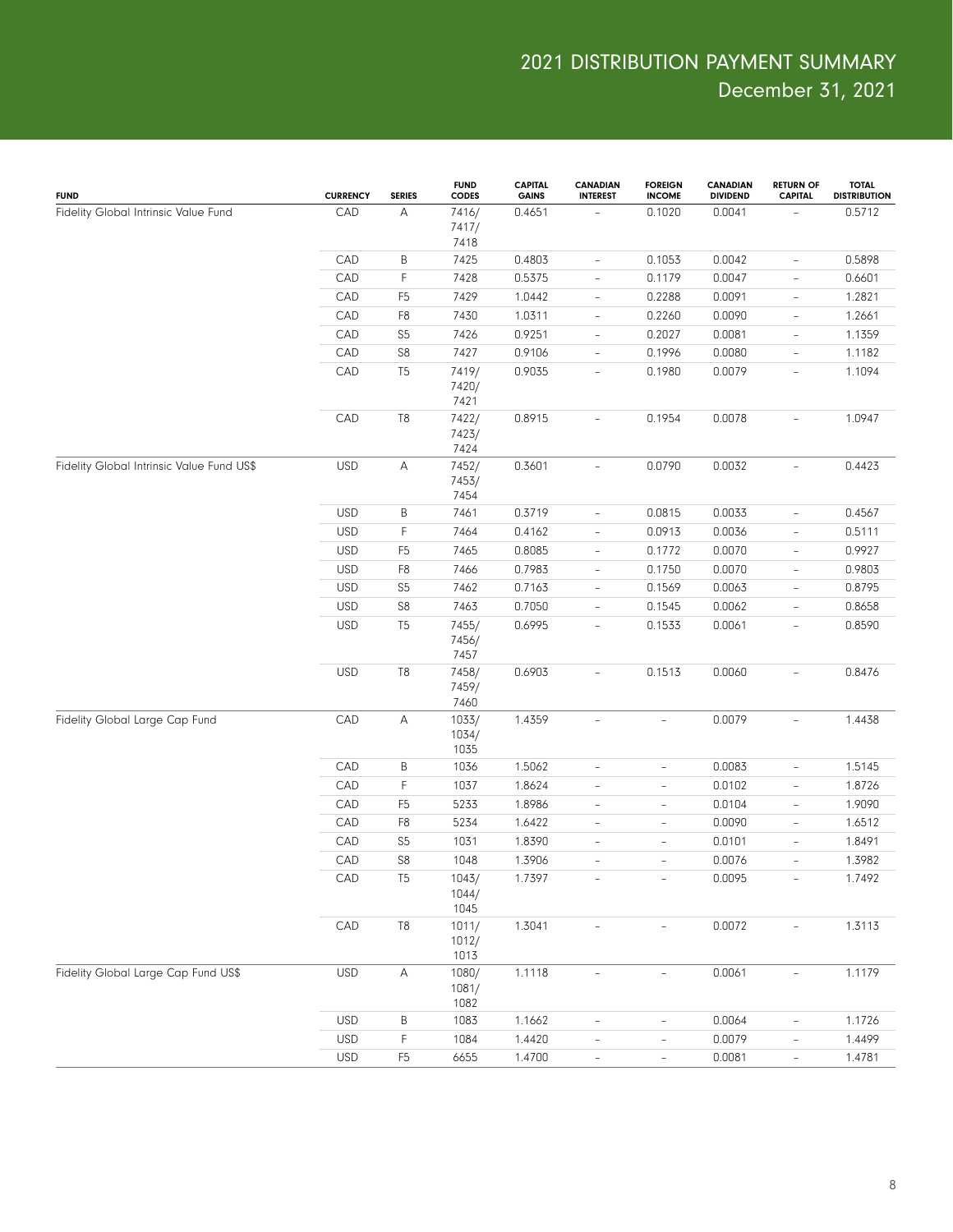| <b>FUND</b>                                   | <b>CURRENCY</b> | <b>SERIES</b>  | <b>FUND</b><br><b>CODES</b> | <b>CAPITAL</b><br><b>GAINS</b> | CANADIAN<br><b>INTEREST</b> | <b>FOREIGN</b><br><b>INCOME</b> | <b>CANADIAN</b><br><b>DIVIDEND</b> | <b>RETURN OF</b><br><b>CAPITAL</b> | <b>TOTAL</b><br><b>DISTRIBUTION</b> |
|-----------------------------------------------|-----------------|----------------|-----------------------------|--------------------------------|-----------------------------|---------------------------------|------------------------------------|------------------------------------|-------------------------------------|
| Fidelity Global Monthly Income Fund           | CAD             | Α              | 1522/<br>1822/<br>1022      | 0.3750                         |                             | 0.0389                          | 0.0016                             |                                    | 0.4155                              |
|                                               | CAD             | В              | 1222                        | 0.3786                         | $\overline{\phantom{a}}$    | 0.0392                          | 0.0016                             | $\overline{\phantom{a}}$           | 0.4194                              |
|                                               | CAD             | F              | 1622                        | 0.3960                         | $\overline{\phantom{a}}$    | 0.0410                          | 0.0017                             | $\overline{\phantom{a}}$           | 0.4387                              |
|                                               | CAD             | F <sub>5</sub> | 1848                        | 0.4829                         | $\overline{\phantom{a}}$    | 0.0501                          | 0.0020                             | $\overline{\phantom{a}}$           | 0.5350                              |
|                                               | CAD             | F <sub>8</sub> | 1849                        | 0.3668                         | $\overline{\phantom{a}}$    | 0.0380                          | 0.0015                             | $\overline{\phantom{a}}$           | 0.4063                              |
|                                               | CAD             | S <sub>5</sub> | 1252                        | 0.3121                         | $\overline{\phantom{a}}$    | 0.0323                          | 0.0013                             | $\overline{\phantom{a}}$           | 0.3457                              |
|                                               | CAD             | S8             | 1232                        | 0.1926                         | $\overline{\phantom{a}}$    | 0.0199                          | 0.0008                             | $\overline{\phantom{a}}$           | 0.2133                              |
|                                               | CAD             | T <sub>5</sub> | 1552/<br>1852/<br>1052      | 0.3004                         | $\overline{\phantom{a}}$    | 0.0311                          | 0.0013                             | $\overline{\phantom{a}}$           | 0.3328                              |
|                                               | CAD             | T <sub>8</sub> | 1532/<br>1832/<br>1032      | 0.1857                         | L.                          | 0.0192                          | 0.0008                             | $\overline{\phantom{a}}$           | 0.2057                              |
| Fidelity Global Monthly Income Fund - US\$    | <b>USD</b>      | $\mathsf A$    | 1523/<br>1823/<br>1023      | 0.2903                         | $\overline{\phantom{a}}$    | 0.0301                          | 0.0012                             | $\overline{\phantom{a}}$           | 0.3217                              |
|                                               | <b>USD</b>      | B              | 1223                        | 0.2931                         | $\overline{\phantom{a}}$    | 0.0304                          | 0.0012                             | $\overline{\phantom{a}}$           | 0.3247                              |
|                                               | <b>USD</b>      | F              | 1623                        | 0.3066                         | $\overline{a}$              | 0.0317                          | 0.0013                             | $\overline{\phantom{a}}$           | 0.3397                              |
|                                               | <b>USD</b>      | F <sub>5</sub> | 6659                        | 0.3739                         | $\overline{\phantom{a}}$    | 0.0388                          | 0.0015                             | $\overline{\phantom{a}}$           | 0.4142                              |
| Fidelity Global Natural Resources Fund        | CAD             | F              | 677                         | ÷,                             | $\overline{\phantom{a}}$    | 0.0977                          | 0.1697                             | $\overline{\phantom{a}}$           | 0.2674                              |
| Fidelity Global Natural Resources Fund - US\$ | <b>USD</b>      | F              | 650                         | ÷,                             | $\overline{\phantom{0}}$    | 0.0756                          | 0.1314                             | $\overline{\phantom{a}}$           | 0.2070                              |
| Fidelity Global Real Estate Fund              | CAD             | Α              | 1501/<br>1801/<br>1001      | $\overline{\phantom{a}}$       | $\overline{\phantom{0}}$    | 0.0296                          |                                    | $\overline{\phantom{a}}$           | 0.0296                              |
|                                               | CAD             | B              | 1201                        | $\overline{\phantom{0}}$       | $\overline{\phantom{a}}$    | 0.0691                          | $\overline{\phantom{0}}$           | $\overline{\phantom{a}}$           | 0.0691                              |
|                                               | CAD             | F              | 1601                        | $\overline{\phantom{m}}$       | $\overline{\phantom{a}}$    | 0.2772                          | $\overline{a}$                     | $\overline{\phantom{a}}$           | 0.2772                              |
|                                               | CAD             | F <sub>5</sub> | 1794                        | $\overline{\phantom{m}}$       | $\overline{\phantom{a}}$    | 0.3499                          | $\overline{\phantom{0}}$           | $\overline{\phantom{a}}$           | 0.3499                              |
|                                               | CAD             | F <sub>8</sub> | 1795                        | $\overline{\phantom{m}}$       | $\overline{\phantom{a}}$    | 0.2679                          | $\overline{\phantom{0}}$           | $\overline{\phantom{a}}$           | 0.2679                              |
|                                               | CAD             | S <sub>5</sub> | 1231                        | $\overline{\phantom{0}}$       | $\overline{\phantom{a}}$    | 0.0508                          | $\overline{\phantom{0}}$           | $\overline{\phantom{a}}$           | 0.0508                              |
|                                               | CAD             | S <sub>8</sub> | 1221                        | $\overline{\phantom{a}}$       | $\overline{a}$              | 0.0325                          | $\overline{\phantom{0}}$           | $\overline{\phantom{a}}$           | 0.0325                              |
|                                               | CAD             | T <sub>5</sub> | 1531/<br>1831/<br>1331      | $\bar{ }$                      | $\overline{\phantom{a}}$    | 0.0127                          | $\overline{\phantom{0}}$           | $\overline{\phantom{a}}$           | 0.0127                              |
|                                               | CAD             | T <sub>8</sub> | 1521/<br>1821/<br>1321      | $\overline{\phantom{a}}$       | L.                          | 0.0088                          | $\overline{a}$                     | $\overline{\phantom{a}}$           | 0.0088                              |
| Fidelity Global Real Estate Fund - US\$       | <b>USD</b>      | А              | 1510/<br>1810/<br>1010      | $\qquad \qquad -$              | $\overline{\phantom{0}}$    | 0.0229                          | $\overline{\phantom{0}}$           | $\overline{\phantom{a}}$           | 0.0229                              |
|                                               | <b>USD</b>      | B              | 1210                        | $\overline{\phantom{a}}$       | $\overline{\phantom{a}}$    | 0.0535                          | $\overline{\phantom{0}}$           | $\overline{\phantom{a}}$           | 0.0535                              |
|                                               | <b>USD</b>      | F              | 1610                        | $\overline{\phantom{a}}$       | $\qquad \qquad -$           | 0.2146                          | $\overline{\phantom{0}}$           | $\overline{\phantom{a}}$           | 0.2146                              |
| Fidelity Global Small Cap Fund                | CAD             | $\mathsf A$    | 1186/<br>1187/<br>1188      | 0.2570                         | $\overline{\phantom{a}}$    | $\frac{1}{2}$                   | $\overline{\phantom{0}}$           | $\overline{\phantom{a}}$           | 0.2570                              |
|                                               | CAD             | $\sf B$        | 1190                        | 0.3119                         | $\overline{\phantom{a}}$    | $\overline{\phantom{a}}$        | $\overline{\phantom{0}}$           | $\overline{\phantom{a}}$           | 0.3119                              |
|                                               | CAD             | F              | 1191                        | 0.6250                         | $\overline{\phantom{0}}$    | $\qquad \qquad -$               | $\overline{\phantom{0}}$           | $\overline{\phantom{0}}$           | 0.6250                              |
| Fidelity Global Small Cap Fund US\$           | <b>USD</b>      | $\mathsf A$    | 1193/<br>1194/<br>1195      | 0.1990                         | $\overline{a}$              | $\overline{\phantom{a}}$        |                                    | $\overline{\phantom{a}}$           | 0.1990                              |
|                                               | <b>USD</b>      | $\sf B$        | 1196                        | 0.2415                         | $\overline{\phantom{a}}$    | $\overline{\phantom{a}}$        | ÷,                                 | $\overline{\phantom{a}}$           | 0.2415                              |
|                                               | <b>USD</b>      | F              | 1197                        | 0.4839                         | $\overline{\phantom{a}}$    | $\overline{\phantom{a}}$        | $\qquad \qquad -$                  | $\overline{\phantom{a}}$           | 0.4839                              |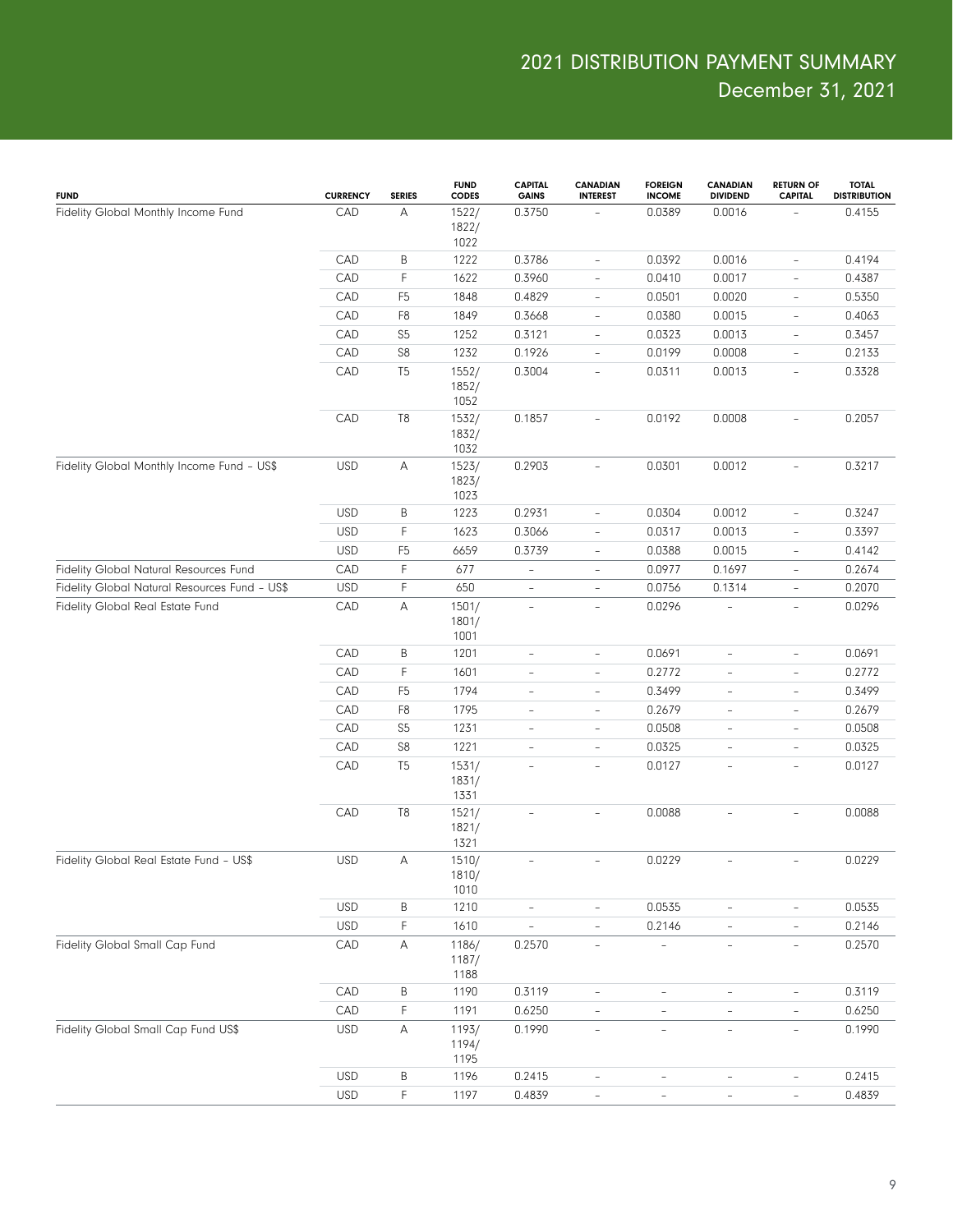| <b>FUND</b>                                            | <b>CURRENCY</b>   | <b>SERIES</b>       | <b>FUND</b><br>CODES           | <b>CAPITAL</b><br><b>GAINS</b>                | CANADIAN<br><b>INTEREST</b> | <b>FOREIGN</b><br><b>INCOME</b> | <b>CANADIAN</b><br><b>DIVIDEND</b> | <b>RETURN OF</b><br><b>CAPITAL</b>                   | <b>TOTAL</b><br><b>DISTRIBUTION</b> |
|--------------------------------------------------------|-------------------|---------------------|--------------------------------|-----------------------------------------------|-----------------------------|---------------------------------|------------------------------------|------------------------------------------------------|-------------------------------------|
| Fidelity Greater Canada Fund                           | CAD               | Α                   | 1546/<br>1846/<br>1046         | 1.5285                                        |                             |                                 |                                    |                                                      | 1.5285                              |
|                                                        | CAD               | Β                   | 1246                           | 1.5995                                        | $\overline{\phantom{a}}$    | $\overline{\phantom{a}}$        | $\overline{\phantom{a}}$           | $\overline{\phantom{a}}$                             | 1.5995                              |
|                                                        | CAD               | F                   | 1646                           | 2.0205                                        | $\overline{\phantom{0}}$    | $\qquad \qquad -$               | $\overline{\phantom{0}}$           | $\overline{\phantom{a}}$                             | 2.0205                              |
|                                                        | CAD               | F <sub>5</sub>      | 1764                           | 2.5341                                        | $\overline{\phantom{a}}$    | $\overline{\phantom{a}}$        | $\qquad \qquad -$                  | $\overline{\phantom{a}}$                             | 2.5341                              |
|                                                        | CAD               | F <sub>8</sub>      | 1766                           | 2.0826                                        | $\overline{\phantom{a}}$    | $\overline{\phantom{a}}$        | $\qquad \qquad -$                  | $\overline{\phantom{a}}$                             | 2.0826                              |
|                                                        | CAD               | S <sub>5</sub>      | 1266                           | 1.6285                                        | -                           | $\overline{\phantom{a}}$        | $\qquad \qquad -$                  | $\overline{\phantom{a}}$                             | 1.6285                              |
|                                                        | CAD               | S <sub>8</sub>      | 1256                           | 1.0683                                        | $\overline{\phantom{0}}$    | $\overline{\phantom{a}}$        | $\overline{\phantom{0}}$           | $\overline{\phantom{a}}$                             | 1.0683                              |
|                                                        | CAD               | T <sub>5</sub>      | 1566/<br>1866/<br>1066         | 1.5416                                        | $\overline{\phantom{0}}$    | $\overline{\phantom{a}}$        | $\qquad \qquad -$                  | $\overline{\phantom{a}}$                             | 1.5416                              |
|                                                        | CAD               | T <sub>8</sub>      | 1556/<br>1856/<br>1056         | 0.9963                                        |                             |                                 |                                    |                                                      | 0.9963                              |
| Fidelity Greater Canada Fund - US\$                    | <b>USD</b>        | Α                   | 1547/<br>1847/<br>1047         | 1.1835                                        | $\overline{\phantom{a}}$    | $\overline{\phantom{a}}$        | $\overline{\phantom{0}}$           | $\overline{\phantom{a}}$                             | 1.1835                              |
|                                                        | <b>USD</b>        | B                   | 1247                           | 1.2384                                        | $\overline{\phantom{0}}$    | $\overline{\phantom{a}}$        | L,                                 | $\overline{\phantom{a}}$                             | 1.2384                              |
|                                                        | <b>USD</b>        | F                   | 1647                           | 1.5644                                        | L.                          | Ē,                              | $\overline{\phantom{0}}$           | $\overline{\phantom{a}}$                             | 1.5644                              |
| Fidelity Inflation-Focused Fund                        | CAD               | F                   | 7268                           | $\overline{\phantom{a}}$                      | 0.0084                      | 0.0170                          | 0.0009                             | $\overline{\phantom{a}}$                             | 0.0263                              |
|                                                        | CAD               | F <sub>5</sub>      | 7269                           | $\overline{\phantom{a}}$                      | 0.0174                      | 0.0349                          | 0.0017                             | $\overline{\phantom{a}}$                             | 0.0540                              |
|                                                        | CAD               | F <sub>8</sub>      | 7270                           | $\overline{\phantom{a}}$                      | 0.0176                      | 0.0353                          | 0.0018                             | $\overline{\phantom{a}}$                             | 0.0547                              |
|                                                        | CAD               | S <sub>8</sub>      | 7253                           | $\qquad \qquad -$                             | 0.0021                      | 0.0042                          | 0.0003                             | $\overline{\phantom{a}}$                             | 0.0066                              |
| Fidelity Inflation-Focused Fund US\$                   | <b>USD</b>        | F                   | 7293                           | $\overline{\phantom{a}}$                      | 0.0065                      | 0.0132                          | 0.0007                             | $\overline{\phantom{a}}$                             | 0.0204                              |
|                                                        | <b>USD</b>        | F <sub>5</sub>      | 7294                           | $\overline{\phantom{a}}$                      | 0.0135                      | 0.0270                          | 0.0013                             | $\overline{\phantom{a}}$                             | 0.0418                              |
|                                                        | <b>USD</b>        | F <sub>8</sub>      | 7295                           | $\overline{\phantom{a}}$                      | 0.0136                      | 0.0273                          | 0.0014                             | $\overline{\phantom{a}}$                             | 0.0424                              |
| Fidelity International Concentrated Equity Fund        | <b>USD</b><br>CAD | S <sub>8</sub><br>A | 7281<br>1502/<br>1802/<br>1002 | $\qquad \qquad -$<br>$\overline{\phantom{a}}$ | 0.0016                      | 0.0033<br>0.0279                | 0.0002<br>0.0021                   | $\overline{\phantom{a}}$<br>$\overline{\phantom{a}}$ | 0.0051<br>0.0300                    |
|                                                        | CAD               | B                   | 1202                           | $\overline{\phantom{m}}$                      | -                           | 0.0595                          | 0.0044                             | $\overline{\phantom{a}}$                             | 0.0639                              |
|                                                        | CAD               | F                   | 1602                           | $\overline{\phantom{a}}$                      | $\overline{\phantom{0}}$    | 0.2117                          | 0.0154                             | $\overline{\phantom{a}}$                             | 0.2271                              |
| Fidelity International Concentrated Equity Fund US\$   | <b>USD</b>        | Α                   | 1503/<br>1803/<br>1003         | $\overline{\phantom{a}}$                      | $\overline{\phantom{a}}$    | 0.0216                          | 0.0016                             | $\overline{\phantom{a}}$                             | 0.0232                              |
|                                                        | <b>USD</b>        | B                   | 1203                           | $\overline{\phantom{a}}$                      | $\overline{a}$              | 0.0461                          | 0.0034                             | $\overline{\phantom{a}}$                             | 0.0495                              |
|                                                        | <b>USD</b>        | F                   | 1603                           | $\overline{\phantom{a}}$                      | $\overline{\phantom{0}}$    | 0.1639                          | 0.0119                             | $\overline{\phantom{a}}$                             | 0.1758                              |
| Fidelity International Disciplined Equity® Fund        | CAD               | F                   | 1604                           |                                               |                             | 0.1357                          | 0.0070                             |                                                      | 0.1427                              |
| Fidelity International Disciplined Equity® Fund - US\$ | <b>USD</b>        | F                   | 1605                           | $\overline{\phantom{a}}$                      | $\overline{\phantom{a}}$    | 0.1051                          | 0.0054                             | $\overline{\phantom{a}}$                             | 0.1105                              |
| Fidelity Investment Grade Total Bond Fund              | CAD               | Α                   | 6136/<br>6137/<br>6138         |                                               |                             | 0.0352                          |                                    |                                                      | 0.0352                              |
|                                                        | CAD               | B                   | 6139                           | $\qquad \qquad -$                             | $\overline{\phantom{0}}$    | 0.0381                          | $\overline{\phantom{0}}$           | $\overline{\phantom{a}}$                             | 0.0381                              |
|                                                        | CAD               | F                   | 6140                           | L,                                            | $\overline{a}$              | 0.0434                          | $\equiv$                           | $\overline{\phantom{a}}$                             | 0.0434                              |
| Fidelity Investment Grade Total Bond Fund US\$         | <b>USD</b>        | Α                   | 6152/<br>6153/<br>6154         | $\qquad \qquad -$                             | $\overline{\phantom{a}}$    | 0.0273                          | $\overline{\phantom{0}}$           | $\overline{\phantom{a}}$                             | 0.0273                              |
|                                                        | <b>USD</b>        | Β                   | 6155                           | $\qquad \qquad -$                             | $\overline{\phantom{a}}$    | 0.0295                          | ÷,                                 | $\overline{\phantom{a}}$                             | 0.0295                              |
|                                                        | <b>USD</b>        | F                   | 6156                           | $\overline{\phantom{a}}$                      | $\qquad \qquad -$           | 0.0336                          | $\overline{\phantom{0}}$           | $\overline{\phantom{a}}$                             | 0.0336                              |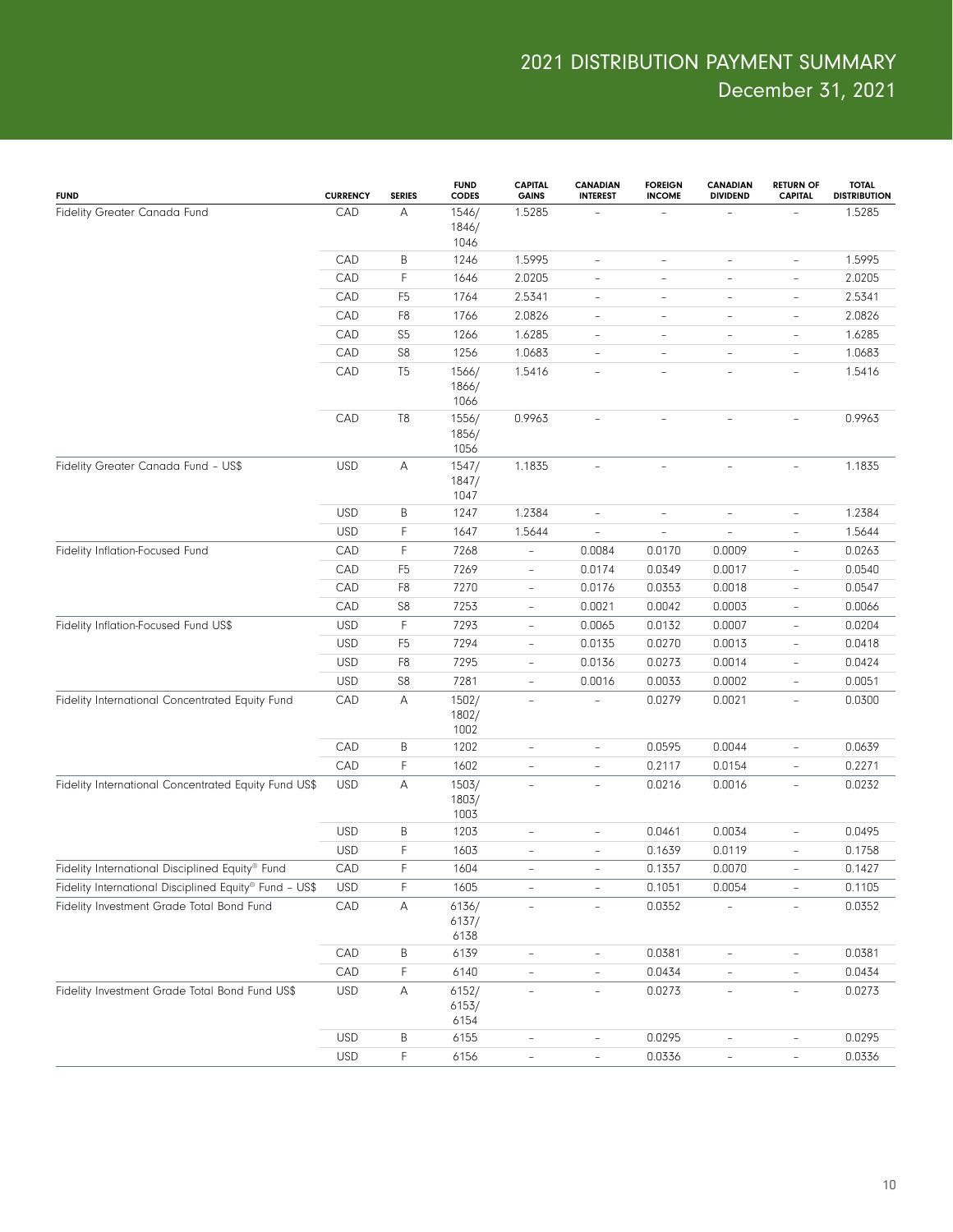| <b>FUND</b>                                 | <b>CURRENCY</b> | <b>SERIES</b>  | <b>FUND</b><br><b>CODES</b> | <b>CAPITAL</b><br><b>GAINS</b> | CANADIAN<br><b>INTEREST</b> | <b>FOREIGN</b><br><b>INCOME</b> | <b>CANADIAN</b><br><b>DIVIDEND</b> | <b>RETURN OF</b><br><b>CAPITAL</b> | <b>TOTAL</b><br><b>DISTRIBUTION</b> |
|---------------------------------------------|-----------------|----------------|-----------------------------|--------------------------------|-----------------------------|---------------------------------|------------------------------------|------------------------------------|-------------------------------------|
| Fidelity Multi-Sector Bond Fund             | CAD             | А              | 5721/<br>5722/<br>5723      |                                | 0.0002                      | 0.0330                          |                                    |                                    | 0.0332                              |
|                                             | CAD             | В              | 5724                        | $\overline{\phantom{a}}$       | 0.0002                      | 0.0356                          | $\qquad \qquad -$                  | $\overline{\phantom{a}}$           | 0.0358                              |
|                                             | CAD             | F              | 5730                        | $\overline{\phantom{a}}$       | 0.0002                      | 0.0405                          | $\qquad \qquad -$                  | $\overline{\phantom{a}}$           | 0.0407                              |
| Fidelity Multi-Sector Bond Fund US\$        | <b>USD</b>      | А              | 5737/<br>5738/<br>5739      | $\overline{\phantom{a}}$       | 0.0002                      | 0.0256                          | $\overline{a}$                     | $\qquad \qquad -$                  | 0.0257                              |
|                                             | <b>USD</b>      | B              | 5740                        | $\overline{\phantom{a}}$       | 0.0002                      | 0.0276                          | $\overline{\phantom{0}}$           | $\overline{\phantom{a}}$           | 0.0277                              |
|                                             | <b>USD</b>      | F              | 5746                        | $\overline{\phantom{a}}$       | 0.0002                      | 0.0314                          | L,                                 | $\overline{\phantom{a}}$           | 0.0315                              |
| Fidelity NorthStar <sup>®</sup> Fund        | CAD             | А              | 553/<br>853/<br>053         | 1.7453                         |                             | 0.3251                          | 0.0349                             | $\overline{\phantom{a}}$           | 2.1053                              |
|                                             | CAD             | В              | 253                         | 1.8415                         | $\qquad \qquad -$           | 0.3430                          | 0.0368                             | $\overline{\phantom{a}}$           | 2.2213                              |
|                                             | CAD             | F              | 653                         | 2.4103                         | $\overline{\phantom{a}}$    | 0.4491                          | 0.0481                             | $\overline{\phantom{a}}$           | 2.9075                              |
|                                             | CAD             | F <sub>5</sub> | 1788                        | 1.8066                         | $\overline{\phantom{a}}$    | 0.3366                          | 0.0361                             | $\overline{\phantom{a}}$           | 2.1793                              |
|                                             | CAD             | F <sub>8</sub> | 1789                        | 1.4668                         | $\qquad \qquad -$           | 0.2733                          | 0.0293                             | $\overline{\phantom{a}}$           | 1.7694                              |
|                                             | CAD             | S <sub>5</sub> | 1262                        | 1.1237                         | $\overline{\phantom{a}}$    | 0.2093                          | 0.0225                             | $\overline{\phantom{a}}$           | 1.3555                              |
|                                             | CAD             | S8             | 262                         | 0.7567                         | $\overline{\phantom{a}}$    | 0.1410                          | 0.0151                             | $\overline{\phantom{a}}$           | 0.9128                              |
|                                             | CAD             | T <sub>5</sub> | 1562/<br>1862/<br>1362      | 1.0576                         | $\overline{\phantom{a}}$    | 0.1970                          | 0.0212                             | $\overline{\phantom{a}}$           | 1.2758                              |
|                                             | CAD             | T <sub>8</sub> | 562/<br>353/<br>343         | 0.7143                         | $\qquad \qquad -$           | 0.1331                          | 0.0143                             | $\overline{\phantom{a}}$           | 0.8617                              |
| Fidelity NorthStar <sup>®</sup> Fund - US\$ | <b>USD</b>      | А              | 489/<br>319/<br>398         | 1.3513                         | $\qquad \qquad -$           | 0.2517                          | 0.0270                             | $\overline{\phantom{a}}$           | 1.6301                              |
|                                             | <b>USD</b>      | Β              | 789                         | 1.4258                         | $\qquad \qquad -$           | 0.2656                          | 0.0285                             | $\overline{\phantom{a}}$           | 1.7199                              |
|                                             | <b>USD</b>      | F              | 689                         | 1.8662                         | $\qquad \qquad -$           | 0.3477                          | 0.0372                             | $\overline{\phantom{a}}$           | 2.2512                              |
|                                             | <b>USD</b>      | F <sub>5</sub> | 1966                        | 1.3988                         | $\qquad \qquad -$           | 0.2606                          | 0.0280                             | $\overline{\phantom{a}}$           | 1.6874                              |
|                                             | <b>USD</b>      | F <sub>8</sub> | 1967                        | 1.1357                         | $\bar{ }$                   | 0.2116                          | 0.0227                             | $\overline{\phantom{a}}$           | 1.3700                              |
| Fidelity Small Cap America Fund             | CAD             | F              | 661                         | $\qquad \qquad -$              | $\qquad \qquad -$           | 0.2212                          | 0.0041                             | $\overline{\phantom{a}}$           | 0.2253                              |
|                                             | CAD             | F <sub>5</sub> | 1708                        | $\overline{\phantom{m}}$       | $\qquad \qquad -$           | 0.0880                          | 0.0016                             | $\qquad \qquad -$                  | 0.0896                              |
|                                             | CAD             | F <sub>8</sub> | 1709                        | $\overline{\phantom{a}}$       | $\overline{\phantom{a}}$    | 0.0748                          | 0.0014                             | $\overline{\phantom{a}}$           | 0.0762                              |
| Fidelity Small Cap America Fund - US\$      | <b>USD</b>      | F              | 662                         | $\overline{\phantom{a}}$       | $\qquad \qquad -$           | 0.1713                          | 0.0032                             | $\overline{\phantom{a}}$           | 0.1744                              |
|                                             | <b>USD</b>      | F <sub>5</sub> | 1949                        | $\overline{\phantom{a}}$       | $\qquad \qquad -$           | 0.0681                          | 0.0012                             | $\qquad \qquad -$                  | 0.0694                              |
|                                             | <b>USD</b>      | F <sub>8</sub> | 1950                        | $\bar{ }$                      | $\overline{\phantom{a}}$    | 0.0579                          | 0.0011                             | $\overline{\phantom{a}}$           | 0.0590                              |
| Fidelity Strategic Income Fund              | CAD             | Α              | 2712/<br>2713/<br>2714      |                                |                             | 0.0362                          |                                    |                                    | 0.0362                              |
|                                             | CAD             | B              | 2715                        | $\overline{\phantom{a}}$       | $\bar{ }$                   | 0.0391                          |                                    | $\overline{\phantom{a}}$           | 0.0391                              |
|                                             | CAD             | F              | 2716                        |                                | $\overline{\phantom{0}}$    | 0.0441                          |                                    | $\frac{1}{2}$                      | 0.0441                              |
| Fidelity Strategic Income Fund US\$         | <b>USD</b>      | А              | 2718/<br>2719/<br>2720      | $\equiv$                       | $\frac{1}{2}$               | 0.0280                          | $\frac{1}{2}$                      | $\equiv$                           | 0.0280                              |
|                                             | <b>USD</b>      | Β              | 2721                        | $\qquad \qquad -$              | $\overline{a}$              | 0.0303                          |                                    | $\qquad \qquad -$                  | 0.0303                              |
|                                             | <b>USD</b>      | F              | 2722                        | $\overline{\phantom{a}}$       | $\overline{\phantom{0}}$    | 0.0341                          | $\overline{\phantom{0}}$           | $\overline{\phantom{a}}$           | 0.0341                              |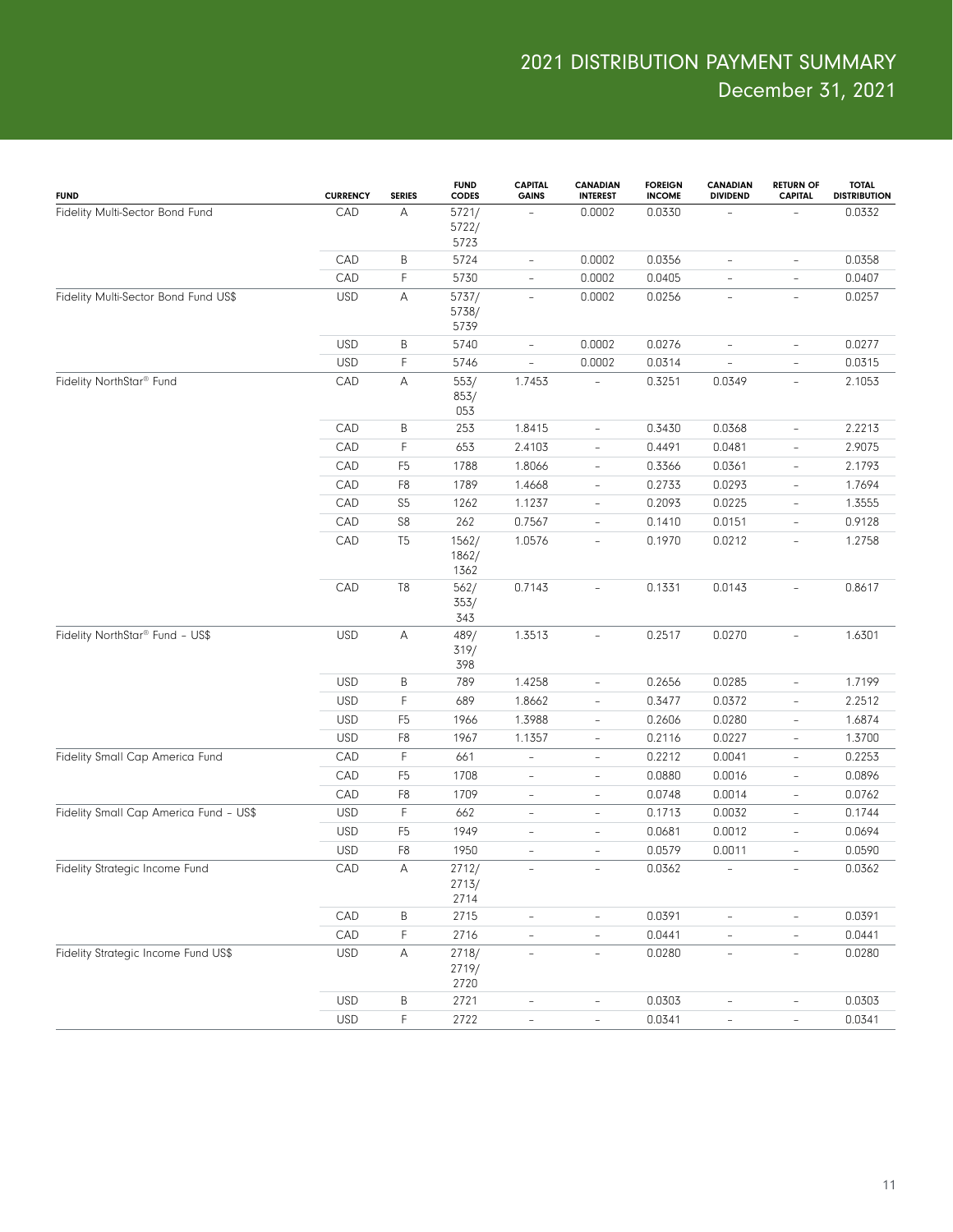| <b>FUND</b>                             | <b>CURRENCY</b> | <b>SERIES</b>             | <b>FUND</b><br><b>CODES</b> | <b>CAPITAL</b><br><b>GAINS</b> | <b>CANADIAN</b><br><b>INTEREST</b> | <b>FOREIGN</b><br><b>INCOME</b> | <b>CANADIAN</b><br><b>DIVIDEND</b> | <b>RETURN OF</b><br><b>CAPITAL</b> | <b>TOTAL</b><br><b>DISTRIBUTION</b> |
|-----------------------------------------|-----------------|---------------------------|-----------------------------|--------------------------------|------------------------------------|---------------------------------|------------------------------------|------------------------------------|-------------------------------------|
| Fidelity Tactical High Income Fund      | CAD             | А                         | 2444/<br>2447/<br>2450      | 0.2786                         |                                    | 0.0281                          | 0.0035                             |                                    | 0.3102                              |
|                                         | CAD             | B                         | 2453                        | 0.2812                         | $\overline{\phantom{a}}$           | 0.0284                          | 0.0035                             | $\overline{\phantom{a}}$           | 0.3131                              |
|                                         | CAD             | F                         | 2456                        | 0.2943                         | $\overline{\phantom{a}}$           | 0.0297                          | 0.0037                             | $\overline{\phantom{a}}$           | 0.3277                              |
|                                         | CAD             | F <sub>5</sub>            | 2457                        | 0.4952                         | $\overline{\phantom{a}}$           | 0.0499                          | 0.0063                             | $\overline{\phantom{a}}$           | 0.5514                              |
|                                         | CAD             | F <sub>8</sub>            | 2458                        | 0.3923                         | $\overline{\phantom{a}}$           | 0.0396                          | 0.0049                             | $\overline{\phantom{a}}$           | 0.4368                              |
|                                         | CAD             | S <sub>5</sub>            | 2454                        | 0.4350                         | $\overline{\phantom{a}}$           | 0.0438                          | 0.0055                             | $\overline{\phantom{a}}$           | 0.4843                              |
|                                         | CAD             | S <sub>8</sub>            | 2455                        | 0.3452                         | $\overline{\phantom{a}}$           | 0.0348                          | 0.0043                             | $\overline{\phantom{a}}$           | 0.3843                              |
| Fidelity Tactical High Income Fund US\$ | CAD             | T <sub>5</sub>            | 2445/<br>2448/<br>2451      | 0.4216                         | $\overline{a}$                     | 0.0425                          | 0.0054                             | $\overline{\phantom{a}}$           | 0.4695                              |
|                                         | CAD             | T <sub>8</sub>            | 2446/<br>2449/<br>2452      | 0.3352                         | $\equiv$                           | 0.0338                          | 0.0042                             | $\equiv$                           | 0.3732                              |
|                                         | <b>USD</b>      | $\boldsymbol{\mathsf{A}}$ | 2459/<br>2462/<br>2465      | 0.2157                         | $\overline{\phantom{0}}$           | 0.0218                          | 0.0027                             | $\overline{\phantom{a}}$           | 0.2402                              |
|                                         | <b>USD</b>      | B                         | 2468                        | 0.2177                         | $\overline{\phantom{a}}$           | 0.0220                          | 0.0027                             | $\overline{\phantom{a}}$           | 0.2424                              |
|                                         | <b>USD</b>      | F                         | 2472                        | 0.2279                         | $\overline{\phantom{a}}$           | 0.0230                          | 0.0029                             | $\overline{\phantom{a}}$           | 0.2537                              |
|                                         | <b>USD</b>      | F <sub>5</sub>            | 2473                        | 0.3834                         | $\overline{\phantom{a}}$           | 0.0386                          | 0.0049                             | $\overline{\phantom{a}}$           | 0.4269                              |
|                                         | <b>USD</b>      | F <sub>8</sub>            | 2474                        | 0.3037                         | $\overline{\phantom{0}}$           | 0.0307                          | 0.0038                             | $\overline{\phantom{a}}$           | 0.3382                              |
|                                         | <b>USD</b>      | S <sub>5</sub>            | 2469                        | 0.3368                         | $\qquad \qquad -$                  | 0.0339                          | 0.0043                             | $\overline{\phantom{a}}$           | 0.3750                              |
|                                         | <b>USD</b>      | S8                        | 2470                        | 0.2673                         | $\overline{\phantom{a}}$           | 0.0269                          | 0.0033                             | $\overline{\phantom{a}}$           | 0.2975                              |
|                                         | <b>USD</b>      | T <sub>5</sub>            | 2460/<br>2463/<br>2466      | 0.3264                         | $\overline{\phantom{a}}$           | 0.0329                          | 0.0042                             | $\overline{\phantom{a}}$           | 0.3635                              |
|                                         | <b>USD</b>      | T <sub>8</sub>            | 2461/<br>2464/<br>2467      | 0.2595                         | $\overline{a}$                     | 0.0262                          | 0.0033                             | $\overline{\phantom{a}}$           | 0.2890                              |
| Fidelity True North <sup>®</sup> Fund   | CAD             | A                         | 525/<br>825/<br>036         | 1.6955                         | $\overline{\phantom{a}}$           | $\equiv$                        | 0.4163                             | $\overline{\phantom{a}}$           | 2.1118                              |
|                                         | CAD             | B                         | 225                         | 1.8228                         | $\frac{1}{2}$                      | $\overline{\phantom{a}}$        | 0.4475                             | $\overline{\phantom{a}}$           | 2.2703                              |
|                                         | CAD             | F                         | 625                         | 2.5662                         | $\bar{ }$                          | $\overline{\phantom{a}}$        | 0.6300                             | $\overline{\phantom{a}}$           | 3.1962                              |
|                                         | CAD             | F <sub>5</sub>            | 1774                        | 1.0437                         | $\frac{1}{2}$                      | $\overline{\phantom{a}}$        | 0.2563                             | $\overline{\phantom{a}}$           | 1.3000                              |
|                                         | CAD             | F <sub>8</sub>            | 1775                        | 0.8685                         | $\overline{\phantom{a}}$           | $\overline{\phantom{a}}$        | 0.2132                             | $\overline{\phantom{a}}$           | 1.0817                              |
|                                         | CAD             | $\Omega$                  | 6596                        | 0.4767                         | $\overline{\phantom{a}}$           | $\overline{\phantom{a}}$        | 0.1170                             | $\overline{\phantom{a}}$           | 0.5937                              |
|                                         | CAD             | S <sub>5</sub>            | 1213                        | 0.5917                         | $\overline{a}$                     | $\sim$                          | 0.1453                             | $\overline{\phantom{a}}$           | 0.7370                              |
|                                         | CAD             | S8                        | 203                         | 0.5673                         | $\overline{\phantom{a}}$           | $\overline{\phantom{a}}$        | 0.1393                             | $\overline{\phantom{a}}$           | 0.7066                              |
|                                         | CAD             | T <sub>5</sub>            | 1513/<br>1813/<br>1313      | 0.5448                         | $\overline{\phantom{0}}$           | $\overline{\phantom{a}}$        | 0.1338                             | $\overline{\phantom{a}}$           | 0.6786                              |
|                                         | CAD             | T <sub>8</sub>            | 503/<br>803/<br>003         | 0.5290                         | $\overline{a}$                     | $\overline{a}$                  | 0.1299                             | $\sim$                             | 0.6589                              |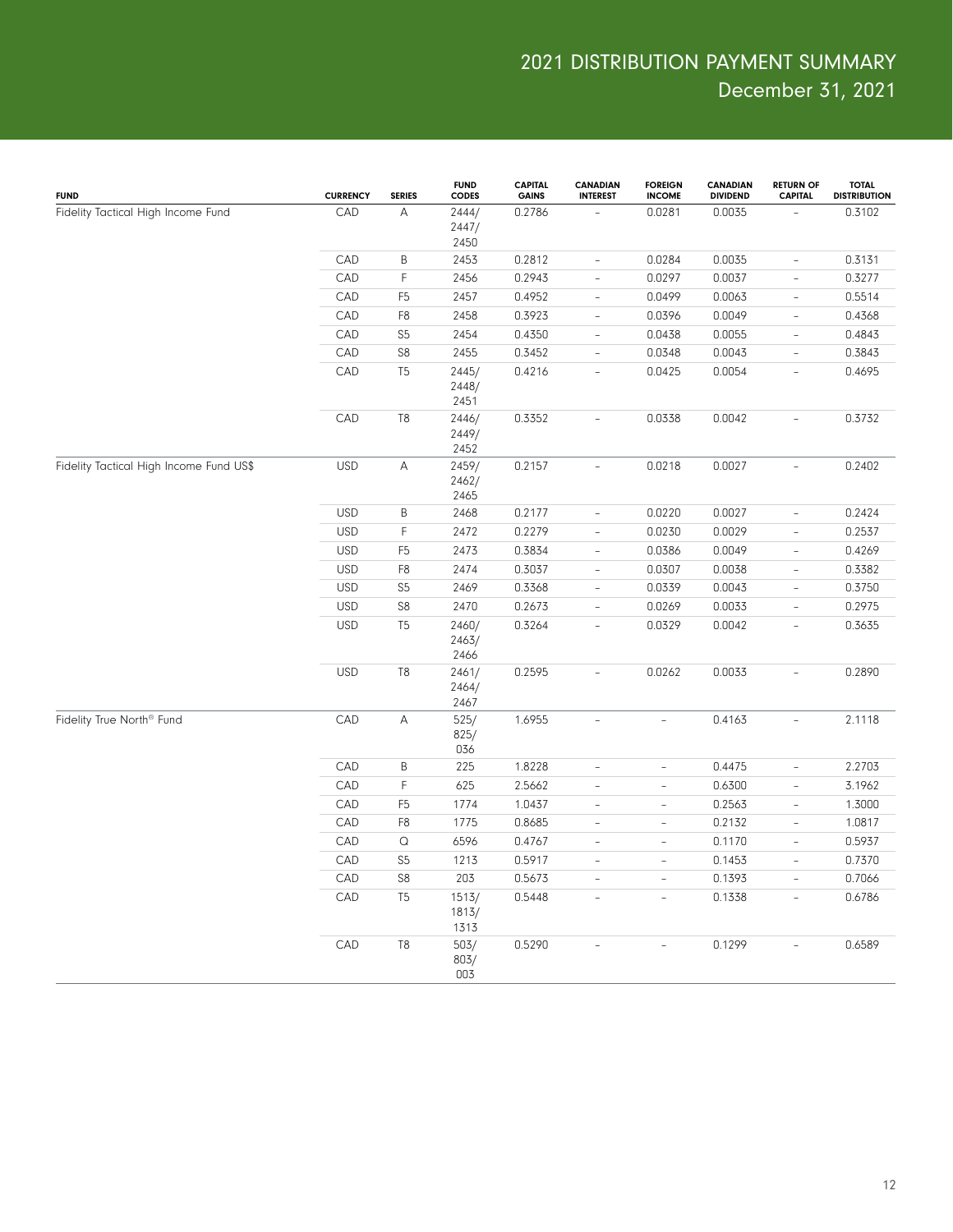| <b>FUND</b>                                 | <b>CURRENCY</b> | <b>SERIES</b>         | <b>FUND</b><br><b>CODES</b> | <b>CAPITAL</b><br><b>GAINS</b> | <b>CANADIAN</b><br><b>INTEREST</b> | <b>FOREIGN</b><br><b>INCOME</b> | <b>CANADIAN</b><br><b>DIVIDEND</b> | <b>RETURN OF</b><br><b>CAPITAL</b> | <b>TOTAL</b><br><b>DISTRIBUTION</b> |
|---------------------------------------------|-----------------|-----------------------|-----------------------------|--------------------------------|------------------------------------|---------------------------------|------------------------------------|------------------------------------|-------------------------------------|
| Fidelity U.S. All Cap Fund                  | CAD             | А                     | 1461/<br>1462/<br>1463      | 0.3658                         |                                    | 0.1848                          | 0.0049                             |                                    | 0.5555                              |
|                                             | CAD             | B                     | 1497                        | 0.3979                         | $\overline{\phantom{a}}$           | 0.2010                          | 0.0053                             | $\overline{\phantom{a}}$           | 0.6042                              |
|                                             | CAD             | F                     | 1500                        | 0.5775                         | $\overline{\phantom{a}}$           | 0.2917                          | 0.0077                             | $\overline{\phantom{a}}$           | 0.8769                              |
|                                             | CAD             | F <sub>5</sub>        | 1533                        | 0.7718                         | $\overline{\phantom{a}}$           | 0.3899                          | 0.0104                             | $\overline{\phantom{a}}$           | 1.1721                              |
|                                             | CAD             | F <sub>8</sub>        | 1536                        | 0.6098                         | $\qquad \qquad -$                  | 0.3080                          | 0.0081                             | $\overline{\phantom{a}}$           | 0.9259                              |
|                                             | CAD             | S <sub>5</sub>        | 1498                        | 0.5207                         | $\qquad \qquad -$                  | 0.2631                          | 0.0070                             | $\overline{\phantom{a}}$           | 0.7908                              |
|                                             | CAD             | S8                    | 1499                        | 0.4057                         | $\overline{\phantom{0}}$           | 0.2049                          | 0.0054                             | $\overline{\phantom{a}}$           | 0.6160                              |
|                                             | CAD             | T <sub>5</sub>        | 1464/<br>1466/<br>1470      | 0.4774                         | $\bar{ }$                          | 0.2412                          | 0.0065                             | $\overline{\phantom{a}}$           | 0.7251                              |
|                                             | CAD             | T8                    | 1488/<br>1489/<br>1490      | 0.3766                         | $\overline{\phantom{a}}$           | 0.1903                          | 0.0050                             | $\overline{\phantom{a}}$           | 0.5719                              |
| Fidelity U.S. All Cap Fund US\$             | <b>USD</b>      | А                     | 1543/<br>1544/<br>1545      | 0.2832                         | $\overline{\phantom{a}}$           | 0.1431                          | 0.0038                             | $\overline{\phantom{a}}$           | 0.4301                              |
|                                             | <b>USD</b>      | B                     | 1580                        | 0.3081                         | $\qquad \qquad -$                  | 0.1556                          | 0.0041                             | $\overline{\phantom{a}}$           | 0.4678                              |
|                                             | <b>USD</b>      | F                     | 1583                        | 0.4471                         | $\overline{\phantom{a}}$           | 0.2259                          | 0.0060                             | $\overline{\phantom{a}}$           | 0.6790                              |
|                                             | <b>USD</b>      | F <sub>5</sub>        | 1584                        | 0.5976                         | $\overline{\phantom{a}}$           | 0.3019                          | 0.0081                             | $\bar{a}$                          | 0.9075                              |
|                                             | <b>USD</b>      | F <sub>8</sub>        | 1585                        | 0.4721                         | $\overline{\phantom{a}}$           | 0.2385                          | 0.0063                             | $\overline{\phantom{a}}$           | 0.7169                              |
|                                             | <b>USD</b>      | S <sub>5</sub>        | 1581                        | 0.4032                         | $\overline{\phantom{a}}$           | 0.2037                          | 0.0054                             | $\overline{\phantom{a}}$           | 0.6123                              |
|                                             | <b>USD</b>      | S8                    | 1582                        | 0.3141                         | $\overline{a}$                     | 0.1586                          | 0.0042                             | $\overline{\phantom{a}}$           | 0.4769                              |
|                                             | <b>USD</b>      | T <sub>5</sub>        | 1548/<br>1549/<br>1553      | 0.3696                         | $\overline{\phantom{0}}$           | 0.1868                          | 0.0050                             | $\overline{\phantom{a}}$           | 0.5614                              |
|                                             | <b>USD</b>      | T <sub>8</sub>        | 1554/<br>1574/<br>1577      | 0.2916                         | $\qquad \qquad -$                  | 0.1473                          | 0.0039                             | $\overline{\phantom{a}}$           | 0.4428                              |
| Fidelity U.S. Core Equity Fund              | CAD             | $\hbox{\large \it Q}$ | 2137                        | 0.0223                         | $\blacksquare$                     | 0.0371                          | $\blacksquare$                     | $\overline{\phantom{a}}$           | 0.0594                              |
| Fidelity U.S. Dividend Registered Fund      | CAD             | А                     | 1438/<br>1439/<br>1440      | 0.6224                         | $\overline{\phantom{a}}$           | 0.0095                          | 0.0135                             | $\bar{ }$                          | 0.6454                              |
|                                             | CAD             | B                     | 1454                        | 0.6655                         | $\overline{\phantom{0}}$           | 0.0101                          | 0.0144                             | $\overline{\phantom{a}}$           | 0.6900                              |
|                                             | CAD             | F                     | 1459                        | 0.8965                         | $\overline{a}$                     | 0.0136                          | 0.0194                             | $\overline{\phantom{a}}$           | 0.9295                              |
| Fidelity U.S. Dividend Registered Fund US\$ | <b>USD</b>      | А                     | 1451/<br>1452/<br>1453      | 0.4819                         | $\overline{\phantom{a}}$           | 0.0074                          | 0.0105                             | $\overline{\phantom{a}}$           | 0.4997                              |
|                                             | <b>USD</b>      | B                     | 1455                        | 0.5153                         | $\overline{\phantom{a}}$           | 0.0078                          | 0.0111                             | $\overline{\phantom{a}}$           | 0.5342                              |
|                                             | <b>USD</b>      | F                     | 1460                        | 0.6941                         | $\overline{\phantom{a}}$           | 0.0105                          | 0.0150                             | $\overline{\phantom{a}}$           | 0.7197                              |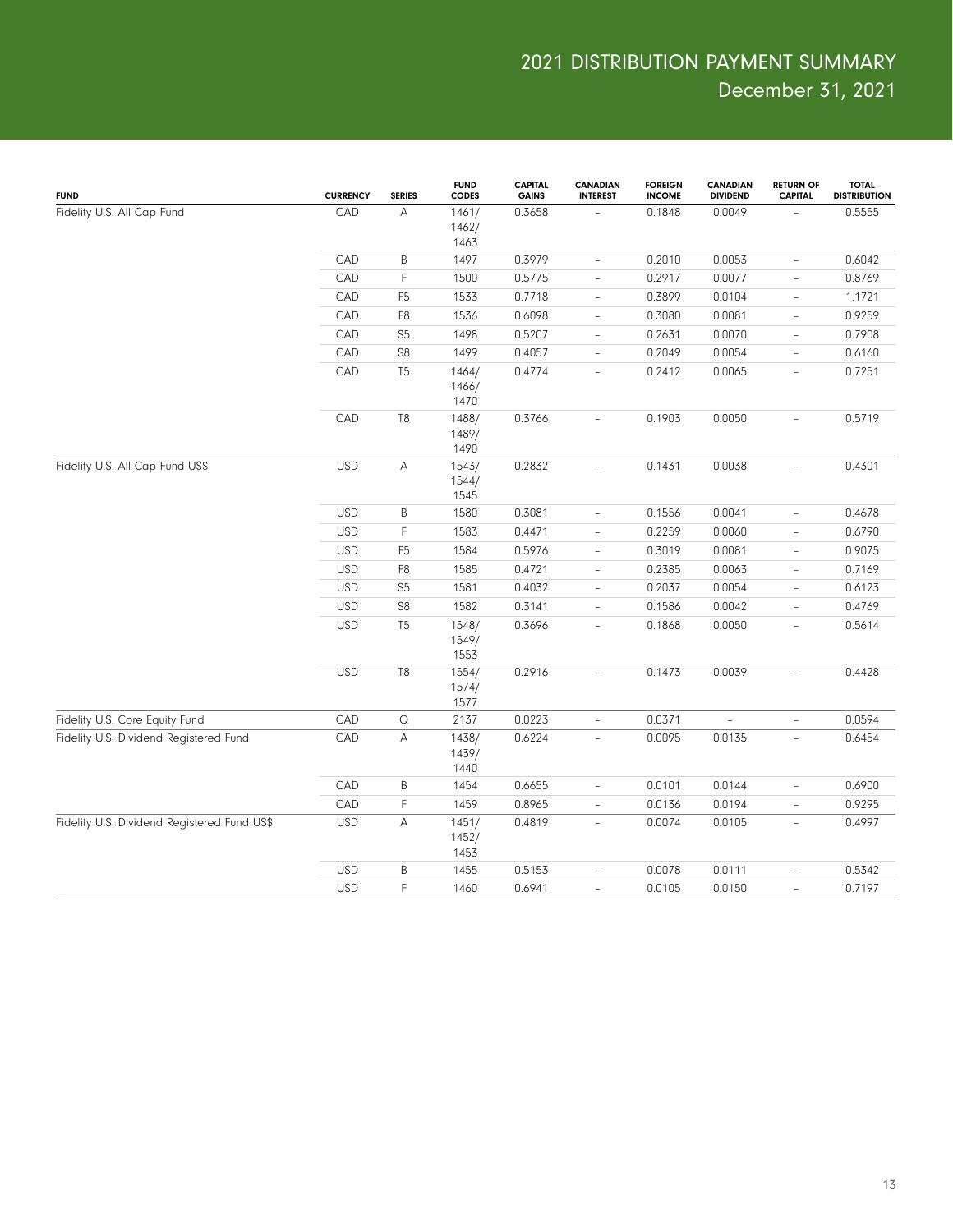| <b>FUND</b>                           | <b>CURRENCY</b> | <b>SERIES</b>  | <b>FUND</b><br><b>CODES</b> | <b>CAPITAL</b><br><b>GAINS</b> | <b>CANADIAN</b><br><b>INTEREST</b> | <b>FOREIGN</b><br><b>INCOME</b> | <b>CANADIAN</b><br><b>DIVIDEND</b> | <b>RETURN OF</b><br><b>CAPITAL</b> | <b>TOTAL</b><br><b>DISTRIBUTION</b> |
|---------------------------------------|-----------------|----------------|-----------------------------|--------------------------------|------------------------------------|---------------------------------|------------------------------------|------------------------------------|-------------------------------------|
| Fidelity Women's Leadership Fund      | CAD             | A              | 6671/<br>6672/<br>6673      | 0.1830                         |                                    | $\overline{\phantom{a}}$        | $\overline{\phantom{0}}$           | $\overline{\phantom{a}}$           | 0.1830                              |
|                                       | CAD             | B              | 6680                        | 0.2139                         | $\overline{\phantom{a}}$           | $\overline{\phantom{a}}$        | ÷,                                 | $\overline{\phantom{a}}$           | 0.2139                              |
|                                       | CAD             | F              | 6683                        | 0.3954                         | $\overline{\phantom{a}}$           | $\overline{\phantom{a}}$        | $\qquad \qquad -$                  | $\overline{\phantom{a}}$           | 0.3954                              |
|                                       | CAD             | F <sub>5</sub> | 6684                        | 0.7000                         | $\overline{\phantom{a}}$           | $\overline{\phantom{a}}$        | $\overline{\phantom{0}}$           | $\overline{\phantom{a}}$           | 0.7000                              |
|                                       | CAD             | F <sub>8</sub> | 6685                        | 0.6761                         | $\overline{\phantom{a}}$           | $\overline{\phantom{a}}$        | $\overline{\phantom{0}}$           | $\overline{\phantom{a}}$           | 0.6761                              |
|                                       | CAD             | S <sub>5</sub> | 6681                        | 0.3760                         | $\overline{\phantom{a}}$           | $\overline{\phantom{a}}$        | $\overline{\phantom{a}}$           | $\overline{\phantom{a}}$           | 0.3760                              |
|                                       | CAD             | S <sub>8</sub> | 6682                        | 0.3415                         | $\overline{\phantom{a}}$           | $\overline{\phantom{a}}$        | $\overline{\phantom{0}}$           | $\overline{\phantom{a}}$           | 0.3415                              |
|                                       | CAD             | T <sub>5</sub> | 6674/<br>6675/<br>6676      | 0.3072                         | $\overline{\phantom{a}}$           | $\overline{\phantom{a}}$        | $\qquad \qquad -$                  | $\overline{\phantom{a}}$           | 0.3072                              |
|                                       | CAD             | T <sub>8</sub> | 6677/<br>6678/<br>6679      | 0.2868                         |                                    |                                 |                                    | $\overline{\phantom{0}}$           | 0.2868                              |
| Fidelity Women's Leadership Fund US\$ | <b>USD</b>      | $\overline{A}$ | 6698/<br>6699/<br>6700      | 0.1417                         | $\overline{\phantom{a}}$           | $\overline{\phantom{a}}$        | ÷                                  | $\overline{\phantom{a}}$           | 0.1417                              |
|                                       | <b>USD</b>      | B              | 6707                        | 0.1656                         | $\overline{\phantom{a}}$           | $\qquad \qquad -$               | $\overline{\phantom{0}}$           | $\overline{\phantom{a}}$           | 0.1656                              |
|                                       | <b>USD</b>      | F              | 6710                        | 0.3061                         | $\overline{\phantom{a}}$           | $\overline{\phantom{a}}$        | $\qquad \qquad -$                  | $\overline{\phantom{a}}$           | 0.3061                              |
|                                       | <b>USD</b>      | F <sub>5</sub> | 6711                        | 0.5420                         | $\overline{\phantom{a}}$           | $\overline{\phantom{a}}$        | $\qquad \qquad -$                  | $\overline{\phantom{a}}$           | 0.5420                              |
|                                       | <b>USD</b>      | F <sub>8</sub> | 6712                        | 0.5235                         | $\overline{\phantom{a}}$           | $\overline{\phantom{a}}$        | $\overline{\phantom{0}}$           | $\overline{\phantom{a}}$           | 0.5235                              |
|                                       | <b>USD</b>      | S <sub>5</sub> | 6708                        | 0.2911                         | $\overline{\phantom{a}}$           | $\overline{\phantom{a}}$        | $\overline{\phantom{0}}$           | $\overline{\phantom{a}}$           | 0.2911                              |
|                                       | <b>USD</b>      | S8             | 6709                        | 0.2644                         | $\overline{\phantom{a}}$           | $\overline{\phantom{a}}$        | $\overline{\phantom{a}}$           | $\overline{\phantom{a}}$           | 0.2644                              |
|                                       | <b>USD</b>      | T <sub>5</sub> | 6701/<br>6702/<br>6703      | 0.2379                         | $\overline{\phantom{a}}$           | $\overline{\phantom{a}}$        | $\qquad \qquad -$                  | $\overline{\phantom{a}}$           | 0.2379                              |
|                                       | <b>USD</b>      | T <sub>8</sub> | 6704/<br>6705/<br>6706      | 0.2221                         | $\overline{\phantom{0}}$           | $\overline{\phantom{0}}$        | $\qquad \qquad -$                  | $\overline{\phantom{a}}$           | 0.2221                              |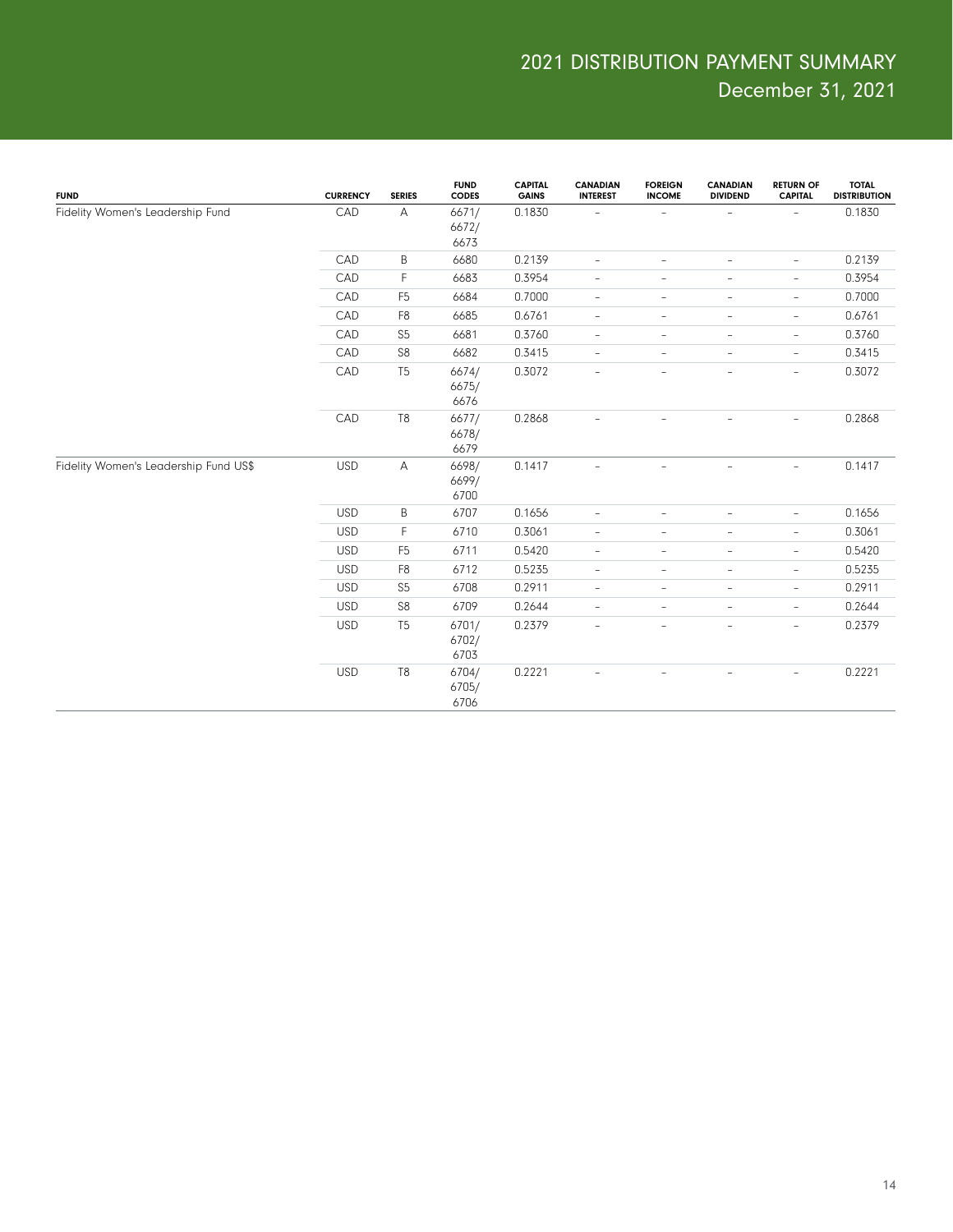| B<br>0.0202<br>CAD<br>3532<br>0.0202<br>-<br>CAD<br>F<br>3557<br>0.2084<br>0.2084<br>$\overline{\phantom{a}}$<br>$\qquad \qquad -$<br>$\overline{\phantom{0}}$<br>$\overline{\phantom{0}}$<br>CAD<br>F <sub>5</sub><br>3558<br>0.3231<br>0.3231<br>$\overline{\phantom{a}}$<br>$\overline{\phantom{0}}$<br>$\overline{\phantom{a}}$<br>$\overline{\phantom{0}}$<br>CAD<br>F <sub>8</sub><br>3559<br>0.2748<br>0.2748<br>$\overline{\phantom{a}}$<br>$\overline{\phantom{0}}$<br>$\overline{\phantom{a}}$<br>$\overline{\phantom{0}}$<br>S <sub>5</sub><br>3553<br>0.0301<br>CAD<br>0.0301<br>$\overline{\phantom{a}}$<br>$\overline{\phantom{0}}$<br>$\overline{\phantom{a}}$<br>$\overline{\phantom{0}}$<br>S8<br>CAD<br>3555<br>0.0405<br>0.0405<br>$\overline{\phantom{0}}$<br>$\overline{\phantom{0}}$<br>$\overline{a}$<br>$\overline{\phantom{a}}$<br>CAD<br>T <sub>8</sub><br>3519/<br>0.0176<br>0.0176<br>$\overline{\phantom{a}}$<br>L.<br>$\sim$<br>$\overline{\phantom{0}}$<br>3527/<br>3529<br>0.2500<br>0.0627<br>0.0249<br>0.3376<br>CAD<br>Β<br>7362<br>$\overline{\phantom{a}}$<br>$\overline{\phantom{0}}$<br>CAD<br>F<br>0.3026<br>0.0758<br>0.0301<br>0.4085<br>7365<br>$\overline{\phantom{a}}$<br>$\overline{\phantom{0}}$<br>CAD<br>7366<br>0.5891<br>0.1476<br>0.0584<br>0.7951<br>F <sub>5</sub><br>$\overline{\phantom{a}}$<br>$\overline{\phantom{0}}$<br>CAD<br>F <sub>8</sub><br>0.5836<br>0.1463<br>0.0579<br>0.7878<br>7367<br>$\overline{\phantom{a}}$<br>$\overline{\phantom{0}}$<br>CAD<br>0.2493<br>0.0625<br>0.0248<br>0.3366<br>$\mathbf{I}$<br>7368<br>$\overline{\phantom{a}}$<br>$\overline{\phantom{0}}$<br>CAD<br>0.4883<br>0.1224<br>0.0484<br>0.6591<br>15<br>7369<br>$\overline{\phantom{a}}$<br>$\overline{\phantom{0}}$<br>CAD<br>18<br>7370<br>0.4811<br>0.1206<br>0.0477<br>0.6494<br>$\overline{\phantom{a}}$<br>$\overline{\phantom{0}}$<br>CAD<br>S <sub>5</sub><br>7363<br>0.4832<br>0.1211<br>0.0479<br>0.6522<br>$\overline{\phantom{a}}$<br>$\overline{\phantom{0}}$<br>CAD<br>S8<br>0.4811<br>0.1206<br>0.0477<br>0.6494<br>7364<br>$\overline{\phantom{a}}$<br>$\qquad \qquad -$<br><b>USD</b><br>Β<br>7371<br>0.1953<br>0.0194<br>0.2637<br>0.0490<br>$\overline{\phantom{a}}$<br>$\qquad \qquad -$<br><b>USD</b><br>F<br>0.2364<br>0.0235<br>0.3191<br>7374<br>0.0592<br>$\overline{\phantom{a}}$<br>$\overline{\phantom{0}}$<br><b>USD</b><br>7375<br>0.4601<br>0.1153<br>0.0456<br>0.6210<br>F <sub>5</sub><br>$\overline{\phantom{a}}$<br>$\overline{\phantom{0}}$<br><b>USD</b><br>F <sub>8</sub><br>7376<br>0.4558<br>0.1143<br>0.0452<br>0.6153<br>$\overline{\phantom{a}}$<br>$\overline{\phantom{0}}$<br><b>USD</b><br>7377<br>0.1947<br>0.0488<br>0.0194<br>0.2629<br>$\mathbf{I}$<br>$\overline{\phantom{a}}$<br>$\overline{\phantom{0}}$<br><b>USD</b><br>15<br>7378<br>0.3814<br>0.0956<br>0.0378<br>0.5148<br>$\overline{\phantom{a}}$<br>$\overline{\phantom{0}}$<br><b>USD</b><br>18<br>7379<br>0.3758<br>0.0942<br>0.0373<br>0.5072<br>$\overline{\phantom{a}}$<br>$\overline{\phantom{0}}$<br><b>USD</b><br>S <sub>5</sub><br>7372<br>0.3774<br>0.0946<br>0.0374<br>0.5094<br>$\overline{\phantom{a}}$<br>$\overline{\phantom{0}}$<br><b>USD</b><br>S8<br>7373<br>0.3758<br>0.0942<br>0.0373<br>0.5072<br>$\overline{\phantom{0}}$<br>$\qquad \qquad -$<br>CAD<br>Β<br>0.2070<br>0.0377<br>0.0148<br>0.2611<br>7398<br>0.0016<br>$\qquad \qquad -$<br>CAD<br>F<br>0.2617<br>0.0021<br>0.0187<br>0.3302<br>7401<br>0.0477<br>$\overline{\phantom{0}}$<br>CAD<br>0.5155<br>0.0939<br>0.0369<br>0.6503<br>F <sub>5</sub><br>7402<br>0.0040<br>$\overline{\phantom{0}}$<br>CAD<br>F <sub>8</sub><br>7403<br>0.5071<br>0.0039<br>0.0923<br>0.0363<br>0.6396<br>$\overline{\phantom{0}}$<br>CAD<br>0.2103<br>0.0383<br>0.0151<br>0.2654<br>$\overline{1}$<br>7404<br>0.0017<br>$\overline{\phantom{0}}$<br>CAD<br>0.0747<br>0.0293<br>0.5175<br>15<br>7405<br>0.4103<br>0.0032<br>$\overline{\phantom{0}}$<br>CAD<br>0.3955<br>0.0720<br>0.0283<br>0.4989<br>18<br>7406<br>0.0031<br>$\overline{a}$<br>CAD<br>S <sub>5</sub><br>7399<br>0.3985<br>0.0725<br>0.0285<br>0.5026<br>0.0031<br>$\qquad \qquad -$<br>CAD<br>S8<br>0.4072<br>0.0742<br>0.0291<br>0.5137<br>7400<br>0.0032<br>$\overline{a}$<br><b>USD</b><br>Β<br>7407<br>0.1617<br>0.0012<br>0.0294<br>0.0116<br>0.2039<br>$\overline{\phantom{0}}$<br>F<br><b>USD</b><br>7410<br>0.2044<br>0.0016<br>0.0373<br>0.0146<br>0.2579<br>$\overline{\phantom{0}}$<br><b>USD</b><br>F <sub>5</sub><br>7411<br>0.4026<br>0.0031<br>0.0733<br>0.0288<br>0.5079<br>$\overline{\phantom{0}}$<br><b>USD</b><br>F8<br>7412<br>0.3961<br>0.0030<br>0.0721<br>0.0284<br>0.4996<br>$\overline{\phantom{a}}$<br><b>USD</b><br>7413<br>0.1643<br>0.0013<br>0.0299<br>0.0118<br>0.2073<br>$\mathbf{I}$<br>$\qquad \qquad -$<br><b>USD</b><br>0.3205<br>0.0025<br>0.0583<br>0.0229<br>0.4042<br> 5<br>7414<br>$\overline{\phantom{a}}$<br><b>USD</b><br> 8<br>7415<br>0.3089<br>0.0024<br>0.0562<br>0.0221<br>0.3897<br>$\overline{\phantom{a}}$<br><b>USD</b><br>S <sub>5</sub><br>0.3113<br>0.0024<br>0.0566<br>0.0223<br>0.3926<br>7408<br>$\overline{\phantom{a}}$<br><b>USD</b><br>S8<br>7409<br>0.3181<br>0.0025<br>0.0580<br>0.0227<br>0.4012<br>$\overline{\phantom{a}}$ | <b>FUND</b>                                       | <b>CURRENCY</b> | <b>SERIES</b> | <b>FUND</b><br>CODES | <b>CAPITAL</b><br><b>GAINS</b> | <b>CANADIAN</b><br><b>INTEREST</b> | <b>FOREIGN</b><br><b>INCOME</b> | <b>CANADIAN</b><br><b>DIVIDEND</b> | <b>RETURN OF</b><br><b>CAPITAL</b> | <b>TOTAL</b><br><b>DISTRIBUTION</b> |
|-----------------------------------------------------------------------------------------------------------------------------------------------------------------------------------------------------------------------------------------------------------------------------------------------------------------------------------------------------------------------------------------------------------------------------------------------------------------------------------------------------------------------------------------------------------------------------------------------------------------------------------------------------------------------------------------------------------------------------------------------------------------------------------------------------------------------------------------------------------------------------------------------------------------------------------------------------------------------------------------------------------------------------------------------------------------------------------------------------------------------------------------------------------------------------------------------------------------------------------------------------------------------------------------------------------------------------------------------------------------------------------------------------------------------------------------------------------------------------------------------------------------------------------------------------------------------------------------------------------------------------------------------------------------------------------------------------------------------------------------------------------------------------------------------------------------------------------------------------------------------------------------------------------------------------------------------------------------------------------------------------------------------------------------------------------------------------------------------------------------------------------------------------------------------------------------------------------------------------------------------------------------------------------------------------------------------------------------------------------------------------------------------------------------------------------------------------------------------------------------------------------------------------------------------------------------------------------------------------------------------------------------------------------------------------------------------------------------------------------------------------------------------------------------------------------------------------------------------------------------------------------------------------------------------------------------------------------------------------------------------------------------------------------------------------------------------------------------------------------------------------------------------------------------------------------------------------------------------------------------------------------------------------------------------------------------------------------------------------------------------------------------------------------------------------------------------------------------------------------------------------------------------------------------------------------------------------------------------------------------------------------------------------------------------------------------------------------------------------------------------------------------------------------------------------------------------------------------------------------------------------------------------------------------------------------------------------------------------------------------------------------------------------------------------------------------------------------------------------------------------------------------------------------------------------------------------------------------------------------------------------------------------------------------------------------------------------------------------------------------------------------------------------------------------------------------------------------------------------------------------------------------------------------------------------------------------------------------------------------------------------------------------------------------------------------------------------------------------------------------------------------------------------------------------------------------------------------------------------------------------------------------------------------------------------------------------------------------------------------------------------------------------------------------------------------------------------------------------------------------------------------------------------------------------------------------------------------------------------------------------------------------------------------------------|---------------------------------------------------|-----------------|---------------|----------------------|--------------------------------|------------------------------------|---------------------------------|------------------------------------|------------------------------------|-------------------------------------|
|                                                                                                                                                                                                                                                                                                                                                                                                                                                                                                                                                                                                                                                                                                                                                                                                                                                                                                                                                                                                                                                                                                                                                                                                                                                                                                                                                                                                                                                                                                                                                                                                                                                                                                                                                                                                                                                                                                                                                                                                                                                                                                                                                                                                                                                                                                                                                                                                                                                                                                                                                                                                                                                                                                                                                                                                                                                                                                                                                                                                                                                                                                                                                                                                                                                                                                                                                                                                                                                                                                                                                                                                                                                                                                                                                                                                                                                                                                                                                                                                                                                                                                                                                                                                                                                                                                                                                                                                                                                                                                                                                                                                                                                                                                                                                                                                                                                                                                                                                                                                                                                                                                                                                                                                                                                                                               | Fidelity American Balanced Currency Neutral Fund  |                 |               |                      |                                |                                    |                                 |                                    |                                    |                                     |
|                                                                                                                                                                                                                                                                                                                                                                                                                                                                                                                                                                                                                                                                                                                                                                                                                                                                                                                                                                                                                                                                                                                                                                                                                                                                                                                                                                                                                                                                                                                                                                                                                                                                                                                                                                                                                                                                                                                                                                                                                                                                                                                                                                                                                                                                                                                                                                                                                                                                                                                                                                                                                                                                                                                                                                                                                                                                                                                                                                                                                                                                                                                                                                                                                                                                                                                                                                                                                                                                                                                                                                                                                                                                                                                                                                                                                                                                                                                                                                                                                                                                                                                                                                                                                                                                                                                                                                                                                                                                                                                                                                                                                                                                                                                                                                                                                                                                                                                                                                                                                                                                                                                                                                                                                                                                                               |                                                   |                 |               |                      |                                |                                    |                                 |                                    |                                    |                                     |
|                                                                                                                                                                                                                                                                                                                                                                                                                                                                                                                                                                                                                                                                                                                                                                                                                                                                                                                                                                                                                                                                                                                                                                                                                                                                                                                                                                                                                                                                                                                                                                                                                                                                                                                                                                                                                                                                                                                                                                                                                                                                                                                                                                                                                                                                                                                                                                                                                                                                                                                                                                                                                                                                                                                                                                                                                                                                                                                                                                                                                                                                                                                                                                                                                                                                                                                                                                                                                                                                                                                                                                                                                                                                                                                                                                                                                                                                                                                                                                                                                                                                                                                                                                                                                                                                                                                                                                                                                                                                                                                                                                                                                                                                                                                                                                                                                                                                                                                                                                                                                                                                                                                                                                                                                                                                                               |                                                   |                 |               |                      |                                |                                    |                                 |                                    |                                    |                                     |
|                                                                                                                                                                                                                                                                                                                                                                                                                                                                                                                                                                                                                                                                                                                                                                                                                                                                                                                                                                                                                                                                                                                                                                                                                                                                                                                                                                                                                                                                                                                                                                                                                                                                                                                                                                                                                                                                                                                                                                                                                                                                                                                                                                                                                                                                                                                                                                                                                                                                                                                                                                                                                                                                                                                                                                                                                                                                                                                                                                                                                                                                                                                                                                                                                                                                                                                                                                                                                                                                                                                                                                                                                                                                                                                                                                                                                                                                                                                                                                                                                                                                                                                                                                                                                                                                                                                                                                                                                                                                                                                                                                                                                                                                                                                                                                                                                                                                                                                                                                                                                                                                                                                                                                                                                                                                                               |                                                   |                 |               |                      |                                |                                    |                                 |                                    |                                    |                                     |
|                                                                                                                                                                                                                                                                                                                                                                                                                                                                                                                                                                                                                                                                                                                                                                                                                                                                                                                                                                                                                                                                                                                                                                                                                                                                                                                                                                                                                                                                                                                                                                                                                                                                                                                                                                                                                                                                                                                                                                                                                                                                                                                                                                                                                                                                                                                                                                                                                                                                                                                                                                                                                                                                                                                                                                                                                                                                                                                                                                                                                                                                                                                                                                                                                                                                                                                                                                                                                                                                                                                                                                                                                                                                                                                                                                                                                                                                                                                                                                                                                                                                                                                                                                                                                                                                                                                                                                                                                                                                                                                                                                                                                                                                                                                                                                                                                                                                                                                                                                                                                                                                                                                                                                                                                                                                                               |                                                   |                 |               |                      |                                |                                    |                                 |                                    |                                    |                                     |
|                                                                                                                                                                                                                                                                                                                                                                                                                                                                                                                                                                                                                                                                                                                                                                                                                                                                                                                                                                                                                                                                                                                                                                                                                                                                                                                                                                                                                                                                                                                                                                                                                                                                                                                                                                                                                                                                                                                                                                                                                                                                                                                                                                                                                                                                                                                                                                                                                                                                                                                                                                                                                                                                                                                                                                                                                                                                                                                                                                                                                                                                                                                                                                                                                                                                                                                                                                                                                                                                                                                                                                                                                                                                                                                                                                                                                                                                                                                                                                                                                                                                                                                                                                                                                                                                                                                                                                                                                                                                                                                                                                                                                                                                                                                                                                                                                                                                                                                                                                                                                                                                                                                                                                                                                                                                                               |                                                   |                 |               |                      |                                |                                    |                                 |                                    |                                    |                                     |
|                                                                                                                                                                                                                                                                                                                                                                                                                                                                                                                                                                                                                                                                                                                                                                                                                                                                                                                                                                                                                                                                                                                                                                                                                                                                                                                                                                                                                                                                                                                                                                                                                                                                                                                                                                                                                                                                                                                                                                                                                                                                                                                                                                                                                                                                                                                                                                                                                                                                                                                                                                                                                                                                                                                                                                                                                                                                                                                                                                                                                                                                                                                                                                                                                                                                                                                                                                                                                                                                                                                                                                                                                                                                                                                                                                                                                                                                                                                                                                                                                                                                                                                                                                                                                                                                                                                                                                                                                                                                                                                                                                                                                                                                                                                                                                                                                                                                                                                                                                                                                                                                                                                                                                                                                                                                                               |                                                   |                 |               |                      |                                |                                    |                                 |                                    |                                    |                                     |
|                                                                                                                                                                                                                                                                                                                                                                                                                                                                                                                                                                                                                                                                                                                                                                                                                                                                                                                                                                                                                                                                                                                                                                                                                                                                                                                                                                                                                                                                                                                                                                                                                                                                                                                                                                                                                                                                                                                                                                                                                                                                                                                                                                                                                                                                                                                                                                                                                                                                                                                                                                                                                                                                                                                                                                                                                                                                                                                                                                                                                                                                                                                                                                                                                                                                                                                                                                                                                                                                                                                                                                                                                                                                                                                                                                                                                                                                                                                                                                                                                                                                                                                                                                                                                                                                                                                                                                                                                                                                                                                                                                                                                                                                                                                                                                                                                                                                                                                                                                                                                                                                                                                                                                                                                                                                                               | Fidelity Asset Allocation Private Pool Trust      |                 |               |                      |                                |                                    |                                 |                                    |                                    |                                     |
|                                                                                                                                                                                                                                                                                                                                                                                                                                                                                                                                                                                                                                                                                                                                                                                                                                                                                                                                                                                                                                                                                                                                                                                                                                                                                                                                                                                                                                                                                                                                                                                                                                                                                                                                                                                                                                                                                                                                                                                                                                                                                                                                                                                                                                                                                                                                                                                                                                                                                                                                                                                                                                                                                                                                                                                                                                                                                                                                                                                                                                                                                                                                                                                                                                                                                                                                                                                                                                                                                                                                                                                                                                                                                                                                                                                                                                                                                                                                                                                                                                                                                                                                                                                                                                                                                                                                                                                                                                                                                                                                                                                                                                                                                                                                                                                                                                                                                                                                                                                                                                                                                                                                                                                                                                                                                               |                                                   |                 |               |                      |                                |                                    |                                 |                                    |                                    |                                     |
|                                                                                                                                                                                                                                                                                                                                                                                                                                                                                                                                                                                                                                                                                                                                                                                                                                                                                                                                                                                                                                                                                                                                                                                                                                                                                                                                                                                                                                                                                                                                                                                                                                                                                                                                                                                                                                                                                                                                                                                                                                                                                                                                                                                                                                                                                                                                                                                                                                                                                                                                                                                                                                                                                                                                                                                                                                                                                                                                                                                                                                                                                                                                                                                                                                                                                                                                                                                                                                                                                                                                                                                                                                                                                                                                                                                                                                                                                                                                                                                                                                                                                                                                                                                                                                                                                                                                                                                                                                                                                                                                                                                                                                                                                                                                                                                                                                                                                                                                                                                                                                                                                                                                                                                                                                                                                               |                                                   |                 |               |                      |                                |                                    |                                 |                                    |                                    |                                     |
|                                                                                                                                                                                                                                                                                                                                                                                                                                                                                                                                                                                                                                                                                                                                                                                                                                                                                                                                                                                                                                                                                                                                                                                                                                                                                                                                                                                                                                                                                                                                                                                                                                                                                                                                                                                                                                                                                                                                                                                                                                                                                                                                                                                                                                                                                                                                                                                                                                                                                                                                                                                                                                                                                                                                                                                                                                                                                                                                                                                                                                                                                                                                                                                                                                                                                                                                                                                                                                                                                                                                                                                                                                                                                                                                                                                                                                                                                                                                                                                                                                                                                                                                                                                                                                                                                                                                                                                                                                                                                                                                                                                                                                                                                                                                                                                                                                                                                                                                                                                                                                                                                                                                                                                                                                                                                               |                                                   |                 |               |                      |                                |                                    |                                 |                                    |                                    |                                     |
|                                                                                                                                                                                                                                                                                                                                                                                                                                                                                                                                                                                                                                                                                                                                                                                                                                                                                                                                                                                                                                                                                                                                                                                                                                                                                                                                                                                                                                                                                                                                                                                                                                                                                                                                                                                                                                                                                                                                                                                                                                                                                                                                                                                                                                                                                                                                                                                                                                                                                                                                                                                                                                                                                                                                                                                                                                                                                                                                                                                                                                                                                                                                                                                                                                                                                                                                                                                                                                                                                                                                                                                                                                                                                                                                                                                                                                                                                                                                                                                                                                                                                                                                                                                                                                                                                                                                                                                                                                                                                                                                                                                                                                                                                                                                                                                                                                                                                                                                                                                                                                                                                                                                                                                                                                                                                               |                                                   |                 |               |                      |                                |                                    |                                 |                                    |                                    |                                     |
|                                                                                                                                                                                                                                                                                                                                                                                                                                                                                                                                                                                                                                                                                                                                                                                                                                                                                                                                                                                                                                                                                                                                                                                                                                                                                                                                                                                                                                                                                                                                                                                                                                                                                                                                                                                                                                                                                                                                                                                                                                                                                                                                                                                                                                                                                                                                                                                                                                                                                                                                                                                                                                                                                                                                                                                                                                                                                                                                                                                                                                                                                                                                                                                                                                                                                                                                                                                                                                                                                                                                                                                                                                                                                                                                                                                                                                                                                                                                                                                                                                                                                                                                                                                                                                                                                                                                                                                                                                                                                                                                                                                                                                                                                                                                                                                                                                                                                                                                                                                                                                                                                                                                                                                                                                                                                               |                                                   |                 |               |                      |                                |                                    |                                 |                                    |                                    |                                     |
|                                                                                                                                                                                                                                                                                                                                                                                                                                                                                                                                                                                                                                                                                                                                                                                                                                                                                                                                                                                                                                                                                                                                                                                                                                                                                                                                                                                                                                                                                                                                                                                                                                                                                                                                                                                                                                                                                                                                                                                                                                                                                                                                                                                                                                                                                                                                                                                                                                                                                                                                                                                                                                                                                                                                                                                                                                                                                                                                                                                                                                                                                                                                                                                                                                                                                                                                                                                                                                                                                                                                                                                                                                                                                                                                                                                                                                                                                                                                                                                                                                                                                                                                                                                                                                                                                                                                                                                                                                                                                                                                                                                                                                                                                                                                                                                                                                                                                                                                                                                                                                                                                                                                                                                                                                                                                               |                                                   |                 |               |                      |                                |                                    |                                 |                                    |                                    |                                     |
|                                                                                                                                                                                                                                                                                                                                                                                                                                                                                                                                                                                                                                                                                                                                                                                                                                                                                                                                                                                                                                                                                                                                                                                                                                                                                                                                                                                                                                                                                                                                                                                                                                                                                                                                                                                                                                                                                                                                                                                                                                                                                                                                                                                                                                                                                                                                                                                                                                                                                                                                                                                                                                                                                                                                                                                                                                                                                                                                                                                                                                                                                                                                                                                                                                                                                                                                                                                                                                                                                                                                                                                                                                                                                                                                                                                                                                                                                                                                                                                                                                                                                                                                                                                                                                                                                                                                                                                                                                                                                                                                                                                                                                                                                                                                                                                                                                                                                                                                                                                                                                                                                                                                                                                                                                                                                               |                                                   |                 |               |                      |                                |                                    |                                 |                                    |                                    |                                     |
|                                                                                                                                                                                                                                                                                                                                                                                                                                                                                                                                                                                                                                                                                                                                                                                                                                                                                                                                                                                                                                                                                                                                                                                                                                                                                                                                                                                                                                                                                                                                                                                                                                                                                                                                                                                                                                                                                                                                                                                                                                                                                                                                                                                                                                                                                                                                                                                                                                                                                                                                                                                                                                                                                                                                                                                                                                                                                                                                                                                                                                                                                                                                                                                                                                                                                                                                                                                                                                                                                                                                                                                                                                                                                                                                                                                                                                                                                                                                                                                                                                                                                                                                                                                                                                                                                                                                                                                                                                                                                                                                                                                                                                                                                                                                                                                                                                                                                                                                                                                                                                                                                                                                                                                                                                                                                               |                                                   |                 |               |                      |                                |                                    |                                 |                                    |                                    |                                     |
|                                                                                                                                                                                                                                                                                                                                                                                                                                                                                                                                                                                                                                                                                                                                                                                                                                                                                                                                                                                                                                                                                                                                                                                                                                                                                                                                                                                                                                                                                                                                                                                                                                                                                                                                                                                                                                                                                                                                                                                                                                                                                                                                                                                                                                                                                                                                                                                                                                                                                                                                                                                                                                                                                                                                                                                                                                                                                                                                                                                                                                                                                                                                                                                                                                                                                                                                                                                                                                                                                                                                                                                                                                                                                                                                                                                                                                                                                                                                                                                                                                                                                                                                                                                                                                                                                                                                                                                                                                                                                                                                                                                                                                                                                                                                                                                                                                                                                                                                                                                                                                                                                                                                                                                                                                                                                               | Fidelity Asset Allocation Private Pool Trust US\$ |                 |               |                      |                                |                                    |                                 |                                    |                                    |                                     |
|                                                                                                                                                                                                                                                                                                                                                                                                                                                                                                                                                                                                                                                                                                                                                                                                                                                                                                                                                                                                                                                                                                                                                                                                                                                                                                                                                                                                                                                                                                                                                                                                                                                                                                                                                                                                                                                                                                                                                                                                                                                                                                                                                                                                                                                                                                                                                                                                                                                                                                                                                                                                                                                                                                                                                                                                                                                                                                                                                                                                                                                                                                                                                                                                                                                                                                                                                                                                                                                                                                                                                                                                                                                                                                                                                                                                                                                                                                                                                                                                                                                                                                                                                                                                                                                                                                                                                                                                                                                                                                                                                                                                                                                                                                                                                                                                                                                                                                                                                                                                                                                                                                                                                                                                                                                                                               |                                                   |                 |               |                      |                                |                                    |                                 |                                    |                                    |                                     |
|                                                                                                                                                                                                                                                                                                                                                                                                                                                                                                                                                                                                                                                                                                                                                                                                                                                                                                                                                                                                                                                                                                                                                                                                                                                                                                                                                                                                                                                                                                                                                                                                                                                                                                                                                                                                                                                                                                                                                                                                                                                                                                                                                                                                                                                                                                                                                                                                                                                                                                                                                                                                                                                                                                                                                                                                                                                                                                                                                                                                                                                                                                                                                                                                                                                                                                                                                                                                                                                                                                                                                                                                                                                                                                                                                                                                                                                                                                                                                                                                                                                                                                                                                                                                                                                                                                                                                                                                                                                                                                                                                                                                                                                                                                                                                                                                                                                                                                                                                                                                                                                                                                                                                                                                                                                                                               |                                                   |                 |               |                      |                                |                                    |                                 |                                    |                                    |                                     |
|                                                                                                                                                                                                                                                                                                                                                                                                                                                                                                                                                                                                                                                                                                                                                                                                                                                                                                                                                                                                                                                                                                                                                                                                                                                                                                                                                                                                                                                                                                                                                                                                                                                                                                                                                                                                                                                                                                                                                                                                                                                                                                                                                                                                                                                                                                                                                                                                                                                                                                                                                                                                                                                                                                                                                                                                                                                                                                                                                                                                                                                                                                                                                                                                                                                                                                                                                                                                                                                                                                                                                                                                                                                                                                                                                                                                                                                                                                                                                                                                                                                                                                                                                                                                                                                                                                                                                                                                                                                                                                                                                                                                                                                                                                                                                                                                                                                                                                                                                                                                                                                                                                                                                                                                                                                                                               |                                                   |                 |               |                      |                                |                                    |                                 |                                    |                                    |                                     |
|                                                                                                                                                                                                                                                                                                                                                                                                                                                                                                                                                                                                                                                                                                                                                                                                                                                                                                                                                                                                                                                                                                                                                                                                                                                                                                                                                                                                                                                                                                                                                                                                                                                                                                                                                                                                                                                                                                                                                                                                                                                                                                                                                                                                                                                                                                                                                                                                                                                                                                                                                                                                                                                                                                                                                                                                                                                                                                                                                                                                                                                                                                                                                                                                                                                                                                                                                                                                                                                                                                                                                                                                                                                                                                                                                                                                                                                                                                                                                                                                                                                                                                                                                                                                                                                                                                                                                                                                                                                                                                                                                                                                                                                                                                                                                                                                                                                                                                                                                                                                                                                                                                                                                                                                                                                                                               |                                                   |                 |               |                      |                                |                                    |                                 |                                    |                                    |                                     |
|                                                                                                                                                                                                                                                                                                                                                                                                                                                                                                                                                                                                                                                                                                                                                                                                                                                                                                                                                                                                                                                                                                                                                                                                                                                                                                                                                                                                                                                                                                                                                                                                                                                                                                                                                                                                                                                                                                                                                                                                                                                                                                                                                                                                                                                                                                                                                                                                                                                                                                                                                                                                                                                                                                                                                                                                                                                                                                                                                                                                                                                                                                                                                                                                                                                                                                                                                                                                                                                                                                                                                                                                                                                                                                                                                                                                                                                                                                                                                                                                                                                                                                                                                                                                                                                                                                                                                                                                                                                                                                                                                                                                                                                                                                                                                                                                                                                                                                                                                                                                                                                                                                                                                                                                                                                                                               |                                                   |                 |               |                      |                                |                                    |                                 |                                    |                                    |                                     |
|                                                                                                                                                                                                                                                                                                                                                                                                                                                                                                                                                                                                                                                                                                                                                                                                                                                                                                                                                                                                                                                                                                                                                                                                                                                                                                                                                                                                                                                                                                                                                                                                                                                                                                                                                                                                                                                                                                                                                                                                                                                                                                                                                                                                                                                                                                                                                                                                                                                                                                                                                                                                                                                                                                                                                                                                                                                                                                                                                                                                                                                                                                                                                                                                                                                                                                                                                                                                                                                                                                                                                                                                                                                                                                                                                                                                                                                                                                                                                                                                                                                                                                                                                                                                                                                                                                                                                                                                                                                                                                                                                                                                                                                                                                                                                                                                                                                                                                                                                                                                                                                                                                                                                                                                                                                                                               |                                                   |                 |               |                      |                                |                                    |                                 |                                    |                                    |                                     |
|                                                                                                                                                                                                                                                                                                                                                                                                                                                                                                                                                                                                                                                                                                                                                                                                                                                                                                                                                                                                                                                                                                                                                                                                                                                                                                                                                                                                                                                                                                                                                                                                                                                                                                                                                                                                                                                                                                                                                                                                                                                                                                                                                                                                                                                                                                                                                                                                                                                                                                                                                                                                                                                                                                                                                                                                                                                                                                                                                                                                                                                                                                                                                                                                                                                                                                                                                                                                                                                                                                                                                                                                                                                                                                                                                                                                                                                                                                                                                                                                                                                                                                                                                                                                                                                                                                                                                                                                                                                                                                                                                                                                                                                                                                                                                                                                                                                                                                                                                                                                                                                                                                                                                                                                                                                                                               |                                                   |                 |               |                      |                                |                                    |                                 |                                    |                                    |                                     |
|                                                                                                                                                                                                                                                                                                                                                                                                                                                                                                                                                                                                                                                                                                                                                                                                                                                                                                                                                                                                                                                                                                                                                                                                                                                                                                                                                                                                                                                                                                                                                                                                                                                                                                                                                                                                                                                                                                                                                                                                                                                                                                                                                                                                                                                                                                                                                                                                                                                                                                                                                                                                                                                                                                                                                                                                                                                                                                                                                                                                                                                                                                                                                                                                                                                                                                                                                                                                                                                                                                                                                                                                                                                                                                                                                                                                                                                                                                                                                                                                                                                                                                                                                                                                                                                                                                                                                                                                                                                                                                                                                                                                                                                                                                                                                                                                                                                                                                                                                                                                                                                                                                                                                                                                                                                                                               |                                                   |                 |               |                      |                                |                                    |                                 |                                    |                                    |                                     |
|                                                                                                                                                                                                                                                                                                                                                                                                                                                                                                                                                                                                                                                                                                                                                                                                                                                                                                                                                                                                                                                                                                                                                                                                                                                                                                                                                                                                                                                                                                                                                                                                                                                                                                                                                                                                                                                                                                                                                                                                                                                                                                                                                                                                                                                                                                                                                                                                                                                                                                                                                                                                                                                                                                                                                                                                                                                                                                                                                                                                                                                                                                                                                                                                                                                                                                                                                                                                                                                                                                                                                                                                                                                                                                                                                                                                                                                                                                                                                                                                                                                                                                                                                                                                                                                                                                                                                                                                                                                                                                                                                                                                                                                                                                                                                                                                                                                                                                                                                                                                                                                                                                                                                                                                                                                                                               | Fidelity Balanced Income Private Pool Trust       |                 |               |                      |                                |                                    |                                 |                                    |                                    |                                     |
|                                                                                                                                                                                                                                                                                                                                                                                                                                                                                                                                                                                                                                                                                                                                                                                                                                                                                                                                                                                                                                                                                                                                                                                                                                                                                                                                                                                                                                                                                                                                                                                                                                                                                                                                                                                                                                                                                                                                                                                                                                                                                                                                                                                                                                                                                                                                                                                                                                                                                                                                                                                                                                                                                                                                                                                                                                                                                                                                                                                                                                                                                                                                                                                                                                                                                                                                                                                                                                                                                                                                                                                                                                                                                                                                                                                                                                                                                                                                                                                                                                                                                                                                                                                                                                                                                                                                                                                                                                                                                                                                                                                                                                                                                                                                                                                                                                                                                                                                                                                                                                                                                                                                                                                                                                                                                               |                                                   |                 |               |                      |                                |                                    |                                 |                                    |                                    |                                     |
|                                                                                                                                                                                                                                                                                                                                                                                                                                                                                                                                                                                                                                                                                                                                                                                                                                                                                                                                                                                                                                                                                                                                                                                                                                                                                                                                                                                                                                                                                                                                                                                                                                                                                                                                                                                                                                                                                                                                                                                                                                                                                                                                                                                                                                                                                                                                                                                                                                                                                                                                                                                                                                                                                                                                                                                                                                                                                                                                                                                                                                                                                                                                                                                                                                                                                                                                                                                                                                                                                                                                                                                                                                                                                                                                                                                                                                                                                                                                                                                                                                                                                                                                                                                                                                                                                                                                                                                                                                                                                                                                                                                                                                                                                                                                                                                                                                                                                                                                                                                                                                                                                                                                                                                                                                                                                               |                                                   |                 |               |                      |                                |                                    |                                 |                                    |                                    |                                     |
|                                                                                                                                                                                                                                                                                                                                                                                                                                                                                                                                                                                                                                                                                                                                                                                                                                                                                                                                                                                                                                                                                                                                                                                                                                                                                                                                                                                                                                                                                                                                                                                                                                                                                                                                                                                                                                                                                                                                                                                                                                                                                                                                                                                                                                                                                                                                                                                                                                                                                                                                                                                                                                                                                                                                                                                                                                                                                                                                                                                                                                                                                                                                                                                                                                                                                                                                                                                                                                                                                                                                                                                                                                                                                                                                                                                                                                                                                                                                                                                                                                                                                                                                                                                                                                                                                                                                                                                                                                                                                                                                                                                                                                                                                                                                                                                                                                                                                                                                                                                                                                                                                                                                                                                                                                                                                               |                                                   |                 |               |                      |                                |                                    |                                 |                                    |                                    |                                     |
|                                                                                                                                                                                                                                                                                                                                                                                                                                                                                                                                                                                                                                                                                                                                                                                                                                                                                                                                                                                                                                                                                                                                                                                                                                                                                                                                                                                                                                                                                                                                                                                                                                                                                                                                                                                                                                                                                                                                                                                                                                                                                                                                                                                                                                                                                                                                                                                                                                                                                                                                                                                                                                                                                                                                                                                                                                                                                                                                                                                                                                                                                                                                                                                                                                                                                                                                                                                                                                                                                                                                                                                                                                                                                                                                                                                                                                                                                                                                                                                                                                                                                                                                                                                                                                                                                                                                                                                                                                                                                                                                                                                                                                                                                                                                                                                                                                                                                                                                                                                                                                                                                                                                                                                                                                                                                               |                                                   |                 |               |                      |                                |                                    |                                 |                                    |                                    |                                     |
|                                                                                                                                                                                                                                                                                                                                                                                                                                                                                                                                                                                                                                                                                                                                                                                                                                                                                                                                                                                                                                                                                                                                                                                                                                                                                                                                                                                                                                                                                                                                                                                                                                                                                                                                                                                                                                                                                                                                                                                                                                                                                                                                                                                                                                                                                                                                                                                                                                                                                                                                                                                                                                                                                                                                                                                                                                                                                                                                                                                                                                                                                                                                                                                                                                                                                                                                                                                                                                                                                                                                                                                                                                                                                                                                                                                                                                                                                                                                                                                                                                                                                                                                                                                                                                                                                                                                                                                                                                                                                                                                                                                                                                                                                                                                                                                                                                                                                                                                                                                                                                                                                                                                                                                                                                                                                               |                                                   |                 |               |                      |                                |                                    |                                 |                                    |                                    |                                     |
|                                                                                                                                                                                                                                                                                                                                                                                                                                                                                                                                                                                                                                                                                                                                                                                                                                                                                                                                                                                                                                                                                                                                                                                                                                                                                                                                                                                                                                                                                                                                                                                                                                                                                                                                                                                                                                                                                                                                                                                                                                                                                                                                                                                                                                                                                                                                                                                                                                                                                                                                                                                                                                                                                                                                                                                                                                                                                                                                                                                                                                                                                                                                                                                                                                                                                                                                                                                                                                                                                                                                                                                                                                                                                                                                                                                                                                                                                                                                                                                                                                                                                                                                                                                                                                                                                                                                                                                                                                                                                                                                                                                                                                                                                                                                                                                                                                                                                                                                                                                                                                                                                                                                                                                                                                                                                               |                                                   |                 |               |                      |                                |                                    |                                 |                                    |                                    |                                     |
|                                                                                                                                                                                                                                                                                                                                                                                                                                                                                                                                                                                                                                                                                                                                                                                                                                                                                                                                                                                                                                                                                                                                                                                                                                                                                                                                                                                                                                                                                                                                                                                                                                                                                                                                                                                                                                                                                                                                                                                                                                                                                                                                                                                                                                                                                                                                                                                                                                                                                                                                                                                                                                                                                                                                                                                                                                                                                                                                                                                                                                                                                                                                                                                                                                                                                                                                                                                                                                                                                                                                                                                                                                                                                                                                                                                                                                                                                                                                                                                                                                                                                                                                                                                                                                                                                                                                                                                                                                                                                                                                                                                                                                                                                                                                                                                                                                                                                                                                                                                                                                                                                                                                                                                                                                                                                               |                                                   |                 |               |                      |                                |                                    |                                 |                                    |                                    |                                     |
|                                                                                                                                                                                                                                                                                                                                                                                                                                                                                                                                                                                                                                                                                                                                                                                                                                                                                                                                                                                                                                                                                                                                                                                                                                                                                                                                                                                                                                                                                                                                                                                                                                                                                                                                                                                                                                                                                                                                                                                                                                                                                                                                                                                                                                                                                                                                                                                                                                                                                                                                                                                                                                                                                                                                                                                                                                                                                                                                                                                                                                                                                                                                                                                                                                                                                                                                                                                                                                                                                                                                                                                                                                                                                                                                                                                                                                                                                                                                                                                                                                                                                                                                                                                                                                                                                                                                                                                                                                                                                                                                                                                                                                                                                                                                                                                                                                                                                                                                                                                                                                                                                                                                                                                                                                                                                               |                                                   |                 |               |                      |                                |                                    |                                 |                                    |                                    |                                     |
|                                                                                                                                                                                                                                                                                                                                                                                                                                                                                                                                                                                                                                                                                                                                                                                                                                                                                                                                                                                                                                                                                                                                                                                                                                                                                                                                                                                                                                                                                                                                                                                                                                                                                                                                                                                                                                                                                                                                                                                                                                                                                                                                                                                                                                                                                                                                                                                                                                                                                                                                                                                                                                                                                                                                                                                                                                                                                                                                                                                                                                                                                                                                                                                                                                                                                                                                                                                                                                                                                                                                                                                                                                                                                                                                                                                                                                                                                                                                                                                                                                                                                                                                                                                                                                                                                                                                                                                                                                                                                                                                                                                                                                                                                                                                                                                                                                                                                                                                                                                                                                                                                                                                                                                                                                                                                               | Fidelity Balanced Income Private Pool Trust US\$  |                 |               |                      |                                |                                    |                                 |                                    |                                    |                                     |
|                                                                                                                                                                                                                                                                                                                                                                                                                                                                                                                                                                                                                                                                                                                                                                                                                                                                                                                                                                                                                                                                                                                                                                                                                                                                                                                                                                                                                                                                                                                                                                                                                                                                                                                                                                                                                                                                                                                                                                                                                                                                                                                                                                                                                                                                                                                                                                                                                                                                                                                                                                                                                                                                                                                                                                                                                                                                                                                                                                                                                                                                                                                                                                                                                                                                                                                                                                                                                                                                                                                                                                                                                                                                                                                                                                                                                                                                                                                                                                                                                                                                                                                                                                                                                                                                                                                                                                                                                                                                                                                                                                                                                                                                                                                                                                                                                                                                                                                                                                                                                                                                                                                                                                                                                                                                                               |                                                   |                 |               |                      |                                |                                    |                                 |                                    |                                    |                                     |
|                                                                                                                                                                                                                                                                                                                                                                                                                                                                                                                                                                                                                                                                                                                                                                                                                                                                                                                                                                                                                                                                                                                                                                                                                                                                                                                                                                                                                                                                                                                                                                                                                                                                                                                                                                                                                                                                                                                                                                                                                                                                                                                                                                                                                                                                                                                                                                                                                                                                                                                                                                                                                                                                                                                                                                                                                                                                                                                                                                                                                                                                                                                                                                                                                                                                                                                                                                                                                                                                                                                                                                                                                                                                                                                                                                                                                                                                                                                                                                                                                                                                                                                                                                                                                                                                                                                                                                                                                                                                                                                                                                                                                                                                                                                                                                                                                                                                                                                                                                                                                                                                                                                                                                                                                                                                                               |                                                   |                 |               |                      |                                |                                    |                                 |                                    |                                    |                                     |
|                                                                                                                                                                                                                                                                                                                                                                                                                                                                                                                                                                                                                                                                                                                                                                                                                                                                                                                                                                                                                                                                                                                                                                                                                                                                                                                                                                                                                                                                                                                                                                                                                                                                                                                                                                                                                                                                                                                                                                                                                                                                                                                                                                                                                                                                                                                                                                                                                                                                                                                                                                                                                                                                                                                                                                                                                                                                                                                                                                                                                                                                                                                                                                                                                                                                                                                                                                                                                                                                                                                                                                                                                                                                                                                                                                                                                                                                                                                                                                                                                                                                                                                                                                                                                                                                                                                                                                                                                                                                                                                                                                                                                                                                                                                                                                                                                                                                                                                                                                                                                                                                                                                                                                                                                                                                                               |                                                   |                 |               |                      |                                |                                    |                                 |                                    |                                    |                                     |
|                                                                                                                                                                                                                                                                                                                                                                                                                                                                                                                                                                                                                                                                                                                                                                                                                                                                                                                                                                                                                                                                                                                                                                                                                                                                                                                                                                                                                                                                                                                                                                                                                                                                                                                                                                                                                                                                                                                                                                                                                                                                                                                                                                                                                                                                                                                                                                                                                                                                                                                                                                                                                                                                                                                                                                                                                                                                                                                                                                                                                                                                                                                                                                                                                                                                                                                                                                                                                                                                                                                                                                                                                                                                                                                                                                                                                                                                                                                                                                                                                                                                                                                                                                                                                                                                                                                                                                                                                                                                                                                                                                                                                                                                                                                                                                                                                                                                                                                                                                                                                                                                                                                                                                                                                                                                                               |                                                   |                 |               |                      |                                |                                    |                                 |                                    |                                    |                                     |
|                                                                                                                                                                                                                                                                                                                                                                                                                                                                                                                                                                                                                                                                                                                                                                                                                                                                                                                                                                                                                                                                                                                                                                                                                                                                                                                                                                                                                                                                                                                                                                                                                                                                                                                                                                                                                                                                                                                                                                                                                                                                                                                                                                                                                                                                                                                                                                                                                                                                                                                                                                                                                                                                                                                                                                                                                                                                                                                                                                                                                                                                                                                                                                                                                                                                                                                                                                                                                                                                                                                                                                                                                                                                                                                                                                                                                                                                                                                                                                                                                                                                                                                                                                                                                                                                                                                                                                                                                                                                                                                                                                                                                                                                                                                                                                                                                                                                                                                                                                                                                                                                                                                                                                                                                                                                                               |                                                   |                 |               |                      |                                |                                    |                                 |                                    |                                    |                                     |
|                                                                                                                                                                                                                                                                                                                                                                                                                                                                                                                                                                                                                                                                                                                                                                                                                                                                                                                                                                                                                                                                                                                                                                                                                                                                                                                                                                                                                                                                                                                                                                                                                                                                                                                                                                                                                                                                                                                                                                                                                                                                                                                                                                                                                                                                                                                                                                                                                                                                                                                                                                                                                                                                                                                                                                                                                                                                                                                                                                                                                                                                                                                                                                                                                                                                                                                                                                                                                                                                                                                                                                                                                                                                                                                                                                                                                                                                                                                                                                                                                                                                                                                                                                                                                                                                                                                                                                                                                                                                                                                                                                                                                                                                                                                                                                                                                                                                                                                                                                                                                                                                                                                                                                                                                                                                                               |                                                   |                 |               |                      |                                |                                    |                                 |                                    |                                    |                                     |
|                                                                                                                                                                                                                                                                                                                                                                                                                                                                                                                                                                                                                                                                                                                                                                                                                                                                                                                                                                                                                                                                                                                                                                                                                                                                                                                                                                                                                                                                                                                                                                                                                                                                                                                                                                                                                                                                                                                                                                                                                                                                                                                                                                                                                                                                                                                                                                                                                                                                                                                                                                                                                                                                                                                                                                                                                                                                                                                                                                                                                                                                                                                                                                                                                                                                                                                                                                                                                                                                                                                                                                                                                                                                                                                                                                                                                                                                                                                                                                                                                                                                                                                                                                                                                                                                                                                                                                                                                                                                                                                                                                                                                                                                                                                                                                                                                                                                                                                                                                                                                                                                                                                                                                                                                                                                                               |                                                   |                 |               |                      |                                |                                    |                                 |                                    |                                    |                                     |
|                                                                                                                                                                                                                                                                                                                                                                                                                                                                                                                                                                                                                                                                                                                                                                                                                                                                                                                                                                                                                                                                                                                                                                                                                                                                                                                                                                                                                                                                                                                                                                                                                                                                                                                                                                                                                                                                                                                                                                                                                                                                                                                                                                                                                                                                                                                                                                                                                                                                                                                                                                                                                                                                                                                                                                                                                                                                                                                                                                                                                                                                                                                                                                                                                                                                                                                                                                                                                                                                                                                                                                                                                                                                                                                                                                                                                                                                                                                                                                                                                                                                                                                                                                                                                                                                                                                                                                                                                                                                                                                                                                                                                                                                                                                                                                                                                                                                                                                                                                                                                                                                                                                                                                                                                                                                                               |                                                   |                 |               |                      |                                |                                    |                                 |                                    |                                    |                                     |

#### The following distributions were paid by Fidelity Funds on December 23, 2021 (record date December 22):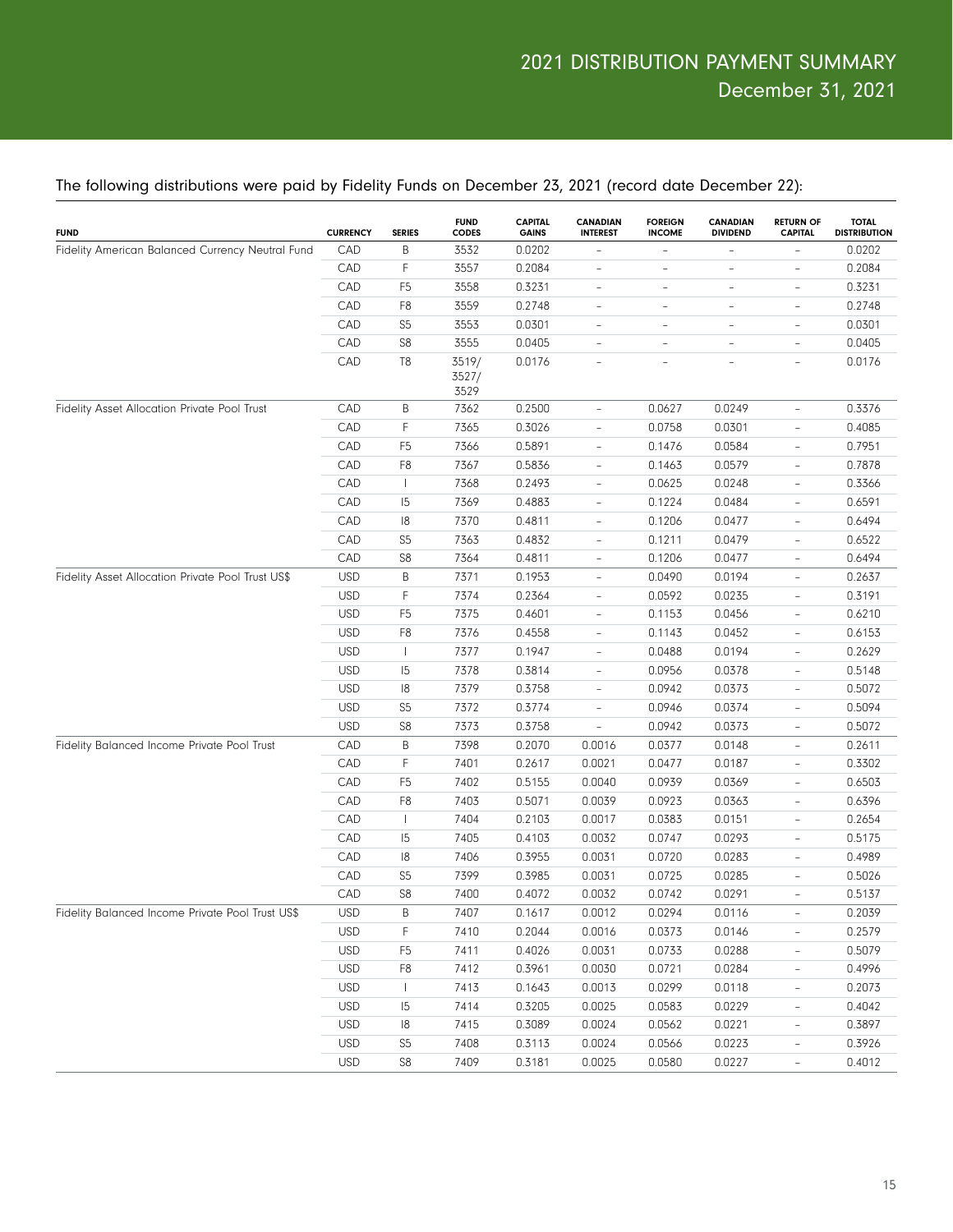| <b>FUND</b>                                   | <b>CURRENCY</b> | <b>SERIES</b>  | <b>FUND</b><br>CODES   | <b>CAPITAL</b><br><b>GAINS</b> | <b>CANADIAN</b><br><b>INTEREST</b> | <b>FOREIGN</b><br><b>INCOME</b> | <b>CANADIAN</b><br><b>DIVIDEND</b> | <b>RETURN OF</b><br><b>CAPITAL</b> | <b>TOTAL</b><br><b>DISTRIBUTION</b> |
|-----------------------------------------------|-----------------|----------------|------------------------|--------------------------------|------------------------------------|---------------------------------|------------------------------------|------------------------------------|-------------------------------------|
| Fidelity Balanced Managed Risk Portfolio      | CAD             | Α              | 5190/<br>5254/         | 0.3011                         |                                    | 0.0244                          | 0.0381                             |                                    | 0.3636                              |
|                                               | CAD             | $\sf B$        | 5257<br>5260           | 0.3249                         | $\qquad \qquad -$                  | 0.0263                          | 0.0411                             | $\overline{\phantom{0}}$           | 0.3923                              |
|                                               | CAD             | $\mathsf F$    | 5263                   | 0.4440                         | $\qquad \qquad -$                  | 0.0359                          | 0.0562                             | $\overline{\phantom{0}}$           | 0.5361                              |
|                                               | CAD             | F <sub>5</sub> | 5264                   | 0.7076                         | $\overline{\phantom{a}}$           | 0.0572                          | 0.0895                             | $\overline{\phantom{0}}$           | 0.8543                              |
|                                               | CAD             | F <sub>8</sub> | 5265                   | 0.5837                         | $\overline{\phantom{a}}$           | 0.0472                          | 0.0738                             | $\overline{\phantom{0}}$           | 0.7047                              |
|                                               | CAD             | S <sub>5</sub> | 5261                   | 0.5082                         | $\overline{\phantom{a}}$           | 0.0411                          | 0.0643                             | $\overline{\phantom{0}}$           | 0.6136                              |
|                                               | CAD             | S8             | 5262                   | 0.4269                         | $\qquad \qquad -$                  | 0.0345                          | 0.0540                             | $\overline{\phantom{0}}$           | 0.5154                              |
|                                               | CAD             | T <sub>5</sub> | 5252/<br>5255/<br>5258 | 0.4586                         | $\overline{\phantom{a}}$           | 0.0371                          | 0.0580                             | $\overline{\phantom{0}}$           | 0.5537                              |
|                                               | CAD             | T <sub>8</sub> | 5253/<br>5256/<br>5259 | 0.3897                         | $\overline{\phantom{a}}$           | 0.0315                          | 0.0493                             | $\overline{\phantom{0}}$           | 0.4705                              |
| Fidelity Balanced Managed Risk Portfolio US\$ | <b>USD</b>      | Α              | 5271/<br>5274/<br>5277 | 0.2352                         | $\overline{\phantom{a}}$           | 0.0191                          | 0.0298                             | $\overline{\phantom{a}}$           | 0.2840                              |
|                                               | <b>USD</b>      | $\sf B$        | 5280                   | 0.2538                         | $\qquad \qquad -$                  | 0.0205                          | 0.0321                             | $\overline{\phantom{0}}$           | 0.3064                              |
|                                               | <b>USD</b>      | F              | 5283                   | 0.3468                         | $\overline{\phantom{a}}$           | 0.0280                          | 0.0439                             | $\overline{\phantom{0}}$           | 0.4187                              |
|                                               | <b>USD</b>      | F <sub>5</sub> | 5284                   | 0.5527                         | $\qquad \qquad -$                  | 0.0447                          | 0.0699                             | $\overline{\phantom{0}}$           | 0.6673                              |
|                                               | <b>USD</b>      | F <sub>8</sub> | 5285                   | 0.4559                         | $\qquad \qquad -$                  | 0.0369                          | 0.0576                             | $\overline{\phantom{0}}$           | 0.5504                              |
|                                               | <b>USD</b>      | S <sub>5</sub> | 5281                   | 0.3969                         | $\qquad \qquad -$                  | 0.0321                          | 0.0502                             | $\overline{\phantom{0}}$           | 0.4793                              |
|                                               | <b>USD</b>      | S8             | 5282                   | 0.3334                         | $\qquad \qquad -$                  | 0.0269                          | 0.0422                             | $\overline{\phantom{0}}$           | 0.4026                              |
|                                               | <b>USD</b>      | T <sub>5</sub> | 5272/<br>5275/<br>5278 | 0.3582                         | $\overline{\phantom{a}}$           | 0.0290                          | 0.0453                             | $\overline{\phantom{0}}$           | 0.4325                              |
|                                               | <b>USD</b>      | T8             | 5273/<br>5276/<br>5279 | 0.3044                         | $\overline{\phantom{a}}$           | 0.0246                          | 0.0385                             | $\overline{\phantom{0}}$           | 0.3675                              |
| Fidelity Balanced Portfolio                   | CAD             | Α              | 2503/<br>2803/<br>2003 | 0.5009                         | $\overline{\phantom{a}}$           | $\overline{\phantom{0}}$        | $\overline{\phantom{a}}$           | $\overline{\phantom{0}}$           | 0.5009                              |
|                                               | CAD             | $\sf B$        | 2203                   | 0.5354                         | $\overline{\phantom{a}}$           | $\overline{\phantom{0}}$        | $\overline{\phantom{m}}$           | $\overline{\phantom{0}}$           | 0.5354                              |
|                                               | CAD             | F              | 2603                   | 0.7154                         | $\overline{\phantom{a}}$           | $\overline{\phantom{0}}$        | $\overline{\phantom{m}}$           | $\overline{\phantom{0}}$           | 0.7154                              |
|                                               | CAD             | F <sub>5</sub> | 2623                   | 0.5253                         | $\overline{\phantom{a}}$           | $\overline{\phantom{0}}$        | $\overline{\phantom{a}}$           | $\overline{\phantom{0}}$           | 0.5253                              |
|                                               | CAD             | ${\sf F8}$     | 2613                   | 0.3239                         | $\overline{\phantom{a}}$           | $\overline{\phantom{0}}$        | $\overline{\phantom{a}}$           | $\overline{\phantom{0}}$           | 0.3239                              |
|                                               | CAD             | S <sub>5</sub> | 2223                   | 0.3847                         | $\overline{\phantom{a}}$           | $\overline{\phantom{0}}$        | $\overline{\phantom{m}}$           | $\overline{\phantom{0}}$           | 0.3847                              |
|                                               | CAD             | S8             | 2213                   | 0.2345                         | $\bar{ }$                          | $\overline{\phantom{0}}$        | $\overline{\phantom{a}}$           | $\overline{\phantom{0}}$           | 0.2345                              |
|                                               | CAD             | T <sub>5</sub> | 2523/<br>2823/<br>2023 | 0.3604                         |                                    |                                 |                                    |                                    | 0.3604                              |
|                                               | CAD             | T <sub>8</sub> | 2513/<br>2813/<br>2013 | 0.2185                         | $\overline{\phantom{a}}$           | $\overline{\phantom{0}}$        |                                    |                                    | 0.2185                              |
| Fidelity Balanced Private Pool Trust          | CAD             | $\sf B$        | 7380                   | 0.3072                         | $\overline{\phantom{a}}$           | 0.0385                          | 0.0252                             | $\overline{\phantom{0}}$           | 0.3709                              |
|                                               | CAD             | F              | 7383                   | 0.3667                         | $\overline{\phantom{a}}$           | 0.0460                          | 0.0301                             |                                    | 0.4428                              |
|                                               | CAD             | F <sub>5</sub> | 7384                   | 0.7169                         | $\overline{\phantom{a}}$           | 0.0898                          | 0.0589                             | $\qquad \qquad -$                  | 0.8656                              |
|                                               | CAD             | F <sub>8</sub> | 7385                   | 0.7048                         | $\overline{\phantom{a}}$           | 0.0883                          | 0.0579                             | $\overline{\phantom{0}}$           | 0.8510                              |
|                                               | CAD             | $\mathbf{I}$   | 7386                   | 0.3098                         | $\overline{\phantom{a}}$           | 0.0388                          | 0.0254                             | $\qquad \qquad -$                  | 0.3740                              |
|                                               | CAD             | 15             | 7387                   | 0.5977                         | $\overline{\phantom{a}}$           | 0.0749                          | 0.0491                             | $\overline{\phantom{0}}$           | 0.7217                              |
|                                               | CAD             | $\vert 8$      | 7388                   | 0.5889                         | $\overline{\phantom{a}}$           | 0.0738                          | 0.0484                             | $\qquad \qquad -$                  | 0.7111                              |
|                                               | CAD             | S <sub>5</sub> | 7381                   | 0.5979                         | $\overline{\phantom{a}}$           | 0.0749                          | 0.0492                             | $\overline{\phantom{0}}$           | 0.7220                              |
|                                               | CAD             | S <sub>8</sub> | 7382                   | 0.5981                         | $\overline{\phantom{a}}$           | 0.0750                          | 0.0492                             | $\overline{\phantom{a}}$           | 0.7223                              |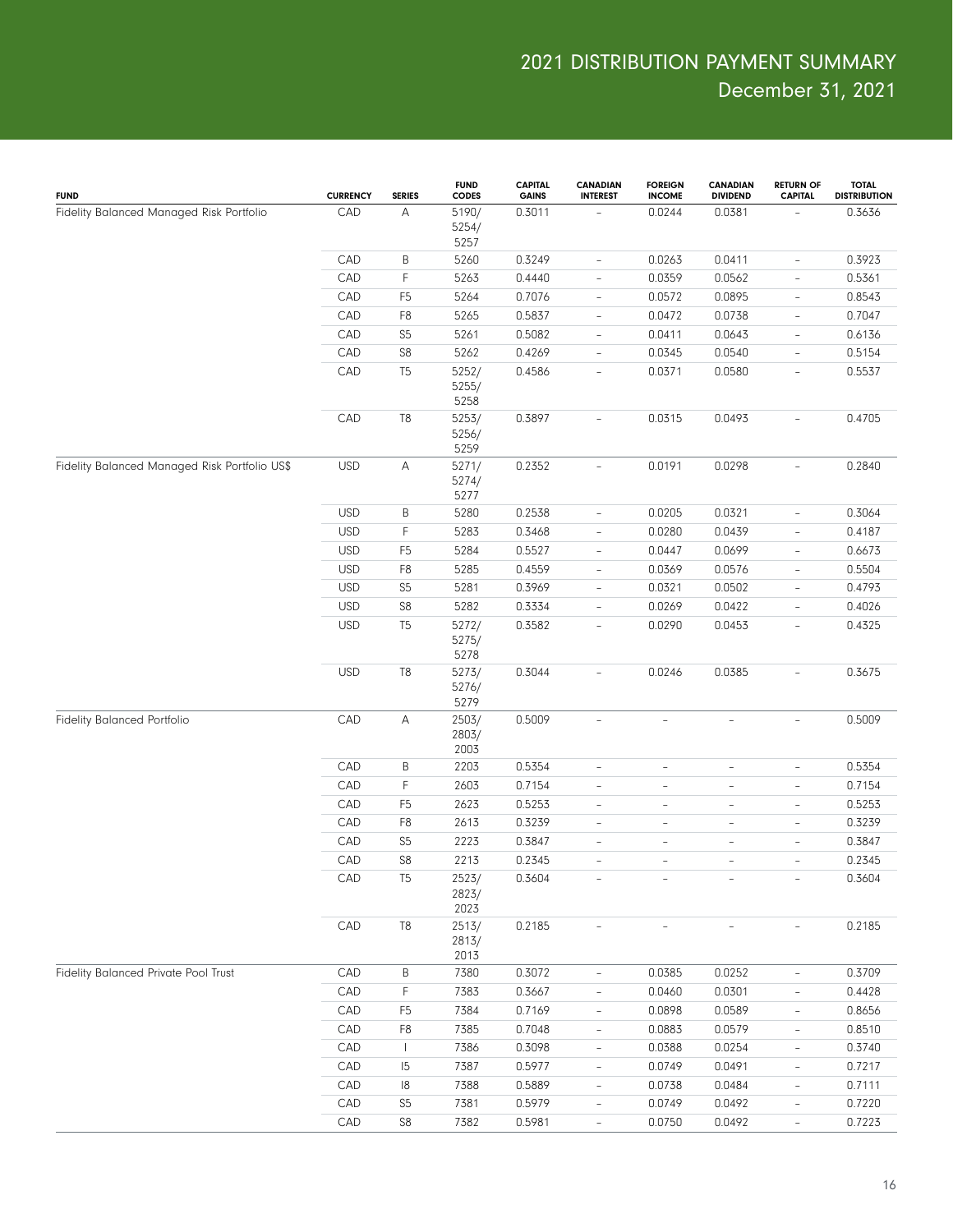| <b>FUND</b>                                    | <b>CURRENCY</b> | <b>SERIES</b>  | <b>FUND</b><br><b>CODES</b> | <b>CAPITAL</b><br><b>GAINS</b> | <b>CANADIAN</b><br><b>INTEREST</b> | <b>FOREIGN</b><br><b>INCOME</b> | <b>CANADIAN</b><br><b>DIVIDEND</b> | <b>RETURN OF</b><br><b>CAPITAL</b> | <b>TOTAL</b><br><b>DISTRIBUTION</b> |
|------------------------------------------------|-----------------|----------------|-----------------------------|--------------------------------|------------------------------------|---------------------------------|------------------------------------|------------------------------------|-------------------------------------|
| Fidelity Balanced Private Pool Trust US\$      | <b>USD</b>      | $\sf B$        | 7389                        | 0.2399                         | $\overline{\phantom{a}}$           | 0.0301                          | 0.0197                             |                                    | 0.2897                              |
|                                                | <b>USD</b>      | $\mathsf F$    | 7392                        | 0.2864                         | $\overline{\phantom{a}}$           | 0.0359                          | 0.0235                             | $\qquad \qquad -$                  | 0.3459                              |
|                                                | <b>USD</b>      | F <sub>5</sub> | 7393                        | 0.5599                         | $\overline{\phantom{a}}$           | 0.0701                          | 0.0460                             | $\overline{\phantom{0}}$           | 0.6761                              |
|                                                | <b>USD</b>      | F <sub>8</sub> | 7394                        | 0.5505                         | $\overline{\phantom{a}}$           | 0.0690                          | 0.0452                             | $\qquad \qquad -$                  | 0.6647                              |
|                                                | <b>USD</b>      | $\mathbf{I}$   | 7395                        | 0.2420                         | $\overline{\phantom{a}}$           | 0.0303                          | 0.0198                             | $\overline{\phantom{0}}$           | 0.2921                              |
|                                                | <b>USD</b>      | 5              | 7396                        | 0.4668                         | $\overline{\phantom{a}}$           | 0.0585                          | 0.0384                             | $\qquad \qquad -$                  | 0.5637                              |
|                                                | <b>USD</b>      | 18             | 7397                        | 0.4600                         | $\overline{\phantom{a}}$           | 0.0576                          | 0.0378                             | $\overline{\phantom{0}}$           | 0.5554                              |
|                                                | <b>USD</b>      | S <sub>5</sub> | 7390                        | 0.4670                         | $\overline{\phantom{a}}$           | 0.0585                          | 0.0384                             | $\overline{\phantom{a}}$           | 0.5639                              |
|                                                | <b>USD</b>      | S8             | 7391                        | 0.4672                         | $\overline{\phantom{a}}$           | 0.0586                          | 0.0384                             | $\overline{\phantom{a}}$           | 0.5642                              |
| Fidelity ClearPath <sup>®</sup> 2005 Portfolio | CAD             | А              | 405/<br>305/<br>306         | 0.2632                         | 0.0257                             | 0.0884                          | 0.0115                             | $\overline{\phantom{0}}$           | 0.3888                              |
|                                                | CAD             | B              | 705                         | 0.2978                         | 0.0290                             | 0.1000                          | 0.0131                             | $\overline{\phantom{0}}$           | 0.4399                              |
|                                                | CAD             | F              | 005                         | 0.3745                         | 0.0365                             | 0.1258                          | 0.0164                             | $\overline{\phantom{0}}$           | 0.5532                              |
|                                                | CAD             | S <sub>5</sub> | 1251                        | 0.2003                         | 0.0195                             | 0.0673                          | 0.0088                             | $\overline{\phantom{0}}$           | 0.2959                              |
|                                                | CAD             | S8             | 751                         | 0.1118                         | 0.0110                             | 0.0377                          | 0.0049                             | $\overline{\phantom{0}}$           | 0.1654                              |
|                                                | CAD             | T <sub>5</sub> | 1551/<br>1851/<br>1351      | 0.1711                         | 0.0167                             | 0.0575                          | 0.0076                             | $\overline{\phantom{a}}$           | 0.2529                              |
|                                                | CAD             | T <sub>8</sub> | 451/<br>351/<br>357         | 0.0989                         | 0.0097                             | 0.0333                          | 0.0043                             | $\overline{\phantom{0}}$           | 0.1462                              |
| Fidelity ClearPath <sup>®</sup> 2010 Portfolio | CAD             | Α              | 410/<br>310/<br>318         | 0.3005                         | 0.0178                             | 0.1005                          | 0.0137                             | $\overline{\phantom{a}}$           | 0.4325                              |
|                                                | CAD             | B              | 710                         | 0.3238                         | 0.0191                             | 0.1082                          | 0.0148                             | $\overline{\phantom{0}}$           | 0.4659                              |
|                                                | CAD             | $\mathsf F$    | 010                         | 0.4408                         | 0.0260                             | 0.1474                          | 0.0201                             | $\overline{\phantom{0}}$           | 0.6343                              |
|                                                | CAD             | S <sub>5</sub> | 1261                        | 0.2131                         | 0.0126                             | 0.0713                          | 0.0098                             | $\overline{\phantom{0}}$           | 0.3068                              |
|                                                | CAD             | S8             | 761                         | 0.1241                         | 0.0073                             | 0.0415                          | 0.0056                             | $\overline{\phantom{0}}$           | 0.1785                              |
|                                                | CAD             | T <sub>5</sub> | 1561/<br>1861/<br>1361      | 0.2068                         | 0.0123                             | 0.0692                          | 0.0095                             | $\overline{\phantom{0}}$           | 0.2978                              |
|                                                | CAD             | T <sub>8</sub> | 461/<br>361/<br>316         | 0.1135                         | 0.0067                             | 0.0380                          | 0.0052                             | $\overline{\phantom{0}}$           | 0.1634                              |
| Fidelity ClearPath® 2015 Portfolio             | CAD             | А              | 415/<br>315/<br>314         | 0.5896                         | $\overline{\phantom{a}}$           | 0.1032                          | 0.0204                             | $\overline{\phantom{a}}$           | 0.7132                              |
|                                                | CAD             | $\sf B$        | 715                         | 0.6136                         | $\overline{\phantom{a}}$           | 0.1074                          | 0.0213                             | $\overline{\phantom{0}}$           | 0.7423                              |
|                                                | CAD             | $\mathsf F$    | 015                         | 0.7659                         | $\overline{\phantom{a}}$           | 0.1342                          | 0.0265                             | $\overline{\phantom{0}}$           | 0.9266                              |
|                                                | CAD             | F <sub>5</sub> | 6669                        | 0.9274                         | $\qquad \qquad -$                  | 0.1625                          | 0.0321                             | $\overline{\phantom{a}}$           | 1.1220                              |
|                                                | CAD             | F8             | 6670                        | 0.8395                         | $\overline{\phantom{a}}$           | 0.1470                          | 0.0291                             | $\overline{\phantom{a}}$           | 1.0156                              |
|                                                | CAD             | S <sub>5</sub> | 2771                        | 0.4821                         | $\overline{\phantom{a}}$           | 0.0845                          | 0.0167                             | $\overline{\phantom{a}}$           | 0.5833                              |
|                                                | CAD             | ${\sf S8}$     | 771                         | 0.3240                         | $\overline{\phantom{a}}$           | 0.0567                          | 0.0112                             | $\overline{\phantom{0}}$           | 0.3919                              |
|                                                | CAD             | T <sub>5</sub> | 2471/<br>2571/<br>2671      | 0.4604                         | $\overline{\phantom{a}}$           | 0.0806                          | 0.0160                             | $\blacksquare$                     | 0.5570                              |
|                                                | CAD             | $\mathsf{T}8$  | 471/<br>2871/<br>2371       | 0.3048                         | $\overline{\phantom{0}}$           | 0.0534                          | 0.0105                             | $\overline{\phantom{0}}$           | 0.3687                              |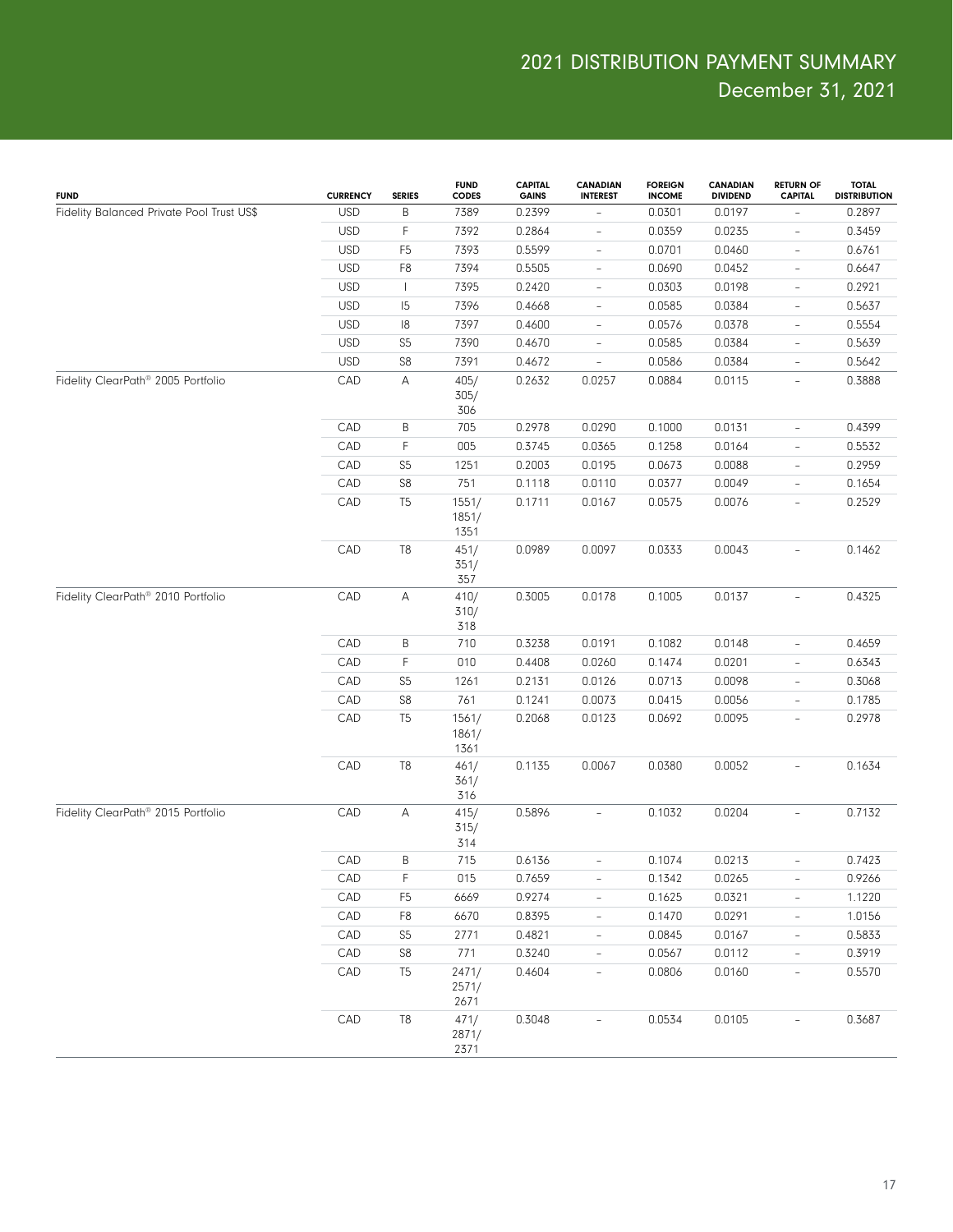| <b>FUND</b>                                    | <b>CURRENCY</b> | <b>SERIES</b>  | <b>FUND</b><br>CODES   | <b>CAPITAL</b><br><b>GAINS</b> | <b>CANADIAN</b><br><b>INTEREST</b> | <b>FOREIGN</b><br><b>INCOME</b> | <b>CANADIAN</b><br><b>DIVIDEND</b> | <b>RETURN OF</b><br><b>CAPITAL</b> | <b>TOTAL</b><br><b>DISTRIBUTION</b> |
|------------------------------------------------|-----------------|----------------|------------------------|--------------------------------|------------------------------------|---------------------------------|------------------------------------|------------------------------------|-------------------------------------|
| Fidelity ClearPath® 2020 Portfolio             | CAD             | А              | 402/<br>302/<br>057    | 0.6835                         |                                    | 0.1234                          | 0.0261                             |                                    | 0.8330                              |
|                                                | CAD             | Β              | 702                    | 0.7129                         | $\overline{\phantom{a}}$           | 0.1287                          | 0.0272                             | $\overline{\phantom{a}}$           | 0.8688                              |
|                                                | CAD             | F              | 020                    | 0.8747                         | $\overline{\phantom{a}}$           | 0.1579                          | 0.0334                             | $\overline{\phantom{a}}$           | 1.0660                              |
|                                                | CAD             | F <sub>5</sub> | 6667                   | 0.9917                         | $\overline{\phantom{a}}$           | 0.1790                          | 0.0379                             | $\overline{\phantom{a}}$           | 1.2086                              |
|                                                | CAD             | F <sub>8</sub> | 6668                   | 0.9003                         | $\overline{\phantom{a}}$           | 0.1625                          | 0.0344                             | $\overline{\phantom{a}}$           | 1.0972                              |
|                                                | CAD             | S <sub>5</sub> | 2873                   | 0.6938                         | $\overline{\phantom{a}}$           | 0.1252                          | 0.0265                             | $\overline{\phantom{a}}$           | 0.8455                              |
|                                                | CAD             | S8             | 2874                   | 0.5513                         | $\qquad \qquad -$                  | 0.0995                          | 0.0211                             | $\overline{\phantom{a}}$           | 0.6719                              |
|                                                | CAD             | T <sub>5</sub> | 2861/<br>2863/<br>2865 | 0.6768                         | $\overline{\phantom{a}}$           | 0.1222                          | 0.0259                             | $\overline{\phantom{a}}$           | 0.8249                              |
|                                                | CAD             | T8             | 2867/<br>2869/<br>2872 | 0.5248                         | $\overline{\phantom{a}}$           | 0.0948                          | 0.0201                             | ÷                                  | 0.6397                              |
| Fidelity ClearPath® 2025 Portfolio             | CAD             | A              | 425/<br>325/<br>067    | 0.8176                         | $\qquad \qquad -$                  | 0.1923                          | 0.0423                             | $\overline{\phantom{a}}$           | 1.0522                              |
|                                                | CAD             | Β              | 725                    | 0.8206                         | $\qquad \qquad -$                  | 0.1930                          | 0.0424                             | $\overline{\phantom{a}}$           | 1.0560                              |
|                                                | CAD             | F              | 025                    | 0.8253                         | $\overline{\phantom{0}}$           | 0.1941                          | 0.0427                             | $\overline{\phantom{0}}$           | 1.0621                              |
|                                                | CAD             | F <sub>5</sub> | 2132                   | 0.8872                         | $\qquad \qquad -$                  | 0.2086                          | 0.0459                             | $\overline{\phantom{0}}$           | 1.1417                              |
|                                                | CAD             | S <sub>5</sub> | 7142                   | 0.8892                         | $\overline{a}$                     | 0.2091                          | 0.0460                             | $\overline{\phantom{0}}$           | 1.1443                              |
|                                                | CAD             | S8             | 7197                   | 0.8668                         | $\overline{a}$                     | 0.2039                          | 0.0448                             | $\overline{\phantom{0}}$           | 1.1155                              |
| Fidelity ClearPath® 2030 Portfolio             | CAD             | Α              | 430/<br>330/<br>338    | 0.5396                         | 0.0014                             | 0.1469                          | 0.0349                             | $\overline{\phantom{0}}$           | 0.7228                              |
|                                                | CAD             | B              | 730                    | 0.5764                         | 0.0015                             | 0.1569                          | 0.0373                             | $\qquad \qquad -$                  | 0.7721                              |
|                                                | CAD             | F              | 030                    | 0.7730                         | 0.0020                             | 0.2105                          | 0.0500                             | $\overline{\phantom{a}}$           | 1.0355                              |
| Fidelity ClearPath® 2035 Portfolio             | CAD             | Α              | 435/<br>336/<br>334    | 0.5736                         | 0.0023                             | 0.1566                          | 0.0396                             | $\overline{\phantom{a}}$           | 0.7721                              |
|                                                | CAD             | B              | 735                    | 0.6134                         | 0.0024                             | 0.1674                          | 0.0423                             | $\overline{\phantom{0}}$           | 0.8255                              |
|                                                | CAD             | F              | 035                    | 0.8368                         | 0.0033                             | 0.2283                          | 0.0577                             | $\bar{ }$                          | 1.1261                              |
| Fidelity ClearPath® 2040 Portfolio             | CAD             | A              | 440/<br>340/<br>324    | 0.6569                         | $\overline{\phantom{a}}$           | 0.1609                          | 0.0487                             | $\overline{\phantom{a}}$           | 0.8665                              |
|                                                | CAD             | B              | 740                    | 0.7021                         | $\overline{\phantom{a}}$           | 0.1721                          | 0.0521                             | $\overline{\phantom{a}}$           | 0.9263                              |
|                                                | CAD             | F              | 040                    | 0.9432                         | $\overline{\phantom{0}}$           | 0.2311                          | 0.0699                             | $\overline{\phantom{0}}$           | 1.2442                              |
| Fidelity ClearPath <sup>®</sup> 2045 Portfolio | CAD             | Α              | 445/<br>345/<br>043    | 0.6856                         | $\qquad \qquad \blacksquare$       | 0.1539                          | 0.0528                             | $\qquad \qquad -$                  | 0.8923                              |
|                                                | CAD             | B              | 745                    | 0.7311                         | $\overline{\phantom{a}}$           | 0.1641                          | 0.0563                             | $\qquad \qquad -$                  | 0.9515                              |
|                                                | CAD             | F              | 045                    | 0.9905                         | $\overline{\phantom{a}}$           | 0.2224                          | 0.0762                             | $\qquad \qquad -$                  | 1.2891                              |
| Fidelity ClearPath <sup>®</sup> 2050 Portfolio | CAD             | Α              | 2540/<br>2541/<br>2542 | 0.3801                         | 0.0040                             | 0.1117                          | 0.0320                             | $\overline{\phantom{a}}$           | 0.5278                              |
|                                                | CAD             | B              | 2543                   | 0.4054                         | 0.0042                             | 0.1192                          | 0.0341                             | $\qquad \qquad -$                  | 0.5629                              |
|                                                | CAD             | F              | 2544                   | 0.5411                         | 0.0056                             | 0.1590                          | 0.0456                             |                                    | 0.7513                              |
| Fidelity ClearPath® 2055 Portfolio             | CAD             | A              | 2546/<br>2547/<br>2548 | 0.3707                         | 0.0046                             | 0.1103                          | 0.0316                             | $\overline{\phantom{a}}$           | 0.5172                              |
|                                                | CAD             | B              | 2549                   | 0.3954                         | 0.0049                             | 0.1177                          | 0.0337                             | $\overline{\phantom{a}}$           | 0.5517                              |
|                                                | CAD             | F              | 2551                   | 0.5325                         | 0.0066                             | 0.1585                          | 0.0454                             | $\overline{\phantom{a}}$           | 0.7430                              |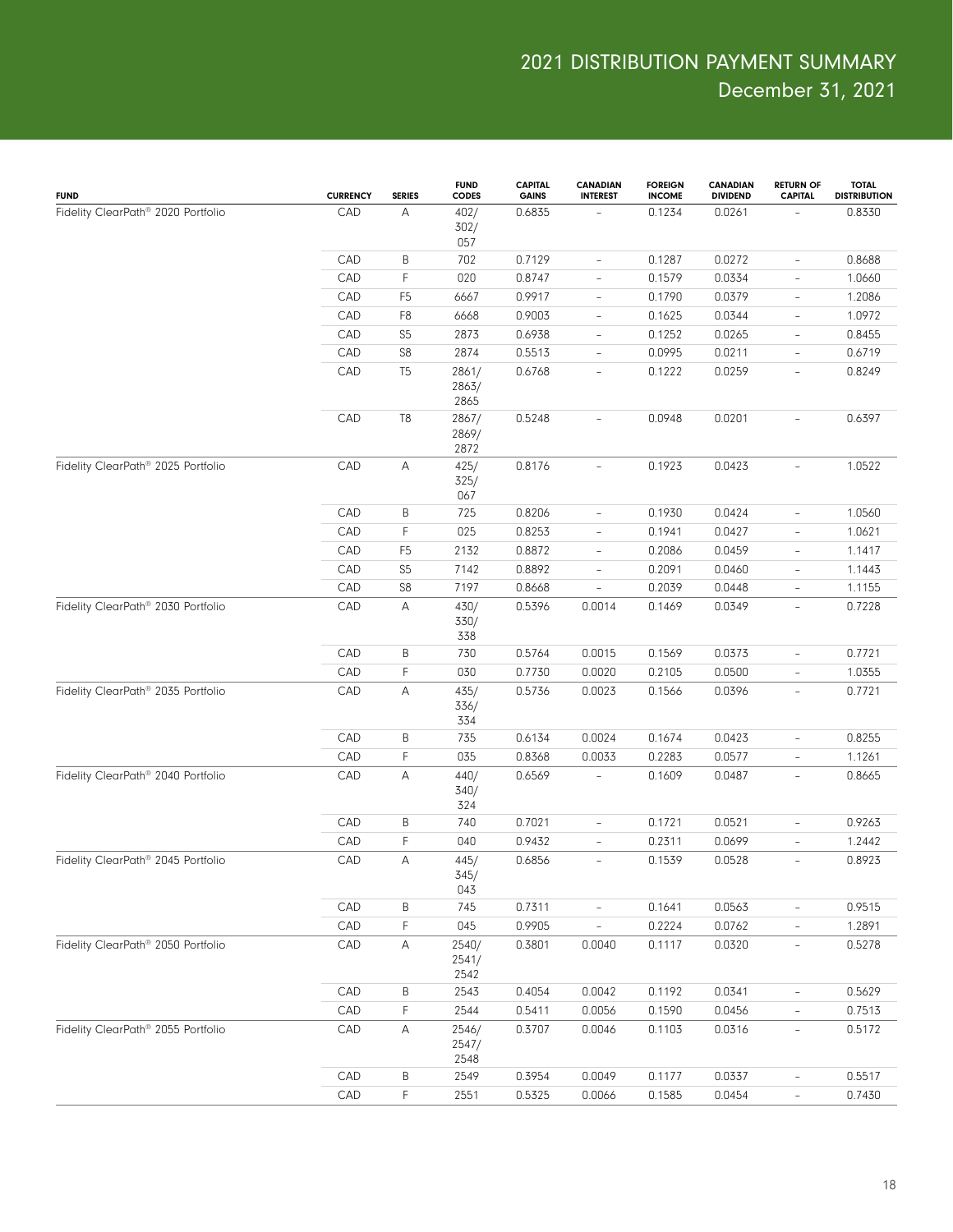| <b>FUND</b>                                    | <b>CURRENCY</b> | <b>SERIES</b>  | <b>FUND</b><br><b>CODES</b> | <b>CAPITAL</b><br><b>GAINS</b> | <b>CANADIAN</b><br><b>INTEREST</b> | <b>FOREIGN</b><br><b>INCOME</b> | <b>CANADIAN</b><br><b>DIVIDEND</b> | <b>RETURN OF</b><br><b>CAPITAL</b> | <b>TOTAL</b><br><b>DISTRIBUTION</b> |
|------------------------------------------------|-----------------|----------------|-----------------------------|--------------------------------|------------------------------------|---------------------------------|------------------------------------|------------------------------------|-------------------------------------|
| Fidelity ClearPath® 2060 Portfolio             | CAD             | А              | 6245/<br>6246/<br>6247      | 0.2237                         | 0.0052                             | 0.0763                          | 0.0223                             |                                    | 0.3275                              |
|                                                | CAD             | B              | 6248                        | 0.2449                         | 0.0057                             | 0.0836                          | 0.0245                             | $\overline{\phantom{a}}$           | 0.3587                              |
|                                                | CAD             | F              | 6254                        | 0.3517                         | 0.0081                             | 0.1200                          | 0.0351                             | $\overline{\phantom{a}}$           | 0.5149                              |
| Fidelity ClearPath® Income Portfolio           | CAD             | А              | 444/<br>333/<br>307         | 0.2050                         | 0.0243                             | 0.0407                          | 0.0051                             | $\overline{\phantom{a}}$           | 0.2751                              |
|                                                | CAD             | B              | 777                         | 0.2145                         | 0.0254                             | 0.0425                          | 0.0053                             | $\overline{\phantom{a}}$           | 0.2877                              |
|                                                | CAD             | $\mathsf F$    | 111                         | 0.2358                         | 0.0279                             | 0.0468                          | 0.0058                             | $\overline{\phantom{a}}$           | 0.3163                              |
|                                                | CAD             | F <sub>5</sub> | 7199                        | 0.3289                         | 0.0389                             | 0.0653                          | 0.0080                             | $\overline{\phantom{a}}$           | 0.4411                              |
|                                                | CAD             | S <sub>5</sub> | 1211                        | 0.1532                         | 0.0182                             | 0.0304                          | 0.0037                             | $\overline{\phantom{a}}$           | 0.2055                              |
|                                                | CAD             | ${\sf S8}$     | 711                         | 0.0911                         | 0.0108                             | 0.0181                          | 0.0022                             | $\overline{\phantom{a}}$           | 0.1222                              |
|                                                | CAD             | T <sub>5</sub> | 1511/<br>1811/<br>1311      | 0.1417                         | 0.0168                             | 0.0281                          | 0.0034                             | $\overline{\phantom{a}}$           | 0.1900                              |
|                                                | CAD             | $\mathsf{T}8$  | 411/<br>311/<br>378         | 0.0832                         | 0.0099                             | 0.0166                          | 0.0020                             | $\overline{\phantom{a}}$           | 0.1117                              |
| Fidelity Climate Leadership Balanced Fund      | CAD             | Α              | 7509/<br>7510/<br>7511      | 0.0637                         | $\overline{\phantom{a}}$           | $\overline{\phantom{a}}$        | $\overline{a}$                     | $\overline{\phantom{a}}$           | 0.0637                              |
|                                                | CAD             | B              | 7308                        | 0.0774                         | $\qquad \qquad -$                  | $\overline{\phantom{0}}$        | $\overline{\phantom{0}}$           | $\overline{\phantom{a}}$           | 0.0774                              |
|                                                | CAD             | $\mathsf F$    | 7311                        | 0.1505                         | $\qquad \qquad -$                  | $\overline{\phantom{0}}$        | $\overline{\phantom{0}}$           | $\overline{\phantom{a}}$           | 0.1505                              |
|                                                | CAD             | F <sub>5</sub> | 7312                        | 0.2962                         | $\overline{\phantom{0}}$           | $\overline{\phantom{a}}$        | $\overline{\phantom{0}}$           | $\overline{\phantom{a}}$           | 0.2962                              |
|                                                | CAD             | F <sub>8</sub> | 7313                        | 0.2901                         | $\overline{\phantom{0}}$           | $\overline{\phantom{a}}$        | $\overline{\phantom{0}}$           | $\overline{\phantom{a}}$           | 0.2901                              |
|                                                | CAD             | S <sub>5</sub> | 7309                        | 0.1493                         | $\frac{1}{2}$                      | $\overline{\phantom{a}}$        | $\overline{\phantom{0}}$           | $\overline{\phantom{a}}$           | 0.1493                              |
|                                                | CAD             | S8             | 7310                        | 0.1468                         | $\qquad \qquad -$                  | $\overline{\phantom{m}}$        | $\overline{\phantom{0}}$           | $\overline{\phantom{a}}$           | 0.1468                              |
|                                                | CAD             | T <sub>5</sub> | 7512/<br>7513/<br>7514      | 0.1299                         | $\bar{ }$                          | $\overline{\phantom{a}}$        | L,                                 | $\overline{\phantom{a}}$           | 0.1299                              |
|                                                | CAD             | $\mathsf{T}8$  | 7515/<br>7516/<br>7517      | 0.1023                         | $\overline{\phantom{a}}$           | $\overline{a}$                  | $\overline{a}$                     | $\overline{\phantom{a}}$           | 0.1023                              |
| Fidelity Climate Leadership Balanced Fund US\$ | <b>USD</b>      | A              | 7518/<br>7519/<br>7520      | 0.0498                         | $\overline{\phantom{a}}$           | $\qquad \qquad -$               | $\overline{a}$                     | $\overline{\phantom{a}}$           | 0.0498                              |
|                                                | <b>USD</b>      | B              | 7335                        | 0.0605                         | $\qquad \qquad -$                  | $\overline{\phantom{a}}$        | $\overline{\phantom{0}}$           | $\overline{\phantom{a}}$           | 0.0605                              |
|                                                | <b>USD</b>      | $\mathsf F$    | 7338                        | 0.1176                         | $\qquad \qquad -$                  | $\overline{\phantom{a}}$        | $\overline{a}$                     | $\overline{\phantom{a}}$           | 0.1176                              |
|                                                | <b>USD</b>      | F <sub>5</sub> | 7339                        | 0.2314                         |                                    |                                 |                                    |                                    | 0.2314                              |
|                                                | <b>USD</b>      | F8             | 7340                        | 0.2266                         | $\overline{\phantom{a}}$           | $\overline{\phantom{a}}$        | $\qquad \qquad -$                  | $\overline{\phantom{a}}$           | 0.2266                              |
|                                                | <b>USD</b>      | S <sub>5</sub> | 7336                        | 0.1166                         | $\overline{\phantom{a}}$           | $\overline{\phantom{a}}$        | $\overline{\phantom{0}}$           | $\overline{\phantom{a}}$           | 0.1166                              |
|                                                | <b>USD</b>      | S8             | 7337                        | 0.1147                         | $\qquad \qquad -$                  | $\overline{\phantom{a}}$        | $\qquad \qquad -$                  | $\overline{\phantom{a}}$           | 0.1147                              |
|                                                | <b>USD</b>      | T <sub>5</sub> | 7521/<br>7522/<br>7523      | 0.1015                         | $\overline{\phantom{a}}$           | $\overline{\phantom{a}}$        | $\overline{\phantom{0}}$           | $\overline{\phantom{a}}$           | 0.1015                              |
|                                                | <b>USD</b>      | $\mathsf{T}8$  | 7524/<br>7525/<br>7526      | 0.0799                         |                                    |                                 |                                    | $\bar{a}$                          | 0.0799                              |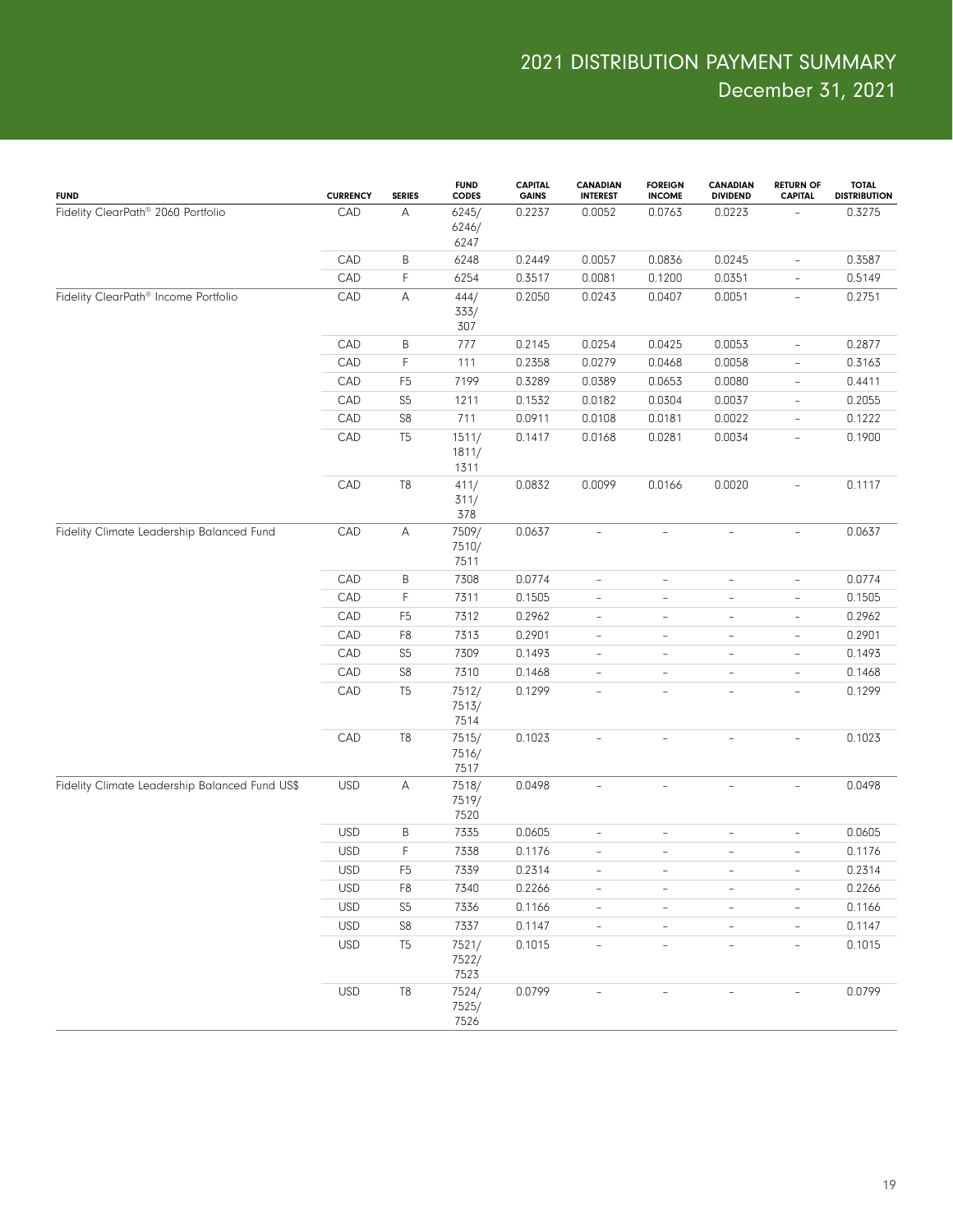| <b>FUND</b>                                    | <b>CURRENCY</b> | <b>SERIES</b>                         | <b>FUND</b><br><b>CODES</b> | CAPITAL<br><b>GAINS</b> | <b>CANADIAN</b><br><b>INTEREST</b> | <b>FOREIGN</b><br><b>INCOME</b> | <b>CANADIAN</b><br><b>DIVIDEND</b> | <b>RETURN OF</b><br><b>CAPITAL</b> | <b>TOTAL</b><br><b>DISTRIBUTION</b> |
|------------------------------------------------|-----------------|---------------------------------------|-----------------------------|-------------------------|------------------------------------|---------------------------------|------------------------------------|------------------------------------|-------------------------------------|
| Fidelity Conservative Income Fund              | CAD             | Α                                     | 2723/<br>2724/<br>2725      | 0.1190                  |                                    | 0.0469                          | 0.0056                             |                                    | 0.1715                              |
|                                                | CAD             | B                                     | 2732                        | 0.1207                  | $\overline{\phantom{a}}$           | 0.0476                          | 0.0056                             | $\overline{\phantom{0}}$           | 0.1739                              |
|                                                | CAD             | $\mathsf F$                           | 2735                        | 0.1266                  | $\overline{\phantom{m}}$           | 0.0499                          | 0.0059                             | $\qquad \qquad -$                  | 0.1824                              |
|                                                | CAD             | F <sub>5</sub>                        | 2736                        | 0.2029                  | $\overline{\phantom{a}}$           | 0.0800                          | 0.0094                             | $\qquad \qquad -$                  | 0.2923                              |
|                                                | CAD             | F <sub>8</sub>                        | 2737                        | 0.1621                  | $\overline{\phantom{a}}$           | 0.0639                          | 0.0075                             | $\qquad \qquad -$                  | 0.2335                              |
|                                                | CAD             | S <sub>5</sub>                        | 2733                        | 0.1837                  | $\overline{\phantom{a}}$           | 0.0724                          | 0.0085                             | $\qquad \qquad -$                  | 0.2646                              |
|                                                | CAD             | S8                                    | 2734                        | 0.1456                  | $\overline{\phantom{a}}$           | 0.0574                          | 0.0068                             | $\qquad \qquad -$                  | 0.2098                              |
|                                                | CAD             | T <sub>5</sub>                        | 2726/<br>2727/<br>2728      | 0.1778                  | $\overline{\phantom{a}}$           | 0.0701                          | 0.0082                             | $\overline{\phantom{0}}$           | 0.2561                              |
|                                                | CAD             | T <sub>8</sub>                        | 2729/<br>2730/<br>2731      | 0.1419                  | $\overline{\phantom{a}}$           | 0.0559                          | 0.0066                             |                                    | 0.2044                              |
| Fidelity Conservative Income Fund US\$         | <b>USD</b>      | А                                     | 2783/<br>2784/<br>2785      | 0.0929                  | $\overline{\phantom{m}}$           | 0.0366                          | 0.0044                             | $\overline{\phantom{0}}$           | 0.1340                              |
|                                                | <b>USD</b>      | B                                     | 2849                        | 0.0943                  | $\overline{\phantom{a}}$           | 0.0372                          | 0.0044                             | $\overline{\phantom{0}}$           | 0.1358                              |
|                                                | <b>USD</b>      | $\mathsf F$                           | 2855                        | 0.0989                  | $\overline{\phantom{m}}$           | 0.0390                          | 0.0046                             | $\qquad \qquad -$                  | 0.1425                              |
|                                                | <b>USD</b>      | F <sub>5</sub>                        | 2857                        | 0.1585                  | $\overline{\phantom{m}}$           | 0.0625                          | 0.0073                             | $\overline{\phantom{0}}$           | 0.2283                              |
|                                                | <b>USD</b>      | F <sub>8</sub>                        | 2859                        | 0.1266                  | $\overline{\phantom{m}}$           | 0.0499                          | 0.0059                             | $\overline{\phantom{0}}$           | 0.1824                              |
|                                                | <b>USD</b>      | S <sub>5</sub>                        | 2851                        | 0.1435                  | $\overline{\phantom{m}}$           | 0.0565                          | 0.0066                             | $\overline{\phantom{0}}$           | 0.2067                              |
|                                                | <b>USD</b>      | S <sub>8</sub>                        | 2853                        | 0.1137                  | $\overline{\phantom{m}}$           | 0.0448                          | 0.0053                             | $\overline{\phantom{0}}$           | 0.1639                              |
|                                                | <b>USD</b>      | T <sub>5</sub>                        | 2786/<br>2787/<br>2788      | 0.1389                  | $\overline{\phantom{a}}$           | 0.0548                          | 0.0064                             | $\overline{\phantom{0}}$           | 0.2000                              |
|                                                | <b>USD</b>      | T <sub>8</sub>                        | 2846/<br>2847/<br>2848      | 0.1108                  | $\overline{a}$                     | 0.0437                          | 0.0052                             | $\overline{\phantom{0}}$           | 0.1597                              |
| Fidelity Conservative Income Private Pool      | CAD             | $\sf B$                               | 2705                        | 0.1812                  | 0.0057                             | 0.0380                          | 0.0055                             | $\overline{\phantom{0}}$           | 0.2304                              |
|                                                | CAD             | F                                     | 2706                        | 0.1878                  | 0.0059                             | 0.0393                          | 0.0057                             | $\overline{\phantom{0}}$           | 0.2387                              |
|                                                | CAD             | F <sub>5</sub>                        | 2773                        | 0.2985                  | 0.0093                             | 0.0625                          | 0.0090                             | $\overline{\phantom{0}}$           | 0.3793                              |
|                                                | CAD             | F <sub>8</sub>                        | 2774                        | 0.2360                  | 0.0074                             | 0.0494                          | 0.0072                             | $\overline{\phantom{0}}$           | 0.3000                              |
|                                                | CAD             | $\begin{array}{c} \hline \end{array}$ | 2707                        | 0.1812                  | 0.0057                             | 0.0380                          | 0.0055                             | $\overline{\phantom{0}}$           | 0.2304                              |
|                                                | CAD             | 5                                     | 2775                        | 0.2669                  | 0.0083                             | 0.0559                          | 0.0081                             | $\overline{\phantom{0}}$           | 0.3392                              |
|                                                | CAD             | 18                                    | 2776                        | 0.2118                  | 0.0066                             | 0.0443                          | 0.0064                             | $\overline{\phantom{0}}$           | 0.2691                              |
|                                                | CAD             | S <sub>5</sub>                        | 2770                        | 0.2709                  | 0.0084                             | 0.0567                          | 0.0082                             | $\overline{\phantom{0}}$           | 0.3442                              |
|                                                | CAD             | S8                                    | 2772                        | 0.2143                  | 0.0067                             | 0.0448                          | 0.0065                             |                                    | 0.2723                              |
| Fidelity Conservative Income Private Pool US\$ | <b>USD</b>      | Β                                     | 2708                        | 0.1415                  | 0.0045                             | 0.0297                          | 0.0043                             | $\overline{\phantom{a}}$           | 0.1800                              |
|                                                | <b>USD</b>      | F                                     | 2709                        | 0.1467                  | 0.0046                             | 0.0307                          | 0.0045                             | $\overline{\phantom{0}}$           | 0.1864                              |
|                                                | <b>USD</b>      | F <sub>5</sub>                        | 2779                        | 0.2331                  | 0.0073                             | 0.0488                          | 0.0070                             | $\overline{\phantom{a}}$           | 0.2963                              |
|                                                | USD             | F <sub>8</sub>                        | 2780                        | 0.1843                  | 0.0058                             | 0.0386                          | 0.0056                             | $\overline{\phantom{a}}$           | 0.2343                              |
|                                                | <b>USD</b>      | $\mathbf{I}$                          | 2710                        | 0.1415                  | 0.0045                             | 0.0297                          | 0.0043                             | -                                  | 0.1800                              |
|                                                | USD             | 15                                    | 2781                        | 0.2085                  | 0.0065                             | 0.0437                          | 0.0063                             | -                                  | 0.2649                              |
|                                                | USD             | 18                                    | 2782                        | 0.1654                  | 0.0052                             | 0.0346                          | 0.0050                             | -                                  | 0.2102                              |
|                                                | <b>USD</b>      | S <sub>5</sub>                        | 2777                        | 0.2116                  | 0.0066                             | 0.0443                          | 0.0064                             | $\overline{\phantom{0}}$           | 0.2688                              |
|                                                | <b>USD</b>      | S <sub>8</sub>                        | 2778                        | 0.1674                  | 0.0052                             | 0.0350                          | 0.0051                             | $\overline{\phantom{a}}$           | 0.2127                              |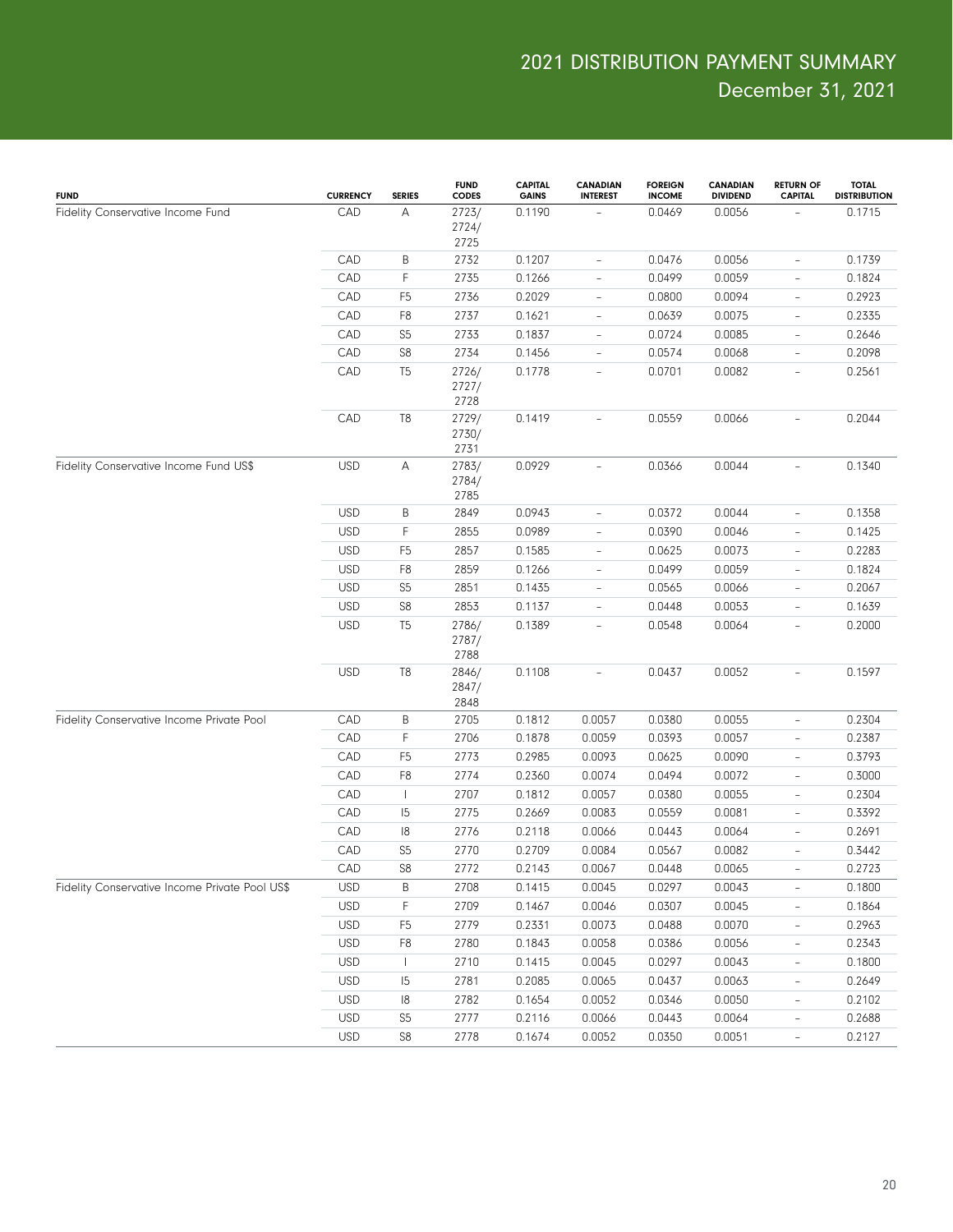| <b>FUND</b>                                                 | <b>CURRENCY</b> | <b>SERIES</b>  | <b>FUND</b><br><b>CODES</b> | <b>CAPITAL</b><br><b>GAINS</b> | <b>CANADIAN</b><br><b>INTEREST</b> | <b>FOREIGN</b><br><b>INCOME</b> | CANADIAN<br><b>DIVIDEND</b> | <b>RETURN OF</b><br><b>CAPITAL</b> | <b>TOTAL</b><br><b>DISTRIBUTION</b> |
|-------------------------------------------------------------|-----------------|----------------|-----------------------------|--------------------------------|------------------------------------|---------------------------------|-----------------------------|------------------------------------|-------------------------------------|
| Fidelity Conservative Managed Risk Portfolio                | CAD             | Α              | 5290/<br>5293/<br>5296      | 0.1561                         |                                    | 0.0312                          | 0.0152                      |                                    | 0.2025                              |
|                                                             | CAD             | B              | 5299                        | 0.1612                         | $\overline{\phantom{a}}$           | 0.0323                          | 0.0157                      | ÷,                                 | 0.2092                              |
|                                                             | CAD             | $\mathsf F$    | 5302                        | 0.1874                         | $\overline{\phantom{a}}$           | 0.0375                          | 0.0182                      | ÷,                                 | 0.2431                              |
|                                                             | CAD             | F <sub>5</sub> | 5303                        | 0.3095                         | $\overline{\phantom{a}}$           | 0.0618                          | 0.0301                      | $\overline{\phantom{0}}$           | 0.4014                              |
|                                                             | CAD             | F <sub>8</sub> | 5304                        | 0.2654                         | $\qquad \qquad -$                  | 0.0530                          | 0.0258                      | $\overline{a}$                     | 0.3442                              |
|                                                             | CAD             | S <sub>5</sub> | 5300                        | 0.2533                         | $\overline{\phantom{a}}$           | 0.0506                          | 0.0246                      | $\overline{\phantom{0}}$           | 0.3285                              |
|                                                             | CAD             | S8             | 5301                        | 0.2188                         | $\qquad \qquad -$                  | 0.0437                          | 0.0212                      | ÷,                                 | 0.2837                              |
|                                                             | CAD             | T <sub>5</sub> | 5291/<br>5294/<br>5297      | 0.2419                         | $\overline{\phantom{a}}$           | 0.0483                          | 0.0235                      | $\overline{a}$                     | 0.3137                              |
|                                                             | CAD             | T8             | 5292/<br>5295/<br>5298      | 0.2084                         | $\overline{\phantom{a}}$           | 0.0417                          | 0.0202                      |                                    | 0.2703                              |
| Fidelity Conservative Managed Risk Portfolio US\$           | <b>USD</b>      | Α              | 5310/<br>5313/<br>5316      | 0.1219                         | $\qquad \qquad -$                  | 0.0244                          | 0.0119                      | $\overline{\phantom{0}}$           | 0.1582                              |
|                                                             | <b>USD</b>      | $\sf B$        | 5319                        | 0.1259                         | $\overline{\phantom{a}}$           | 0.0252                          | 0.0123                      | $\overline{\phantom{0}}$           | 0.1634                              |
|                                                             | <b>USD</b>      | $\mathsf F$    | 5322                        | 0.1464                         | $\overline{\phantom{a}}$           | 0.0293                          | 0.0142                      | $\qquad \qquad -$                  | 0.1899                              |
|                                                             | <b>USD</b>      | F <sub>5</sub> | 5323                        | 0.2417                         | $\overline{\phantom{a}}$           | 0.0483                          | 0.0235                      | $\overline{\phantom{0}}$           | 0.3135                              |
|                                                             | <b>USD</b>      | F <sub>8</sub> | 5324                        | 0.2073                         | $\overline{\phantom{a}}$           | 0.0414                          | 0.0202                      | $\overline{\phantom{0}}$           | 0.2688                              |
|                                                             | <b>USD</b>      | S <sub>5</sub> | 5320                        | 0.1978                         | $\overline{\phantom{a}}$           | 0.0395                          | 0.0192                      | $\overline{\phantom{0}}$           | 0.2566                              |
|                                                             | <b>USD</b>      | S8             | 5321                        | 0.1709                         | $\overline{\phantom{a}}$           | 0.0341                          | 0.0166                      | $\overline{\phantom{0}}$           | 0.2216                              |
|                                                             | <b>USD</b>      | T <sub>5</sub> | 5311/<br>5314/<br>5317      | 0.1889                         | $\bar{ }$                          | 0.0377                          | 0.0184                      | $\overline{\phantom{0}}$           | 0.2450                              |
|                                                             | <b>USD</b>      | T8             | 5312/<br>5315/<br>5318      | 0.1628                         | $\overline{a}$                     | 0.0326                          | 0.0158                      | $\overline{\phantom{0}}$           | 0.2111                              |
| Fidelity Floating Rate High Income Currency<br>Neutral Fund | CAD             | Α              | 2667/<br>2669/<br>2672      | $\overline{\phantom{a}}$       | $\bar{ }$                          | 0.0205                          | $\overline{\phantom{a}}$    | $\overline{\phantom{0}}$           | 0.0205                              |
|                                                             | CAD             | $\sf B$        | 2673                        | $\overline{a}$                 | $\overline{\phantom{a}}$           | 0.0229                          | ÷,                          | ÷,                                 | 0.0229                              |
|                                                             | CAD             | $\mathsf F$    | 2674                        |                                | $\qquad \qquad -$                  | 0.0271                          | $\qquad \qquad -$           | ÷,                                 | 0.0271                              |
| Fidelity Global Asset Allocation Currency Neutral           | CAD             | B              | 5955                        | 0.4165                         | $\overline{\phantom{a}}$           | 0.0625                          | 0.0020                      | $\overline{\phantom{0}}$           | 0.4810                              |
| Private Pool                                                | CAD             | $\mathsf F$    | 5958                        | 0.4547                         | $\overline{\phantom{a}}$           | 0.0682                          | 0.0022                      | ÷,                                 | 0.5251                              |
|                                                             | CAD             | F <sub>5</sub> | 5959                        | 0.7530                         | $\qquad \qquad -$                  | 0.1129                          | 0.0036                      | ÷,                                 | 0.8695                              |
|                                                             | CAD             | F <sub>8</sub> | 5960                        | 0.6476                         | $\bar{\phantom{a}}$                | 0.0972                          | 0.0031                      | ÷,                                 | 0.7479                              |
|                                                             | CAD             | $\mathbf{I}$   | 5961                        | 0.4168                         | $\qquad \qquad -$                  | 0.0625                          | 0.0020                      | $\qquad \qquad -$                  | 0.4813                              |
|                                                             | CAD             | 15             | 5962                        | 0.6799                         |                                    | 0.1020                          | 0.0033                      |                                    | 0.7852                              |
|                                                             | CAD             | 8              | 5963                        | 0.5741                         | $\overline{\phantom{a}}$           | 0.0861                          | 0.0028                      | $\overline{\phantom{0}}$           | 0.6630                              |
|                                                             | CAD             | S <sub>5</sub> | 5956                        | 0.6756                         | $\overline{\phantom{a}}$           | 0.1013                          | 0.0033                      | $\overline{\phantom{0}}$           | 0.7802                              |
|                                                             | CAD             | S8             | 5957                        | 0.5772                         | $\overline{\phantom{a}}$           | 0.0866                          | 0.0028                      | $\overline{\phantom{0}}$           | 0.6666                              |
| Fidelity Global Asset Allocation Fund                       | CAD             | F              | 649                         | $\blacksquare$                 | $\overline{\phantom{a}}$           | 0.0151                          | 0.0035                      | $\frac{1}{2}$                      | 0.0186                              |
|                                                             | CAD             | F <sub>5</sub> | 1853                        | $\overline{a}$                 | $\overline{\phantom{a}}$           | 0.0087                          | 0.0021                      | $\overline{\phantom{0}}$           | 0.0108                              |
|                                                             | CAD             | F <sub>8</sub> | 1854                        | $\overline{a}$                 | $\overline{\phantom{a}}$           | 0.0046                          | 0.0011                      | $\overline{\phantom{0}}$           | 0.0057                              |
| Fidelity Global Asset Allocation Fund - US\$                | <b>USD</b>      | $\mathsf F$    | 629                         | $\overline{\phantom{a}}$       | $\overline{\phantom{a}}$           | 0.0118                          | 0.0027                      | $\overline{\phantom{a}}$           | 0.0145                              |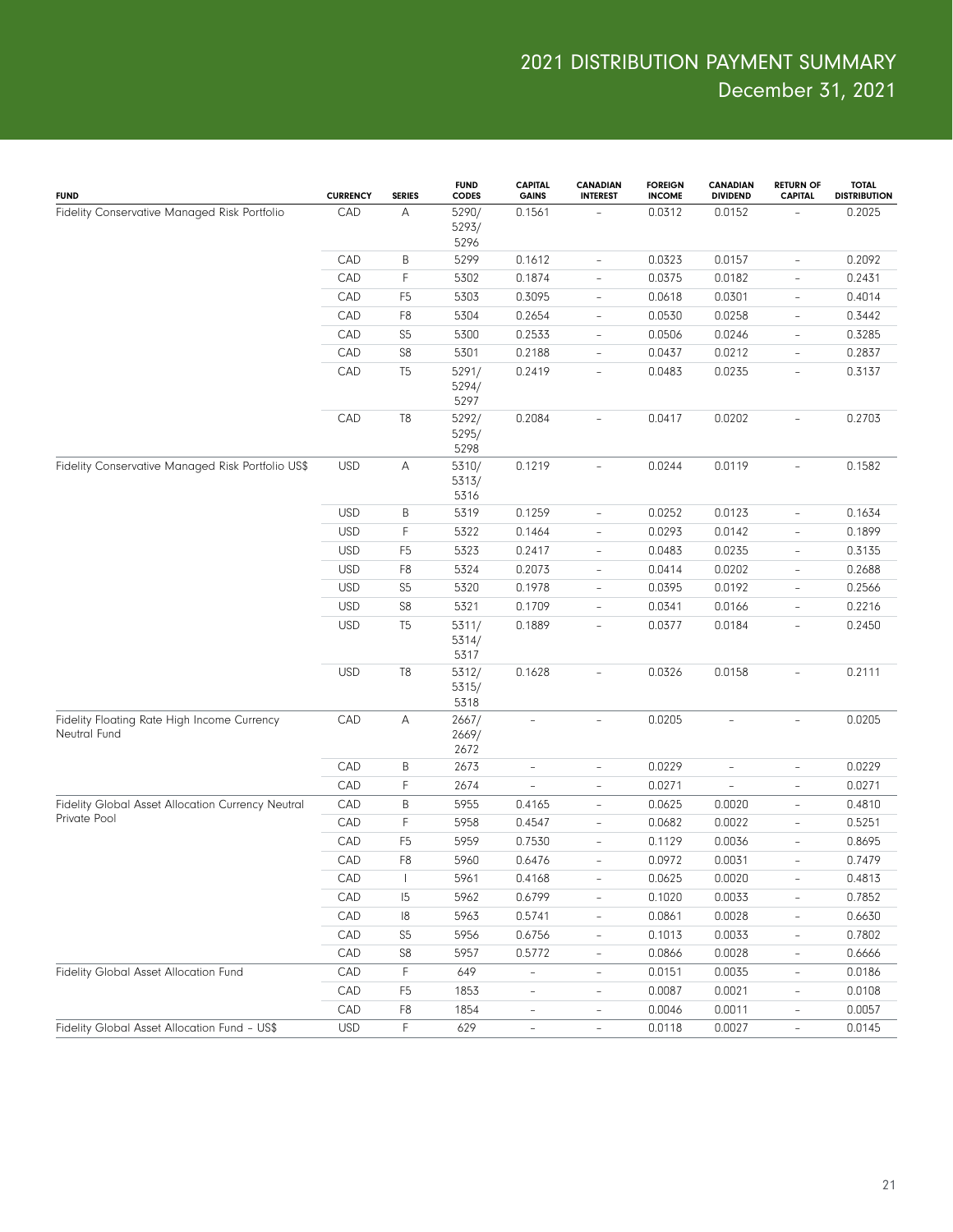| <b>FUND</b>                                        | <b>CURRENCY</b> | <b>SERIES</b>  | <b>FUND</b><br><b>CODES</b> | <b>CAPITAL</b><br><b>GAINS</b> | <b>CANADIAN</b><br><b>INTEREST</b> | <b>FOREIGN</b><br><b>INCOME</b> | <b>CANADIAN</b><br><b>DIVIDEND</b> | <b>RETURN OF</b><br><b>CAPITAL</b> | <b>TOTAL</b><br><b>DISTRIBUTION</b> |
|----------------------------------------------------|-----------------|----------------|-----------------------------|--------------------------------|------------------------------------|---------------------------------|------------------------------------|------------------------------------|-------------------------------------|
| Fidelity Global Asset Allocation Private Pool      | CAD             | $\sf B$        | 5946                        | 0.2914                         |                                    | 0.0595                          | 0.0021                             |                                    | 0.3530                              |
|                                                    | CAD             | $\mathsf F$    | 5949                        | 0.3227                         | $\overline{\phantom{a}}$           | 0.0659                          | 0.0023                             | $\qquad \qquad -$                  | 0.3909                              |
|                                                    | CAD             | F <sub>5</sub> | 5950                        | 0.5403                         | $\overline{\phantom{a}}$           | 0.1103                          | 0.0038                             | $\overline{\phantom{0}}$           | 0.6544                              |
|                                                    | CAD             | F <sub>8</sub> | 5951                        | 0.4675                         | $\overline{\phantom{a}}$           | 0.0954                          | 0.0033                             | $\qquad \qquad -$                  | 0.5662                              |
|                                                    | CAD             | $\mathbf{I}$   | 5952                        | 0.2903                         | $\overline{\phantom{a}}$           | 0.0593                          | 0.0021                             | $\overline{\phantom{0}}$           | 0.3517                              |
|                                                    | CAD             | 15             | 5953                        | 0.4774                         | $\overline{\phantom{a}}$           | 0.0975                          | 0.0034                             | $\qquad \qquad -$                  | 0.5783                              |
|                                                    | CAD             | 8              | 5954                        | 0.4060                         | $\overline{\phantom{a}}$           | 0.0829                          | 0.0029                             | $\overline{\phantom{0}}$           | 0.4918                              |
|                                                    | CAD             | S <sub>5</sub> | 5947                        | 0.4745                         | $\overline{\phantom{a}}$           | 0.0969                          | 0.0034                             | $\qquad \qquad -$                  | 0.5748                              |
|                                                    | CAD             | S <sub>8</sub> | 5948                        | 0.4107                         | $\overline{\phantom{a}}$           | 0.0839                          | 0.0029                             | $\overline{\phantom{a}}$           | 0.4975                              |
| Fidelity Global Asset Allocation Private Pool US\$ | <b>USD</b>      | $\sf B$        | 6099                        | 0.2276                         | $\overline{\phantom{a}}$           | 0.0465                          | 0.0016                             | $\qquad \qquad -$                  | 0.2757                              |
|                                                    | <b>USD</b>      | $\mathsf F$    | 6102                        | 0.2521                         | $\overline{\phantom{a}}$           | 0.0515                          | 0.0018                             | $\qquad \qquad -$                  | 0.3053                              |
|                                                    | <b>USD</b>      | F <sub>5</sub> | 6103                        | 0.4220                         | $\overline{\phantom{a}}$           | 0.0862                          | 0.0030                             | $\overline{\phantom{a}}$           | 0.5111                              |
|                                                    | <b>USD</b>      | F <sub>8</sub> | 6104                        | 0.3651                         | $\overline{\phantom{a}}$           | 0.0745                          | 0.0026                             | $\qquad \qquad -$                  | 0.4422                              |
|                                                    | <b>USD</b>      | $\mathbf{I}$   | 6105                        | 0.2267                         | $\overline{\phantom{a}}$           | 0.0463                          | 0.0016                             | $\qquad \qquad -$                  | 0.2747                              |
|                                                    | <b>USD</b>      | 15             | 6106                        | 0.3729                         | $\overline{\phantom{a}}$           | 0.0762                          | 0.0027                             | $\qquad \qquad -$                  | 0.4517                              |
|                                                    | <b>USD</b>      | 8              | 6107                        | 0.3171                         | $\overline{\phantom{a}}$           | 0.0648                          | 0.0023                             | $\overline{\phantom{a}}$           | 0.3841                              |
|                                                    | <b>USD</b>      | S <sub>5</sub> | 6100                        | 0.3706                         | $\overline{\phantom{a}}$           | 0.0757                          | 0.0027                             | $\qquad \qquad -$                  | 0.4490                              |
|                                                    | <b>USD</b>      | S8             | 6101                        | 0.3208                         | $\overline{\phantom{a}}$           | 0.0655                          | 0.0023                             | $\overline{\phantom{a}}$           | 0.3886                              |
| Fidelity Global Balanced Portfolio                 | CAD             | Α              | 2504/<br>2804/<br>2004      | 0.5903                         | $\overline{\phantom{a}}$           |                                 | 0.0090                             | $\overline{\phantom{a}}$           | 0.5993                              |
|                                                    | CAD             | B              | 2204                        | 0.6303                         | $\overline{\phantom{a}}$           | $\qquad \qquad -$               | 0.0096                             | $\qquad \qquad -$                  | 0.6399                              |
|                                                    | CAD             | $\mathsf F$    | 2604                        | 0.8228                         | $\overline{\phantom{a}}$           | $\qquad \qquad -$               | 0.0127                             | $\overline{\phantom{0}}$           | 0.8355                              |
|                                                    | CAD             | F <sub>5</sub> | 2624                        | 0.6083                         | $\overline{\phantom{0}}$           | $\qquad \qquad -$               | 0.0093                             | $\qquad \qquad -$                  | 0.6176                              |
|                                                    | CAD             | F <sub>8</sub> | 2614                        | 0.3819                         | $\overline{\phantom{a}}$           | $\qquad \qquad -$               | 0.0059                             | $\qquad \qquad -$                  | 0.3878                              |
|                                                    | CAD             | S <sub>5</sub> | 2224                        | 0.4611                         | $\overline{\phantom{0}}$           | $\overline{\phantom{0}}$        | 0.0071                             | $\qquad \qquad -$                  | 0.4682                              |
|                                                    | CAD             | S8             | 2214                        | 0.2858                         | $\overline{\phantom{0}}$           | $\qquad \qquad -$               | 0.0044                             | $\qquad \qquad -$                  | 0.2902                              |
|                                                    | CAD             | T <sub>5</sub> | 2524/<br>2824/<br>2024      | 0.4364                         | $\overline{\phantom{a}}$           | $\overline{\phantom{0}}$        | 0.0067                             | $\overline{\phantom{0}}$           | 0.4431                              |
|                                                    | CAD             | T <sub>8</sub> | 2514/<br>2814/<br>2014      | 0.2705                         | $\overline{\phantom{a}}$           | L,                              | 0.0042                             | $\overline{\phantom{0}}$           | 0.2747                              |
| Fidelity Global Balanced Portfolio US\$            | <b>USD</b>      | B              | 7539                        | 0.4923                         | $\overline{\phantom{a}}$           | $\overline{\phantom{0}}$        | 0.0075                             | $\overline{\phantom{0}}$           | 0.4998                              |
|                                                    | <b>USD</b>      | F              | 7538                        | 0.6427                         | $\overline{\phantom{a}}$           | $\qquad \qquad -$               | 0.0099                             | $\qquad \qquad -$                  | 0.6526                              |
|                                                    | <b>USD</b>      | F <sub>5</sub> | 7542                        | 0.4751                         | $\overline{\phantom{a}}$           | $\overline{\phantom{a}}$        | 0.0073                             | $\qquad \qquad -$                  | 0.4824                              |
|                                                    | <b>USD</b>      | F <sub>8</sub> | 7543                        | 0.2983                         | $\overline{\phantom{a}}$           | ÷                               | 0.0046                             | $\overline{\phantom{0}}$           | 0.3029                              |
|                                                    | <b>USD</b>      | S <sub>5</sub> | 7540                        | 0.3602                         | $\qquad \qquad -$                  | $\overline{\phantom{0}}$        | 0.0055                             | $\overline{\phantom{0}}$           | 0.3657                              |
|                                                    | <b>USD</b>      | S8             | 7541                        | 0.2232                         | L,                                 |                                 | 0.0034                             | $\overline{\phantom{0}}$           | 0.2267                              |
| Fidelity Global Bond Currency Neutral Fund         | CAD             | $\mathsf A$    | 1527/<br>1827/<br>1027      | $\overline{a}$                 | $\overline{\phantom{a}}$           | 0.0429                          | L,                                 | $\overline{\phantom{a}}$           | 0.0429                              |
|                                                    | CAD             | $\sf B$        | 1227                        | $\qquad \qquad -$              | $\qquad \qquad -$                  | 0.0462                          | $\qquad \qquad -$                  | $\qquad \qquad -$                  | 0.0462                              |
|                                                    | CAD             | $\mathsf F$    | 1627                        | ÷,                             | ÷,                                 | 0.0526                          | $\overline{\phantom{a}}$           | $\overline{\phantom{a}}$           | 0.0526                              |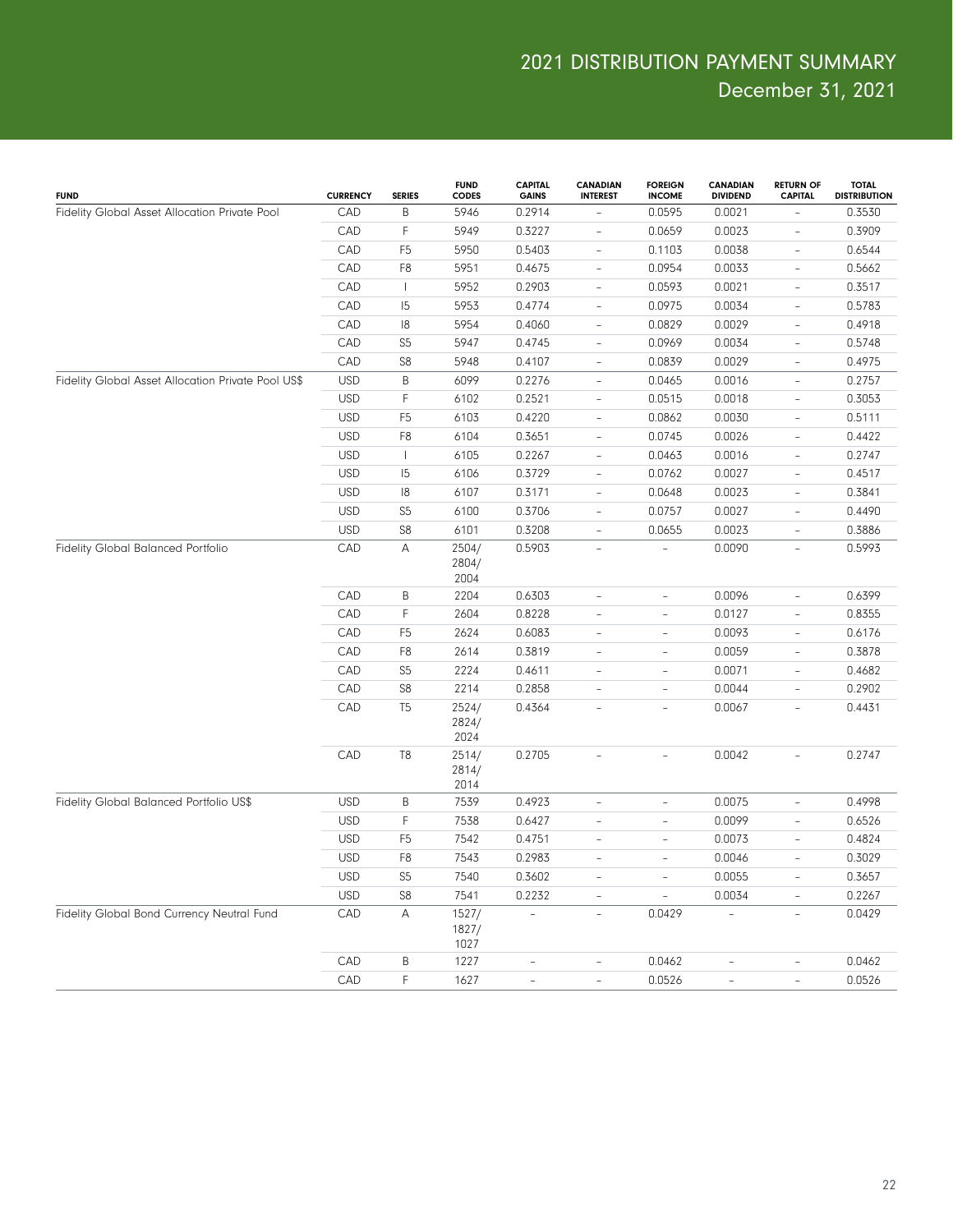| <b>FUND</b>                                                  | <b>CURRENCY</b> | <b>SERIES</b>  | <b>FUND</b><br><b>CODES</b> | <b>CAPITAL</b><br><b>GAINS</b> | <b>CANADIAN</b><br><b>INTEREST</b> | <b>FOREIGN</b><br><b>INCOME</b> | <b>CANADIAN</b><br><b>DIVIDEND</b> | <b>RETURN OF</b><br><b>CAPITAL</b> | <b>TOTAL</b><br><b>DISTRIBUTION</b> |
|--------------------------------------------------------------|-----------------|----------------|-----------------------------|--------------------------------|------------------------------------|---------------------------------|------------------------------------|------------------------------------|-------------------------------------|
| Fidelity Global Concentrated Equity Currency<br>Neutral Fund | CAD             | А              | 6042/<br>6043/<br>6044      | 0.4668                         |                                    |                                 |                                    |                                    | 0.4668                              |
|                                                              | CAD             | Β              | 6051                        | 0.4936                         | $\overline{\phantom{0}}$           | $\overline{\phantom{a}}$        | $\overline{a}$                     | $\overline{\phantom{a}}$           | 0.4936                              |
|                                                              | CAD             | F              | 6058                        | 0.6604                         | $\overline{\phantom{0}}$           | $\overline{\phantom{a}}$        | $\overline{a}$                     | $\overline{\phantom{a}}$           | 0.6604                              |
|                                                              | CAD             | F <sub>5</sub> | 6059                        | 1.0819                         | $\overline{\phantom{0}}$           | $\overline{\phantom{a}}$        | $\overline{a}$                     | $\overline{\phantom{a}}$           | 1.0819                              |
|                                                              | CAD             | F8             | 6060                        | 0.9532                         | $\overline{\phantom{0}}$           | $\overline{\phantom{a}}$        | $\qquad \qquad -$                  | $\overline{\phantom{a}}$           | 0.9532                              |
|                                                              | CAD             | S <sub>5</sub> | 6052                        | 0.8011                         | $\overline{\phantom{0}}$           | $\overline{\phantom{a}}$        | $\overline{\phantom{0}}$           | $\overline{\phantom{a}}$           | 0.8011                              |
|                                                              | CAD             | S8             | 6053                        | 0.7536                         | $\overline{\phantom{0}}$           | $\overline{\phantom{a}}$        | $\overline{a}$                     | $\overline{\phantom{a}}$           | 0.7536                              |
|                                                              | CAD             | T <sub>5</sub> | 6045/<br>6046/<br>6047      | 0.7630                         | $\overline{\phantom{0}}$           | $\overline{\phantom{a}}$        | $\overline{\phantom{0}}$           | $\overline{\phantom{0}}$           | 0.7630                              |
|                                                              | CAD             | T8             | 6048/<br>6049/<br>6050      | 0.6876                         | $\overline{\phantom{0}}$           | $\overline{\phantom{a}}$        | $\overline{\phantom{0}}$           | $\bar{ }$                          | 0.6876                              |
| <b>Fidelity Global Dividend Fund</b>                         | CAD             | А              | 1540/<br>1840/<br>1040      | 0.2311                         | $\qquad \qquad -$                  | 0.0407                          | 0.0072                             | $\overline{\phantom{a}}$           | 0.2790                              |
|                                                              | CAD             | B              | 1240                        | 0.2638                         | $\qquad \qquad -$                  | 0.0465                          | 0.0082                             | $\overline{\phantom{a}}$           | 0.3185                              |
|                                                              | CAD             | F              | 1640                        | 0.4361                         | $\overline{\phantom{a}}$           | 0.0768                          | 0.0135                             | $\overline{\phantom{a}}$           | 0.5264                              |
|                                                              | CAD             | F <sub>5</sub> | 1784                        | 0.7155                         | $\overline{\phantom{a}}$           | 0.1260                          | 0.0221                             | $\overline{\phantom{a}}$           | 0.8636                              |
|                                                              | CAD             | F <sub>8</sub> | 1785                        | 0.5546                         | $\overline{\phantom{a}}$           | 0.0977                          | 0.0171                             | $\overline{\phantom{a}}$           | 0.6694                              |
|                                                              | CAD             | S <sub>5</sub> | 1260                        | 0.2611                         | $\qquad \qquad -$                  | 0.0460                          | 0.0081                             | $\overline{\phantom{a}}$           | 0.3152                              |
|                                                              | CAD             | ${\sf S8}$     | 1250                        | 0.1642                         | $\bar{\phantom{a}}$                | 0.0289                          | 0.0051                             | $\overline{\phantom{a}}$           | 0.1982                              |
|                                                              | CAD             | T <sub>5</sub> | 1560/<br>1860/<br>1060      | 0.2200                         | $\overline{\phantom{a}}$           | 0.0388                          | 0.0068                             | $\overline{\phantom{a}}$           | 0.2656                              |
|                                                              | CAD             | T8             | 1550/<br>1850/<br>1050      | 0.1397                         | $\overline{\phantom{0}}$           | 0.0246                          | 0.0044                             | $\overline{\phantom{0}}$           | 0.1687                              |
| Fidelity Global Dividend Fund - US\$                         | <b>USD</b>      | А              | 1541/<br>1841/<br>1041      | 0.1805                         | $\overline{\phantom{a}}$           | 0.0318                          | 0.0056                             | $\overline{\phantom{a}}$           | 0.2179                              |
|                                                              | <b>USD</b>      | B              | 1241                        | 0.2060                         | $\overline{\phantom{0}}$           | 0.0363                          | 0.0064                             | $\overline{\phantom{0}}$           | 0.2488                              |
|                                                              | <b>USD</b>      | F              | 1641                        | 0.3406                         | $\bar{\phantom{a}}$                | 0.0600                          | 0.0105                             | $\overline{\phantom{a}}$           | 0.4112                              |
| Fidelity Global Growth Portfolio                             | CAD             | А              | 2506/<br>2806/<br>2006      | 1.0254                         | $\overline{\phantom{a}}$           | $\qquad \qquad -$               | $\bar{ }$                          | $\overline{\phantom{a}}$           | 1.0254                              |
|                                                              | CAD             | B              | 2206                        | 1.0391                         | $\overline{a}$                     | $\overline{a}$                  | $\overline{a}$                     | $\overline{\phantom{a}}$           | 1.0391                              |
|                                                              | ${\sf CAD}$     | $\mathsf F$    | 2606                        | 1.1042                         |                                    |                                 |                                    |                                    | 1.1042                              |
|                                                              | CAD             | F <sub>5</sub> | 2626                        | 1.1350                         | $\overline{\phantom{a}}$           | $\overline{\phantom{a}}$        | L,                                 | $\overline{\phantom{a}}$           | 1.1350                              |
|                                                              | CAD             | F8             | 2616                        | 0.7057                         | $\overline{\phantom{0}}$           | $\overline{\phantom{0}}$        | $\overline{a}$                     | $\overline{\phantom{0}}$           | 0.7057                              |
|                                                              | ${\sf CAD}$     | S <sub>5</sub> | 2226                        | 1.0496                         | $\overline{\phantom{0}}$           | $\qquad \qquad -$               | $\overline{a}$                     | $\overline{\phantom{a}}$           | 1.0496                              |
|                                                              | CAD             | S8             | 2216                        | 0.6429                         | $\overline{\phantom{0}}$           | $\qquad \qquad -$               | $\overline{a}$                     | $\overline{\phantom{0}}$           | 0.6429                              |
|                                                              | CAD             | T <sub>5</sub> | 2526/<br>2826/<br>2026      | 1.0339                         | $\overline{\phantom{0}}$           | $\overline{\phantom{a}}$        | $\overline{a}$                     | $\overline{\phantom{0}}$           | 1.0339                              |
|                                                              | CAD             | $\mathsf{T}8$  | 2516/<br>2816/<br>2016      | 0.6309                         | ÷.                                 | $\overline{\phantom{a}}$        |                                    | $\overline{\phantom{0}}$           | 0.6309                              |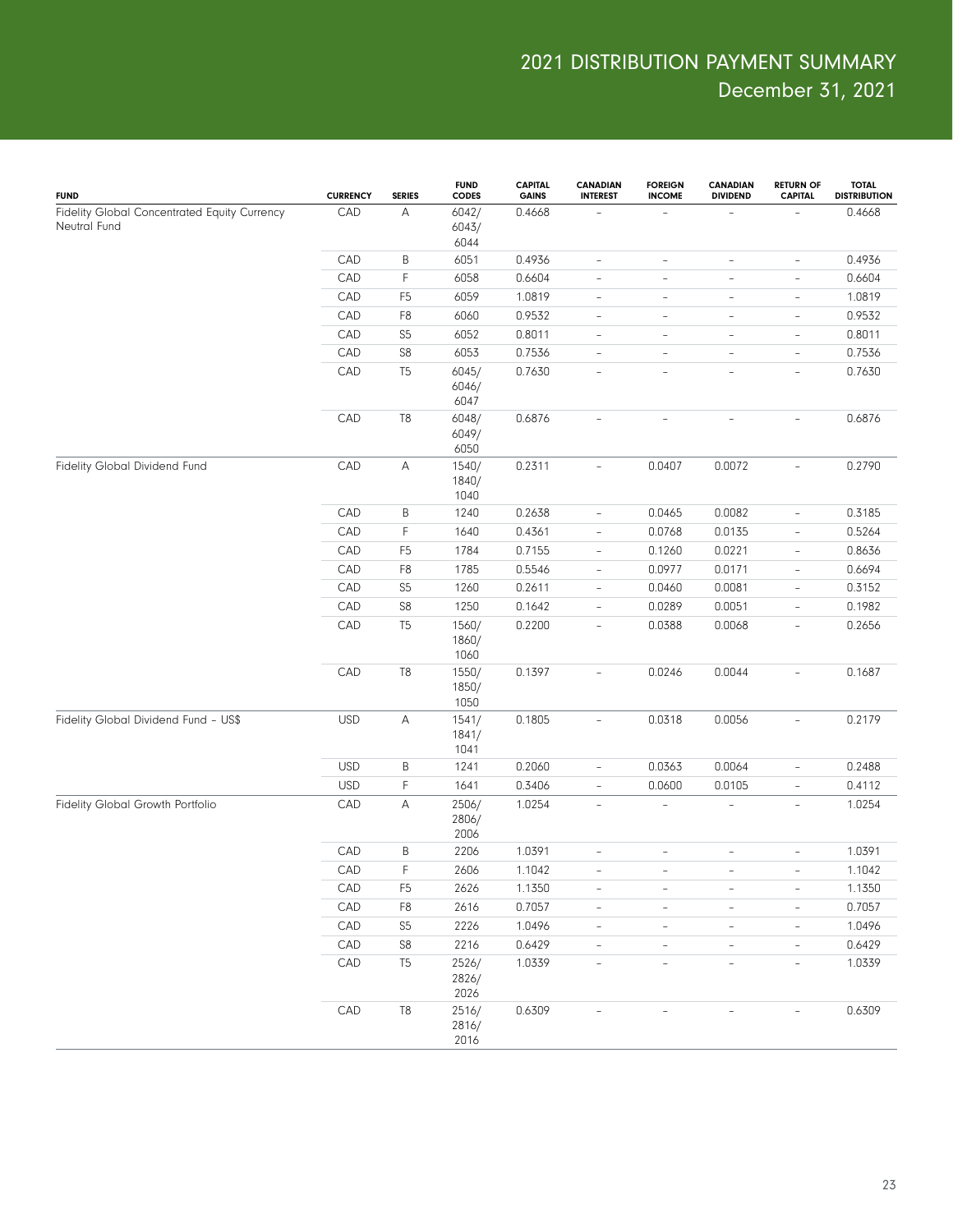| <b>FUND</b>                                             | <b>CURRENCY</b> | <b>SERIES</b>  | <b>FUND</b><br><b>CODES</b> | <b>CAPITAL</b><br><b>GAINS</b> | <b>CANADIAN</b><br><b>INTEREST</b> | <b>FOREIGN</b><br><b>INCOME</b> | <b>CANADIAN</b><br><b>DIVIDEND</b> | <b>RETURN OF</b><br><b>CAPITAL</b> | <b>TOTAL</b><br><b>DISTRIBUTION</b> |
|---------------------------------------------------------|-----------------|----------------|-----------------------------|--------------------------------|------------------------------------|---------------------------------|------------------------------------|------------------------------------|-------------------------------------|
| Fidelity Global Income Portfolio                        | CAD             | А              | 2502/<br>2802/<br>2002      | 0.2641                         |                                    | 0.0208                          | 0.0193                             |                                    | 0.3042                              |
|                                                         | CAD             | B              | 2202                        | 0.2733                         | $\overline{\phantom{a}}$           | 0.0215                          | 0.0200                             | $\overline{\phantom{a}}$           | 0.3148                              |
|                                                         | CAD             | $\mathsf F$    | 2602                        | 0.3148                         | $\equiv$                           | 0.0248                          | 0.0230                             | $\bar{a}$                          | 0.3626                              |
|                                                         | CAD             | F <sub>5</sub> | 2622                        | 0.2568                         | $\bar{\phantom{a}}$                | 0.0203                          | 0.0188                             | $\overline{\phantom{a}}$           | 0.2959                              |
|                                                         | CAD             | F8             | 2612                        | 0.1600                         | $\overline{\phantom{a}}$           | 0.0126                          | 0.0117                             | $\overline{\phantom{a}}$           | 0.1843                              |
|                                                         | CAD             | S <sub>5</sub> | 2222                        | 0.2051                         | $\overline{\phantom{a}}$           | 0.0162                          | 0.0149                             | $\overline{\phantom{a}}$           | 0.2362                              |
|                                                         | CAD             | S8             | 2212                        | 0.1268                         | $\bar{a}$                          | 0.0100                          | 0.0093                             | $\bar{a}$                          | 0.1461                              |
|                                                         | CAD             | T <sub>5</sub> | 2522/<br>2822/<br>2022      | 0.1945                         | $\overline{\phantom{a}}$           | 0.0154                          | 0.0142                             | $\overline{\phantom{a}}$           | 0.2241                              |
|                                                         | CAD             | T8             | 2512/<br>2812/<br>2012      | 0.1205                         | $\overline{a}$                     | 0.0095                          | 0.0088                             | $\overline{\phantom{a}}$           | 0.1388                              |
| Fidelity Global Monthly Income Currency<br>Neutral Fund | CAD             | А              | 3561/<br>3562/<br>3564      | 0.3028                         | $\overline{\phantom{a}}$           | 0.0271                          | 0.0048                             | $\overline{\phantom{a}}$           | 0.3347                              |
|                                                         | CAD             | B              | 4140                        | 0.3055                         | $\overline{\phantom{a}}$           | 0.0274                          | 0.0048                             | $\overline{\phantom{a}}$           | 0.3377                              |
|                                                         | CAD             | F              | 4143                        | 0.3206                         | $\equiv$                           | 0.0287                          | 0.0051                             | $\bar{a}$                          | 0.3544                              |
|                                                         | CAD             | F <sub>5</sub> | 4121                        | 0.5391                         | $\bar{\phantom{a}}$                | 0.0483                          | 0.0086                             | $\overline{\phantom{a}}$           | 0.5960                              |
|                                                         | CAD             | F8             | 4122                        | 0.4527                         | $\overline{\phantom{a}}$           | 0.0406                          | 0.0073                             | $\overline{\phantom{a}}$           | 0.5006                              |
|                                                         | CAD             | S <sub>5</sub> | 4141                        | 0.4887                         | $\overline{\phantom{a}}$           | 0.0438                          | 0.0078                             | $\overline{\phantom{a}}$           | 0.5403                              |
|                                                         | CAD             | S8             | 4142                        | 0.4115                         | $\overline{\phantom{a}}$           | 0.0369                          | 0.0066                             | $\overline{\phantom{a}}$           | 0.4550                              |
|                                                         | CAD             | T <sub>5</sub> | 3565/<br>3568/<br>3569      | 0.4825                         | $\overline{\phantom{a}}$           | 0.0432                          | 0.0077                             | $\overline{\phantom{a}}$           | 0.5334                              |
|                                                         | CAD             | T <sub>8</sub> | 3574/<br>3575/<br>4139      | 0.4071                         | $\overline{a}$                     | 0.0365                          | 0.0065                             | $\overline{\phantom{a}}$           | 0.4501                              |
| Fidelity Growth Portfolio                               | CAD             | А              | 2505/<br>2805/<br>2005      | 1.0361                         | $\overline{\phantom{a}}$           | $\overline{\phantom{a}}$        | L,                                 | $\equiv$                           | 1.0361                              |
|                                                         | CAD             | B              | 2205                        | 1.0472                         | $\frac{1}{2}$                      | $\overline{\phantom{a}}$        | $\frac{1}{2}$                      | $\overline{\phantom{a}}$           | 1.0472                              |
|                                                         | CAD             | $\mathsf F$    | 2605                        | 1.1014                         | $\overline{a}$                     | $\sim$                          | $\overline{\phantom{a}}$           | $\overline{\phantom{0}}$           | 1.1014                              |
|                                                         | CAD             | F <sub>5</sub> | 2625                        | 1.1054                         | $\bar{\phantom{a}}$                | $\overline{\phantom{a}}$        | $\overline{\phantom{a}}$           | $\overline{\phantom{0}}$           | 1.1054                              |
|                                                         | CAD             | F8             | 2615                        | 0.7639                         | $\overline{\phantom{0}}$           | $\sim$                          | $\overline{a}$                     | $\bar{ }$                          | 0.7639                              |
|                                                         | CAD             | S <sub>5</sub> | 2225                        | 1.0346                         | $\bar{ }$                          | $\equiv$                        | $\qquad \qquad \blacksquare$       | $\overline{\phantom{a}}$           | 1.0346                              |
|                                                         | CAD             | S8             | 2215                        | 0.7068                         | $\bar{ }$                          | $\equiv$                        | $\overline{\phantom{a}}$           | $\overline{a}$                     | 0.7068                              |
|                                                         | CAD             | T <sub>5</sub> | 2525/<br>2825/<br>2025      | 1.0247                         | $\overline{\phantom{a}}$           | ÷                               | $\overline{\phantom{a}}$           | $\qquad \qquad -$                  | 1.0247                              |
|                                                         | CAD             | T <sub>8</sub> | 2515/<br>2815/<br>2015      | 0.6958                         | L.                                 | L.                              | $\overline{a}$                     | $\overline{a}$                     | 0.6958                              |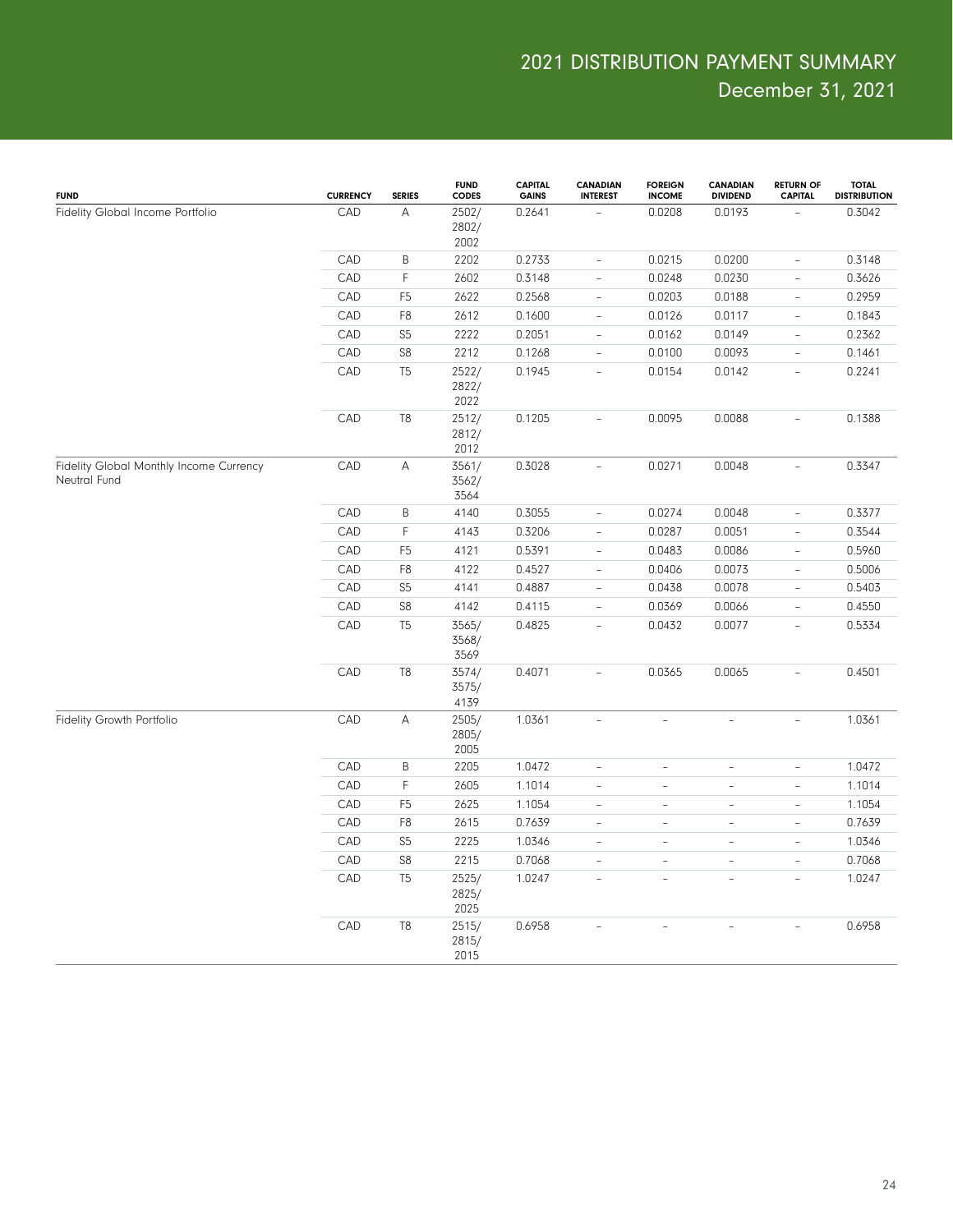| <b>FUND</b>                                                   | <b>CURRENCY</b> | <b>SERIES</b>  | <b>FUND</b><br><b>CODES</b> | <b>CAPITAL</b><br><b>GAINS</b> | CANADIAN<br><b>INTEREST</b> | <b>FOREIGN</b><br><b>INCOME</b> | <b>CANADIAN</b><br><b>DIVIDEND</b> | <b>RETURN OF</b><br><b>CAPITAL</b> | <b>TOTAL</b><br><b>DISTRIBUTION</b> |
|---------------------------------------------------------------|-----------------|----------------|-----------------------------|--------------------------------|-----------------------------|---------------------------------|------------------------------------|------------------------------------|-------------------------------------|
| Fidelity Income Allocation Fund                               | CAD             | Α              | 594/<br>394/<br>094         | 0.2934                         | 0.0005                      | 0.0647                          | 0.0224                             |                                    | 0.3810                              |
|                                                               | CAD             | $\sf B$        | 294                         | 0.2956                         | 0.0006                      | 0.0652                          | 0.0226                             | $\overline{\phantom{a}}$           | 0.3840                              |
|                                                               | CAD             | $\mathsf F$    | 613                         | 0.3048                         | 0.0006                      | 0.0672                          | 0.0233                             | $\overline{\phantom{a}}$           | 0.3959                              |
|                                                               | CAD             | F <sub>5</sub> | 1752                        | 0.2637                         | 0.0005                      | 0.0582                          | 0.0202                             | $\overline{\phantom{a}}$           | 0.3426                              |
|                                                               | CAD             | F <sub>8</sub> | 1753                        | 0.1949                         | 0.0004                      | 0.0430                          | 0.0149                             | $\overline{\phantom{a}}$           | 0.2532                              |
|                                                               | CAD             | S <sub>5</sub> | 781                         | 0.2433                         | 0.0005                      | 0.0537                          | 0.0186                             | $\overline{\phantom{a}}$           | 0.3161                              |
|                                                               | CAD             | S8             | 213                         | 0.1662                         | 0.0003                      | 0.0366                          | 0.0127                             | $\overline{\phantom{a}}$           | 0.2158                              |
|                                                               | CAD             | T <sub>5</sub> | 782/<br>783/<br>784         | 0.2344                         | 0.0004                      | 0.0517                          | 0.0180                             | $\overline{\phantom{a}}$           | 0.3045                              |
|                                                               | CAD             | T8             | 513/<br>313/<br>013         | 0.1580                         | 0.0003                      | 0.0349                          | 0.0121                             | $\overline{\phantom{a}}$           | 0.2053                              |
| Fidelity Income Portfolio                                     | CAD             | Α              | 2501/<br>2801/<br>2001      | 0.3296                         | $\overline{\phantom{0}}$    | $\overline{\phantom{a}}$        | 0.0233                             | $\overline{\phantom{a}}$           | 0.3529                              |
|                                                               | CAD             | B              | 2201                        | 0.3603                         | $\overline{a}$              | $\qquad \qquad -$               | 0.0255                             | $\overline{\phantom{a}}$           | 0.3858                              |
|                                                               | CAD             | $\mathsf F$    | 2601                        | 0.5119                         | $\overline{a}$              | $\qquad \qquad -$               | 0.0361                             | $\overline{\phantom{a}}$           | 0.5480                              |
|                                                               | CAD             | F <sub>5</sub> | 2621                        | 0.4255                         | $\bar{\phantom{a}}$         | $\overline{\phantom{a}}$        | 0.0301                             | $\overline{\phantom{a}}$           | 0.4556                              |
|                                                               | CAD             | F <sub>8</sub> | 2611                        | 0.2635                         | $\bar{\phantom{a}}$         | $\overline{\phantom{a}}$        | 0.0186                             | $\overline{\phantom{a}}$           | 0.2821                              |
|                                                               | CAD             | S <sub>5</sub> | 2221                        | 0.2785                         | $\bar{\phantom{a}}$         | $\overline{\phantom{a}}$        | 0.0196                             | $\overline{\phantom{a}}$           | 0.2981                              |
|                                                               | CAD             | S8             | 2211                        | 0.1712                         | $\bar{\phantom{a}}$         | $\qquad \qquad -$               | 0.0121                             | $\qquad \qquad -$                  | 0.1833                              |
|                                                               | CAD             | T <sub>5</sub> | 2521/<br>2821/<br>2021      | 0.2505                         | L,                          | $\bar{ }$                       | 0.0177                             | $\overline{\phantom{a}}$           | 0.2682                              |
|                                                               | CAD             | T8             | 2511/<br>2811/<br>2011      | 0.1505                         | $\sim$                      | $\overline{\phantom{a}}$        | 0.0107                             | $\bar{a}$                          | 0.1612                              |
| Fidelity Investment Grade Total Bond Currency<br>Neutral Fund | CAD             | Α              | 6167/<br>6168/<br>6169      | 0.0306                         | $\overline{\phantom{a}}$    | 0.0372                          | $\overline{\phantom{a}}$           | $\overline{\phantom{a}}$           | 0.0678                              |
|                                                               | CAD             | $\sf B$        | 6170                        | 0.0317                         | $\overline{\phantom{a}}$    | 0.0386                          | $\overline{\phantom{0}}$           | $\overline{\phantom{a}}$           | 0.0703                              |
|                                                               | CAD             | $\mathsf F$    | 6171                        | 0.0340                         | $\overline{\phantom{a}}$    | 0.0414                          | $\overline{\phantom{0}}$           | $\overline{\phantom{a}}$           | 0.0754                              |
| Fidelity Monthly Income Fund                                  | CAD             | A              | 569/<br>869/<br>069         | 0.7914                         | $\overline{\phantom{a}}$    | 0.0201                          | 0.0219                             | $\overline{\phantom{a}}$           | 0.8334                              |
|                                                               | CAD             | B              | 269                         | 0.7952                         | $\overline{\phantom{a}}$    | 0.0202                          | 0.0220                             | $\overline{\phantom{a}}$           | 0.8374                              |
|                                                               | ${\sf CAD}$     | $\mathsf F$    | 669                         | 0.8123                         |                             | 0.0207                          | 0.0225                             |                                    | 0.8555                              |
|                                                               | CAD             | F <sub>5</sub> | 1750                        | 0.6689                         | $\overline{\phantom{a}}$    | 0.0170                          | 0.0185                             | $\overline{\phantom{a}}$           | 0.7044                              |
|                                                               | CAD             | F <sub>8</sub> | 1751                        | 0.4962                         | $\overline{\phantom{a}}$    | 0.0127                          | 0.0138                             | $\overline{\phantom{a}}$           | 0.5227                              |
|                                                               | CAD             | S <sub>5</sub> | 1219                        | 0.5722                         | $\overline{\phantom{a}}$    | 0.0146                          | 0.0159                             | $\overline{\phantom{a}}$           | 0.6027                              |
|                                                               | CAD             | S8             | 219                         | 0.3747                         | $\overline{\phantom{a}}$    | 0.0095                          | 0.0103                             | $\overline{\phantom{a}}$           | 0.3945                              |
|                                                               | CAD             | T <sub>5</sub> | 1519/<br>1819/<br>1319      | 0.5498                         | $\overline{\phantom{a}}$    | 0.0140                          | 0.0153                             | $\overline{\phantom{a}}$           | 0.5791                              |
|                                                               | CAD             | T <sub>8</sub> | 519/<br>819/<br>019         | 0.3594                         | $\overline{\phantom{a}}$    | 0.0091                          | 0.0099                             |                                    | 0.3784                              |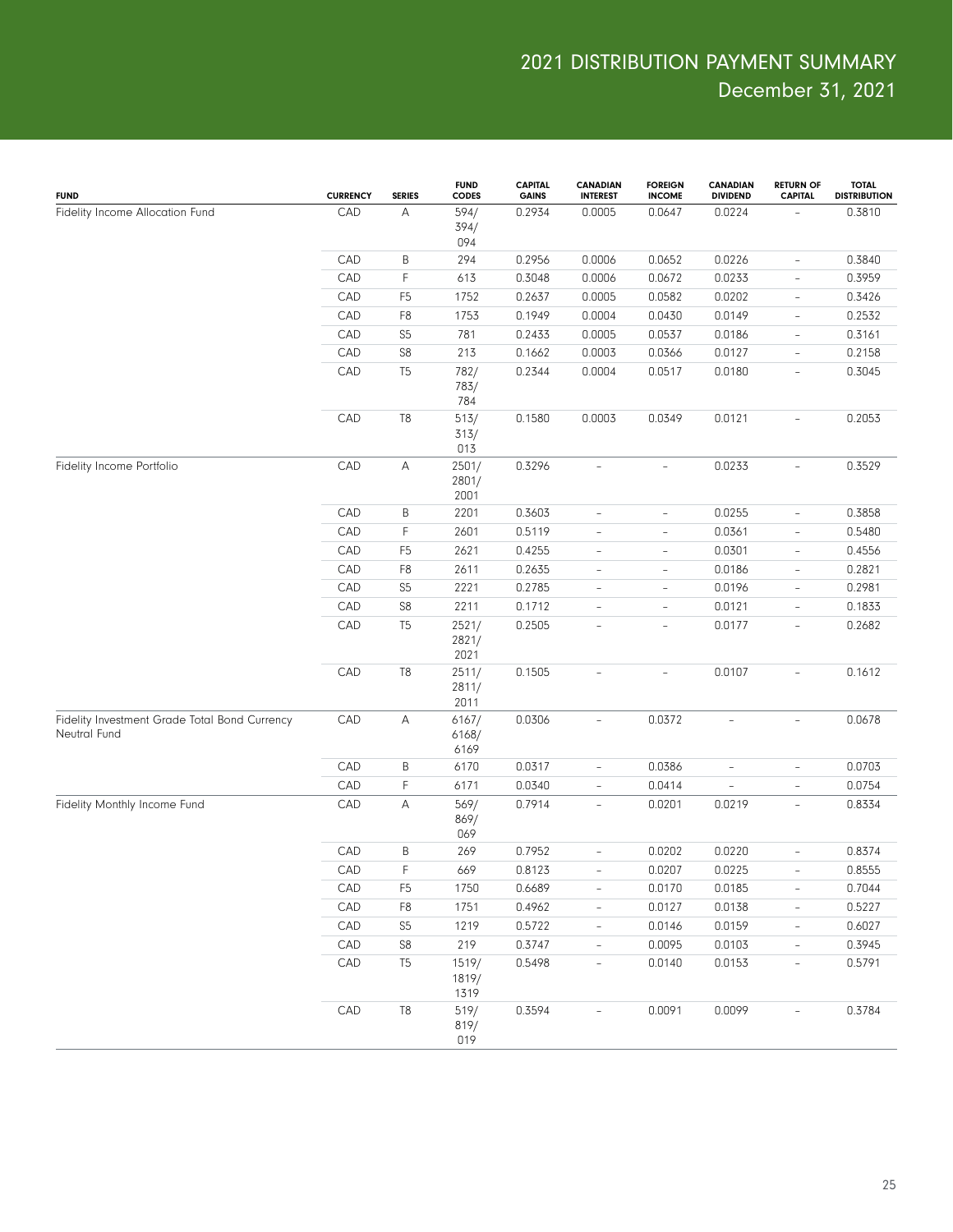| <b>FUND</b>                                       | <b>CURRENCY</b> | <b>SERIES</b>  | <b>FUND</b><br><b>CODES</b> | <b>CAPITAL</b><br><b>GAINS</b> | <b>CANADIAN</b><br><b>INTEREST</b> | <b>FOREIGN</b><br><b>INCOME</b> | <b>CANADIAN</b><br><b>DIVIDEND</b> | <b>RETURN OF</b><br><b>CAPITAL</b> | <b>TOTAL</b><br><b>DISTRIBUTION</b> |
|---------------------------------------------------|-----------------|----------------|-----------------------------|--------------------------------|------------------------------------|---------------------------------|------------------------------------|------------------------------------|-------------------------------------|
| Fidelity Multi-Asset Innovation Fund              | CAD             | B              | 7143                        | 0.2544                         | $\overline{\phantom{a}}$           | 0.0084                          | 0.0069                             |                                    | 0.2697                              |
|                                                   | CAD             | $\mathsf F$    | 7146                        | 0.3508                         | $\overline{\phantom{a}}$           | 0.0116                          | 0.0096                             | $\qquad \qquad -$                  | 0.3720                              |
|                                                   | CAD             | F <sub>5</sub> | 7154                        | 0.6685                         | $\overline{\phantom{a}}$           | 0.0219                          | 0.0182                             | $\overline{\phantom{0}}$           | 0.7086                              |
|                                                   | CAD             | F <sub>8</sub> | 7155                        | 0.6508                         | $\overline{\phantom{a}}$           | 0.0213                          | 0.0177                             | $\qquad \qquad -$                  | 0.6898                              |
|                                                   | CAD             | S <sub>5</sub> | 7144                        | 0.4844                         | $\overline{\phantom{a}}$           | 0.0159                          | 0.0132                             | $\overline{\phantom{0}}$           | 0.5135                              |
|                                                   | CAD             | S8             | 7145                        | 0.4727                         | $\overline{\phantom{a}}$           | 0.0155                          | 0.0129                             | $\overline{\phantom{a}}$           | 0.5011                              |
| Fidelity Multi-Asset Innovation Fund US\$         | <b>USD</b>      | $\sf B$        | 7172                        | 0.1987                         | $\overline{\phantom{a}}$           | 0.0066                          | 0.0054                             | $\overline{\phantom{a}}$           | 0.2107                              |
|                                                   | <b>USD</b>      | $\mathsf F$    | 7175                        | 0.2740                         | $\overline{\phantom{a}}$           | 0.0091                          | 0.0075                             | $\qquad \qquad -$                  | 0.2906                              |
|                                                   | <b>USD</b>      | F <sub>5</sub> | 7176                        | 0.5221                         | $\overline{\phantom{a}}$           | 0.0171                          | 0.0142                             | $\qquad \qquad -$                  | 0.5535                              |
|                                                   | <b>USD</b>      | F <sub>8</sub> | 7177                        | 0.5083                         | $\overline{\phantom{a}}$           | 0.0166                          | 0.0138                             | $\overline{\phantom{0}}$           | 0.5388                              |
|                                                   | <b>USD</b>      | S <sub>5</sub> | 7173                        | 0.3783                         | $\overline{\phantom{a}}$           | 0.0124                          | 0.0103                             | $\qquad \qquad -$                  | 0.4011                              |
|                                                   | <b>USD</b>      | S8             | 7174                        | 0.3692                         | $\overline{\phantom{a}}$           | 0.0121                          | 0.0101                             | $\overline{\phantom{a}}$           | 0.3914                              |
| Fidelity Multi-Sector Bond Currency Neutral Fund  | CAD             | Α              | 5752/<br>5753/<br>5754      | 0.0110                         | $\overline{\phantom{a}}$           | 0.0364                          |                                    | $\qquad \qquad -$                  | 0.0474                              |
|                                                   | CAD             | B              | 5755                        | 0.0116                         | $\overline{\phantom{a}}$           | 0.0385                          | $\overline{\phantom{a}}$           | $\overline{\phantom{0}}$           | 0.0501                              |
|                                                   | CAD             | F              | 5761                        | 0.0127                         | $\overline{\phantom{a}}$           | 0.0422                          | $\overline{\phantom{a}}$           | $\overline{\phantom{0}}$           | 0.0549                              |
| Fidelity NorthStar Balanced Currency Neutral Fund | CAD             | А              | 2428/<br>2431/<br>2434      | 0.3561                         | $\overline{\phantom{a}}$           |                                 | $\overline{\phantom{a}}$           | $\overline{\phantom{0}}$           | 0.3561                              |
|                                                   | CAD             | B              | 2437                        | 0.3844                         | $\bar{ }$                          | $\overline{\phantom{0}}$        | $\overline{\phantom{a}}$           | $\bar{ }$                          | 0.3844                              |
|                                                   | CAD             | F              | 2440                        | 0.5482                         | $\overline{\phantom{a}}$           | $\qquad \qquad -$               | $\overline{\phantom{a}}$           | $\overline{\phantom{0}}$           | 0.5482                              |
|                                                   | CAD             | F <sub>5</sub> | 2441                        | 0.7708                         | $\overline{\phantom{a}}$           | $\overline{\phantom{0}}$        | $\overline{\phantom{a}}$           | $\overline{\phantom{0}}$           | 0.7708                              |
|                                                   | CAD             | F <sub>8</sub> | 2442                        | 0.6136                         | $\overline{\phantom{a}}$           | $\qquad \qquad -$               | $\overline{\phantom{a}}$           | $\qquad \qquad -$                  | 0.6136                              |
|                                                   | CAD             | S <sub>5</sub> | 2438                        | 0.5301                         | $\overline{\phantom{a}}$           | $\overline{\phantom{a}}$        | $\overline{\phantom{a}}$           | ÷                                  | 0.5301                              |
|                                                   | CAD             | S8             | 2439                        | 0.4162                         | $\overline{\phantom{a}}$           | $\qquad \qquad -$               | $\overline{\phantom{a}}$           | $\overline{\phantom{0}}$           | 0.4162                              |
|                                                   | CAD             | T <sub>5</sub> | 2429/<br>2432/<br>2435      | 0.4865                         | $\overline{\phantom{a}}$           | ÷                               | $\overline{\phantom{a}}$           | $\overline{\phantom{0}}$           | 0.4865                              |
|                                                   | CAD             | T <sub>8</sub> | 2430/<br>2433/<br>2436      | 0.3799                         | $\overline{\phantom{a}}$           | $\equiv$                        | ÷,                                 | $\bar{ }$                          | 0.3799                              |
| Fidelity NorthStar Balanced Fund                  | CAD             | Α              | 2346/<br>2349/<br>2404      | 0.2742                         | $\overline{\phantom{a}}$           | 0.1022                          | 0.0083                             | $\overline{\phantom{0}}$           | 0.3847                              |
|                                                   | CAD             | B              | 2407                        | 0.2817                         | $\overline{\phantom{a}}$           | 0.1050                          | 0.0085                             | $\overline{\phantom{0}}$           | 0.3952                              |
|                                                   | CAD             | F              | 2410                        | 0.3229                         | $\overline{\phantom{m}}$           | 0.1204                          | 0.0097                             | $\overline{\phantom{0}}$           | 0.4530                              |
|                                                   | CAD             | F <sub>5</sub> | 2411                        | 0.4645                         | $\overline{\phantom{a}}$           | 0.1731                          | 0.0139                             | $\overline{\phantom{0}}$           | 0.6515                              |
|                                                   | CAD             | F <sub>8</sub> | 2412                        | 0.3627                         | $\qquad \qquad -$                  | 0.1352                          | 0.0109                             | $\overline{\phantom{0}}$           | 0.5088                              |
|                                                   | CAD             | S <sub>5</sub> | 2408                        | 0.3924                         | $\qquad \qquad -$                  | 0.1462                          | 0.0118                             | $\overline{\phantom{0}}$           | 0.5504                              |
|                                                   | CAD             | S <sub>8</sub> | 2409                        | 0.3050                         | $\blacksquare$                     | 0.1137                          | 0.0092                             | $\frac{1}{2}$                      | 0.4279                              |
|                                                   | CAD             | T <sub>5</sub> | 2347/<br>2402/<br>2405      | 0.3798                         | $\qquad \qquad -$                  | 0.1416                          | 0.0114                             | $\frac{1}{2}$                      | 0.5328                              |
|                                                   | CAD             | T <sub>8</sub> | 2348/<br>2403/<br>2406      | 0.2954                         | $\overline{a}$                     | 0.1101                          | 0.0089                             | $\overline{\phantom{0}}$           | 0.4144                              |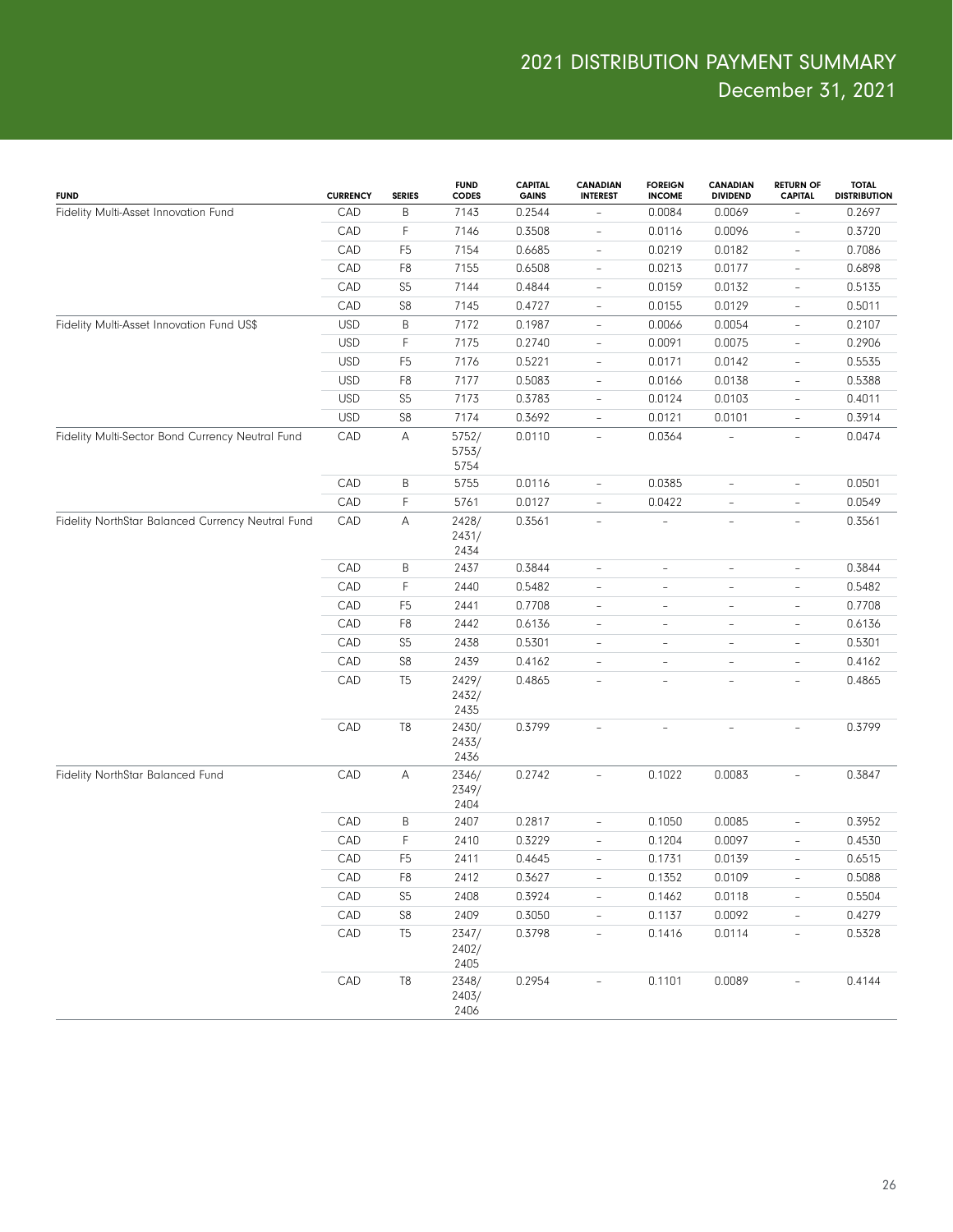| <b>FUND</b>                                         | <b>CURRENCY</b> | <b>SERIES</b>  | <b>FUND</b><br><b>CODES</b> | <b>CAPITAL</b><br><b>GAINS</b> | <b>CANADIAN</b><br><b>INTEREST</b> | <b>FOREIGN</b><br><b>INCOME</b> | CANADIAN<br><b>DIVIDEND</b> | <b>RETURN OF</b><br><b>CAPITAL</b> | <b>TOTAL</b><br><b>DISTRIBUTION</b> |
|-----------------------------------------------------|-----------------|----------------|-----------------------------|--------------------------------|------------------------------------|---------------------------------|-----------------------------|------------------------------------|-------------------------------------|
| Fidelity NorthStar Balanced Fund US\$               | <b>USD</b>      | А              | 2413/<br>2416/<br>2419      | 0.2142                         |                                    | 0.0798                          | 0.0065                      |                                    | 0.3005                              |
|                                                     | <b>USD</b>      | Β              | 2422                        | 0.2200                         | $\overline{\phantom{a}}$           | 0.0820                          | 0.0066                      | $\overline{\phantom{a}}$           | 0.3087                              |
|                                                     | <b>USD</b>      | F              | 2425                        | 0.2522                         | $\overline{\phantom{a}}$           | 0.0940                          | 0.0076                      | $\overline{\phantom{0}}$           | 0.3538                              |
|                                                     | <b>USD</b>      | F <sub>5</sub> | 2426                        | 0.3628                         | $\overline{\phantom{a}}$           | 0.1352                          | 0.0109                      | $\overline{\phantom{a}}$           | 0.5089                              |
|                                                     | <b>USD</b>      | F8             | 2427                        | 0.2833                         | $\overline{\phantom{a}}$           | 0.1056                          | 0.0085                      | $\overline{\phantom{a}}$           | 0.3974                              |
|                                                     | <b>USD</b>      | S <sub>5</sub> | 2423                        | 0.3065                         | $\overline{\phantom{a}}$           | 0.1142                          | 0.0092                      | $\overline{\phantom{a}}$           | 0.4299                              |
|                                                     | <b>USD</b>      | S8             | 2424                        | 0.2382                         | $\overline{\phantom{a}}$           | 0.0888                          | 0.0072                      | $\overline{\phantom{a}}$           | 0.3342                              |
|                                                     | <b>USD</b>      | T <sub>5</sub> | 2414/<br>2417/<br>2420      | 0.2966                         | $\overline{\phantom{a}}$           | 0.1106                          | 0.0089                      | $\overline{\phantom{a}}$           | 0.4162                              |
|                                                     | <b>USD</b>      | T8             | 2415/<br>2418/<br>2421      | 0.2307                         | $\overline{\phantom{a}}$           | 0.0860                          | 0.0070                      | $\overline{\phantom{0}}$           | 0.3237                              |
| Fidelity Premium Fixed Income Private Pool          | CAD             | B              | 9015                        | $\overline{\phantom{a}}$       | 0.0183                             | 0.0020                          | $\overline{\phantom{a}}$    | $\overline{\phantom{a}}$           | 0.0203                              |
|                                                     | CAD             | F              | 9615                        | $\overline{\phantom{a}}$       | 0.0219                             | 0.0024                          | $\overline{\phantom{a}}$    | $\overline{\phantom{0}}$           | 0.0243                              |
|                                                     | CAD             | $\mathbf{I}$   | 9315                        | $\overline{\phantom{a}}$       | 0.0184                             | 0.0020                          | $\overline{\phantom{a}}$    | $\overline{\phantom{0}}$           | 0.0204                              |
| Fidelity Premium Fixed Income Private Pool US\$     | <b>USD</b>      | Β              | 1924                        | $\overline{\phantom{a}}$       | 0.0143                             | 0.0016                          | $\overline{\phantom{a}}$    | $\overline{\phantom{a}}$           | 0.0159                              |
|                                                     | <b>USD</b>      | F              | 1926                        | $\overline{\phantom{a}}$       | 0.0171                             | 0.0019                          | $\overline{\phantom{a}}$    | $\overline{\phantom{0}}$           | 0.0190                              |
|                                                     | <b>USD</b>      | $\mathbf{I}$   | 1928                        | $\overline{\phantom{a}}$       | 0.0144                             | 0.0016                          | $\overline{\phantom{a}}$    | $\overline{\phantom{a}}$           | 0.0159                              |
| Fidelity Premium Tactical Fixed Income Private Pool | CAD             | B              | 904                         | $\overline{\phantom{a}}$       | 0.0068                             | 0.0128                          | $\overline{\phantom{a}}$    | $\overline{\phantom{a}}$           | 0.0196                              |
|                                                     | CAD             | F              | 916                         | $\overline{\phantom{a}}$       | 0.0077                             | 0.0145                          | $\qquad \qquad -$           | $\overline{\phantom{0}}$           | 0.0222                              |
|                                                     | CAD             | $\mathbf{I}$   | 918                         | $\overline{a}$                 | 0.0067                             | 0.0125                          | $\qquad \qquad -$           | $\overline{\phantom{0}}$           | 0.0192                              |
| Fidelity Special Situations Fund                    | CAD             | А              | 1598/<br>1898/<br>1098      | 1.0398                         | $\overline{\phantom{a}}$           | $\overline{\phantom{a}}$        | $\qquad \qquad -$           | $\overline{\phantom{a}}$           | 1.0398                              |
|                                                     | CAD             | Β              | 1298                        | 1.1344                         | $\qquad \qquad -$                  | $\overline{\phantom{a}}$        | $\qquad \qquad -$           | $\overline{\phantom{0}}$           | 1.1344                              |
|                                                     | CAD             | F              | 1698                        | 1.6790                         | $\qquad \qquad -$                  | $\overline{a}$                  | $\overline{a}$              | $\overline{\phantom{0}}$           | 1.6790                              |
|                                                     | CAD             | F <sub>5</sub> | 1728                        | 1.1994                         | $\qquad \qquad -$                  | $\overline{\phantom{a}}$        | $\qquad \qquad -$           | $\overline{\phantom{0}}$           | 1.1994                              |
|                                                     | CAD             | F8             | 1729                        | 0.9896                         | $\qquad \qquad -$                  | $\overline{\phantom{a}}$        | $\qquad \qquad -$           | $\overline{\phantom{0}}$           | 0.9896                              |
|                                                     | CAD             | S <sub>5</sub> | 1726                        | 0.8583                         | $\qquad \qquad -$                  | $\overline{\phantom{a}}$        | $\qquad \qquad -$           | $\overline{\phantom{0}}$           | 0.8583                              |
|                                                     | CAD             | S8             | 1727                        | 0.6932                         | $\qquad \qquad -$                  | ÷,                              | $\qquad \qquad -$           | $\overline{\phantom{0}}$           | 0.6932                              |
|                                                     | CAD             | T <sub>5</sub> | 1720/<br>1721/<br>1722      | 0.7799                         | $\overline{\phantom{a}}$           | ÷,                              | $\overline{\phantom{a}}$    | $\overline{\phantom{0}}$           | 0.7799                              |
|                                                     | CAD             | T8             | 1723/<br>1724/<br>1725      | 0.6303                         |                                    |                                 |                             |                                    | 0.6303                              |
| Fidelity Special Situations Fund - US\$             | <b>USD</b>      | А              | 1599/<br>1899/<br>1099      | 0.8122                         |                                    |                                 |                             |                                    | 0.8122                              |
|                                                     | <b>USD</b>      | B              | 1299                        | 0.8860                         | $\qquad \qquad -$                  | $\overline{\phantom{a}}$        | $\qquad \qquad -$           | $\overline{\phantom{0}}$           | 0.8860                              |
|                                                     | <b>USD</b>      | F              | 1699                        | 1.3114                         |                                    |                                 |                             | $\overline{\phantom{0}}$           | 1.3114                              |
| Fidelity Strategic Income Currency Neutral Fund     | CAD             | A              | 3500/<br>3502/<br>3503      |                                | $\frac{1}{2}$                      | 0.0364                          | $\frac{1}{2}$               | $\overline{\phantom{0}}$           | 0.0364                              |
|                                                     | CAD             | B              | 3504                        | $\overline{\phantom{a}}$       | $\overline{\phantom{0}}$           | 0.0386                          | $\qquad \qquad -$           | $\overline{\phantom{a}}$           | 0.0386                              |
|                                                     | CAD             | F              | 3505                        | $\overline{\phantom{a}}$       | $\overline{a}$                     | 0.0436                          | $\qquad \qquad -$           | $\qquad \qquad -$                  | 0.0436                              |
| Fidelity Tactical Fixed Income Fund                 | CAD             | А              | 901/<br>902/<br>903         | $\overline{\phantom{a}}$       | 0.0077                             | 0.0065                          | $\frac{1}{2}$               | $\overline{\phantom{a}}$           | 0.0142                              |
|                                                     | CAD             | $\sf B$        | 797                         | $\overline{\phantom{a}}$       | 0.0091                             | 0.0078                          | $\qquad \qquad -$           | $\overline{\phantom{0}}$           | 0.0169                              |
|                                                     | CAD             | $\mathsf F$    | 798                         | $\overline{\phantom{a}}$       | 0.0110                             | 0.0093                          | $\overline{\phantom{0}}$    | $\overline{\phantom{a}}$           | 0.0203                              |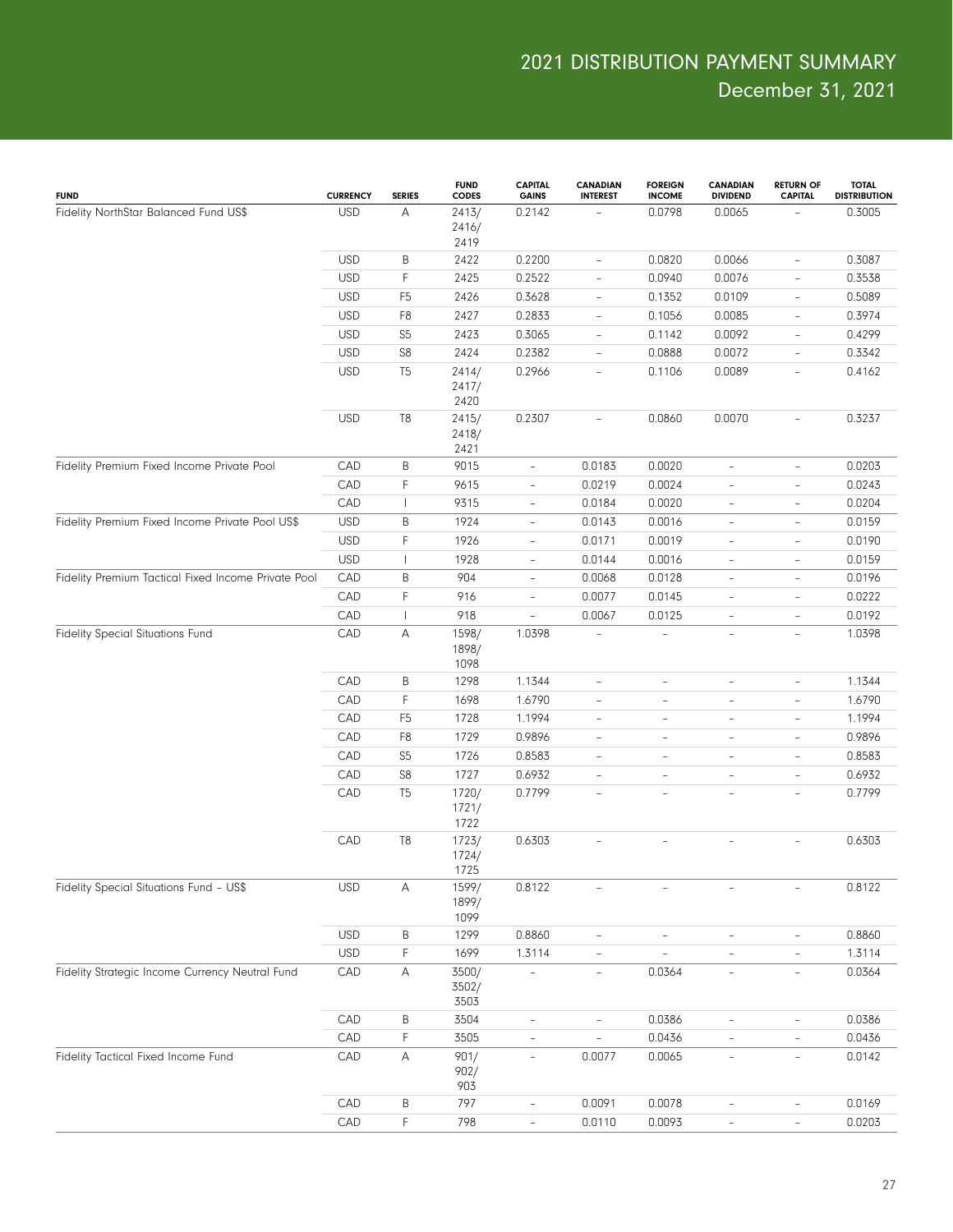| <b>FUND</b>                                         | <b>CURRENCY</b> | <b>SERIES</b>  | <b>FUND</b><br><b>CODES</b> | CAPITAL<br><b>GAINS</b>  | <b>CANADIAN</b><br><b>INTEREST</b> | <b>FOREIGN</b><br><b>INCOME</b> | <b>CANADIAN</b><br><b>DIVIDEND</b> | <b>RETURN OF</b><br><b>CAPITAL</b> | <b>TOTAL</b><br><b>DISTRIBUTION</b> |
|-----------------------------------------------------|-----------------|----------------|-----------------------------|--------------------------|------------------------------------|---------------------------------|------------------------------------|------------------------------------|-------------------------------------|
| Fidelity Tactical Fixed Income Fund US\$            | <b>USD</b>      | А              | 2840/<br>2841/<br>2842      | $\qquad \qquad -$        | 0.0060                             | 0.0051                          |                                    |                                    | 0.0111                              |
|                                                     | <b>USD</b>      | B              | 2844                        | $\overline{\phantom{0}}$ | 0.0071                             | 0.0061                          | $\overline{\phantom{a}}$           | $\overline{\phantom{0}}$           | 0.0132                              |
|                                                     | <b>USD</b>      | $\mathsf F$    | 2845                        | $\overline{a}$           | 0.0086                             | 0.0073                          | $\qquad \qquad -$                  | $\overline{\phantom{0}}$           | 0.0159                              |
| Fidelity Tactical High Income Currency Neutral Fund | CAD             | А              | 2475/<br>2478/<br>2481      | 0.0055                   |                                    | 0.0084                          | 0.0019                             | $\overline{\phantom{0}}$           | 0.0158                              |
|                                                     | CAD             | B              | 2484                        | 0.0063                   | $\overline{\phantom{a}}$           | 0.0097                          | 0.0022                             | $\qquad \qquad -$                  | 0.0182                              |
|                                                     | CAD             | F              | 2487                        | 0.0110                   | $\overline{\phantom{a}}$           | 0.0168                          | 0.0038                             | $\overline{\phantom{0}}$           | 0.0316                              |
|                                                     | CAD             | F <sub>5</sub> | 2488                        | 0.0186                   | $\overline{\phantom{a}}$           | 0.0287                          | 0.0065                             | $\overline{\phantom{a}}$           | 0.0538                              |
|                                                     | CAD             | F <sub>8</sub> | 2489                        | 0.0145                   | $\overline{\phantom{a}}$           | 0.0224                          | 0.0050                             | $\overline{\phantom{0}}$           | 0.0419                              |
|                                                     | CAD             | S <sub>5</sub> | 2485                        | 0.0105                   | $\overline{\phantom{a}}$           | 0.0161                          | 0.0036                             | $\overline{\phantom{a}}$           | 0.0302                              |
|                                                     | CAD             | ${\sf S8}$     | 2486                        | 0.0075                   | $\overline{\phantom{a}}$           | 0.0115                          | 0.0026                             | $\overline{\phantom{a}}$           | 0.0216                              |
|                                                     | CAD             | T <sub>5</sub> | 2476/<br>2479/<br>2482      | 0.0078                   | $\overline{\phantom{a}}$           | 0.0121                          | 0.0028                             | $\overline{\phantom{a}}$           | 0.0227                              |
|                                                     | CAD             | $\mathsf{T}8$  | 2477/<br>2480/<br>2483      | 0.0062                   | $\bar{ }$                          | 0.0097                          | 0.0022                             | $\bar{ }$                          | 0.0181                              |
| Fidelity Tactical Strategies Fund                   | CAD             | А              | 1302/<br>1303/<br>1304      | 0.9408                   | $\overline{\phantom{a}}$           | $\overline{\phantom{a}}$        | $\qquad \qquad -$                  | $\overline{\phantom{0}}$           | 0.9408                              |
|                                                     | CAD             | B              | 1344                        | 0.9664                   | $\overline{\phantom{m}}$           | ÷,                              | $\overline{\phantom{a}}$           | $\overline{\phantom{0}}$           | 0.9664                              |
|                                                     | CAD             | $\mathsf F$    | 1356                        | 1.1763                   | $\overline{\phantom{m}}$           | $\overline{\phantom{0}}$        | $\overline{\phantom{a}}$           | $\overline{\phantom{0}}$           | 1.1763                              |
|                                                     | CAD             | F <sub>5</sub> | 1409                        | 1.0591                   | $\overline{\phantom{m}}$           | $\overline{\phantom{0}}$        | $\overline{\phantom{a}}$           | $\overline{\phantom{0}}$           | 1.0591                              |
|                                                     | CAD             | F <sub>8</sub> | 1414                        | 0.7360                   | $\overline{\phantom{m}}$           | $\overline{\phantom{0}}$        | $\overline{\phantom{a}}$           | $\overline{\phantom{0}}$           | 0.7360                              |
|                                                     | CAD             | S <sub>5</sub> | 1384                        | 0.8561                   | $\overline{\phantom{m}}$           | $\overline{\phantom{0}}$        | $\overline{\phantom{a}}$           | $\overline{\phantom{0}}$           | 0.8561                              |
|                                                     | CAD             | S8             | 1393                        | 0.5748                   | $\overline{\phantom{m}}$           | $\overline{\phantom{0}}$        | $\overline{\phantom{a}}$           | $\overline{\phantom{0}}$           | 0.5748                              |
|                                                     | CAD             | T <sub>5</sub> | 1395/<br>1396/<br>1397      | 0.8199                   | $\bar{ }$                          | $\overline{\phantom{0}}$        | $\overline{\phantom{a}}$           | $\overline{\phantom{0}}$           | 0.8199                              |
|                                                     | CAD             | T <sub>8</sub> | 1400/<br>1401/<br>1402      | 0.5527                   | $\overline{\phantom{a}}$           | $\overline{\phantom{0}}$        | $\overline{\phantom{a}}$           | $\bar{ }$                          | 0.5527                              |
| Fidelity Tactical Strategies Fund US\$              | <b>USD</b>      | А              | 1415/<br>1416/<br>1417      | 0.7348                   | $\overline{\phantom{a}}$           | $\overline{\phantom{a}}$        | ÷,                                 | $\overline{\phantom{0}}$           | 0.7348                              |
|                                                     | <b>USD</b>      | $\sf B$        | 1418                        | 0.7548                   | $\overline{\phantom{m}}$           | ÷,                              | $\overline{\phantom{a}}$           | $\overline{\phantom{0}}$           | 0.7548                              |
|                                                     | <b>USD</b>      | F              | 1419                        | 0.9188                   |                                    |                                 |                                    |                                    | 0.9188                              |
| Fidelity U.S. Dividend Currency Neutral Fund        | CAD             | Α              | 1054/<br>1062/<br>1100      | 0.3761                   | $\overline{\phantom{a}}$           | 0.0122                          | 0.0122                             | $\overline{\phantom{0}}$           | 0.4005                              |
|                                                     | CAD             | B              | 1138                        | 0.4172                   | $\overline{\phantom{a}}$           | 0.0136                          | 0.0135                             | $\overline{\phantom{a}}$           | 0.4443                              |
|                                                     | CAD             | $\mathsf F$    | 1170                        | 0.6439                   | $\overline{\phantom{a}}$           | 0.0209                          | 0.0208                             | $\overline{\phantom{0}}$           | 0.6856                              |
|                                                     | CAD             | F <sub>5</sub> | 1177                        | 0.8247                   | $\overline{\phantom{a}}$           | 0.0269                          | 0.0267                             | $\overline{\phantom{a}}$           | 0.8783                              |
|                                                     | CAD             | F8             | 1178                        | 0.6613                   | $\overline{\phantom{a}}$           | 0.0215                          | 0.0214                             | $\overline{\phantom{a}}$           | 0.7042                              |
|                                                     | CAD             | S <sub>5</sub> | 1139                        | 0.5245                   | $\overline{\phantom{a}}$           | 0.0171                          | 0.0170                             | $\overline{\phantom{a}}$           | 0.5586                              |
|                                                     | CAD             | S8             | 1164                        | 0.4211                   | $\overline{\phantom{a}}$           | 0.0137                          | 0.0136                             | $\overline{\phantom{0}}$           | 0.4484                              |
|                                                     | CAD             | T <sub>5</sub> | 1059/<br>1079/<br>1114      | 0.4615                   | $\overline{\phantom{a}}$           | 0.0151                          | 0.0150                             | $\overline{\phantom{a}}$           | 0.4916                              |
|                                                     | CAD             | $\mathsf{T}8$  | 1061/<br>1096/<br>1133      | 0.3878                   | $\overline{\phantom{a}}$           | 0.0126                          | 0.0126                             |                                    | 0.4130                              |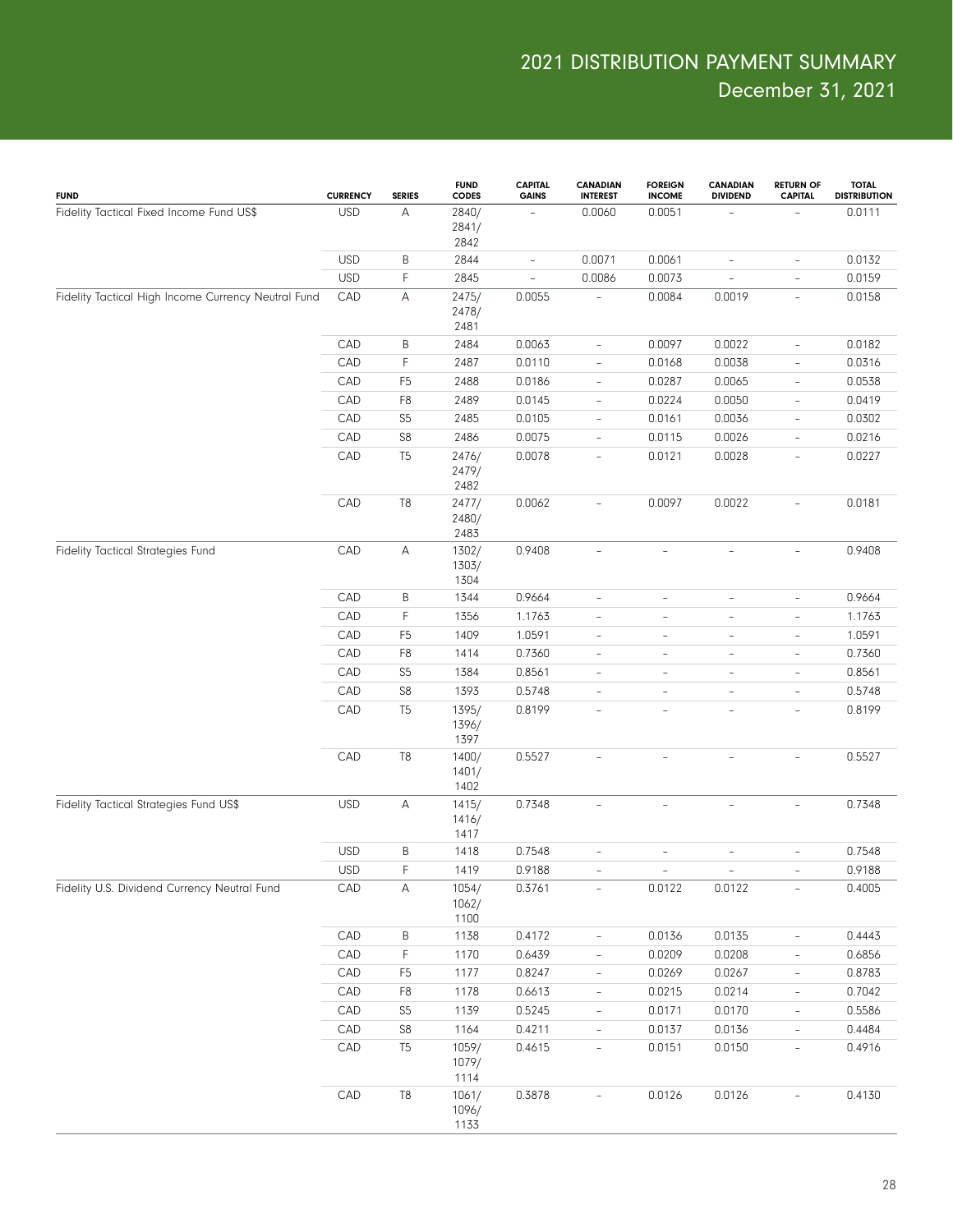| <b>FUND</b>                              | <b>CURRENCY</b> | <b>SERIES</b>             | <b>FUND</b><br><b>CODES</b> | <b>CAPITAL</b><br><b>GAINS</b> | <b>CANADIAN</b><br><b>INTEREST</b> | <b>FOREIGN</b><br><b>INCOME</b> | <b>CANADIAN</b><br><b>DIVIDEND</b> | <b>RETURN OF</b><br><b>CAPITAL</b> | <b>TOTAL</b><br><b>DISTRIBUTION</b> |
|------------------------------------------|-----------------|---------------------------|-----------------------------|--------------------------------|------------------------------------|---------------------------------|------------------------------------|------------------------------------|-------------------------------------|
| Fidelity U.S. Dividend Fund              | CAD             | $\boldsymbol{\mathsf{A}}$ | 905/<br>943/<br>947         | 0.1709                         |                                    | 0.0067                          | 0.0116                             |                                    | 0.1892                              |
|                                          | CAD             | B                         | 966                         | 0.2192                         | $\overline{\phantom{a}}$           | 0.0086                          | 0.0149                             | $\overline{\phantom{0}}$           | 0.2427                              |
|                                          | CAD             | F                         | 978                         | 0.4833                         | $\qquad \qquad -$                  | 0.0189                          | 0.0328                             | $\qquad \qquad -$                  | 0.5350                              |
|                                          | CAD             | F <sub>5</sub>            | 979                         | 0.6333                         | $\overline{\phantom{a}}$           | 0.0246                          | 0.0429                             | $\overline{\phantom{0}}$           | 0.7008                              |
|                                          | CAD             | F <sub>8</sub>            | 980                         | 0.5025                         | $\overline{\phantom{a}}$           | 0.0196                          | 0.0341                             | $\qquad \qquad -$                  | 0.5562                              |
|                                          | CAD             | S <sub>5</sub>            | 974                         | 0.2779                         | $\overline{\phantom{a}}$           | 0.0108                          | 0.0189                             | $\overline{\phantom{0}}$           | 0.3076                              |
|                                          | CAD             | S8                        | 976                         | 0.2158                         | $\overline{\phantom{a}}$           | 0.0085                          | 0.0147                             | $\qquad \qquad -$                  | 0.2390                              |
|                                          | CAD             | T <sub>5</sub>            | 917/<br>944/<br>954         | 0.2161                         | $\qquad \qquad -$                  | 0.0084                          | 0.0147                             | $\overline{\phantom{0}}$           | 0.2392                              |
|                                          | CAD             | T <sub>8</sub>            | 941/<br>946/<br>958         | 0.1657                         | $\overline{\phantom{a}}$           | 0.0065                          | 0.0113                             | $\overline{\phantom{0}}$           | 0.1835                              |
| Fidelity U.S. Dividend Fund US\$         | <b>USD</b>      | Α                         | 1016/<br>1021/<br>1049      | 0.1335                         | $\qquad \qquad -$                  | 0.0052                          | 0.0091                             | $\overline{\phantom{0}}$           | 0.1478                              |
|                                          | <b>USD</b>      | $\sf B$                   | 986                         | 0.1712                         | $\qquad \qquad -$                  | 0.0067                          | 0.0116                             | $\overline{\phantom{0}}$           | 0.1896                              |
|                                          | <b>USD</b>      | $\mathsf F$               | 995                         | 0.3775                         | $\overline{\phantom{a}}$           | 0.0148                          | 0.0256                             | $\overline{\phantom{0}}$           | 0.4179                              |
|                                          | <b>USD</b>      | F <sub>5</sub>            | 996                         | 0.4946                         | $\qquad \qquad -$                  | 0.0192                          | 0.0335                             | $\overline{\phantom{0}}$           | 0.5474                              |
|                                          | <b>USD</b>      | F <sub>8</sub>            | 998                         | 0.3925                         | $\qquad \qquad -$                  | 0.0153                          | 0.0266                             | $\overline{\phantom{0}}$           | 0.4344                              |
|                                          | <b>USD</b>      | S <sub>5</sub>            | 987                         | 0.2171                         | $\overline{\phantom{a}}$           | 0.0084                          | 0.0148                             | $\overline{\phantom{0}}$           | 0.2403                              |
|                                          | <b>USD</b>      | S8                        | 990                         | 0.1686                         | $\qquad \qquad -$                  | 0.0066                          | 0.0115                             | $\overline{\phantom{0}}$           | 0.1867                              |
|                                          | <b>USD</b>      | T <sub>5</sub>            | 1018/<br>1024/<br>1051      | 0.1688                         | $\overline{\phantom{a}}$           | 0.0066                          | 0.0115                             | $\overline{\phantom{0}}$           | 0.1868                              |
|                                          | <b>USD</b>      | T8                        | 1019/<br>1029/<br>1053      | 0.1294                         | $\qquad \qquad -$                  | 0.0051                          | 0.0088                             | $\overline{\phantom{0}}$           | 0.1433                              |
| Fidelity U.S. Dividend Private Pool      | CAD             | $\sf B$                   | 1994                        | 0.2721                         | $\qquad \qquad -$                  | 0.0516                          | 0.0097                             | $\overline{\phantom{0}}$           | 0.3334                              |
|                                          | CAD             | F                         | 1997                        | 0.4295                         | $\overline{\phantom{a}}$           | 0.0815                          | 0.0153                             | $\overline{\phantom{0}}$           | 0.5263                              |
|                                          | CAD             | F <sub>5</sub>            | 1999                        | 0.5950                         | $\qquad \qquad -$                  | 0.1129                          | 0.0212                             | $\overline{\phantom{0}}$           | 0.7291                              |
|                                          | CAD             | F <sub>8</sub>            | 2000                        | 0.4494                         | $\qquad \qquad -$                  | 0.0853                          | 0.0160                             | $\overline{\phantom{0}}$           | 0.5507                              |
|                                          | CAD             | $\overline{\phantom{a}}$  | 2007                        | 0.2699                         | $\qquad \qquad -$                  | 0.0512                          | 0.0097                             | $\overline{\phantom{0}}$           | 0.3308                              |
|                                          | CAD             | 5                         | 2008                        | 0.3668                         | $\qquad \qquad -$                  | 0.0696                          | 0.0131                             | $\overline{\phantom{0}}$           | 0.4495                              |
|                                          | CAD             | 8                         | 2009                        | 0.2960                         | $\qquad \qquad -$                  | 0.0561                          | 0.0106                             | $\overline{\phantom{0}}$           | 0.3627                              |
|                                          | CAD             | S <sub>5</sub>            | 1995                        | 0.3708                         | $\qquad \qquad -$                  | 0.0704                          | 0.0132                             | $\overline{\phantom{0}}$           | 0.4544                              |
|                                          | CAD             | S8                        | 1996                        | 0.2767                         |                                    | 0.0525                          | 0.0099                             |                                    | 0.3391                              |
| Fidelity U.S. Dividend Private Pool US\$ | <b>USD</b>      | Β                         | 2010                        | 0.2125                         | $\overline{\phantom{a}}$           | 0.0403                          | 0.0076                             | $\overline{\phantom{a}}$           | 0.2604                              |
|                                          | <b>USD</b>      | F                         | 2019                        | 0.3355                         | $\qquad \qquad -$                  | 0.0637                          | 0.0120                             | $\overline{\phantom{0}}$           | 0.4111                              |
|                                          | <b>USD</b>      | F <sub>5</sub>            | 2020                        | 0.4647                         | $\overline{\phantom{a}}$           | 0.0882                          | 0.0166                             | $\overline{\phantom{0}}$           | 0.5695                              |
|                                          | <b>USD</b>      | F <sub>8</sub>            | 2028                        | 0.3510                         | $\overline{\phantom{a}}$           | 0.0666                          | 0.0125                             | $\overline{\phantom{0}}$           | 0.4301                              |
|                                          | <b>USD</b>      | $\mathbf{I}$              | 2029                        | 0.2108                         | $\overline{\phantom{a}}$           | 0.0400                          | 0.0076                             | $\overline{\phantom{0}}$           | 0.2584                              |
|                                          | <b>USD</b>      | 15                        | 2030                        | 0.2865                         | $\overline{\phantom{a}}$           | 0.0544                          | 0.0102                             | $\overline{\phantom{0}}$           | 0.3511                              |
|                                          | <b>USD</b>      | 8                         | 2032                        | 0.2312                         | $\overline{\phantom{a}}$           | 0.0438                          | 0.0083                             | $\overline{\phantom{0}}$           | 0.2833                              |
|                                          | <b>USD</b>      | S <sub>5</sub>            | 2017                        | 0.2896                         | $\overline{\phantom{a}}$           | 0.0550                          | 0.0103                             | $\overline{\phantom{0}}$           | 0.3549                              |
|                                          | <b>USD</b>      | S8                        | 2018                        | 0.2161                         | $\qquad \qquad -$                  | 0.0410                          | 0.0077                             | $\overline{\phantom{0}}$           | 0.2649                              |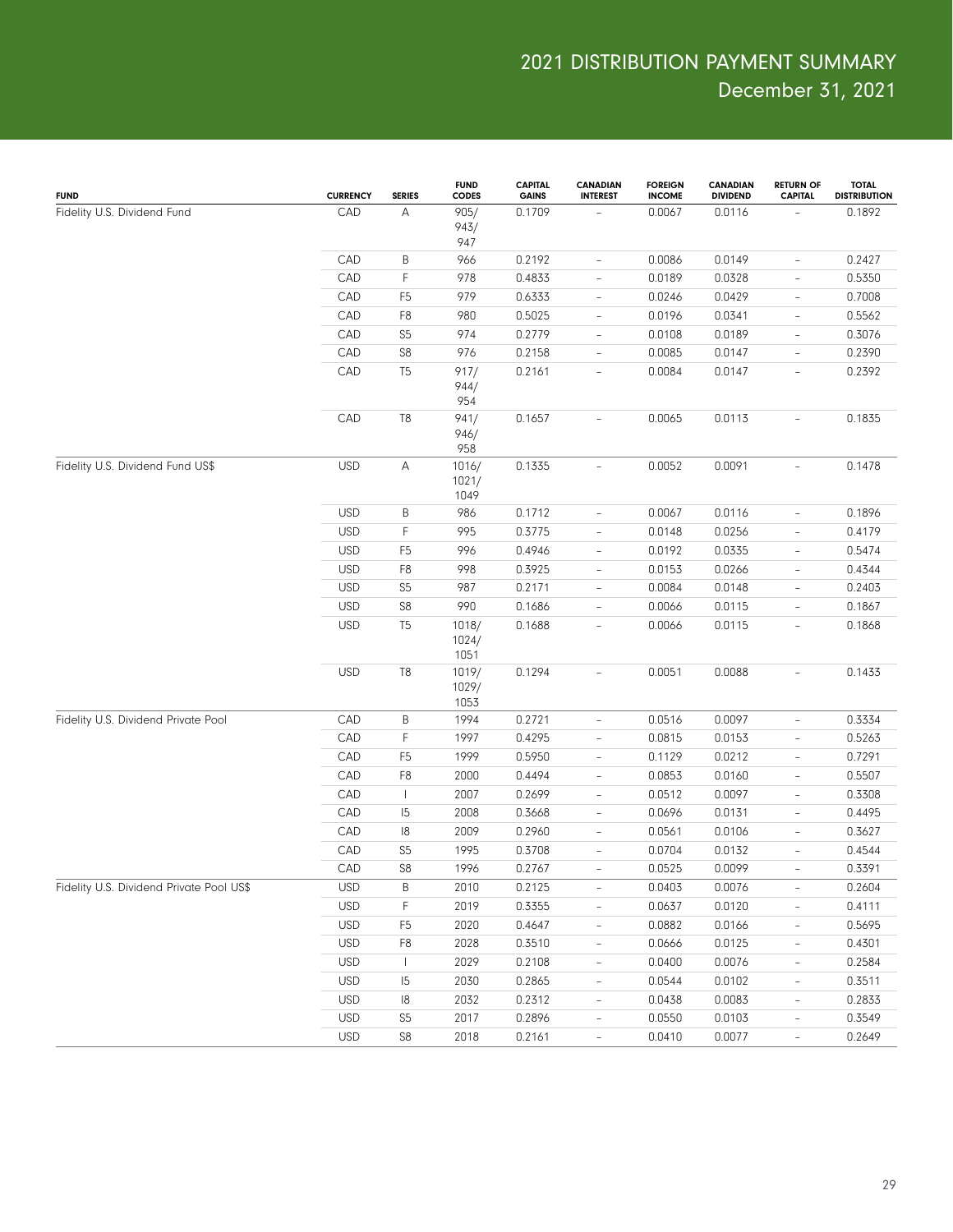| <b>FUND</b>                                        | <b>CURRENCY</b> | <b>SERIES</b>  | <b>FUND</b><br><b>CODES</b> | <b>CAPITAL</b><br><b>GAINS</b> | <b>CANADIAN</b><br><b>INTEREST</b> | <b>FOREIGN</b><br><b>INCOME</b> | <b>CANADIAN</b><br><b>DIVIDEND</b> | <b>RETURN OF</b><br><b>CAPITAL</b> | <b>TOTAL</b><br><b>DISTRIBUTION</b> |
|----------------------------------------------------|-----------------|----------------|-----------------------------|--------------------------------|------------------------------------|---------------------------------|------------------------------------|------------------------------------|-------------------------------------|
| Fidelity U.S. Growth and Income Private Pool       | CAD             | $\sf B$        | 1975                        | 0.8518                         |                                    | 0.0551                          | 0.0031                             |                                    | 0.9100                              |
|                                                    | CAD             | $\mathsf{F}$   | 1978                        | 0.9274                         | $\overline{\phantom{a}}$           | 0.0600                          | 0.0034                             | $\overline{\phantom{0}}$           | 0.9908                              |
|                                                    | CAD             | F <sub>5</sub> | 1979                        | 0.9595                         | $\overline{\phantom{a}}$           | 0.0621                          | 0.0035                             | $\overline{\phantom{a}}$           | 1.0251                              |
|                                                    | CAD             | F <sub>8</sub> | 1980                        | 0.7429                         | $\overline{\phantom{a}}$           | 0.0481                          | 0.0027                             | $\overline{\phantom{a}}$           | 0.7937                              |
|                                                    | CAD             | $\mathbf{I}$   | 1981                        | 0.8485                         | $\overline{\phantom{a}}$           | 0.0549                          | 0.0031                             | $\overline{\phantom{a}}$           | 0.9065                              |
|                                                    | CAD             | 15             | 1982                        | 0.8531                         | $\overline{\phantom{a}}$           | 0.0552                          | 0.0031                             | $\overline{\phantom{a}}$           | 0.9114                              |
|                                                    | CAD             | 18             | 1983                        | 0.6597                         | $\overline{\phantom{a}}$           | 0.0428                          | 0.0024                             | $\overline{\phantom{a}}$           | 0.7049                              |
|                                                    | CAD             | S <sub>5</sub> | 1976                        | 0.8602                         | $\overline{\phantom{a}}$           | 0.0557                          | 0.0031                             | $\overline{\phantom{a}}$           | 0.9190                              |
|                                                    | CAD             | S8             | 1977                        | 0.6704                         | $\overline{\phantom{a}}$           | 0.0434                          | 0.0025                             | $\overline{\phantom{a}}$           | 0.7163                              |
| Fidelity U.S. Growth and Income Private Pool US\$  | <b>USD</b>      | $\sf B$        | 1984                        | 0.6653                         | $\overline{\phantom{a}}$           | 0.0430                          | 0.0024                             | $\overline{\phantom{a}}$           | 0.7108                              |
|                                                    | <b>USD</b>      | $\mathsf{F}$   | 1987                        | 0.7244                         | $\overline{\phantom{a}}$           | 0.0469                          | 0.0027                             | $\overline{\phantom{a}}$           | 0.7739                              |
|                                                    | <b>USD</b>      | F <sub>5</sub> | 1989                        | 0.7494                         | $\overline{\phantom{a}}$           | 0.0485                          | 0.0027                             | $\overline{\phantom{a}}$           | 0.8007                              |
|                                                    | <b>USD</b>      | F <sub>8</sub> | 1990                        | 0.5803                         | $\overline{\phantom{a}}$           | 0.0376                          | 0.0021                             | $\overline{\phantom{a}}$           | 0.6199                              |
|                                                    | <b>USD</b>      | $\mathbf{I}$   | 1991                        | 0.6627                         | $\overline{\phantom{a}}$           | 0.0429                          | 0.0024                             | $\overline{\phantom{a}}$           | 0.7080                              |
|                                                    | <b>USD</b>      | 15             | 1992                        | 0.6663                         | $\overline{\phantom{a}}$           | 0.0431                          | 0.0024                             | $\overline{\phantom{a}}$           | 0.7119                              |
|                                                    | <b>USD</b>      | 18             | 1993                        | 0.5153                         | $\overline{\phantom{a}}$           | 0.0334                          | 0.0019                             | $\overline{\phantom{a}}$           | 0.5506                              |
|                                                    | <b>USD</b>      | S <sub>5</sub> | 1985                        | 0.6719                         | $\overline{\phantom{a}}$           | 0.0435                          | 0.0024                             | $\overline{\phantom{a}}$           | 0.7178                              |
|                                                    | <b>USD</b>      | S8             | 1986                        | 0.5236                         | $\overline{\phantom{a}}$           | 0.0339                          | 0.0020                             | $\overline{\phantom{a}}$           | 0.5595                              |
| Fidelity U.S. Monthly Income Currency Neutral Fund | CAD             | Α              | 2675/<br>2678/<br>2687      | 0.6248                         | $\overline{\phantom{a}}$           | 0.0489                          | 0.0058                             | $\overline{\phantom{a}}$           | 0.6795                              |
|                                                    | CAD             | B              | 2697                        | 0.6419                         | $\overline{\phantom{a}}$           | 0.0503                          | 0.0059                             | ÷.                                 | 0.6981                              |
|                                                    | CAD             | $\mathsf{F}$   | 2700                        | 0.6867                         | $\overline{\phantom{a}}$           | 0.0538                          | 0.0063                             | $\qquad \qquad -$                  | 0.7468                              |
|                                                    | CAD             | F <sub>5</sub> | 2701                        | 0.6870                         | $\overline{\phantom{a}}$           | 0.0538                          | 0.0063                             | $\overline{\phantom{0}}$           | 0.7471                              |
|                                                    | CAD             | F <sub>8</sub> | 2702                        | 0.5428                         | $\overline{\phantom{a}}$           | 0.0425                          | 0.0050                             | $\qquad \qquad -$                  | 0.5903                              |
|                                                    | CAD             | S <sub>5</sub> | 2698                        | 0.5937                         | $\overline{\phantom{a}}$           | 0.0465                          | 0.0055                             | $\overline{\phantom{0}}$           | 0.6457                              |
|                                                    | CAD             | S <sub>8</sub> | 2699                        | 0.4677                         | $\overline{\phantom{a}}$           | 0.0366                          | 0.0043                             | $\overline{\phantom{0}}$           | 0.5086                              |
|                                                    | CAD             | T <sub>5</sub> | 2676/<br>2679/<br>2688      | 0.5750                         | $\qquad \qquad -$                  | 0.0451                          | 0.0053                             | $\overline{\phantom{0}}$           | 0.6254                              |
|                                                    | CAD             | T <sub>8</sub> | 2677/<br>2680/<br>2690      | 0.4541                         | $\overline{\phantom{a}}$           | 0.0356                          | 0.0042                             | $\overline{\phantom{0}}$           | 0.4939                              |
| Fidelity U.S. Monthly Income Fund                  | CAD             | Α              | 1315/<br>1322/<br>1326      | 0.3994                         | $\overline{\phantom{a}}$           | 0.0654                          | 0.0025                             | $\overline{\phantom{0}}$           | 0.4673                              |
|                                                    | CAD             | $\sf B$        | 1330                        | 0.4127                         | $\overline{\phantom{a}}$           | 0.0676                          | 0.0025                             | $\overline{\phantom{0}}$           | 0.4828                              |
|                                                    | CAD             | $\mathsf F$    | 1336                        | 0.4510                         |                                    | 0.0740                          | 0.0028                             |                                    | 0.5278                              |
|                                                    | CAD             | F <sub>5</sub> | 1337                        | 0.4523                         | $\overline{\phantom{a}}$           | 0.0742                          | 0.0028                             | $\overline{\phantom{0}}$           | 0.5293                              |
|                                                    | CAD             | F <sub>8</sub> | 1338                        | 0.3396                         | $\qquad \qquad -$                  | 0.0556                          | 0.0021                             | $\overline{\phantom{0}}$           | 0.3973                              |
|                                                    | CAD             | S <sub>5</sub> | 1332                        | 0.3768                         | $\overline{\phantom{a}}$           | 0.0618                          | 0.0023                             | $\overline{\phantom{0}}$           | 0.4409                              |
|                                                    | CAD             | S8             | 1333                        | 0.2818                         | $\qquad \qquad -$                  | 0.0462                          | 0.0017                             | $\overline{\phantom{0}}$           | 0.3297                              |
|                                                    | CAD             | T <sub>5</sub> | 1317/<br>1323/<br>1327      | 0.3641                         | $\overline{\phantom{a}}$           | 0.0597                          | 0.0022                             | $\overline{\phantom{0}}$           | 0.4260                              |
|                                                    | CAD             | T <sub>8</sub> | 1320/<br>1325/<br>1328      | 0.2727                         | $\overline{\phantom{0}}$           | 0.0447                          | 0.0017                             |                                    | 0.3191                              |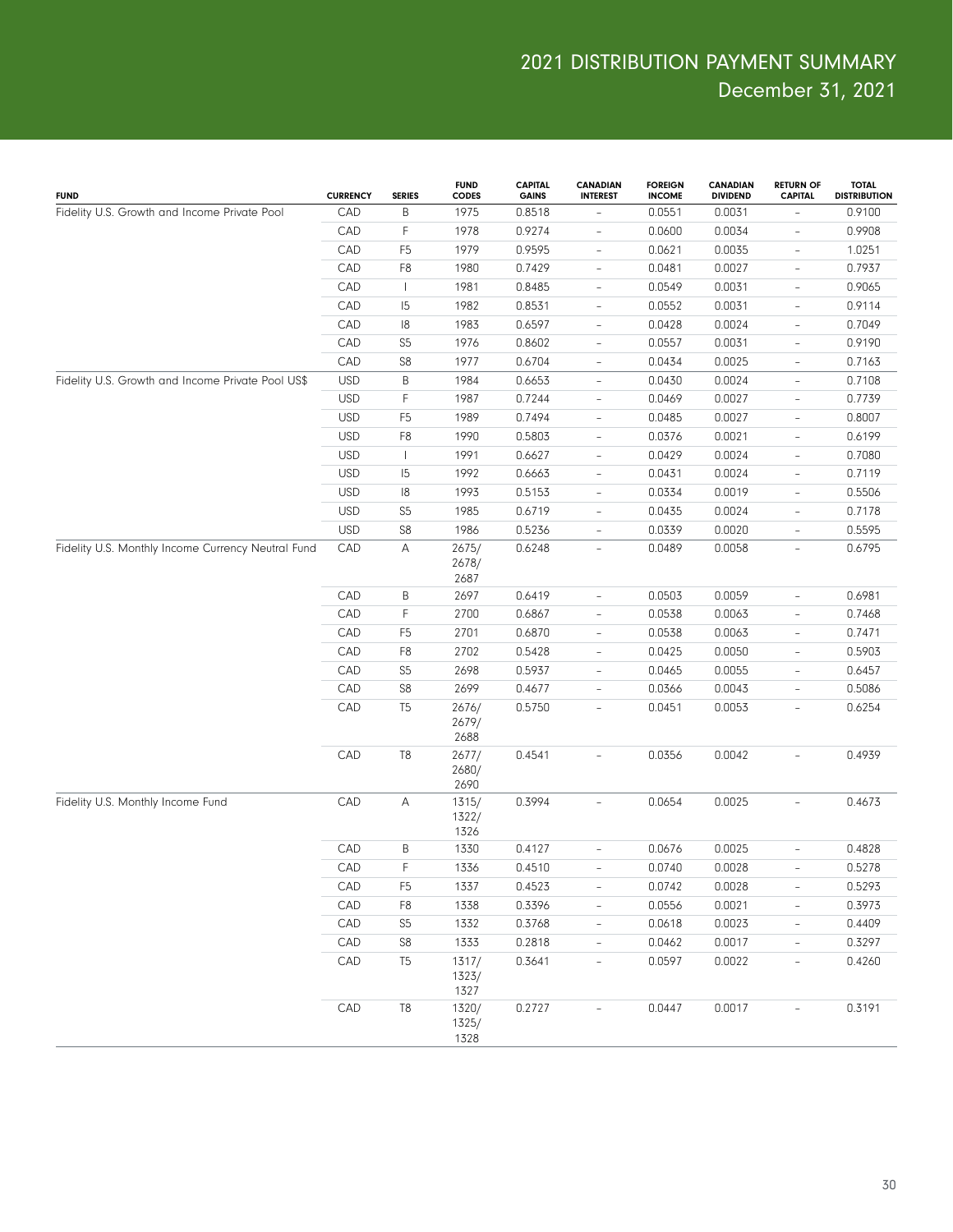| <b>FUND</b>                                                    | <b>CURRENCY</b> | <b>SERIES</b>  | <b>FUND</b><br><b>CODES</b> | <b>CAPITAL</b><br><b>GAINS</b> | <b>CANADIAN</b><br><b>INTEREST</b> | <b>FOREIGN</b><br><b>INCOME</b> | <b>CANADIAN</b><br><b>DIVIDEND</b> | <b>RETURN OF</b><br><b>CAPITAL</b> | <b>TOTAL</b><br><b>DISTRIBUTION</b> |
|----------------------------------------------------------------|-----------------|----------------|-----------------------------|--------------------------------|------------------------------------|---------------------------------|------------------------------------|------------------------------------|-------------------------------------|
| Fidelity U.S. Monthly Income Fund US\$                         | <b>USD</b>      | Α              | 1340/<br>1343/<br>1347      | 0.3120                         | $\qquad \qquad -$                  | 0.0511                          | 0.0020                             | $\overline{\phantom{0}}$           | 0.3650                              |
|                                                                | <b>USD</b>      | B              | 1350                        | 0.3223                         | $\overline{\phantom{a}}$           | 0.0528                          | 0.0020                             | $\overline{\phantom{0}}$           | 0.3771                              |
|                                                                | <b>USD</b>      | F              | 1354                        | 0.3523                         | $\overline{\phantom{a}}$           | 0.0578                          | 0.0022                             | $\overline{\phantom{0}}$           | 0.4122                              |
|                                                                | <b>USD</b>      | F <sub>5</sub> | 1355                        | 0.3533                         | $\overline{\phantom{a}}$           | 0.0580                          | 0.0022                             | $\overline{\phantom{a}}$           | 0.4134                              |
|                                                                | <b>USD</b>      | F <sub>8</sub> | 1360                        | 0.2653                         | $\overline{\phantom{a}}$           | 0.0434                          | 0.0016                             | $\overline{\phantom{0}}$           | 0.3103                              |
|                                                                | <b>USD</b>      | S <sub>5</sub> | 1352                        | 0.2943                         | $\overline{\phantom{a}}$           | 0.0483                          | 0.0018                             | $\overline{\phantom{a}}$           | 0.3444                              |
|                                                                | <b>USD</b>      | S8             | 1353                        | 0.2201                         | $\overline{\phantom{a}}$           | 0.0361                          | 0.0013                             | $\overline{\phantom{a}}$           | 0.2575                              |
|                                                                | <b>USD</b>      | T <sub>5</sub> | 1341/<br>1345/<br>1348      | 0.2844                         | $\qquad \qquad -$                  | 0.0466                          | 0.0017                             | $\overline{\phantom{0}}$           | 0.3327                              |
|                                                                | <b>USD</b>      | T8             | 1342/<br>1346/<br>1349      | 0.2130                         | $\overline{\phantom{0}}$           | 0.0349                          | 0.0013                             |                                    | 0.2492                              |
| Fidelity Women's Leadership Systematic Currency<br>Hedged Fund | CAD             | А              | 6726/<br>6727/<br>6728      | 0.1561                         | $\overline{\phantom{a}}$           | $\overline{\phantom{a}}$        | $\overline{\phantom{a}}$           | $\overline{\phantom{0}}$           | 0.1561                              |
|                                                                | CAD             | B              | 6735                        | 0.1937                         | $\qquad \qquad -$                  | $\overline{\phantom{0}}$        | $\overline{\phantom{a}}$           | $\overline{\phantom{0}}$           | 0.1937                              |
|                                                                | CAD             | F              | 6738                        | 0.3805                         | $\qquad \qquad -$                  | $\overline{\phantom{0}}$        | $\overline{\phantom{a}}$           | $\overline{\phantom{0}}$           | 0.3805                              |
|                                                                | CAD             | F <sub>5</sub> | 6739                        | 0.6775                         | $\overline{\phantom{a}}$           | $\overline{\phantom{a}}$        | $\qquad \qquad -$                  | $\overline{\phantom{0}}$           | 0.6775                              |
|                                                                | CAD             | F8             | 6740                        | 0.6344                         | $\qquad \qquad -$                  | $\overline{\phantom{a}}$        | $\overline{\phantom{a}}$           | $\overline{\phantom{0}}$           | 0.6344                              |
|                                                                | CAD             | S <sub>5</sub> | 6736                        | 0.3554                         | $\overline{\phantom{a}}$           | $\overline{\phantom{a}}$        | $\qquad \qquad -$                  | $\overline{\phantom{0}}$           | 0.3554                              |
|                                                                | CAD             | S8             | 6737                        | 0.3312                         | $\overline{\phantom{a}}$           | $\overline{\phantom{a}}$        | $\overline{\phantom{a}}$           | $\overline{\phantom{0}}$           | 0.3312                              |
|                                                                | CAD             | T <sub>5</sub> | 6729/<br>6730/<br>6731      | 0.2859                         | $\overline{\phantom{a}}$           | ÷                               | $\overline{\phantom{a}}$           | $\overline{\phantom{0}}$           | 0.2859                              |
|                                                                | CAD             | T <sub>8</sub> | 6732/<br>6733/<br>6734      | 0.2664                         | $\overline{\phantom{0}}$           |                                 |                                    | $\overline{\phantom{0}}$           | 0.2664                              |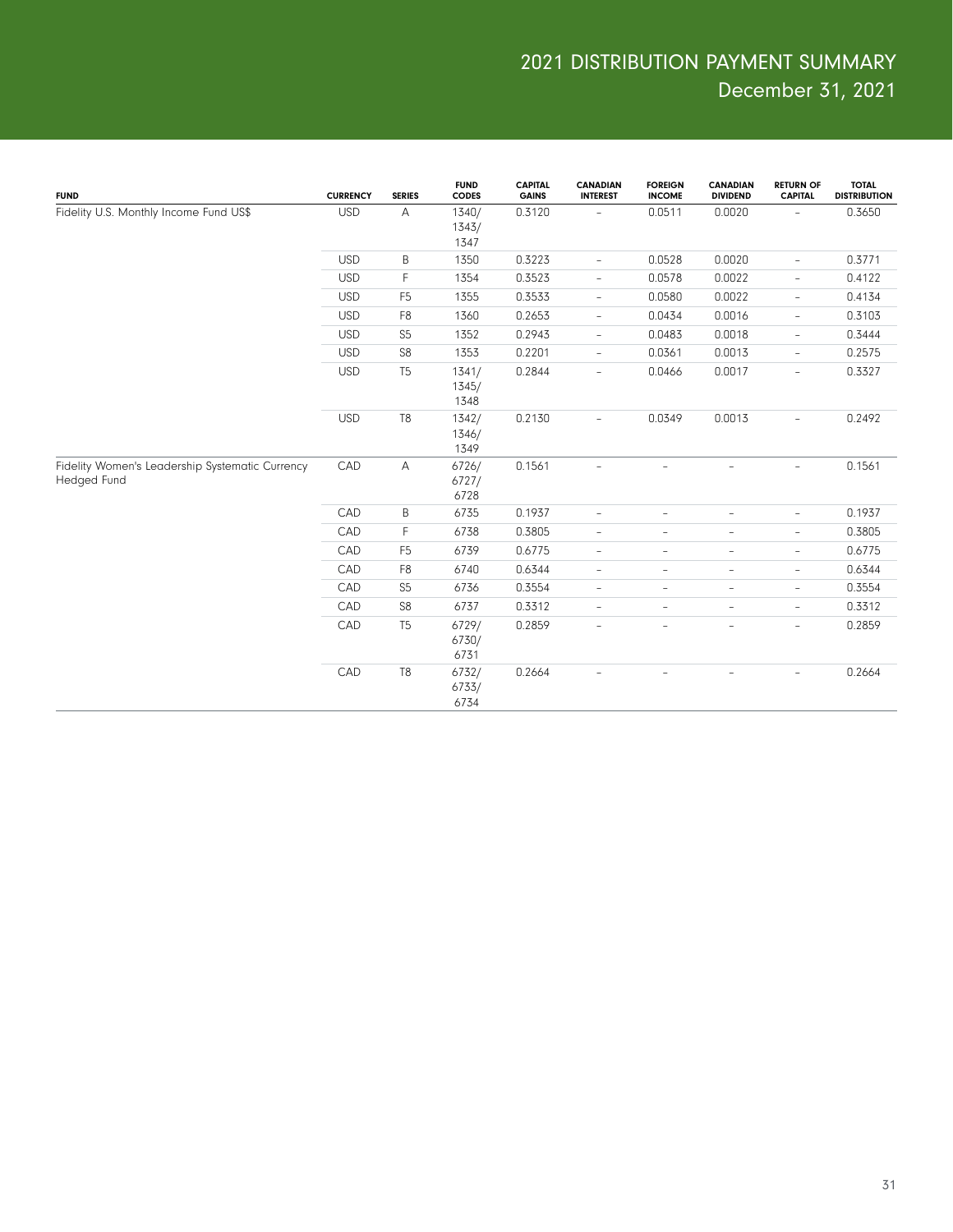#### The following distributions were paid by Fidelity Funds on December 31, 2021 (record date December 30):

| <b>FUND</b>                                                   | <b>CURRENCY</b> | <b>SERIES</b> | <b>FUND</b><br><b>CODES</b> | <b>CAPITAL</b><br><b>GAINS</b> | <b>CANADIAN</b><br><b>INTEREST</b> | <b>FOREIGN</b><br><b>INCOME</b> | <b>CANADIAN</b><br><b>DIVIDEND</b> | <b>RETURN OF</b><br><b>CAPITAL</b> | <b>TOTAL</b><br><b>DISTRIBUTION</b> |
|---------------------------------------------------------------|-----------------|---------------|-----------------------------|--------------------------------|------------------------------------|---------------------------------|------------------------------------|------------------------------------|-------------------------------------|
| Fidelity All-in-One Balanced ETF Fund                         | CAD             | B             | 2143                        | 0.1398                         |                                    | 0.0462                          | 0.0168                             |                                    | 0.2028                              |
|                                                               | CAD             | F             | 2144                        | 0.2187                         | $\qquad \qquad -$                  | 0.0722                          | 0.0263                             | $\overline{\phantom{a}}$           | 0.3172                              |
| Fidelity All-in-One Growth ETF Fund                           | CAD             | B             | 2157                        | 0.2346                         | $\overline{\phantom{a}}$           | 0.0414                          | 0.0208                             | $\qquad \qquad -$                  | 0.2968                              |
|                                                               | CAD             | F             | 2159                        | 0.3308                         | $\overline{\phantom{a}}$           | 0.0584                          | 0.0293                             | $\qquad \qquad -$                  | 0.4185                              |
| Fidelity Canadian Monthly High Income ETF Fund                | CAD             | B             | 6758                        | $\qquad \qquad -$              | $\overline{\phantom{a}}$           | 0.0085                          | 0.0099                             | $\qquad \qquad -$                  | 0.0184                              |
|                                                               | CAD             | F             | 6759                        | $\overline{\phantom{0}}$       | $\overline{\phantom{a}}$           | 0.0129                          | 0.0152                             | $\qquad \qquad -$                  | 0.0281                              |
| Fidelity Canadian High Quality Index ETF Fund                 | CAD             | B             | 6533                        | 0.3578                         | $\overline{\phantom{a}}$           | $\qquad \qquad -$               | ÷                                  | $\qquad \qquad -$                  | 0.3578                              |
|                                                               | CAD             | F             | 6534                        | 0.3971                         | ÷                                  | $\overline{\phantom{0}}$        | $\overline{\phantom{a}}$           | $\qquad \qquad -$                  | 0.3971                              |
| Fidelity Canadian Short Term Corporate Bond                   | CAD             | B             | 6771                        | $\overline{\phantom{a}}$       | 0.0177                             | 0.0021                          | $\overline{\phantom{a}}$           |                                    | 0.0198                              |
| ETF Fund                                                      | CAD             | F             | 6772                        | $\overline{\phantom{a}}$       | 0.0220                             | 0.0026                          | $\overline{\phantom{a}}$           | $\qquad \qquad -$                  | 0.0246                              |
| Fidelity Global Core Plus Bond ETF Fund                       | CAD             | B             | 6597                        | $\qquad \qquad -$              | $\qquad \qquad -$                  | 0.0043                          | $\overline{\phantom{a}}$           |                                    | 0.0043                              |
|                                                               | CAD             | F             | 6741                        | $\qquad \qquad -$              | $\overline{\phantom{a}}$           | 0.0089                          | $\overline{\phantom{a}}$           | $\qquad \qquad -$                  | 0.0089                              |
| Fidelity Global Core Plus Bond ETF Fund US\$                  | <b>USD</b>      | B             | 7359                        | $\qquad \qquad -$              | $\overline{\phantom{a}}$           | 0.0034                          | $\overline{\phantom{a}}$           |                                    | 0.0034                              |
|                                                               | <b>USD</b>      | F             | 7529                        | $\qquad \qquad -$              | $\overline{\phantom{a}}$           | 0.0070                          | $\overline{\phantom{a}}$           | $\qquad \qquad -$                  | 0.0070                              |
| Fidelity Global Investment Grade Bond ETF Fund                | CAD             | B             | 2494                        | $\qquad \qquad -$              | $\overline{\phantom{a}}$           | 0.0386                          | $\overline{\phantom{a}}$           |                                    | 0.0386                              |
|                                                               | CAD             | F             | 2495                        | $\qquad \qquad -$              | $\overline{\phantom{a}}$           | 0.0435                          | $\overline{\phantom{a}}$           | $\qquad \qquad -$                  | 0.0435                              |
| Fidelity Global Investment Grade Bond ETF                     | <b>USD</b>      | B             | 7532                        | $\qquad \qquad -$              | $\overline{\phantom{a}}$           | 0.0305                          | $\overline{\phantom{a}}$           |                                    | 0.0305                              |
| Fund US\$                                                     | <b>USD</b>      | F             | 7533                        | $\qquad \qquad -$              | $\overline{\phantom{a}}$           | 0.0344                          | ÷                                  | $\qquad \qquad -$                  | 0.0344                              |
| Fidelity Global Monthly High Income ETF Fund                  | CAD             | B             | 6761                        | $\qquad \qquad -$              | $\overline{\phantom{a}}$           | 0.0166                          | 0.0040                             | $\qquad \qquad -$                  | 0.0206                              |
|                                                               | CAD             | F             | 6762                        | $\qquad \qquad -$              | $\overline{\phantom{a}}$           | 0.0245                          | 0.0059                             | $\qquad \qquad -$                  | 0.0304                              |
| Fidelity International High Dividend Index ETF Fund           | CAD             | B             | 4105                        | $\qquad \qquad -$              | $\overline{\phantom{a}}$           | 0.0394                          | ÷                                  | $\qquad \qquad -$                  | 0.0394                              |
|                                                               | CAD             | F             | 4106                        | $\overline{\phantom{0}}$       | $\overline{\phantom{a}}$           | 0.0480                          | $\overline{\phantom{a}}$           | $\qquad \qquad -$                  | 0.0480                              |
| Fidelity International High Quality Index ETF Fund            | CAD             | B             | 6542                        | 0.3779                         | $\overline{\phantom{a}}$           | 0.0628                          | $\overline{\phantom{a}}$           |                                    | 0.4407                              |
|                                                               | CAD             | F             | 6543                        | 0.4572                         | $\overline{\phantom{a}}$           | 0.0759                          | $\overline{\phantom{a}}$           | $\qquad \qquad -$                  | 0.5331                              |
| Fidelity International High Quality Index ETF<br>Fund US\$    | <b>USD</b>      | B             | 7564                        | 0.2987                         | $\overline{\phantom{a}}$           | 0.0496                          | $\overline{\phantom{a}}$           | $\qquad \qquad -$                  | 0.3484                              |
|                                                               | <b>USD</b>      | F             | 7565                        | 0.3614                         | $\overline{\phantom{a}}$           | 0.0600                          | $\overline{\phantom{a}}$           | $\qquad \qquad -$                  | 0.4214                              |
| Fidelity International Low Volatility Index ETF Fund          | CAD             | B             | 6527                        | $\qquad \qquad -$              | $\overline{\phantom{a}}$           | 0.0431                          | $\overline{\phantom{a}}$           | $\qquad \qquad -$                  | 0.0431                              |
|                                                               | CAD             | F             | 6528                        | $\qquad \qquad -$              | $\overline{\phantom{a}}$           | 0.1064                          | $\overline{\phantom{a}}$           | $\qquad \qquad -$                  | 0.1064                              |
| Fidelity U.S. Dividend for Rising Rates Currency              | CAD             | B             | 4102                        | $\qquad \qquad -$              | $\overline{\phantom{a}}$           | 0.0258                          | $\overline{\phantom{a}}$           | $\qquad \qquad -$                  | 0.0258                              |
| Neutral Index ETF Fund                                        | CAD             | F             | 4103                        | $\overline{\phantom{0}}$       | $\overline{\phantom{a}}$           | 0.0381                          | $\overline{\phantom{a}}$           | $\qquad \qquad -$                  | 0.0381                              |
| Fidelity U.S. Dividend for Rising Rates Index                 | CAD             | B             | 4097                        | 0.0954                         | $\overline{\phantom{a}}$           | 0.0250                          | $\overline{\phantom{a}}$           | $\qquad \qquad -$                  | 0.1204                              |
| ETF Fund                                                      | CAD             | F             | 4098                        | 0.1057                         | $\overline{\phantom{a}}$           | 0.0277                          | $\overline{\phantom{a}}$           | $\qquad \qquad -$                  | 0.1334                              |
| Fidelity U.S. Dividend For Rising Rates Index ETF             | <b>USD</b>      | B             | 7546                        | 0.0754                         | $\overline{\phantom{a}}$           | 0.0198                          | $\overline{\phantom{a}}$           | $\qquad \qquad -$                  | 0.0952                              |
| Fund US\$                                                     | <b>USD</b>      | F             | 7547                        | 0.0836                         | $\qquad \qquad -$                  | 0.0219                          | $\overline{\phantom{a}}$           | $\qquad \qquad -$                  | 0.1055                              |
| Fidelity U.S. High Dividend Currency Neutral Index            | CAD             | B             | 4094                        |                                | $\overline{\phantom{a}}$           | 0.0319                          | $\overline{\phantom{a}}$           |                                    | 0.0319                              |
| ETF Fund                                                      | CAD             | F             | 4095                        |                                |                                    | 0.0428                          |                                    |                                    | 0.0428                              |
| Fidelity U.S. High Dividend Index ETF Fund                    | CAD             | B             | 4089                        | $\qquad \qquad -$              | $\overline{\phantom{a}}$           | 0.0343                          | $\overline{\phantom{a}}$           | $\qquad \qquad -$                  | 0.0343                              |
|                                                               | CAD             | F             | 4090                        | $\overline{\phantom{a}}$       | $\overline{a}$                     | 0.0456                          | $\overline{\phantom{a}}$           | $\qquad \qquad -$                  | 0.0456                              |
| Fidelity U.S. High Dividend Index ETF Fund US\$               | <b>USD</b>      | B             | 7544                        | $\qquad \qquad -$              | $\overline{\phantom{a}}$           | 0.0271                          | $\overline{\phantom{a}}$           | $\qquad \qquad -$                  | 0.0271                              |
|                                                               | <b>USD</b>      | F             | 7545                        | $\overline{\phantom{0}}$       | $\overline{\phantom{a}}$           | 0.0360                          | $\overline{\phantom{a}}$           | $\overline{\phantom{a}}$           | 0.0360                              |
| Fidelity U.S. High Quality Currency Neutral Index<br>ETF Fund | CAD             | $\mathsf F$   | 6540                        | $\overline{\phantom{0}}$       |                                    | 0.0746                          | $\overline{\phantom{a}}$           |                                    | 0.0746                              |
| Fidelity U.S. High Quality Index ETF Fund                     | CAD             | B             | 6536                        | 0.3852                         | $\blacksquare$                     | 0.0245                          | $\blacksquare$                     | $\overline{\phantom{a}}$           | 0.4097                              |
|                                                               | CAD             | $\mathsf F$   | 6537                        | 0.4897                         | $\overline{\phantom{a}}$           | 0.0312                          | $\blacksquare$                     | $\overline{\phantom{0}}$           | 0.5209                              |
| Fidelity U.S. High Quality Index ETF Fund US\$                | <b>USD</b>      | B             | 7550                        | 0.3045                         | $\qquad \qquad -$                  | 0.0194                          | $\qquad \qquad -$                  | $\overline{\phantom{0}}$           | 0.3239                              |
|                                                               | <b>USD</b>      | $\mathsf F$   | 7551                        | 0.3871                         | $\overline{\phantom{a}}$           | 0.0247                          | $\blacksquare$                     | $\overline{\phantom{0}}$           | 0.4118                              |
| Fidelity U.S. Low Volatility Currency Neutral Index           | CAD             | B             | 6524                        | $\overline{a}$                 | $\qquad \qquad -$                  | 0.0310                          | $\qquad \qquad -$                  | $\overline{\phantom{a}}$           | 0.0310                              |
| ETF Fund                                                      | CAD             | $\mathsf F$   | 6525                        | $\overline{\phantom{0}}$       | $\qquad \qquad -$                  | 0.0781                          | $\qquad \qquad -$                  | $\overline{\phantom{0}}$           | 0.0781                              |
|                                                               |                 |               |                             |                                |                                    |                                 |                                    |                                    |                                     |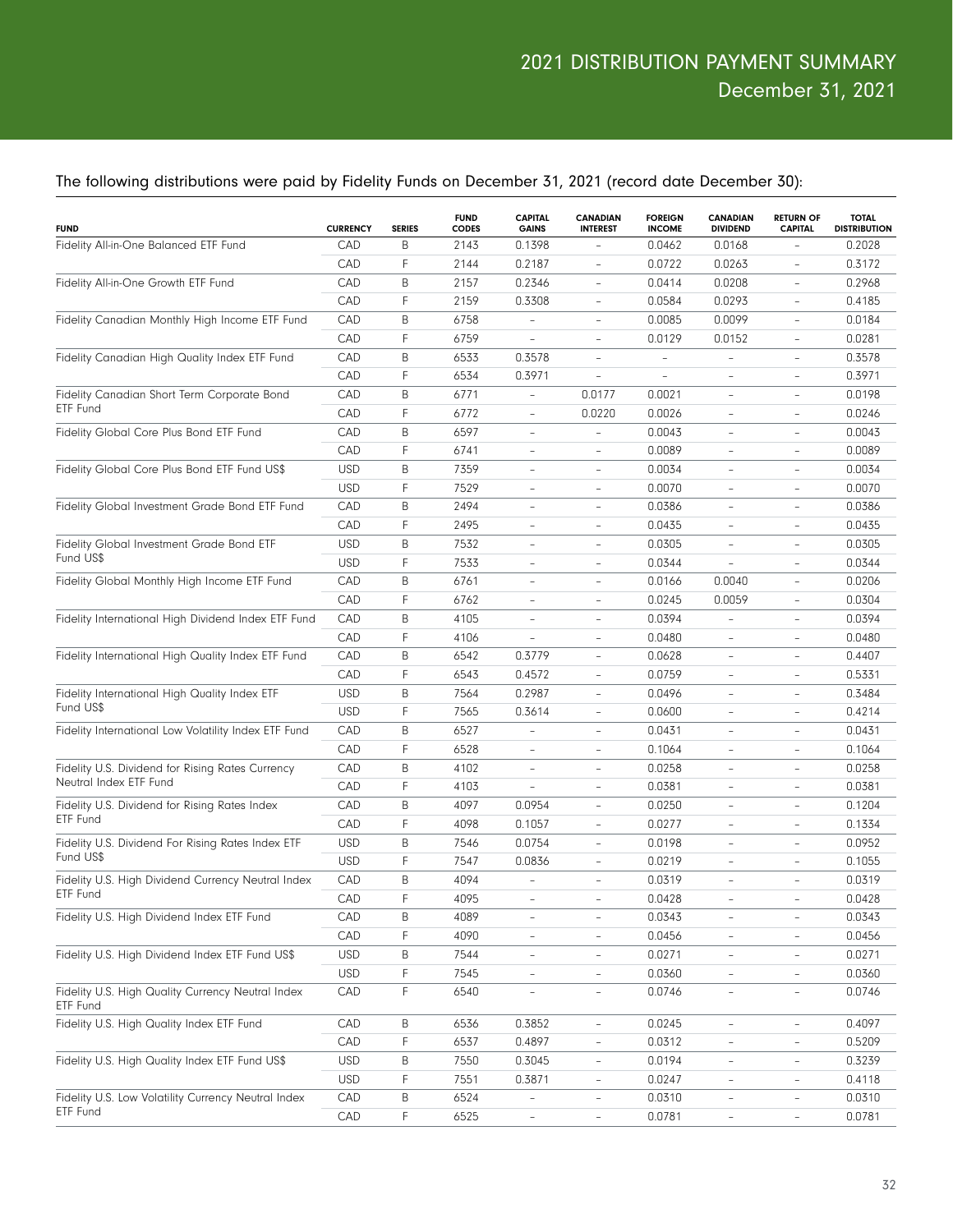| <b>FUND</b>                                       | <b>CURRENCY</b> | <b>SERIES</b> | <b>FUND</b><br><b>CODES</b> | <b>CAPITAL</b><br><b>GAINS</b> | <b>CANADIAN</b><br><b>INTEREST</b> | <b>FOREIGN</b><br><b>INCOME</b> | <b>CANADIAN</b><br><b>DIVIDEND</b> | <b>RETURN OF</b><br><b>CAPITAL</b> | <b>TOTAL</b><br><b>DISTRIBUTION</b> |
|---------------------------------------------------|-----------------|---------------|-----------------------------|--------------------------------|------------------------------------|---------------------------------|------------------------------------|------------------------------------|-------------------------------------|
| Fidelity U.S. Low Volatility Index ETF Fund       | <b>CAD</b>      | B             | 6521                        |                                | $\overline{\phantom{0}}$           | 0.0071                          |                                    |                                    | 0.0071                              |
|                                                   | <b>CAD</b>      | F             | 6522                        | $\qquad \qquad -$              | -                                  | 0.0957                          | $\overline{\phantom{0}}$           | -                                  | 0.0957                              |
| Fidelity U.S. Low Volatility Index ETF Fund US\$  | <b>USD</b>      | B             | 7548                        |                                | $\overline{\phantom{0}}$           | 0.0056                          |                                    |                                    | 0.0056                              |
|                                                   | USD             | F.            | 7549                        | $\qquad \qquad -$              | $\overline{\phantom{0}}$           | 0.0757                          | -                                  | -                                  | 0.0757                              |
| Fidelity Systematic Canadian Bond Index ETF Fund  | CAD             | B             | 6774                        | $\overline{\phantom{a}}$       | 0.0134                             | 0.0016                          | -                                  | -                                  | 0.0150                              |
|                                                   | CAD             | F.            | 6775                        | $\qquad \qquad -$              | 0.0177                             | 0.0021                          | $\overline{\phantom{0}}$           | -                                  | 0.0198                              |
| Fidelity Sustainable World ETF Fund               | CAD             | B             | 6782                        | 0.5640                         | -                                  | 0.0866                          | 0.0091                             | -                                  | 0.6597                              |
|                                                   | <b>CAD</b>      | F.            | 6783                        | 0.7143                         | $\overline{\phantom{a}}$           | 0.1097                          | 0.0115                             |                                    | 0.8355                              |
| Fidelity Systematic U.S. High Yield Bond Currency | CAD             | B             | 6768                        | 0.4090                         | $\overline{\phantom{0}}$           | 0.0538                          |                                    |                                    | 0.4628                              |
| Neutral ETF Fund                                  | <b>CAD</b>      | F             | 6769                        | 0.4138                         | -                                  | 0.0545                          | $\overline{\phantom{0}}$           | -                                  | 0.4683                              |
| Fidelity Systematic U.S. High Yield Bond ETF Fund | CAD             | B             | 6765                        | ٠                              | $\overline{\phantom{0}}$           | 0.0434                          | -                                  | -                                  | 0.0434                              |
|                                                   | CAD             | F             | 6766                        | -                              | -                                  | 0.0481                          | $\overline{\phantom{0}}$           | -                                  | 0.0481                              |
| Fidelity Tactical Global Dividend ETF Fund        | CAD             | B             | 4110                        | $\overline{\phantom{a}}$       | -                                  | 0.0240                          | 0.0120                             |                                    | 0.0360                              |
|                                                   | <b>CAD</b>      | F             | 4111                        | ٠                              | $\overline{\phantom{0}}$           | 0.0314                          | 0.0156                             |                                    | 0.0470                              |